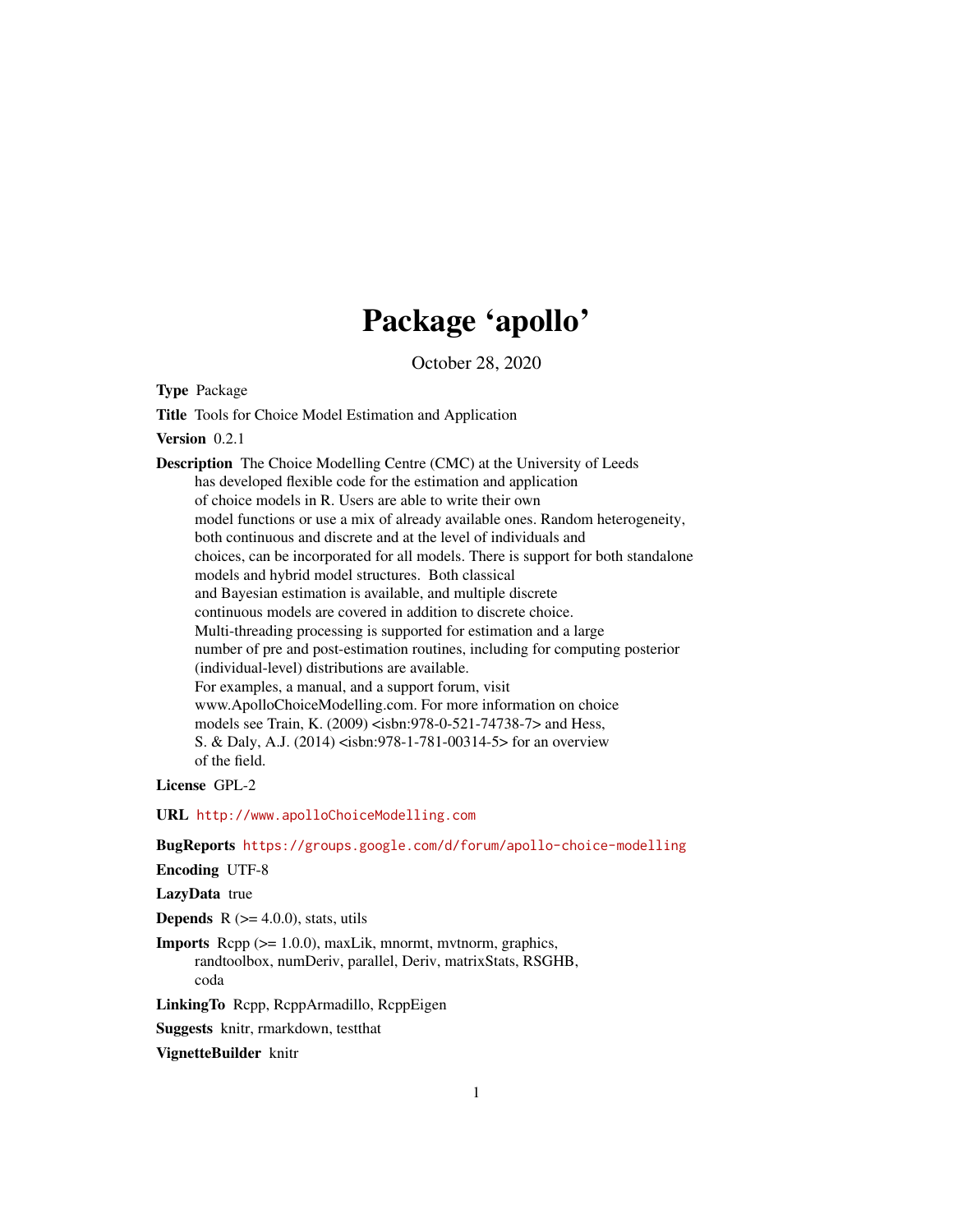RoxygenNote 7.1.1 NeedsCompilation yes Author Stephane Hess [aut], David Palma [aut, cre] Maintainer David Palma <D.Palma@leeds.ac.uk> Repository CRAN Date/Publication 2020-10-28 21:10:12 UTC

# R topics documented:

| 4              |
|----------------|
| $\overline{4}$ |
| 5              |
| $\overline{5}$ |
| $\overline{7}$ |
| 8              |
| 9              |
| 11             |
| 12             |
| 13             |
| 14             |
| 16             |
| 17             |
| -17            |
| $-18$          |
| - 19           |
|                |
|                |
|                |
|                |
| 24             |
| 25             |
| 26             |
| - 28           |
| -30            |
| -31            |
|                |
|                |
|                |
|                |
|                |
|                |
|                |
|                |
|                |
| 38             |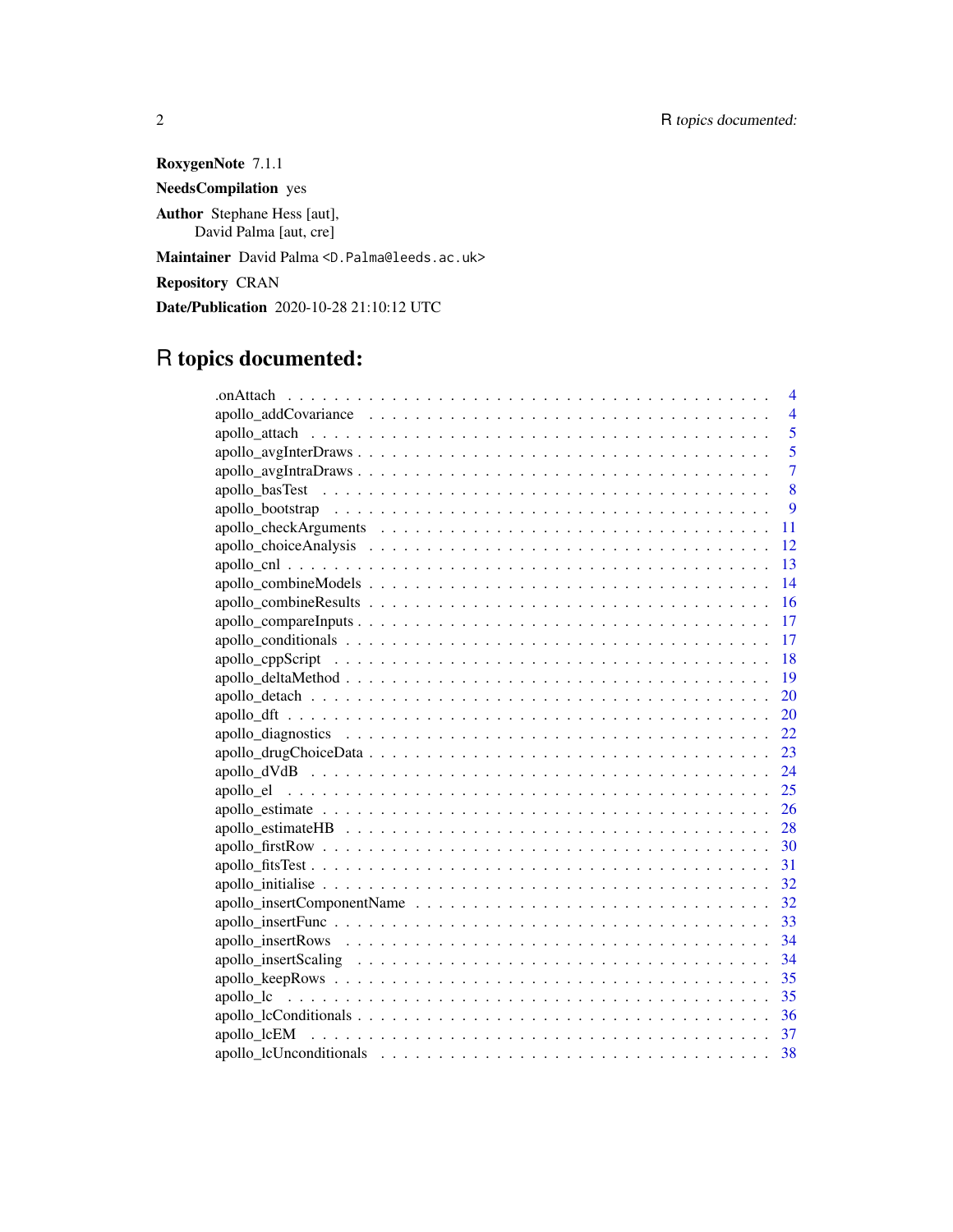| 39 |
|----|
| 40 |
| 41 |
| 41 |
| 42 |
| 43 |
| 44 |
|    |
| 47 |
| 49 |
| 50 |
| 51 |
| 52 |
| 53 |
| 54 |
| 56 |
|    |
| 59 |
| 60 |
| 62 |
| 64 |
| 65 |
| 66 |
| 67 |
| 67 |
| 68 |
| 70 |
| 72 |
| 72 |
|    |
|    |
| 76 |
| 77 |
|    |
| 78 |
| 79 |
| 80 |
| 81 |
| 84 |
| 85 |
| 86 |
| 87 |
| 88 |
|    |

**Index** [89](#page-88-0) **B**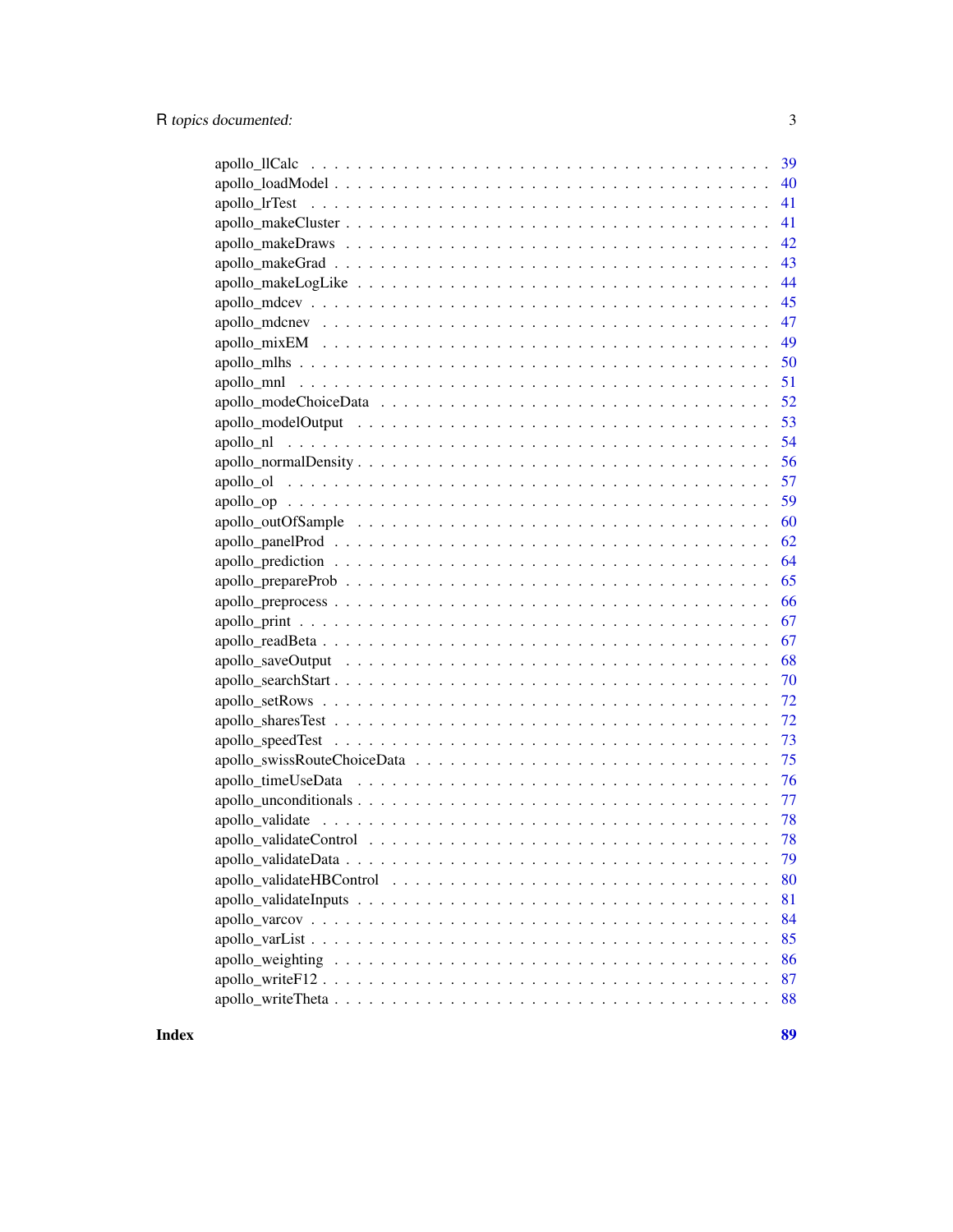<span id="page-3-0"></span>

This function is only called by R when attaching the package.

# Usage

.onAttach(libname, pkgname)

# Arguments

libname Name of library. pkgname Name of package.

# Value

Nothing

apollo\_addCovariance *Adds covariance matrix to Apollo model*

# Description

Receives an estimated model object, calculates its Hessian, and classical and robust covariance matrix, and returns the same model object, but with these additional elements.

# Usage

```
apollo_addCovariance(model, apollo_inputs)
```
# Arguments

| model         | A model object, as returned by apollo_estimate         |
|---------------|--------------------------------------------------------|
| apollo_inputs | List of settings. as returned by apollo_validateInputs |

#### Value

model.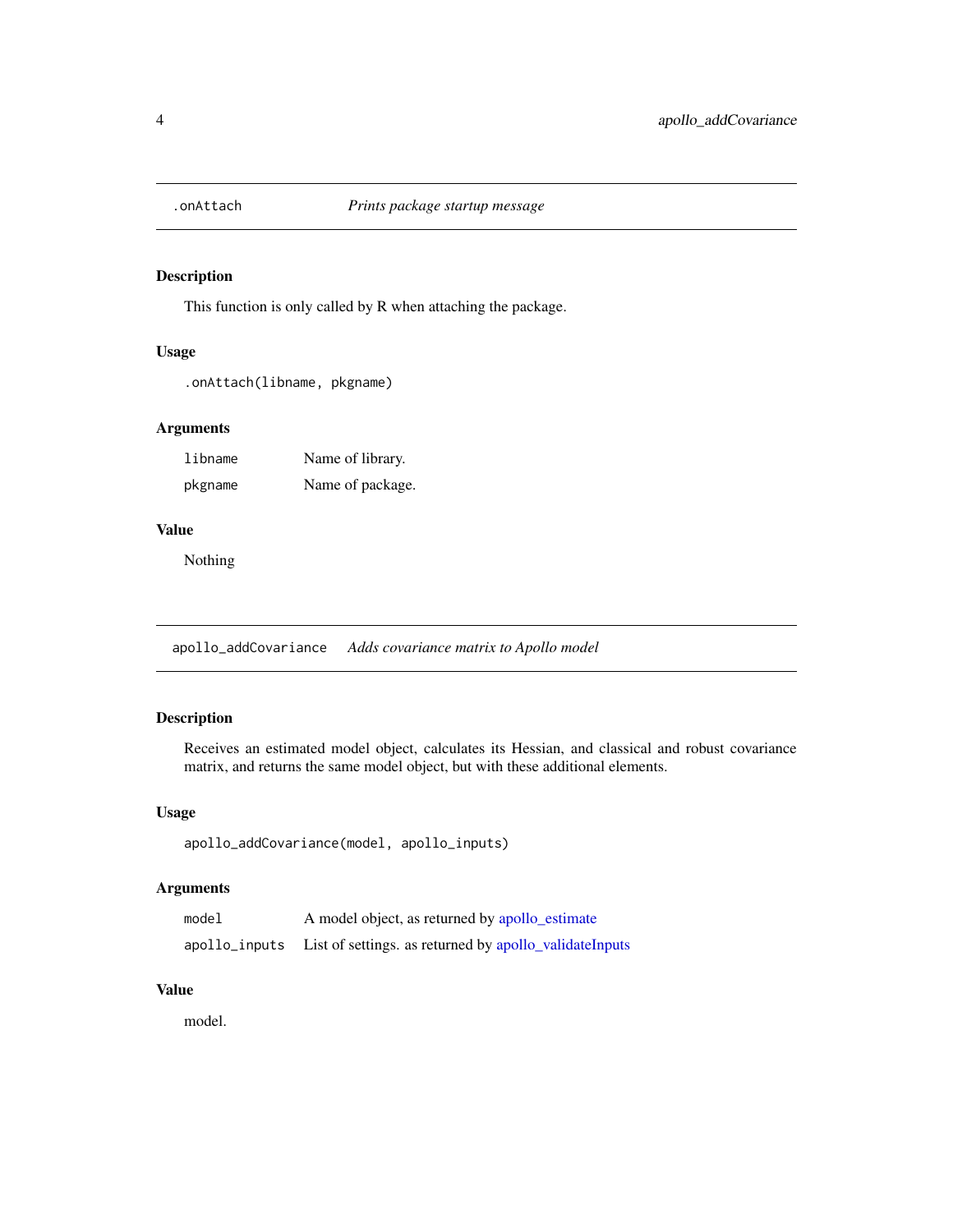<span id="page-4-1"></span><span id="page-4-0"></span>

Attaches parameters and data to allow users to refer to individual variables by name without reference to the object that contains them. Also applies scaling if in use.

#### Usage

apollo\_attach(apollo\_beta, apollo\_inputs)

#### Arguments

| apollo_beta | Named numeric vector. Names and values for parameters.                                     |
|-------------|--------------------------------------------------------------------------------------------|
|             | apollo_inputs List grouping most common inputs. Created by function apollo_validateInputs. |

# Details

This function should be called at the beginning of apollo\_probabilities to make writing the loglikelihood more user-friendly. If used, then [apollo\\_detach](#page-19-1) should be called at the end apollo\_probabilities, or more conveniently, using [on.exit.](#page-0-0) apollo\_attach attaches apollo\_beta, database, draws, and the output of apollo\_randCoeff and apollo\_lcPars, if they are defined by the user. The use of apollo\_attach is mandatory in models using scaling.

#### Value

Nothing.

apollo\_avgInterDraws *Averages across inter-individual draws.*

# Description

Averages individual-specific likelihood across inter-individual draws.

#### Usage

```
apollo_avgInterDraws(P, apollo_inputs, functionality)
```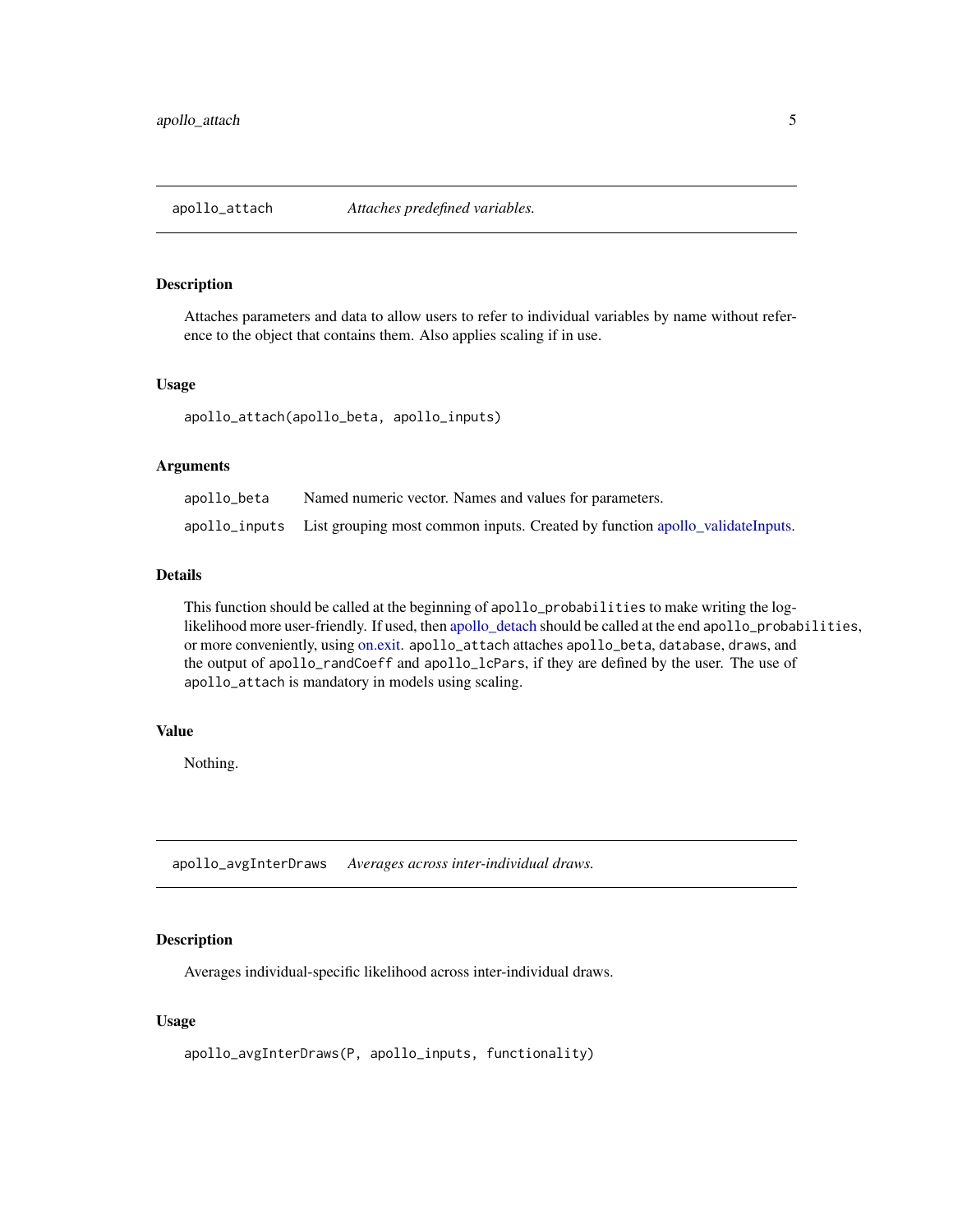| P             | List of vectors, matrices or 3-dim arrays. Likelihood of the model components.                                                                                                                                                                                                                                          |
|---------------|-------------------------------------------------------------------------------------------------------------------------------------------------------------------------------------------------------------------------------------------------------------------------------------------------------------------------|
| apollo_inputs | List grouping most common inputs. Created by function apollo_validateInputs.                                                                                                                                                                                                                                            |
| functionality | Character. Setting instructing Apollo what processing to apply to the likelihood<br>function. This is in general controlled by the functions that call apollo_probabilities,<br>though the user can also call apollo_probabilities manually with a given func-<br>tionality for testing/debugging. Possible values are: |
|               | • "components": For further processing/debugging, produces likelihood for<br>each model component (if multiple components are present), at the level of<br>individual draws and observations.                                                                                                                           |
|               | • "conditionals": For conditionals, produces likelihood of the full model,<br>at the level of individual inter-individual draws.                                                                                                                                                                                        |
|               | • "estimate": For model estimation, produces likelihood of the full model,<br>at the level of individual decision-makers, after averaging across draws.                                                                                                                                                                 |
|               | • "gradient": For model estimation, produces analytical gradients of the<br>likelihood, where possible.                                                                                                                                                                                                                 |
|               | • "output": Prepares output for post-estimation reporting.                                                                                                                                                                                                                                                              |
|               | • "prediction": For model prediction, produces probabilities for individual<br>alternatives and individual model components (if multiple components are<br>present) at the level of an observation, after averaging across draws.                                                                                       |
|               | • "preprocess": Prepares likelihood functions for use in estimation.                                                                                                                                                                                                                                                    |
|               | • "raw": For debugging, produces probabilities of all alternatives and in-<br>dividual model components at the level of an observation, at the level of<br>individual draws.                                                                                                                                            |
|               | • "validate": Validates model specification, produces likelihood of the full<br>model, at the level of individual decision-makers, after averaging across<br>draws.                                                                                                                                                     |
|               | • "zero_LL": Produces overall model likelihood with all parameters at zero.                                                                                                                                                                                                                                             |
| <b>Value</b>  |                                                                                                                                                                                                                                                                                                                         |
|               | Argument P with (for most functionalities) the original contents averaged over inter-individual<br>draws. Shape depends on argument functionality.                                                                                                                                                                      |

- "components": Returns P without changes.
- "conditionals": Returns P without averaging across draws. Drops all components except "model".
- "estimate": Returns P containing the likelihood of the model averaged across inter-individual draws. Drops all components except "model".
- "gradient": Returns P containing the gradient of the likelihood averaged across inter-individual draws. Drops all components except "model".
- "output": Returns P containing the likelihood of all model components averaged across interindividual draws.
- "prediction": Returns P containing the probabilities/likelihoods of all alternatives for all model components averaged across inter-individual draws.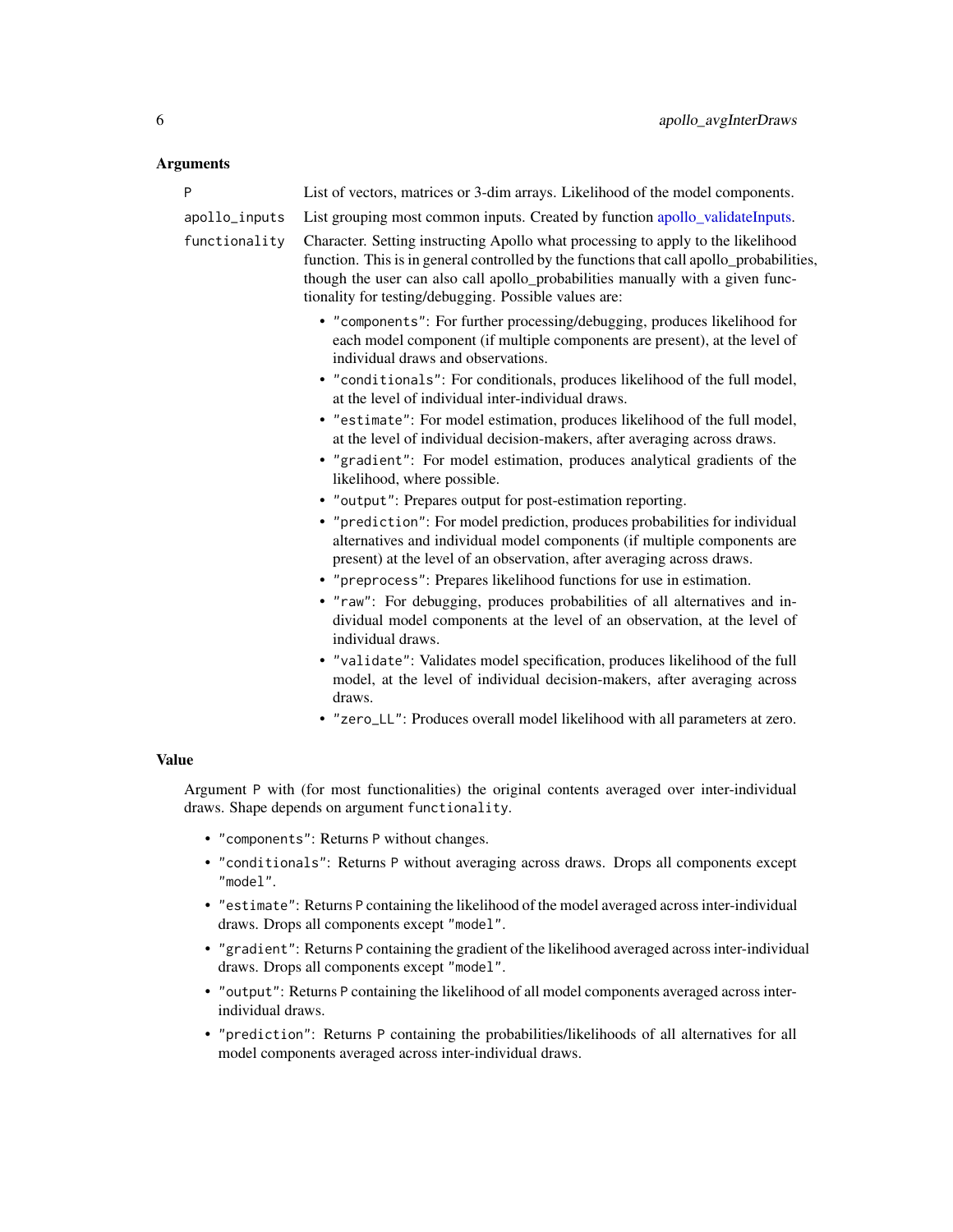- <span id="page-6-0"></span>• "preprocess": Returns P without changes.
- "raw": Returns P without changes.
- "validate": Returns P containing the likelihood of the model averaged across inter-individual draws. Drops all components except "model".
- "zero\_LL": Returns P without changes.

apollo\_avgIntraDraws *Averages across intra-individual draws.*

# Description

Averages observation-specific likelihood across intra-individual draws.

# Usage

```
apollo_avgIntraDraws(P, apollo_inputs, functionality)
```

| P             | List of vectors, matrices or 3-dim arrays. Likelihood of the model components.                                                                                                                                                                                                                                          |
|---------------|-------------------------------------------------------------------------------------------------------------------------------------------------------------------------------------------------------------------------------------------------------------------------------------------------------------------------|
| apollo_inputs | List grouping most common inputs. Created by function apollo_validateInputs.                                                                                                                                                                                                                                            |
| functionality | Character. Setting instructing Apollo what processing to apply to the likelihood<br>function. This is in general controlled by the functions that call apollo_probabilities,<br>though the user can also call apollo_probabilities manually with a given func-<br>tionality for testing/debugging. Possible values are: |
|               | • "components": For further processing/debugging, produces likelihood for<br>each model component (if multiple components are present), at the level of<br>individual draws and observations.                                                                                                                           |
|               | • "conditionals": For conditionals, produces likelihood of the full model,<br>at the level of individual inter-individual draws.                                                                                                                                                                                        |
|               | • "estimate": For model estimation, produces likelihood of the full model,<br>at the level of individual decision-makers, after averaging across draws.                                                                                                                                                                 |
|               | • "gradient": For model estimation, produces analytical gradients of the<br>likelihood, where possible.                                                                                                                                                                                                                 |
|               | • "output": Prepares output for post-estimation reporting.                                                                                                                                                                                                                                                              |
|               | • "prediction": For model prediction, produces probabilities for individual<br>alternatives and individual model components (if multiple components are<br>present) at the level of an observation, after averaging across draws.                                                                                       |
|               | • "preprocess": Prepares likelihood functions for use in estimation.                                                                                                                                                                                                                                                    |
|               | • "raw": For debugging, produces probabilities of all alternatives and in-<br>dividual model components at the level of an observation, at the level of<br>individual draws.                                                                                                                                            |
|               | • "validate": Validates model specification, produces likelihood of the full<br>model, at the level of individual decision-makers, after averaging across<br>draws.                                                                                                                                                     |
|               | • "zero_LL": Produces overall model likelihood with all parameters at zero.                                                                                                                                                                                                                                             |
|               |                                                                                                                                                                                                                                                                                                                         |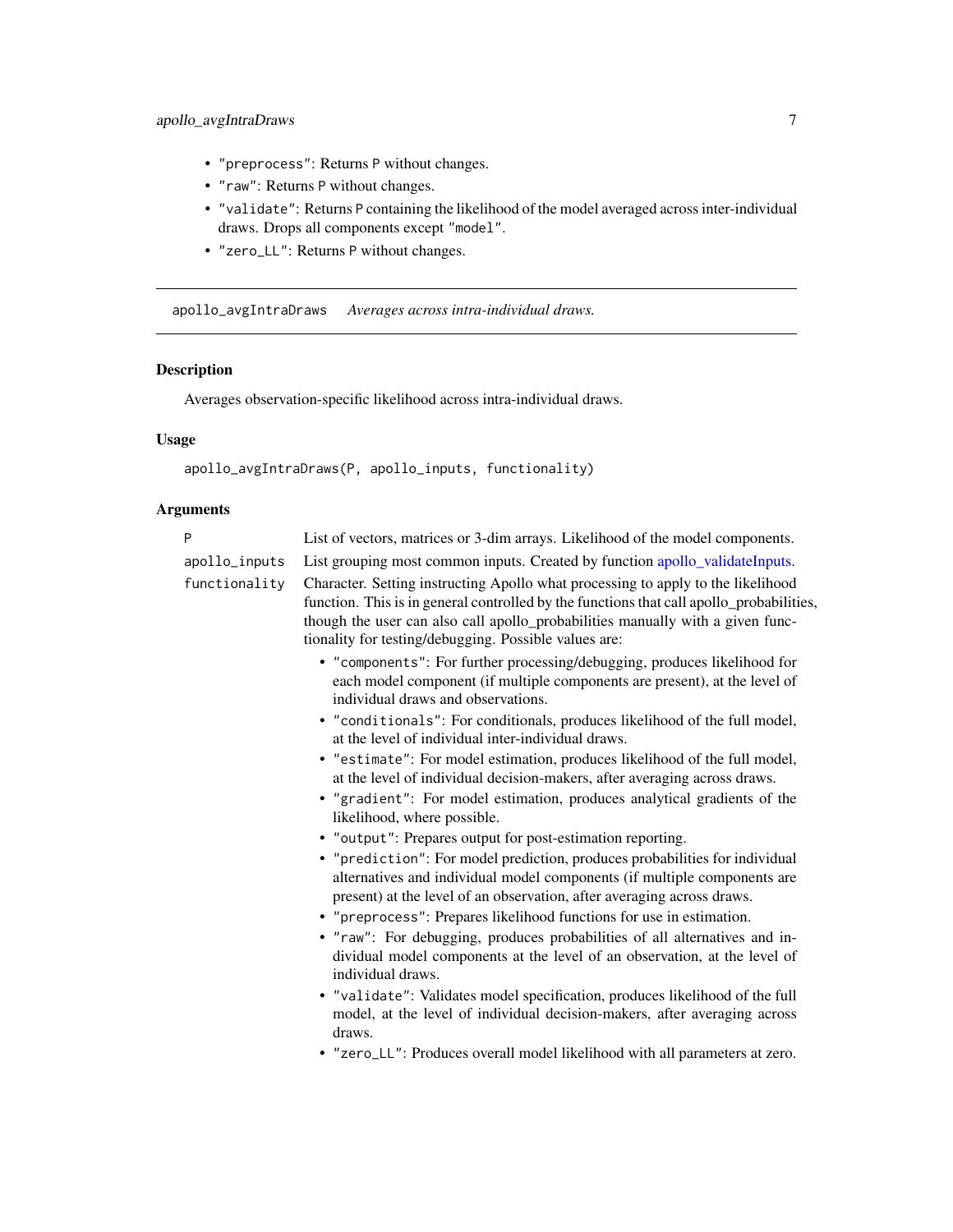<span id="page-7-0"></span>Argument P with (for most functionalities) the original contents averaged over intra-individual draws. Shape depends on argument functionality.

- "components": Returns P without changes.
- "conditionals": Returns P containing the likelihood of the model averaged across intraindividual draws. Drops all components except for "model".
- "estimate": Returns P containing the likelihood of the model averaged across intra-individual draws. Drops all components except "model".
- "gradient": Returns P containing the gradient of the likelihood averaged across intra-individual draws. Drops all components except "model".
- "output": Returns P containing the likelihood of all model components averaged across intraindividual draws.
- "prediction": Returns P containing the probabilities of all alternatives for all model components averaged across intra-individual draws.
- "preprocess": Returns P without changes.
- "raw": Returns P without changes.
- "validate": Returns P containing the likelihood of the model averaged across intra-individual draws. Drops all components but "model".
- "zero\_LL": Returns P without changes.

apollo\_basTest *Ben-Akiva & Swait test*

# **Description**

Calculates the p-value for the Ben-Akiva & Swait test for non-nested models. The two models need to both be discrete choice, and estimated on the same data.

#### Usage

apollo\_basTest(model1, model2)

#### Arguments

| model1 | Either a character variable with the name of a previously estimated model, or an<br>estimated model in memory, as returned by apollo estimate. |
|--------|------------------------------------------------------------------------------------------------------------------------------------------------|
| model2 | Either a character variable with the name of a previously estimated model, or an<br>estimated model in memory, as returned by apollo_estimate. |

# Value

Ben-Akiva & Swait test p-value (invisibly)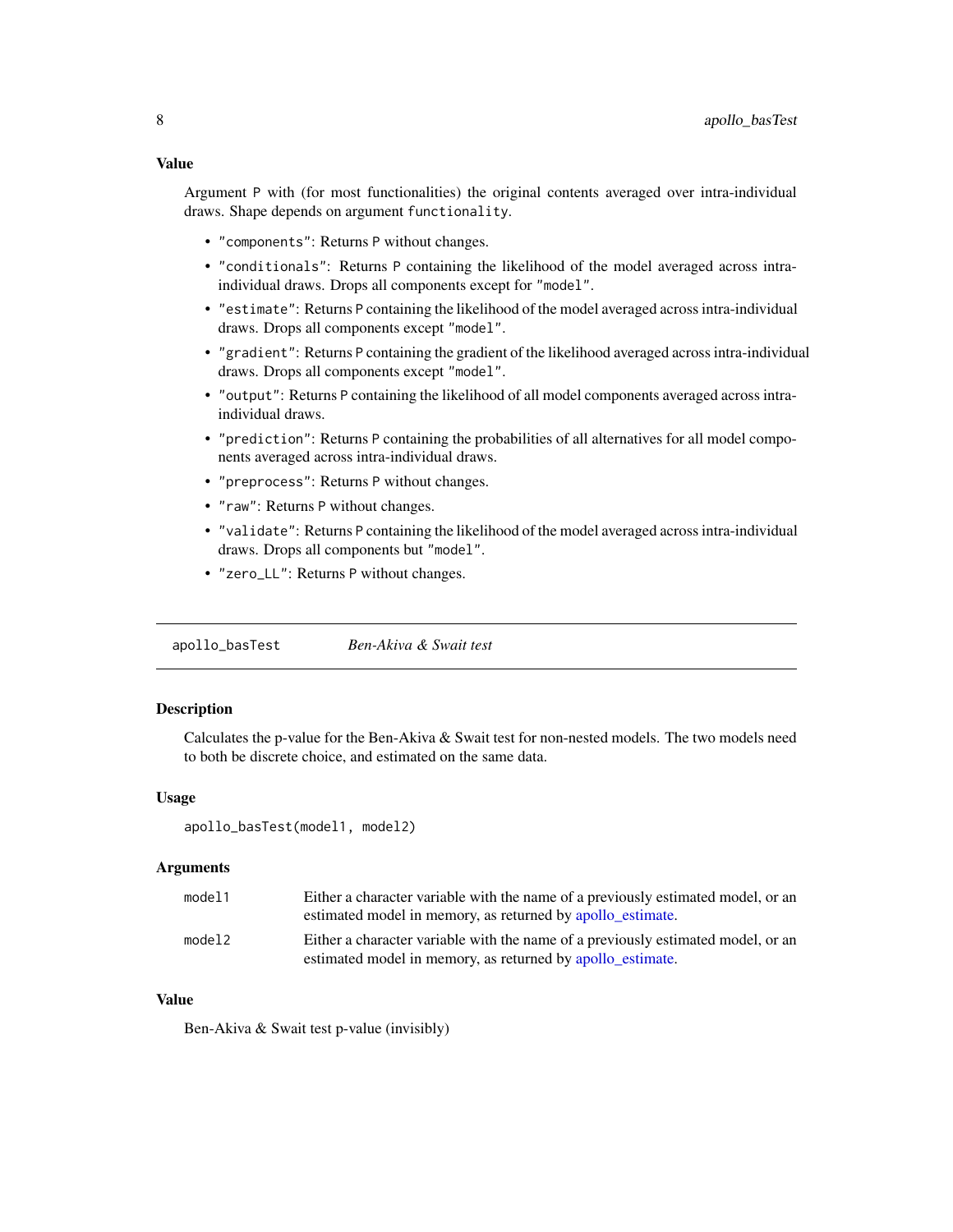<span id="page-8-0"></span>Samples individuals with replacement from the database, and estimates the model in each sample.

# Usage

```
apollo_bootstrap(
  apollo_beta,
  apollo_fixed,
  apollo_probabilities,
  apollo_inputs,
 estimate_settings = list(estimationRoutine = "bfgs", maxIterations = 200, writeIter =
  FALSE, hessianRoutine = "none", printLevel = 2L, silent = FALSE, maxLik_settings =
    list(),
 bootstrap_settings = list(nRep = 30, samples = NA, seed = 24, calledByEstimate =FALSE, recycle = TRUE)
)
```

| apollo_beta          | Named numeric vector. Names and values for parameters.                                                                            |
|----------------------|-----------------------------------------------------------------------------------------------------------------------------------|
| apollo_fixed         | Character vector. Names (as defined in apollo_beta) of parameters whose<br>value should not change during estimation.             |
| apollo_probabilities |                                                                                                                                   |
|                      | Function. Returns probabilities of the model to be estimated. Must receive three<br>arguments:                                    |
|                      | • apollo_beta: Named numeric vector. Names and values of model parame-<br>ters.                                                   |
|                      | • apollo_inputs: List containing options of the model. See apollo_validateInputs.                                                 |
|                      | • functionality: Character. Can be either "estimate" (default), "prediction",<br>"validate", "conditionals", "zero_LL", or "raw". |
| apollo_inputs        | List grouping most common inputs. Created by function apollo_validateInputs.                                                      |
| estimate_settings    |                                                                                                                                   |
|                      | List. Options controlling the estimation process. See apollo_estimate. hessianRoutine='none'<br>by default.                       |
| bootstrap_settings   |                                                                                                                                   |
|                      | List. Options defining the sampling procedure. The following are valid options.                                                   |
|                      | • nRep: Numeric scalar. Number of times the model must be estimated with<br>different samples. Default is 30.                     |
|                      |                                                                                                                                   |
|                      |                                                                                                                                   |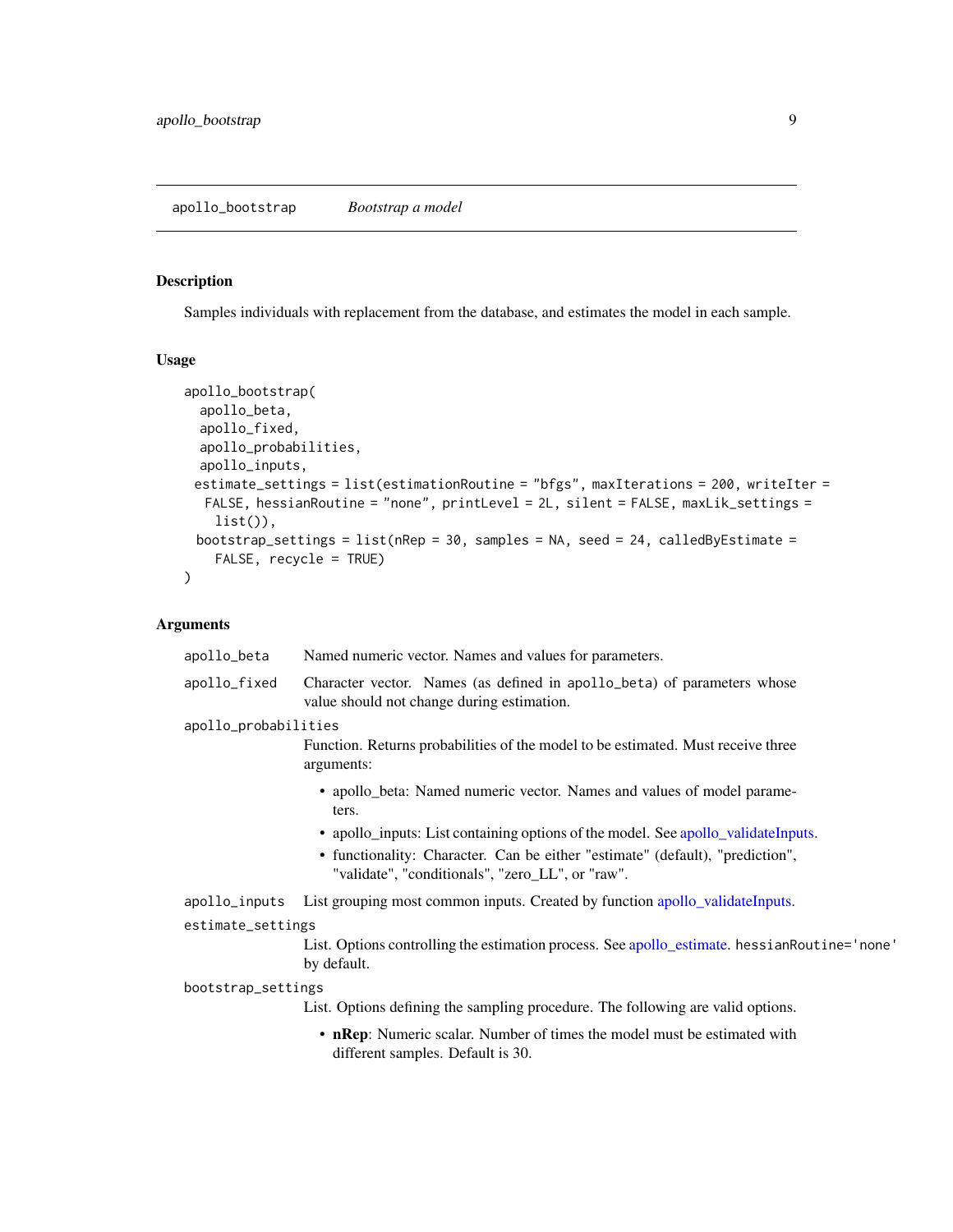- samples: Numeric matrix or data.frame. Optional argument. Must have as many rows as observations in the database, and as many columns as number of repetitions wanted. Each column represents a re-sample, and each element the number of times that observation must be included in the sample. If this argument is provided, then nRep is ignored. Note that this allows sampling at the observation rather than the individual level, which is not recommended for panel data.
- seed: Numeric scalar (integer). Random number generator seed to generate the bootstrap samples. Only used if samples is NA. Default is 24.
- calledByEstimate: Logical. TRUE if apollo\_bootstrap is called by apollo\_estimate. FALSE by default.
- recycle: Logical. If TRUE, the function will look for old output files and append new repetitions to them. If FALSE, output files will be overwritten.

## Details

This function implements a basic block bootstrap. It estimates the model parameters on nRep number of different samples. Each new sample is constructed by sampling with replacement from the original full sample. Each new sample has as many individuals as the original sample, though some of them may be repeated. Sampling is done at the **individual** level, therefore if different individuals have different number of observations, each re-sample could have different number of observations.

If the sampling wants to be done at the individual level (not recommended on panel data), then the optional bootstrap\_settings\$samples argument should be provided.

For each sample, only the parameters and loglikelihood are estimated. Standard errors are not calculated (they may be in future versions). The composition of each re-sample is stored on a file, though it should be consistent across runs.

This function writes three different files to the working directory:

- modelName\_bootstrap\_params.csv: Records the estimated parameters, final loglikelihood, and number of observations on each re-sample
- modelName\_bootstrap\_samples.csv: Records the composition of each re-sample.
- modelName\_bootstrap\_vcov.csv: Variance-covariance matrix of the estimated parameters across re-samples.

The first two files are updated throughout the run of this function, while the last one is only written once the function finishes.

When run, this function will look for the first two files above in the working directory. If they are found, the function will attempt to pick up re-sampling from where those files left off. This is useful in cases where the original bootstrapping was interrupted, or when additional re-sampling wants to be performed.

#### Value

List with three elements.

• estimates: Matrix containing the parameter estimates for each repetition. As many rows as repetitions and as many columns as parameters.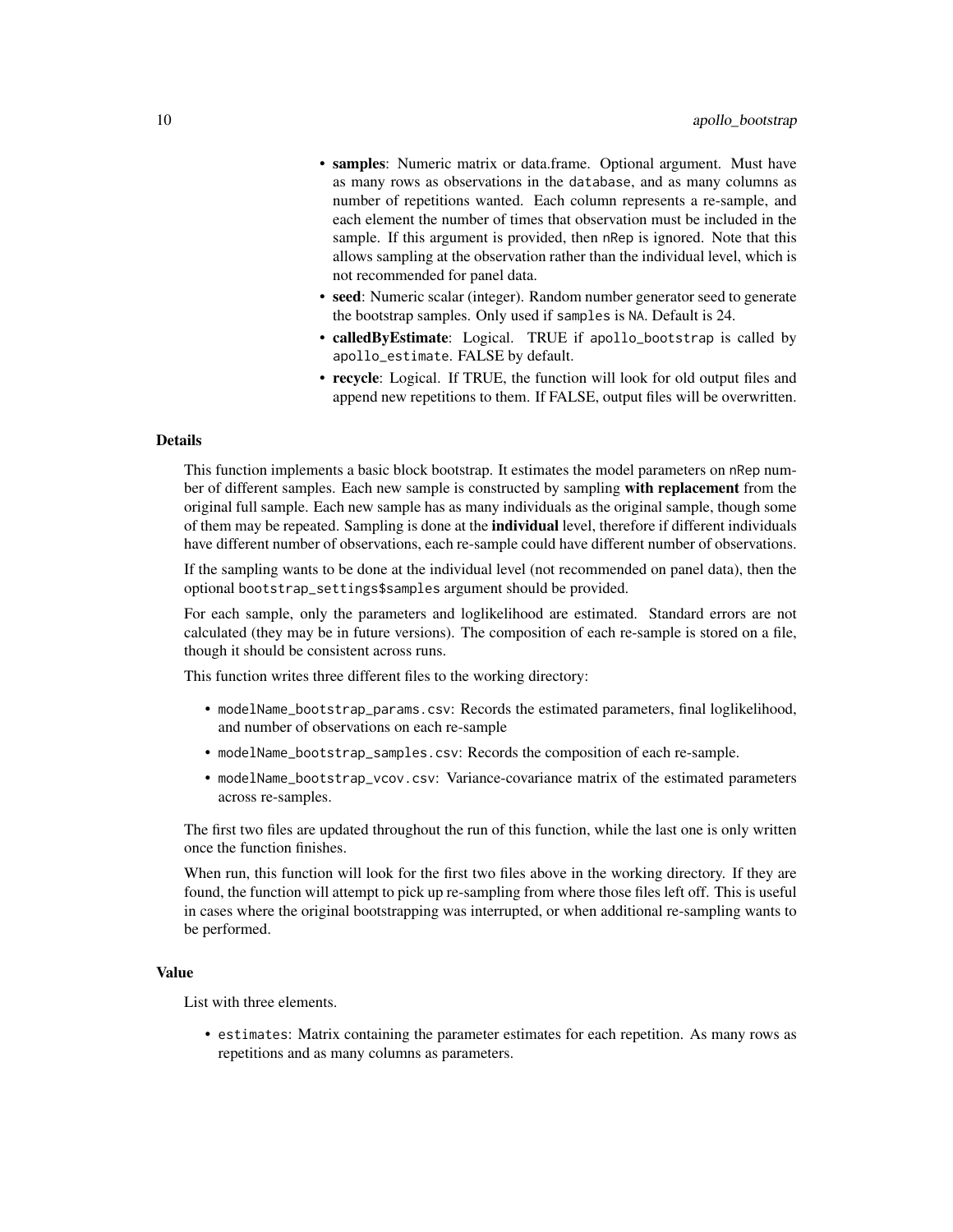- <span id="page-10-0"></span>• varcov: Covariance matrix of the estimated parameters across the repetitions.
- LL: Vector of final loglikelihoods of each repetition.

This function also writes three output files to the working directory, with the following names ('x' represents the model name):

- x\_bootstrap\_params.csv: Table containing the parameter estimates, loglikelihood, and number of observations for each repetition.
- x\_bootstrap\_samples.csv: Table containing the description of the sample used in each repetition. Same format than bootstrap\_settings\$samples.
- x\_bootstrap\_vcov: Table containing the covariance matrix of estimated parameters across the repetitions.

apollo\_checkArguments *Checks definitions Apollo functions*

#### Description

Checks that the user-defined functions used by Apollo are correctly defined by the user.

#### Usage

```
apollo_checkArguments(
  apollo_probabilities = NA,
  apollo_randCoeff = NA,
  apollo_lcPars = NA
)
```
### Arguments

| apollo_probabilities |                                                                                                                                         |
|----------------------|-----------------------------------------------------------------------------------------------------------------------------------------|
|                      | Function. Likelihood function as defined by the user.                                                                                   |
| apollo_randCoeff     |                                                                                                                                         |
|                      | Function. Defines the random components used inside apollo_probabilities.                                                               |
| apollo_lcPars        | Function. Defines the class allocation probabilities and (optionally) the lists of<br>parameters of each class for latent class models. |

# Details

It only checks that the functions have the correct definition of inputs. It does not run the functions.

# Value

Returns (invisibly) TRUE if definitions are correct, and FALSE otherwise.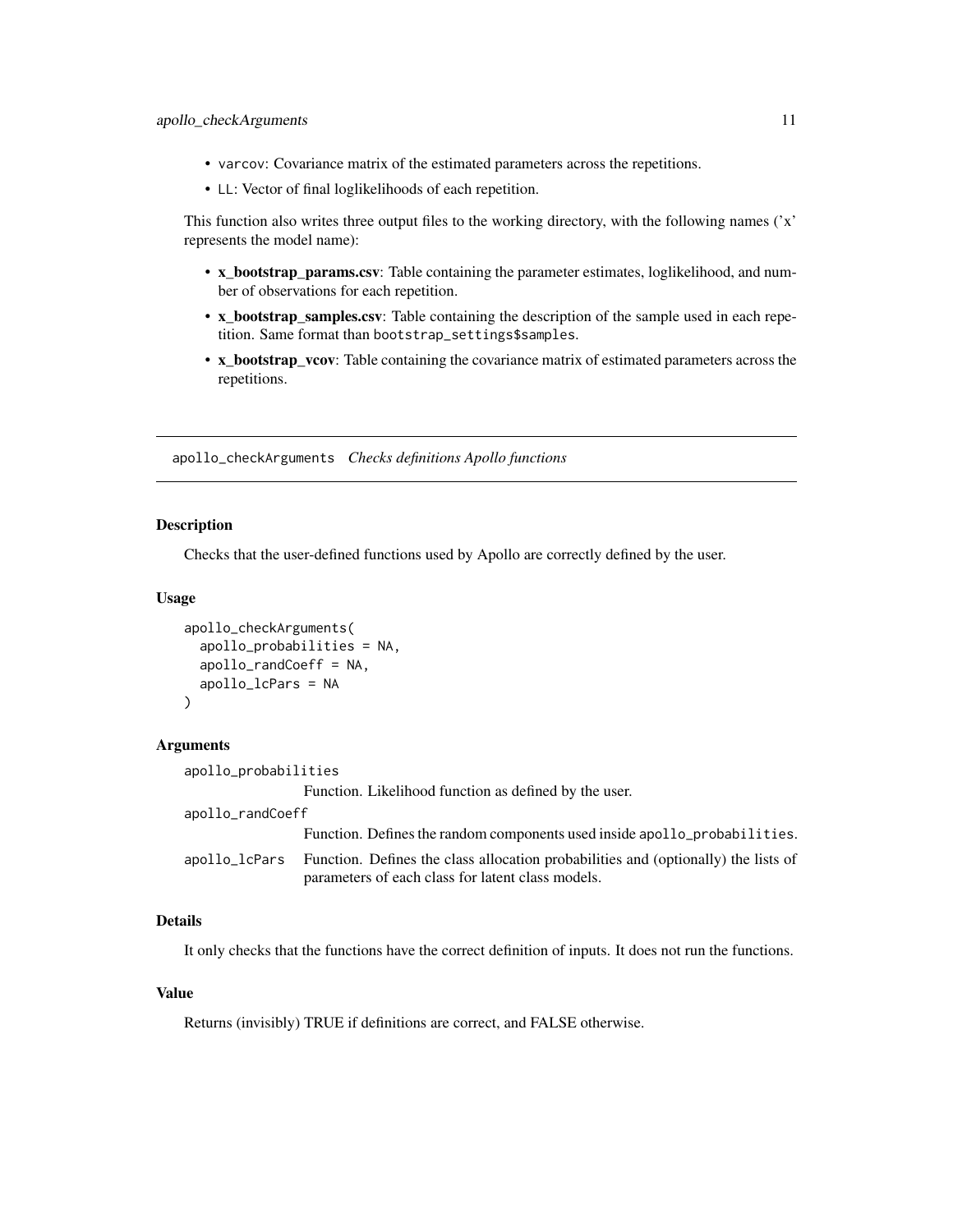<span id="page-11-0"></span>Compares market shares across subsamples in dataset, and writes results to a file.

#### Usage

apollo\_choiceAnalysis(choiceAnalysis\_settings, apollo\_control, database)

#### Arguments

choiceAnalysis\_settings

List containing settings for this function. The settings must be:

- alternatives: Named numeric vector. Names of alternatives and their corresponding value in choiceVar.
- avail: Named list of numeric vectors or scalars. Availabilities of alternatives, one element per alternative. Names of elements must match those in alternatives. Values can be 0 or 1.
- choiceVar: Numeric vector. Contains choices for all observations. It will usually be a column from the database. Values are defined in alternatives.
- explanators: data.frame. Variables determining subsamples of the database. Values in each column must describe a group or groups of individuals (e.g. socio-demographics). Most usually a subset of columns from database.
- rows: Boolean vector. Consideration of rows to include, FALSE to exclude. Length equal to the number of observations (nObs). Default is "all", equivalent to rep(TRUE, n0bs).

apollo\_control List. Options controlling the running of the code. See [apollo\\_validateInputs.](#page-80-1)

database data.frame. Data used by model.

### Details

Saves the output to a csv file in the working directory.

# Value

Silently returns a matrix containg the mean ehen chosen and un chose for each explanator, as well as the t-test comparing those means (H0: equivalence). The table is also writen to a file called modelName\_choiceAnalysis.csv.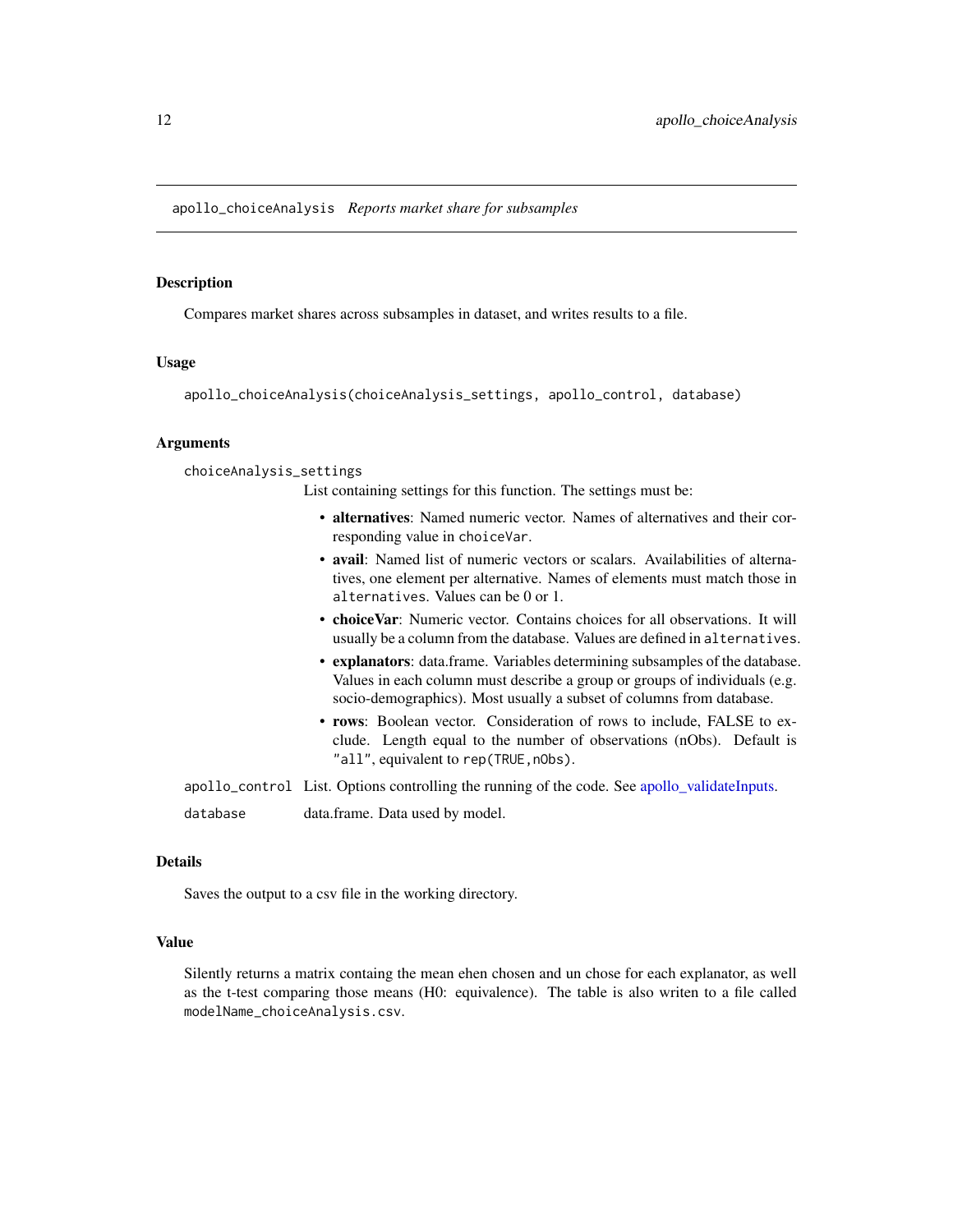<span id="page-12-0"></span>

Calculates probabilities of a Cross-nested Logit model.

#### Usage

apollo\_cnl(cnl\_settings, functionality)

#### Arguments

cnl\_settings List of inputs of the CNL model. It should contain the following.

- alternatives: Named numeric vector. Names of alternatives and their corresponding value in choiceVar.
- avail: Named list of numeric vectors or scalars. Availabilities of alternatives, one element per alternative. Names of elements must match those in alternatives. Values can be 0 or 1.
- choiceVar: Numeric vector. Contains choices for all observations. It will usually be a column from the database. Values are defined in alternatives.
- V: Named list of deterministic utilities . Utilities of the alternatives. Names of elements must match those in alternatives.
- cnlNests: List of numeric scalars or vectors. Lambda parameters for each nest. Elements must be named according to nests. The lambda at the root is fixed to 1, and therefore does not need to be defined.
- cnlStructure: Numeric matrix. One row per nest and one column per alternative. Each element of the matrix is the alpha parameter of that (nest, alternative) pair.
- rows: Boolean vector. Consideration of rows in the likelihood calculation, FALSE to exclude. Length equal to the number of observations (nObs). Default is "all", equivalent to rep(TRUE, n0bs).
- componentName: Character. Name given to model component.
- functionality Character. Can take different values depending on desired output.
	- "estimate": Used for model estimation.
	- "prediction": Used for model predictions.
	- "validate": Used for validating input.
	- "zero\_LL": Used for calculating null likelihood.
	- "conditionals": Used for calculating conditionals.
	- "output": Used for preparing output after model estimation.
	- "raw": Used for debugging.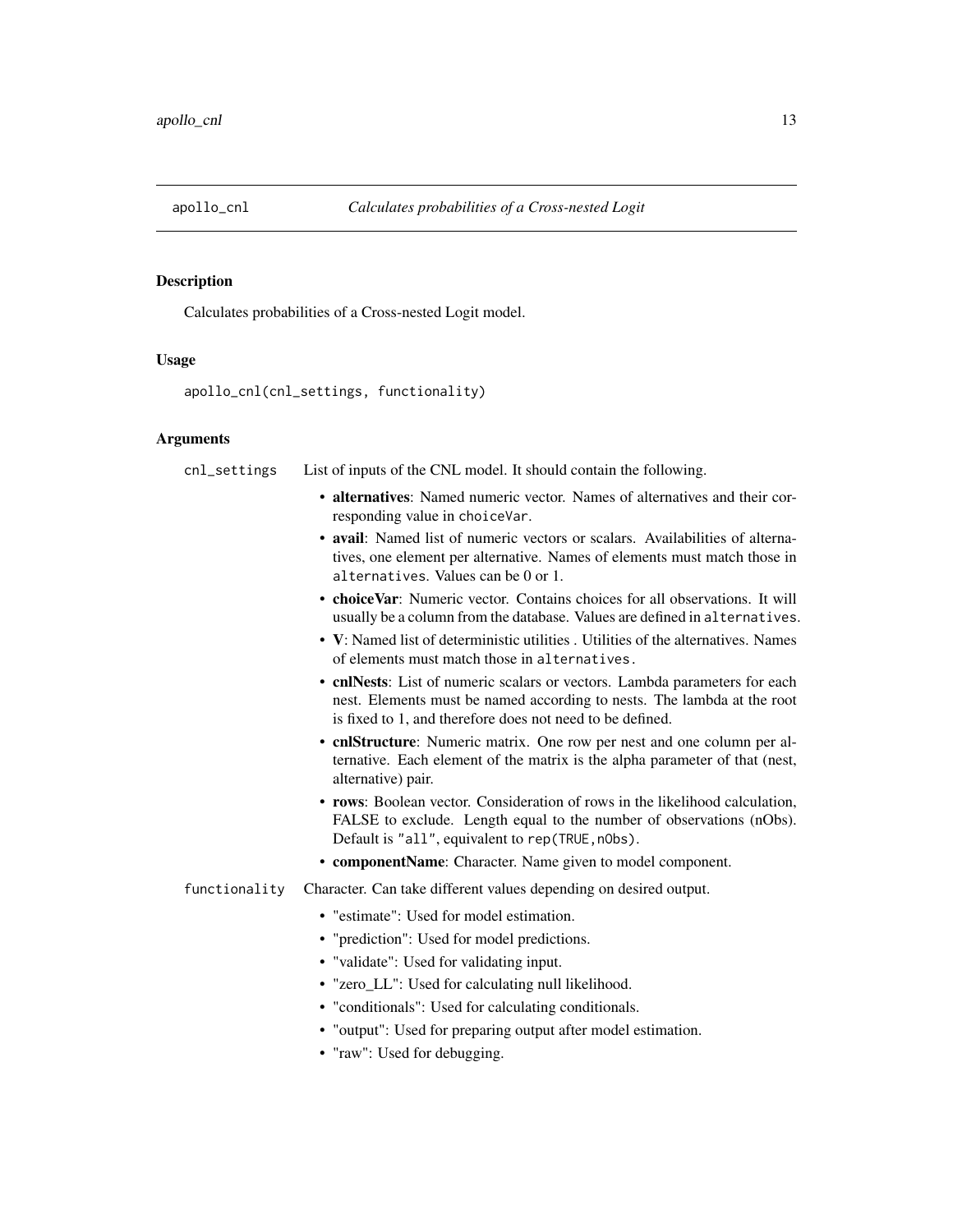# <span id="page-13-0"></span>Details

For the model to be consistent with utility maximisation, the estimated value of the lambda parameter of all nests should be between 0 and 1. Lambda parameters are inversely proportional to the correlation between the error terms of alternatives in a nest. If lambda=1, there is no relevant correlation between the unobserved utility of alternatives in that nest. The tree must contain an upper nest called "root". The lambda parameter of the root is automatically set to 1 if not specified in nlNests. And while setting it to another value is possible, it is not recommended. Alpha parameters inside cnlStructure should be between 0 and 1. Using a transformation to ensure this constraint is satisfied is recommended (e.g. logistic transformation).

#### Value

The returned object depends on the value of argument functionality as follows.

- "estimate": vector/matrix/array. Returns the probabilities for the chosen alternative for each observation.
- "prediction": List of vectors/matrices/arrays. Returns a list with the probabilities for all alternatives, with an extra element for the chosen alternative probability.
- "validate": Same as "estimate"
- "zero\_LL": vector/matrix/array. Returns the probability of the chosen alternative when all parameters are zero.
- "conditionals": Same as "estimate"
- "output": Same as "estimate" but also writes summary of input data to internal Apollo log.
- "raw": Same as "prediction"

apollo\_combineModels *Combines separate model components.*

#### **Description**

Combines model components to create likelihood for overall model.

## Usage

```
apollo_combineModels(P, apollo_inputs, functionality, components = NULL)
```

| P             | List of vectors, matrices or 3-dim arrays. Likelihood of the model components.                                                                                                                                                                                                                                          |
|---------------|-------------------------------------------------------------------------------------------------------------------------------------------------------------------------------------------------------------------------------------------------------------------------------------------------------------------------|
| apollo_inputs | List grouping most common inputs. Created by function apollo_validateInputs.                                                                                                                                                                                                                                            |
| functionality | Character. Setting instructing Apollo what processing to apply to the likelihood<br>function. This is in general controlled by the functions that call apollo probabilities,<br>though the user can also call apollo_probabilities manually with a given func-<br>tionality for testing/debugging. Possible values are: |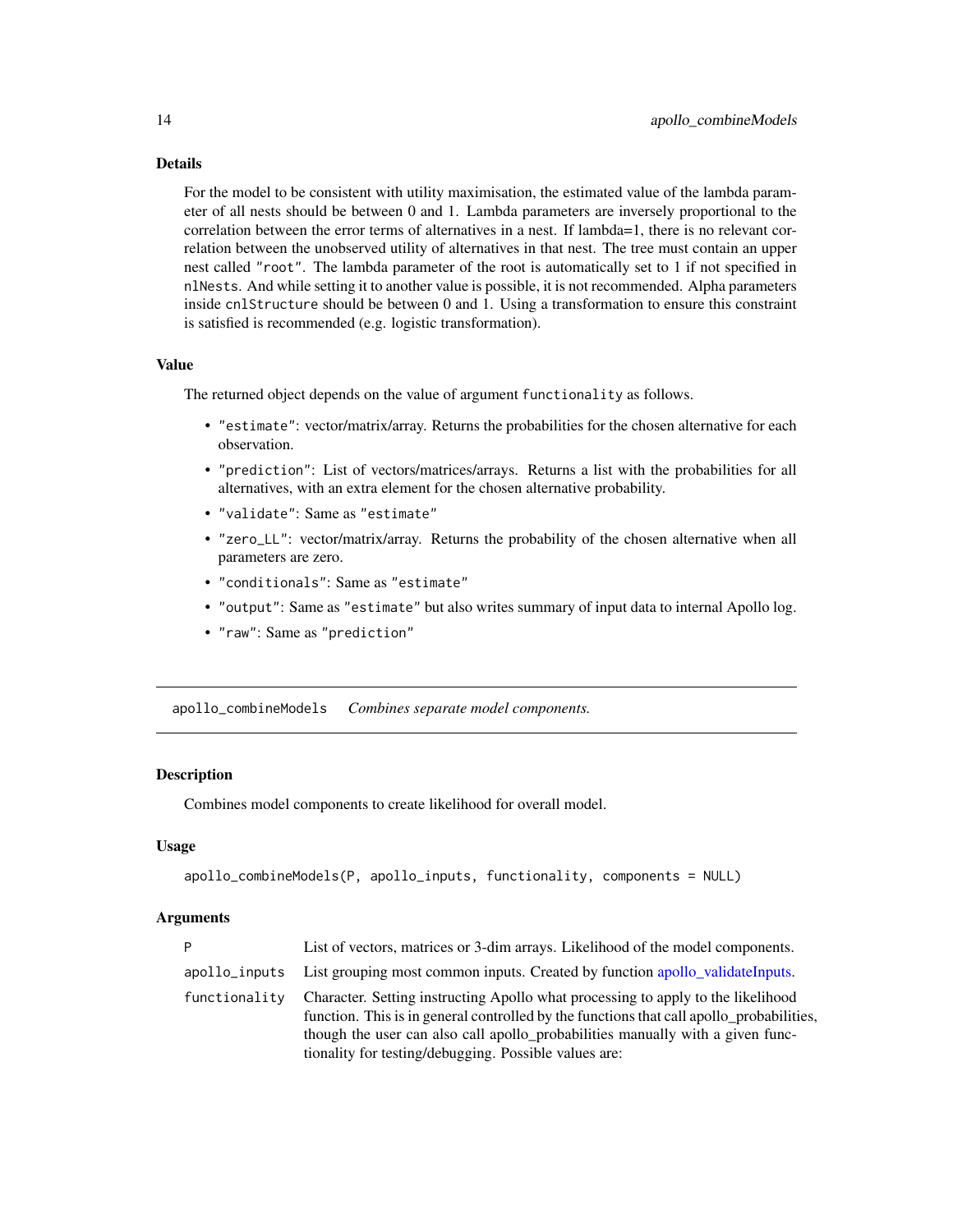- "components": For further processing/debugging, produces likelihood for each model component (if multiple components are present), at the level of individual draws and observations.
- "conditionals": For conditionals, produces likelihood of the full model, at the level of individual inter-individual draws.
- "estimate": For model estimation, produces likelihood of the full model, at the level of individual decision-makers, after averaging across draws.
- "gradient": For model estimation, produces analytical gradients of the likelihood, where possible.
- "output": Prepares output for post-estimation reporting.
- "prediction": For model prediction, produces probabilities for individual alternatives and individual model components (if multiple components are present) at the level of an observation, after averaging across draws.
- "preprocess": Prepares likelihood functions for use in estimation.
- "raw": For debugging, produces probabilities of all alternatives and individual model components at the level of an observation, at the level of individual draws.
- "validate": Validates model specification, produces likelihood of the full model, at the level of individual decision-makers, after averaging across draws.
- "zero\_LL": Produces overall model likelihood with all parameters at zero.
- components Character vector. Optional argument. Names of elements in P that should be multiplied to construct the whole model likelihood. If a single element is provided, it is interpreted as a regular expression. Default is to include all components in P.

### Details

This function should be called inside apollo\_probabilities after all model components have been produced.

It should be called before apollo\_avgInterDraws, apollo\_avgIntraDraws, apollo\_panelProd and apollo prepareProb, whichever apply, except where these functions are called inside any latent class components of the overall model.

#### Value

Argument P with (for most functionalities) an extra element called "model", which is the product of all the other elements. Shape depends on argument functionality.

- "components": Returns P without changes.
- "conditionals": Returns P with an extra component called "model", which is the product of all other elements of P.
- "estimate": Returns P with an extra component called "model", which is the product of all other elements of P.
- "gradient": Returns P containing the gradient of the likelihood after applying the product rule across model components.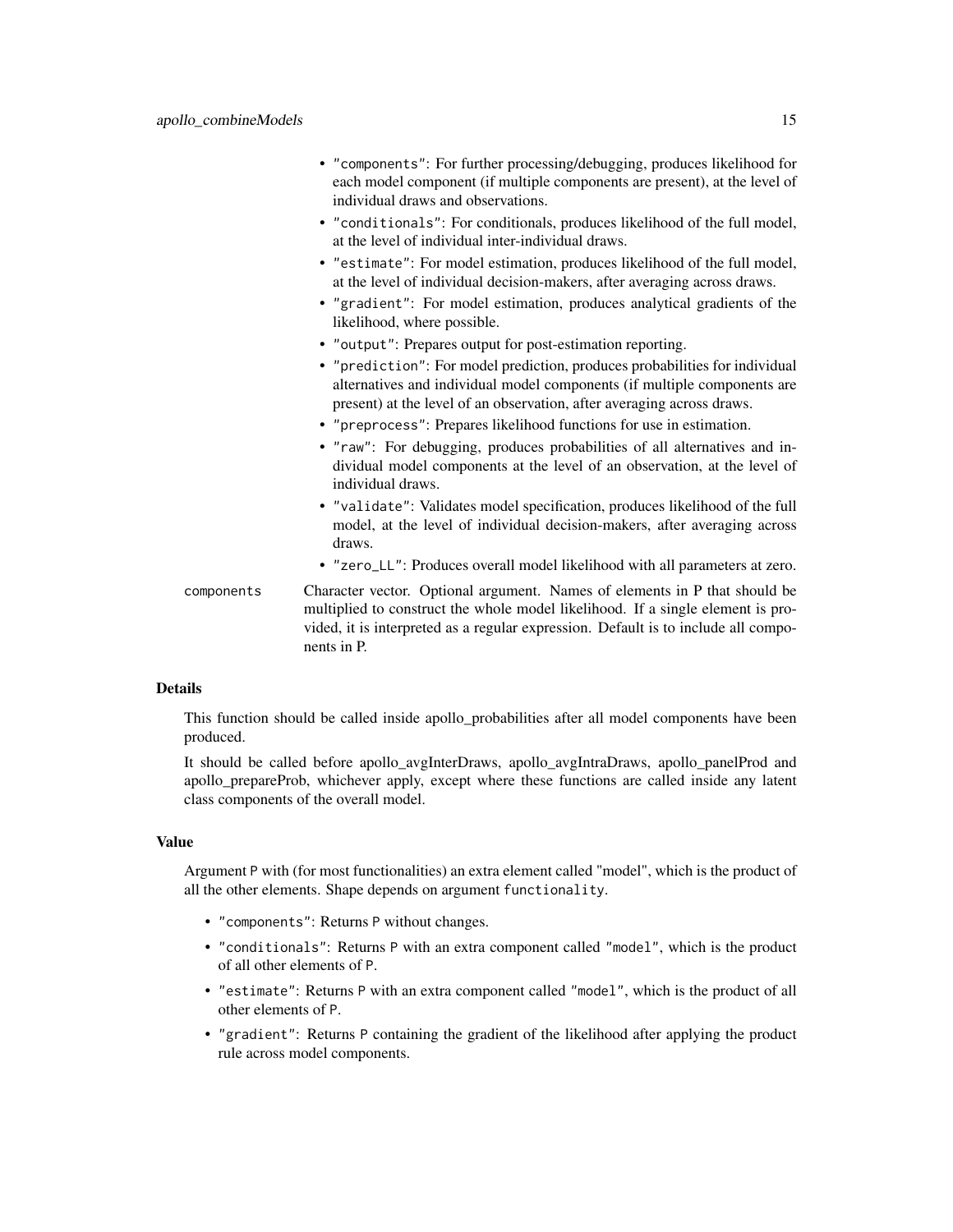- <span id="page-15-0"></span>• "output": Returns P with an extra component called "model", which is the product of all other elements of P.
- "prediction": Returns P without changes.
- "preprocess": Returns P without changes.
- "raw": Returns P without changes.
- "validate": Returns P with an extra component called "model", which is the product of all other elements of P.
- "zero\_LL": Returns P with an extra component called "model", which is the product of all other elements of P.

apollo\_combineResults *Write model results to file*

#### Description

Writes results from various models to a single CSV file.

# Usage

```
apollo_combineResults(combineResults_settings = NULL)
```
## Arguments

combineResults\_settings

List of options. It can include the following.

- modelNames: Character vector. List of names of models to combine. Use an empty vector to combine results from all models in the directory.
- printClassical: Boolean. TRUE for printing classical standard errors. FALSE by default.
- printPVal: Boolean. TRUE for printing p-values. FALSE by default.
- printT1: Boolean. If TRUE, t-test for H0: apollo\_beta=1 are printed. FALSE by default.
- estimateDigits: Numeric scalar. Number of decimal places to print for estimates. Default is 4.
- tDigits: Numeric scalar. Number of decimal places to print for t-ratios values. Default is 2.
- pDigits: Numeric scalar. Number of decimal places to print for p-values. Default is 2.
- sortByDate: Boolean. If TRUE, models are ordered by date. Default is TRUE.

#### Value

Nothing, but writes a file called 'model\_comparison| [date].csv' in the working directory.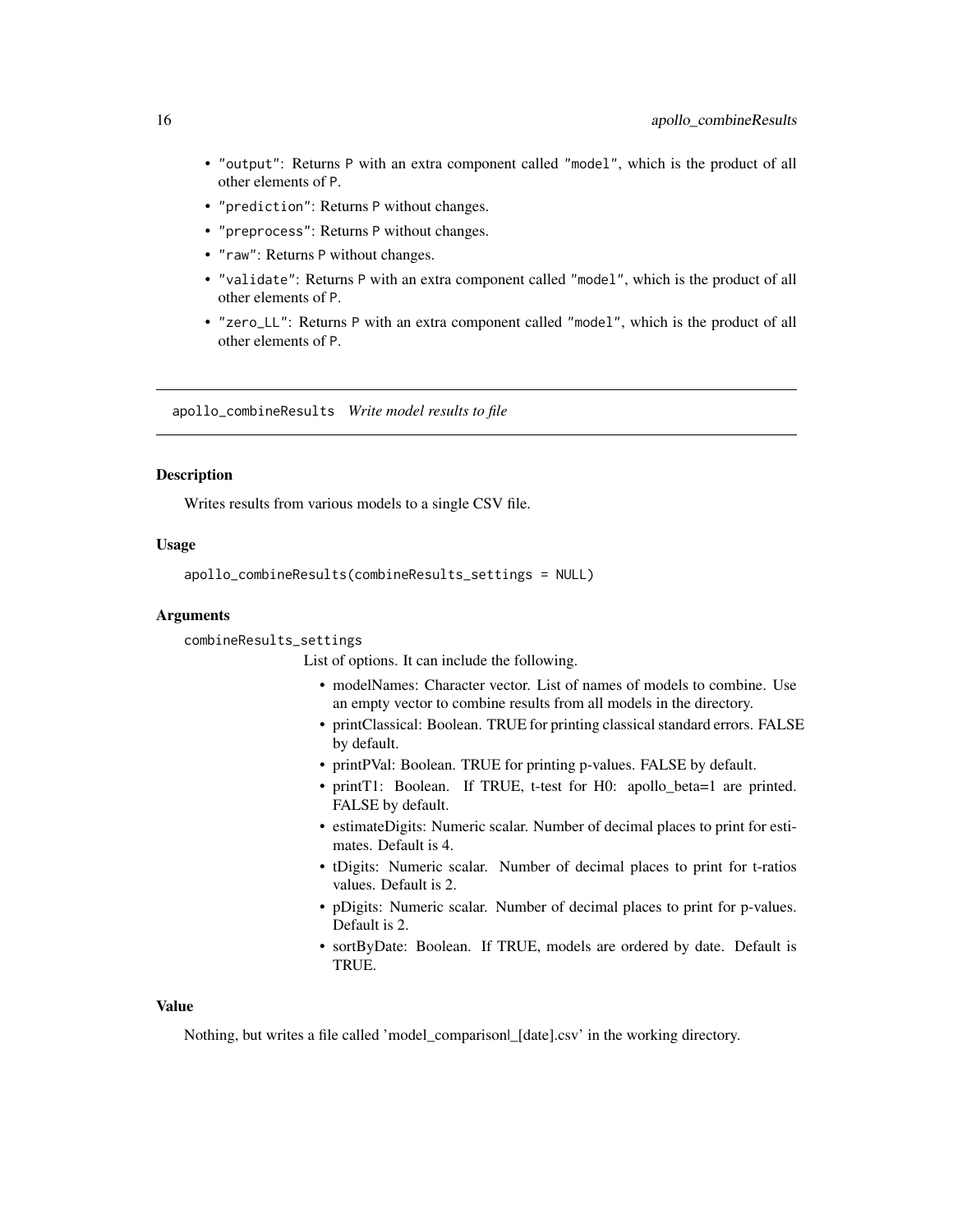<span id="page-16-0"></span>apollo\_compareInputs *Compares the content of apollo\_inputs to that in the global environment*

# Description

Compares the content of apollo\_inputs to that in the global environment

### Usage

```
apollo_compareInputs(apollo_inputs)
```
#### **Arguments**

apollo\_inputs List of main inputs for model estimation as generated by [apollo\\_validateInputs.](#page-80-1)

# Value

Logical. TRUE if the content of apollo\_inputs is the same than the one in the global environment, FALSE otherwise.

apollo\_conditionals *Calculates conditionals*

#### Description

Calculates posterior expected values (conditionals) of random coefficients, as well as their standard deviations.

### Usage

```
apollo_conditionals(model, apollo_probabilities, apollo_inputs)
```
#### Arguments

model Model object. Estimated model object as returned by function [apollo\\_estimate.](#page-25-1) apollo\_probabilities

> Function. Returns probabilities of the model to be estimated. Must receive three arguments:

- apollo\_beta: Named numeric vector. Names and values of model parameters.
- apollo\_inputs: List containing options of the model. See [apollo\\_validateInputs.](#page-80-1)
- functionality: Character. Can be either "estimate" (default), "prediction", "validate", "conditionals", "zero\_LL", or "raw".

apollo\_inputs List grouping most common inputs. Created by function [apollo\\_validateInputs.](#page-80-1)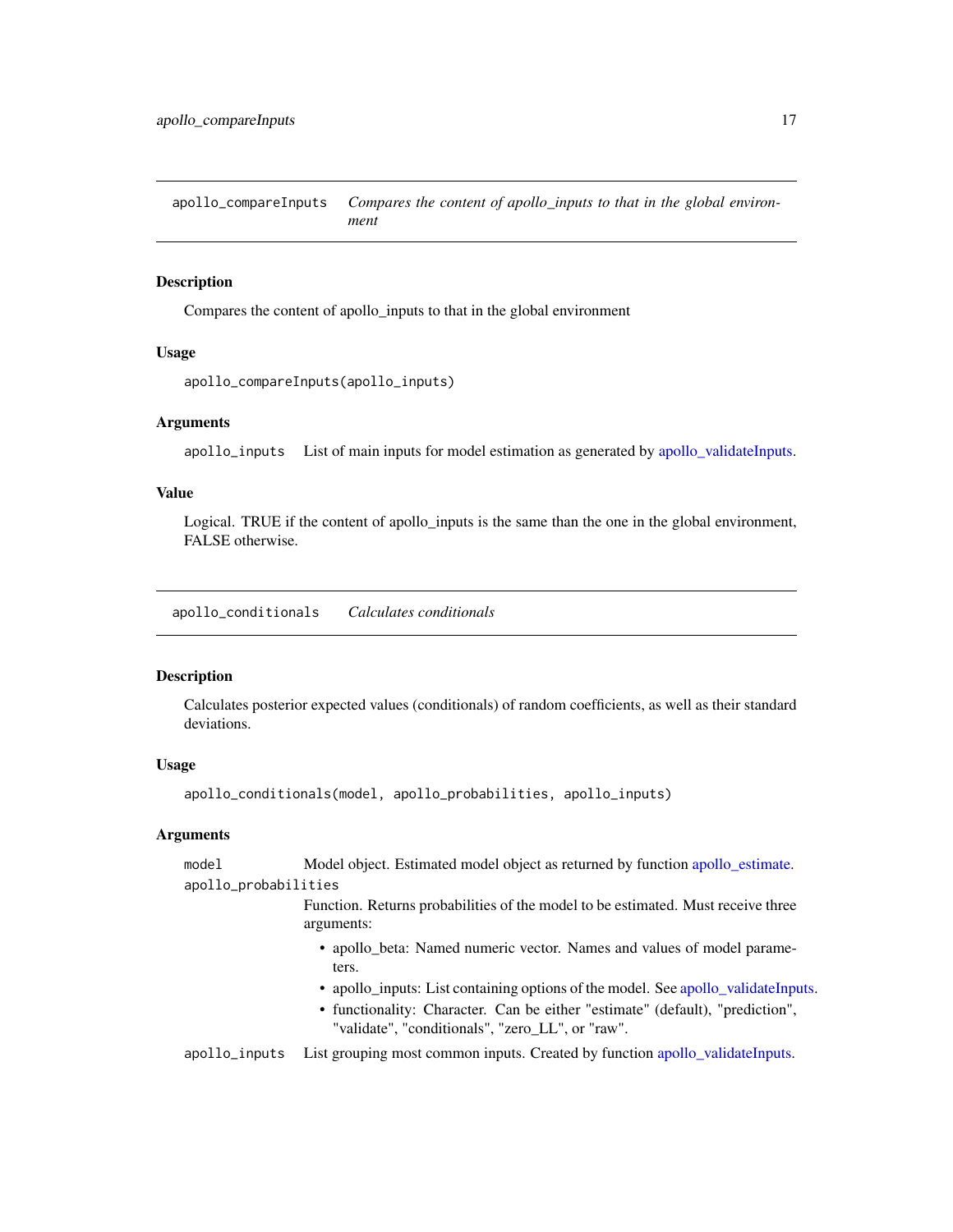# <span id="page-17-0"></span>Details

This functions is only meant for use with continuous distributions

# Value

List of matrices. Each matrix has dimensions nIndiv x 3. One matrix per random component. Each row of each matrix contains the indivID of an individual, and the posterior mean and s.d. of this random component for this individual

apollo\_cppScript *Generate C++ function to calculate V*

# Description

Returns an R function that calls a C++ function which calculates V efficiently.

## Usage

```
apollo_cppScript(apollo_probabilities, apollo_beta, apollo_inputs, V)
```
#### Arguments

| apollo_probabilities |                                                                                  |
|----------------------|----------------------------------------------------------------------------------|
|                      | Likelihood function of the whole model.                                          |
| apollo_beta          | Named numeric vector of parameters to be estimated.                              |
|                      | apollo_inputs List of arguments and settings generated by apollo_validateInputs. |
| V                    | Named list of functions.                                                         |

# Details

V must be a list of functions.

# Value

A function that receives three arguments:

# DataFrame db, NumericVector b, List drw

- db: Data.frame containing observations.
- b: Named numeric vector containing paramters to be estimated.
- drw: Named list containing draws, as contained inside apollo\_inputs.

And returns a named list with numeric elements.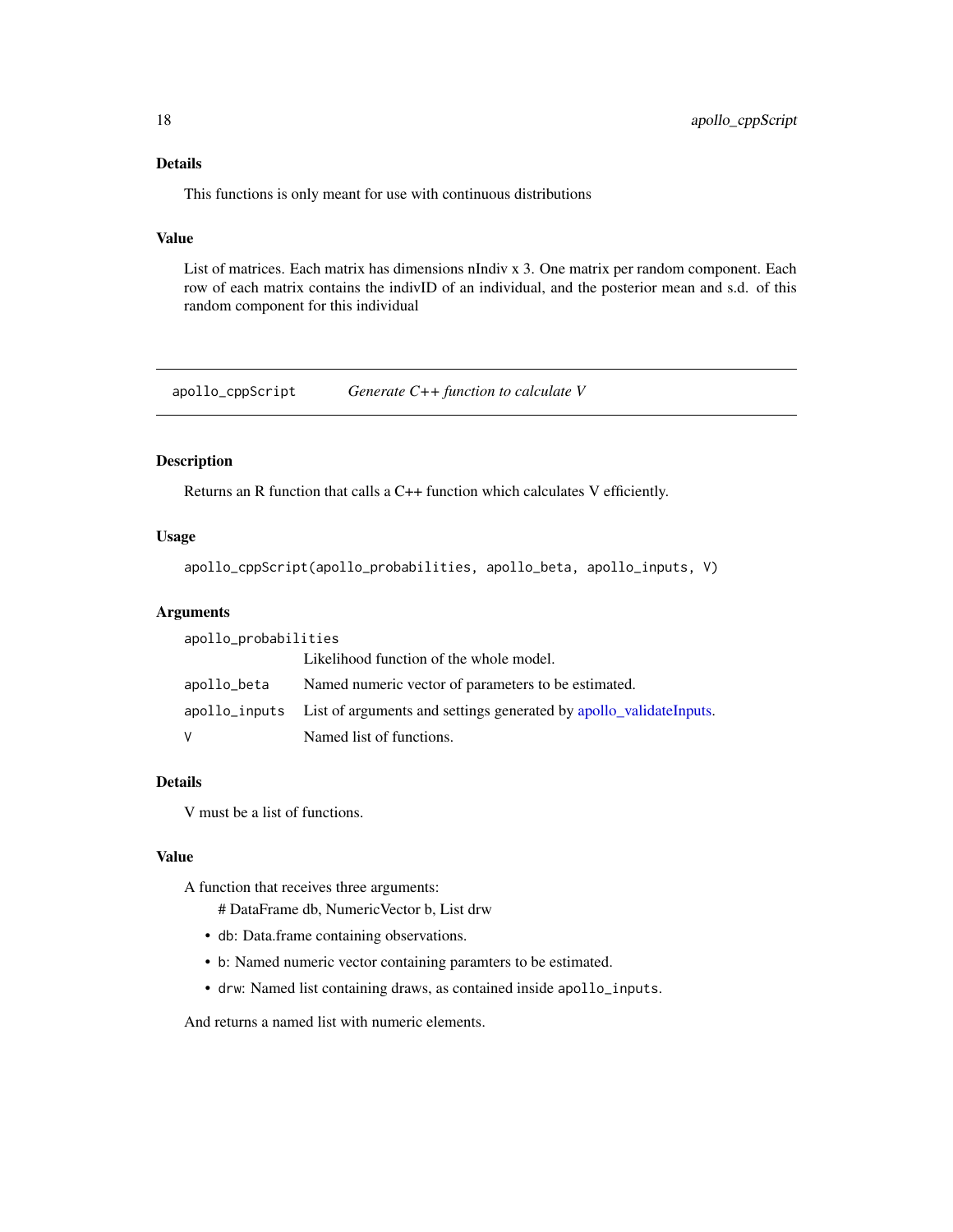<span id="page-18-0"></span>Applies the delta method to calculate the standard errors of transformations of parameters. If the bootstrap covariance matrix is available, it is used. If not, the robust covariance matrix is used.

#### Usage

apollo\_deltaMethod(model, deltaMethod\_settings)

#### Arguments

model Model object. Estimated model object as returned by function [apollo\\_estimate.](#page-25-1) deltaMethod\_settings

List of arguments. It must contain the following.

- operation: Character. Function to calculate the delta method for. See details.
- parName1: Character. Name of the first parameter.
- parName2: Character. Name of the second parameter. Optional depending on operation.
- multPar1: Numeric scalar. A value to scale parName1.
- multPar2: Numeric scalar. A value to scale parName2.

# Details

apollo\_deltaMethod supports the following five operations.

- sum Calculates the s.e. of parName1 + parName2
- diff Calculates the s.e. of parName1 parName2 and parName2 parName1
- ratio Calculates the s.e. of parName1/parName2 and parName2/parName1
- exp Calculates the s.e. of exp(parName1)
- logistic If only parName1 is provided, it calculates the s.e. of exp(parName1)/(1+exp(parName1)) and 1/(1+exp(parName1)). If parName1 and parName2 are provided, it calculates exp(par\_i)/(1+exp(parName1)+e for i=1, 2, and 3 (par $_3$  = 1).
- lognormal Calculates the mean and s.d. of a lognormal distribution based on the mean (parName1) and s.d. (parName2) of the underlying normal.

# Value

Matrix contating calue, s.e. and t-ratio resulting from the operation. This is also printed to screen.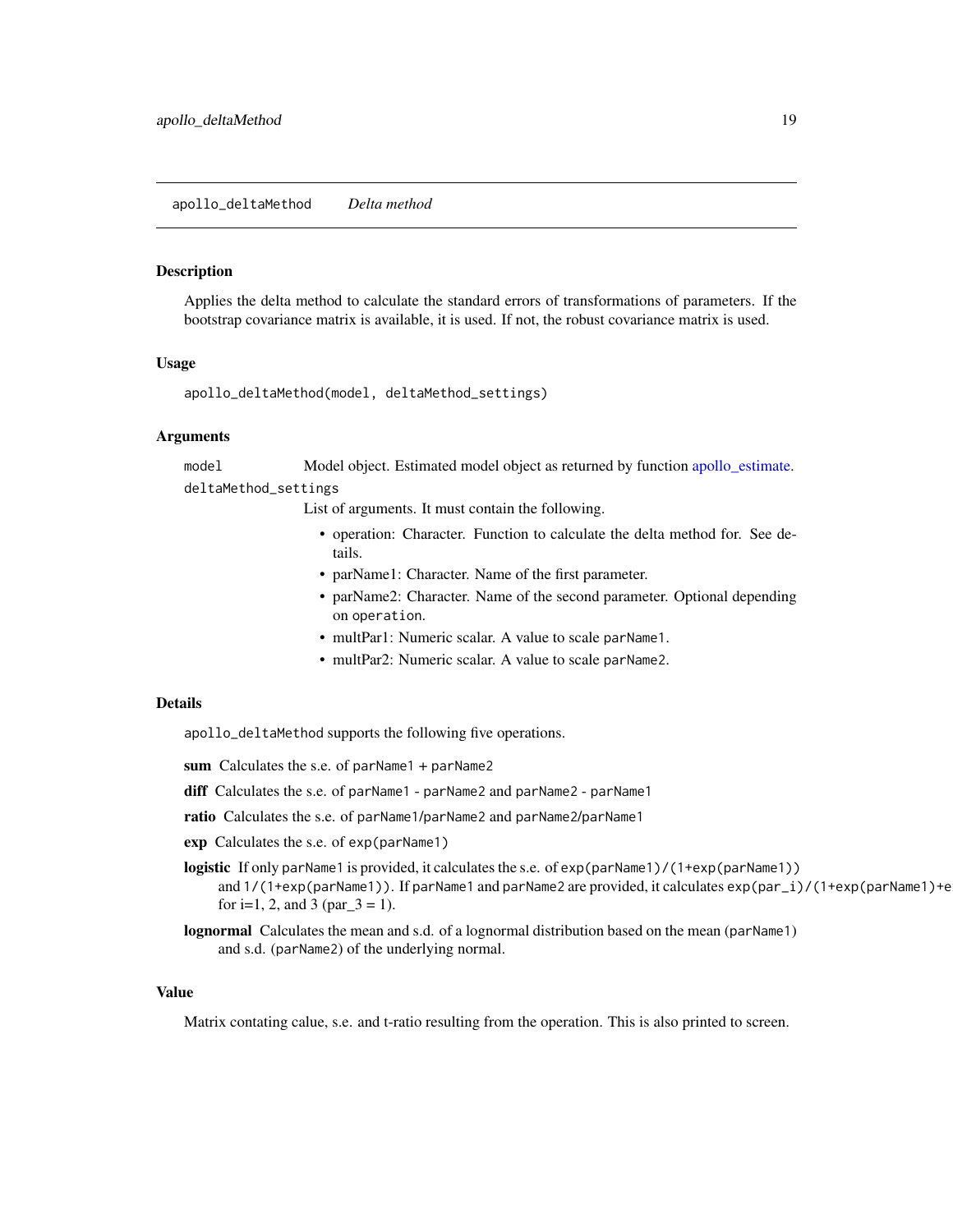<span id="page-19-1"></span><span id="page-19-0"></span>

Detaches variables attached by [apollo\\_attach.](#page-4-1)

# Usage

apollo\_detach(apollo\_beta = NA, apollo\_inputs = NA)

# Arguments

| apollo_beta | Named numeric vector. Names and values for parameters.                                     |
|-------------|--------------------------------------------------------------------------------------------|
|             | apollo_inputs List grouping most common inputs. Created by function apollo_validateInputs. |

# Details

This function detaches the variables attached by [apollo\\_attach.](#page-4-1) It should be called at the end of apollo\_probabilities, only if [apollo\\_attach](#page-4-1) was called and the beginning. This can be achieved by adding the line on.exit(apollo\_detach(apollo\_beta,apollo\_inputs)) right after calling [apollo\\_attach.](#page-4-1) This function can also be called without any arguments, i.e. apollo\_detach().

#### Value

Nothing.

apollo\_dft *Calculate DFT probabilities*

# Description

Calculate probabilities of a Decision Field Theory (DFT) with external thresholds.

# Usage

apollo\_dft(dft\_settings, functionality)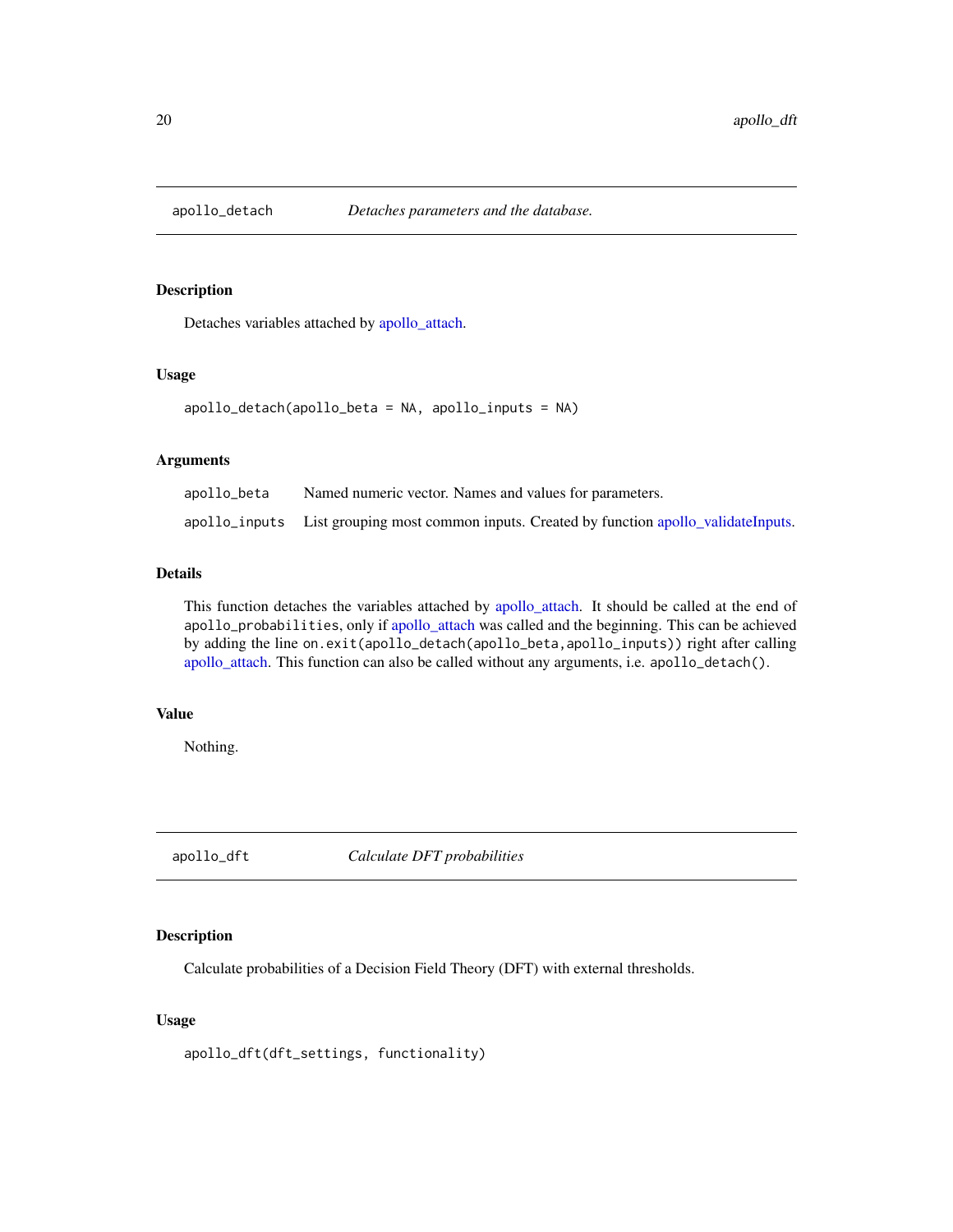#### Arguments

dft\_settings List of settings for the DFT model. It should contain the following elements.

- alternatives: Named numeric vector. Names of alternatives and their corresponding value in choiceVar.
- avail: Named list of numeric vectors or scalars. Availabilities of alternatives, one element per alternative. Names of elements must match those in alternatives. Values can be 0 or 1.
- choiceVar: Numeric vector. Contains choices for all observations. It will usually be a column from the database. Values are defined in alternatives.
- attrValues: A named list with as many elements as alternatives. Each element is itself a named list of vectors of the alternative attributes for each observation (usually a column from the database). All alternatives must have the same attributes (can be set to zero if not relevant).
- altStart: A named list with as many elements as alternatives. Each elment can be a scalar or vector containing the starting preference value for the alternative.
- **attrWeights**: A named list with as many elements as attributes, or fewer. Each element is the weight of the attribute, and can be a scalar, a vector with as many elements as observations, or a matrix/array if random. They should add up to one for each observation and draw (if present), and will be rescaled if they do not. attrWeights and attrScalings are incompatible, and they should not be both defined for an attribute. Default is 1 for all attributes.
- attrScalings: A named list with as many elements as attributes, or fewer. Each element is a factor that scale the attribute, and can be a scalar, a vector or a matrix/array. They do not need to add up to one for each observation. attrWeights and attrScalings are incompatible, and they should not be both defined for an attribute. Default is 1 for all attributes.
- procPars: A list containing the four DFT 'process parameters'
	- error\_sd: Numeric scalar or vector. The standard deviation of the the error term in each timestep.
	- timesteps: Numeric scalar or vector. Number of timesteps to consider. Should be an integer bigger than 0.
	- phi1: Numeric scalar or vector. Sensitivity.
	- phi2: Numeric scalar or vector. Process parameter.
- rows: Boolean vector. Consideration of rows in the likelihood calculation, FALSE to exclude. Length equal to the number of observations (nObs). Default is "all", equivalent to rep(TRUE,nObs).
- componentName: Character. Name given to model component.
- functionality Character. Can take different values depending on desired output.
	- "estimate": Used for model estimation.
	- "prediction": Used for model predictions.
	- "validate": Used for validating input.
	- "zero\_LL": Used for calculating null likelihood.
	- "conditionals": Used for calculating conditionals.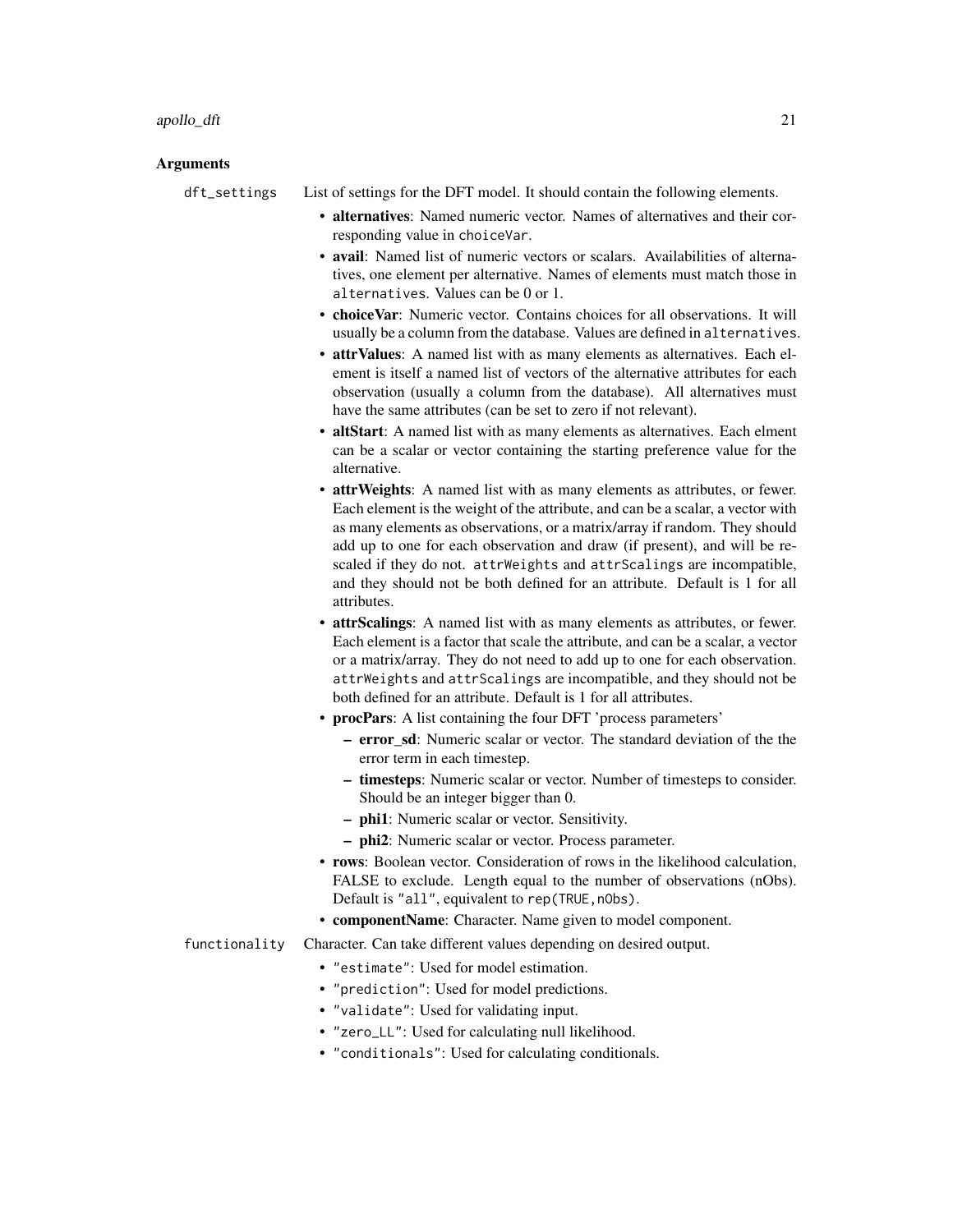- "output": Used for preparing output after model estimation.
- "raw": Used for debugging.

#### <span id="page-21-0"></span>Value

The returned object depends on the value of argument functionality as follows.

- "estimate": vector/matrix/array. Returns the probabilities for the chosen alternative for each observation.
- "prediction": List of vectors/matrices/arrays. Returns a list with the probabilities for all alternatives, with an extra element for the chosen alternative probability.
- "validate": Same as "estimate"
- "zero\_LL": vector/matrix/array. Returns the probability of the chosen alternative when all parameters are zero.
- "conditionals": Same as "estimate"
- "output": Same as "estimate" but also writes summary of input data to internal Apollo log.
- "raw": Same as "prediction"

# References

Hancock, T.; Hess, S. and Choudhury, C. (2018) Decision field theory: Improvements to current methodology and comparisons with standard choice modelling techniques. Transportation Research 107B, 18 - 40. Hancock, T.; Hess, S. and Choudhury, C. (Submitted) An accumulation of preference: two alternative dynamic models for understanding transport choices. Roe, R.; Busemeyer, J. and Townsend, J. (2001) Multialternative decision field theory: A dynamic connectionist model of decision making. Psychological Review 108, 370

apollo\_diagnostics *Pre-process input for multiple models return*

# Description

Pre-process input for multiple models return

## Usage

```
apollo_diagnostics(inputs, modelType, apollo_inputs, data = TRUE, param = TRUE)
```

| inputs        | List of settings                                                                                                                         |
|---------------|------------------------------------------------------------------------------------------------------------------------------------------|
| modelType     | Character. Type of model, e.g. "mnl", "nl", "cnl", etc.                                                                                  |
| apollo_inputs | List of main inputs to the model estimation process. See apollo_validateInputs.                                                          |
| data          | Boolean. TRUE for printing report related to dependant and independant vari-<br>ables. FALSE for not printing it. Default is TRUE.       |
| param         | Boolean. TRUE for printing report related to estimated parameters (e.g. model<br>structure). FALSE for not printing it. Default is TRUE. |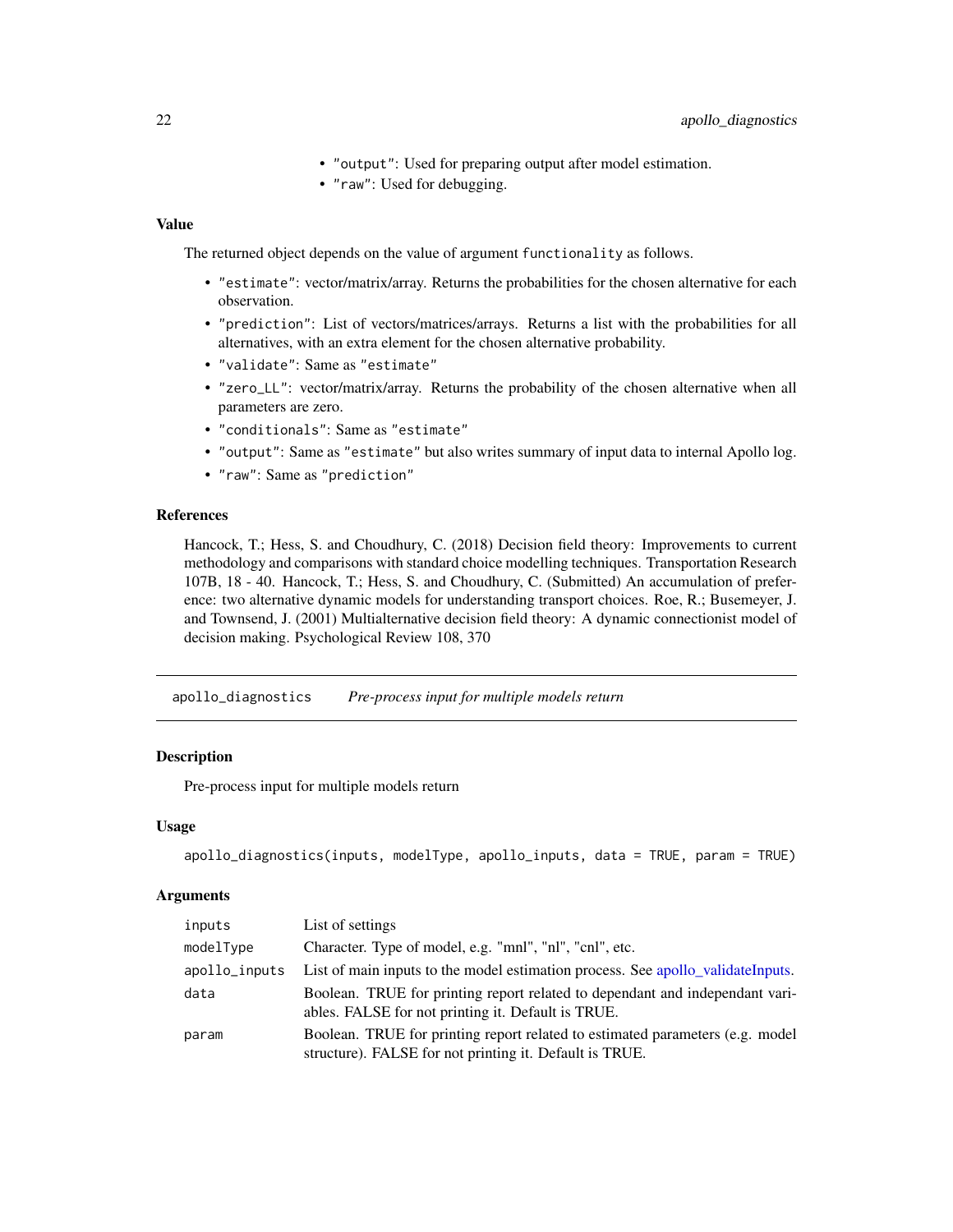#### <span id="page-22-0"></span>Value

(invisibly) TRUE if no error happend during execution.

apollo\_drugChoiceData *Simulated dataset of medication choice.*

#### Description

A simulated dataset containing 10,000 stated medication choices among four alternatives.

#### Usage

apollo\_drugChoiceData

# Format

A data frame with 10000 rows and 33 variables:

ID Numeric. Identification number of the individual.

task Numeric. 1 if the row corresponds to a revealed preference (RP) observation. 0 otherwise.

best Numeric. Consecutive ID of RP observation.

second pref Numeric. 1 if the row corresponds to a stated preference (SP) observation. 0 otherwise.

third\_pref Numeric. Consecutive ID of SP choice task.

worst Numeric. Access time (in minutes) of mode air.

brand\_1 Character. Name of alternative's brand.

country 1 Character. Name of alternative's country of origin.

char<sub>1</sub> Character. Characteristics of the alternative (standard, fast acting, or double strength).

side\_effects\_1 Numeric. Chance of suffering negative side effects if this alternative is consumed.

price\_1 Numeric. Cost of this alternative in Pounds sterling (GBP).

brand\_2 Character. Name of alternative's brand.

country\_2 Character. Name of alternative's country of origin.

char\_2 Character. Characteristics of the alternative (standard, fast acting, or double strength).

side\_effects\_2 Numeric. Chance of suffering negative side effects if this alternative is consumed.

**price** 2 Numeric. Cost of this alternative in Pounds sterling (GBP).

brand\_3 Character. Name of alternative's brand.

country\_3 Character. Name of alternative's country of origin.

char 3 Character. Characteristics of the alternative (standard, fast acting, or double strength).

side\_effects\_3 Numeric. Chance of suffering negative side effects if this alternative is consumed.

price\_3 Numeric. Cost of this alternative in Pounds sterling (GBP).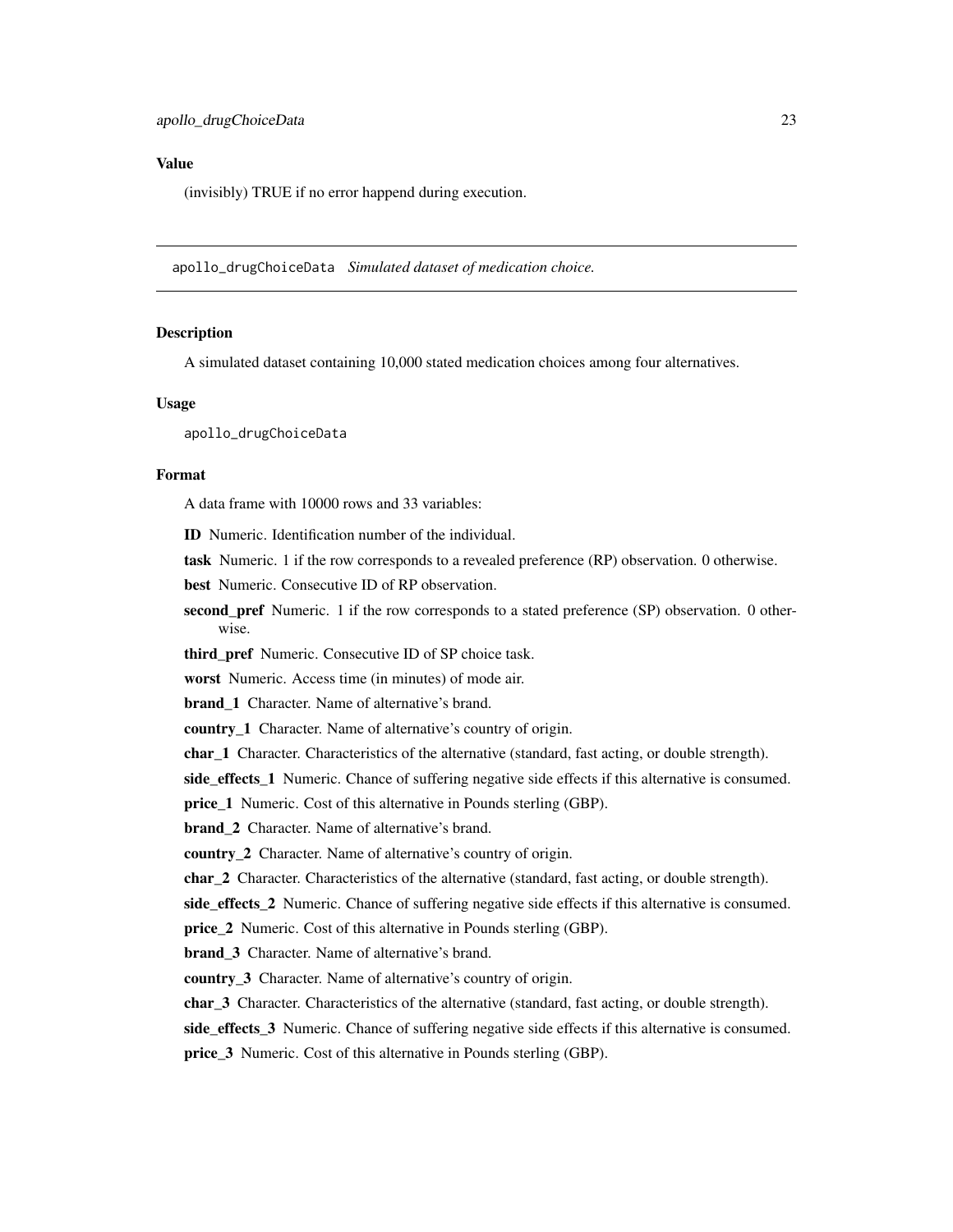<span id="page-23-0"></span>brand\_4 Character. Name of alternative's brand.

country 4 Character. Name of alternative's country of origin.

char<sub>4</sub> Character. Characteristics of the alternative (standard, fast acting, or double strength).

side\_effects\_4 Numeric. Chance of suffering negative side effects if this alternative is consumed.

price\_4 Numeric. Cost of this alternative in Pounds sterling (GBP).

regular\_user Numeric. 1 if the respondent is a regular user of headache medicine, 0 otherwise.

university\_educated Numeric. 1 if the respondent holds a university degree, 0 otherwise.

- over\_50 Numeric. 1 if the respondent is 50 years old or older, 0 otherwise.
- attitude\_quality Numeric. Level of agreement from 1 (strongly disagree) to 5 (strongly agree) with the phrase 'I am concerned about the quality of drugs developed by unknown companies'.
- attitude ingredients Numeric. Level of agreement from 1 (strongly disagree) to 5 (strongly agree) with the phrase 'I believe that ingredients are the same no matter what brand'.
- attitude\_patent Numeric. Level of agreement from 1 (strongly disagree) to 5 (strongly agree) with the phrase 'The original patent holders have valuable experience with their medicines'.
- attitude\_dominance Numeric. Level of agreement from 1 (strongly disagree) to 5 (strongly agree) with the phrase 'I believe the dominance of big pharmaceutical companies is unhelpful'.

#### Details

This dataset is to be used for discrete choice modelling. Data comes from 1,000 individuals, each with ten stated preferences (SP) observations among headache medication. There are 10,000 choices in total. Data is simulated. Each observation contains attributes of the alternatives, characteristics of the respondent, and their answers to four attitudinal questions. All four alternatives are always available for all individuals. Alternatives 1 and 2 are branded, while alternatives 3 and 4 are generic. Respondents provide a full ranking of alternatives for each choice task (i.e. observation).

#### Source

<http://www.apollochoicemodelling.com/>

apollo\_dVdB *Calculates gradients of utility functions*

#### **Description**

Calculates gradients (derivatives) of utility functions, considering definitions in apollo\_randCoeff.

#### Usage

```
apollo_dVdB(apollo_beta, apollo_inputs, V)
```

| apollo_beta | Named numeric vector of parameters.         |
|-------------|---------------------------------------------|
|             | apollo_inputs List of Apollo main settings. |
| V           | List of functions                           |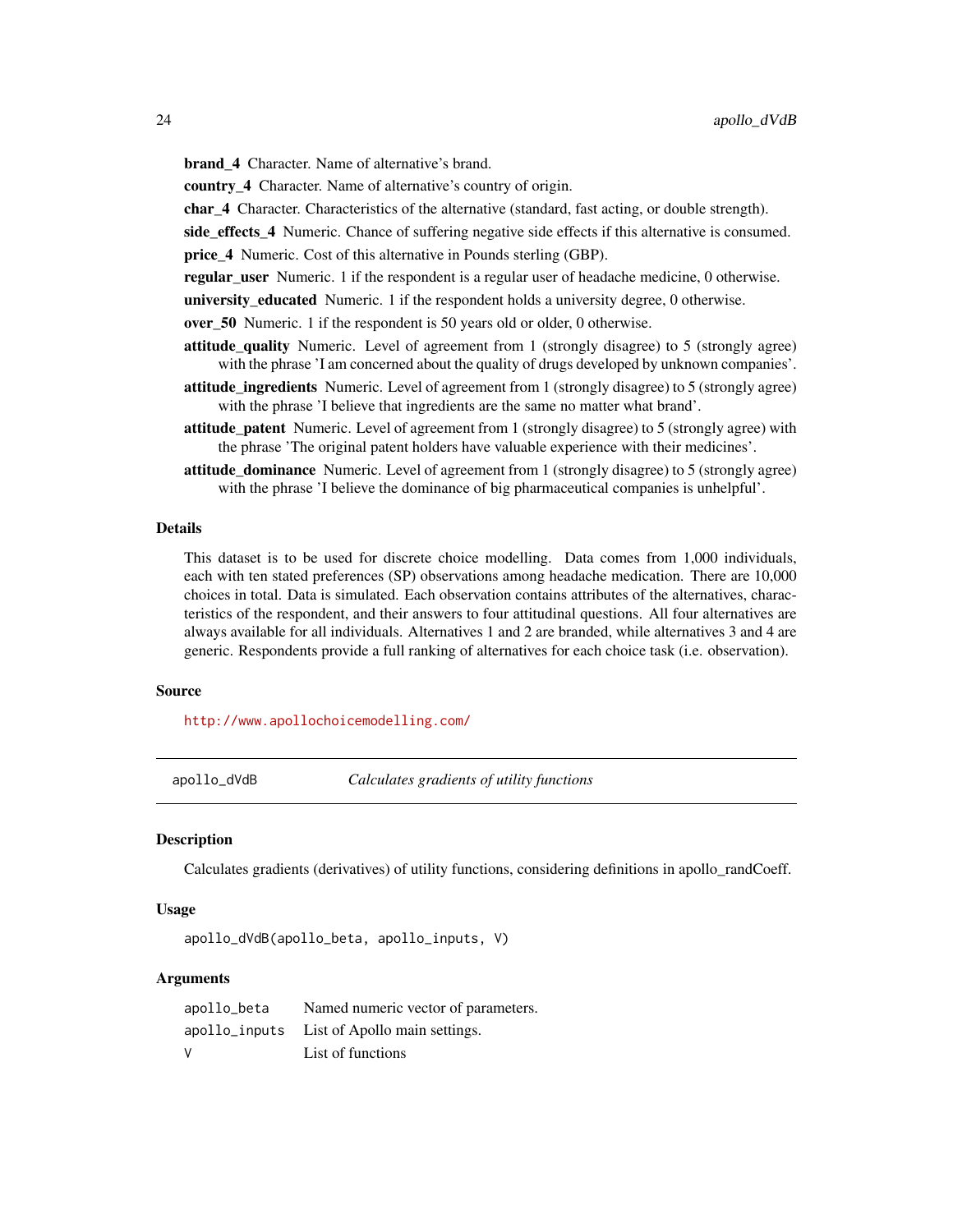#### <span id="page-24-0"></span>apollo\_el 25

#### Value

Named list. Each element is itself a list of functions: the partial derivatives of the elements of V.

apollo\_el *Calculates Exploded Logit probabilities*

#### Description

Calculates the probabilities of an Exploded Logit model and can also perform other operations based on the value of the functionality argument. The function calculates the probability of a ranking as a product of Multinomial Logit models with gradually reducing availability, where scale differences can be allowed for.

#### Usage

apollo\_el(el\_settings, functionality)

#### Arguments

- el\_settings List of inputs of the Exploded Logit model. It shoud contain the following.
	- "alternatives": Named numeric vector. Names of alternatives and their corresponding value in choiceVar.
	- "avail": Named list of numeric vectors or scalars. Availabilities of alternatives, one element per alternative. Names of elements must match those in alternatives. Values can be 0 or 1.
	- "choiceVars": List of numeric vectors. Contain choices for each position of the ranking. The list must be ordered with the best choice first, second best second, etc. It will usually be a list of columns from the database. Use value -1 if a stage does not apply for a given observations (e.g. when some individuals have shorter rankings).
	- "V": Named list of deterministic utilities . Utilities of the alternatives. Names of elements must match those in alternatives.
	- "scales": List of vectors. Scale factors of each Logit model. At least one element should be normalized to 1. If omitted, scale=1 for all positions is assumed.
	- "rows": Boolean vector. Consideration of rows in the likelihood calculation, FALSE to exclude. Length equal to the number of observations (nObs). Default is "all", equivalent to rep(TRUE,nObs).
	- "componentName": Character. Name given to model component.

functionality Character. Can take different values depending on desired output.

- "estimate": Used for model estimation.
- "prediction": Used for model predictions.
- "validate": Used for validating input.
- "zero\_LL": Used for calculating null likelihood.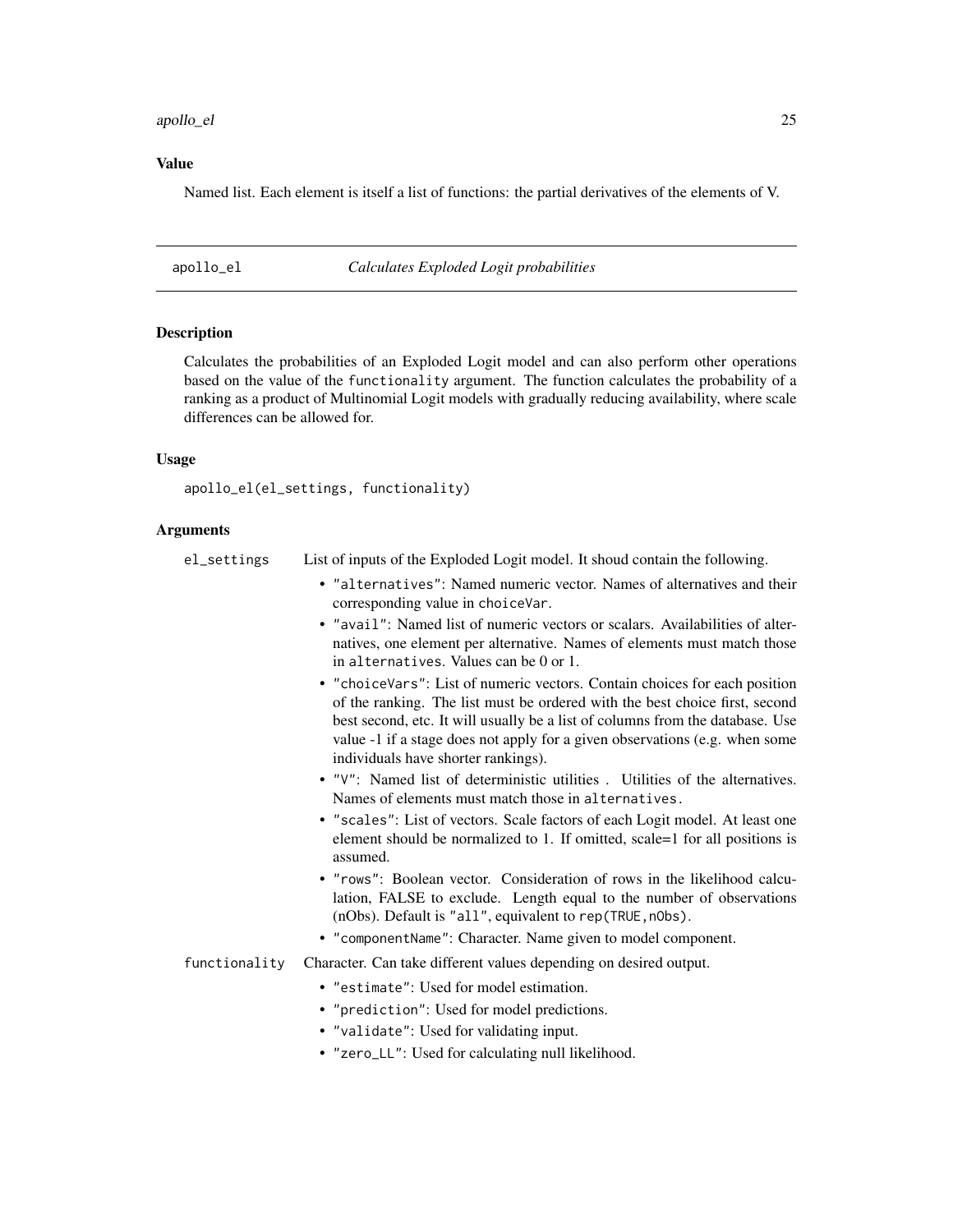- "conditionals": Used for calculating conditionals.
- "output": Used for preparing output after model estimation.
- "raw": Used for debugging.

# <span id="page-25-0"></span>Value

The returned object depends on the value of argument functionality as follows.

- "estimate": vector/matrix/array. Returns the probabilities for the chosen alternative for each observation.
- "prediction": Not applicable (NA).
- "validate": Same as "estimate"
- "zero\_LL": vector/matrix/array. Returns the probability of the chosen alternative when all parameters are zero.
- "conditionals": Same as "estimate"
- "output": Same as "estimate" but also writes summary of input data to internal Apollo log.
- "raw": Same as "estimate"

<span id="page-25-1"></span>apollo\_estimate *Estimates model*

# Description

Estimates a model using the likelihood function defined by apollo\_probabilities.

# Usage

```
apollo_estimate(
  apollo_beta,
  apollo_fixed,
  apollo_probabilities,
  apollo_inputs,
  estimate_settings = NA
\lambda
```

| apollo_beta          | Named numeric vector. Names and values for parameters.                                                                |
|----------------------|-----------------------------------------------------------------------------------------------------------------------|
| apollo_fixed         | Character vector. Names (as defined in apollo_beta) of parameters whose<br>value should not change during estimation. |
| apollo_probabilities |                                                                                                                       |
|                      | Function. Returns probabilities of the model to be estimated. Must receive three<br>arguments:                        |
|                      | • apollo_beta: Named numeric vector. Names and values of model parame-<br>ters.                                       |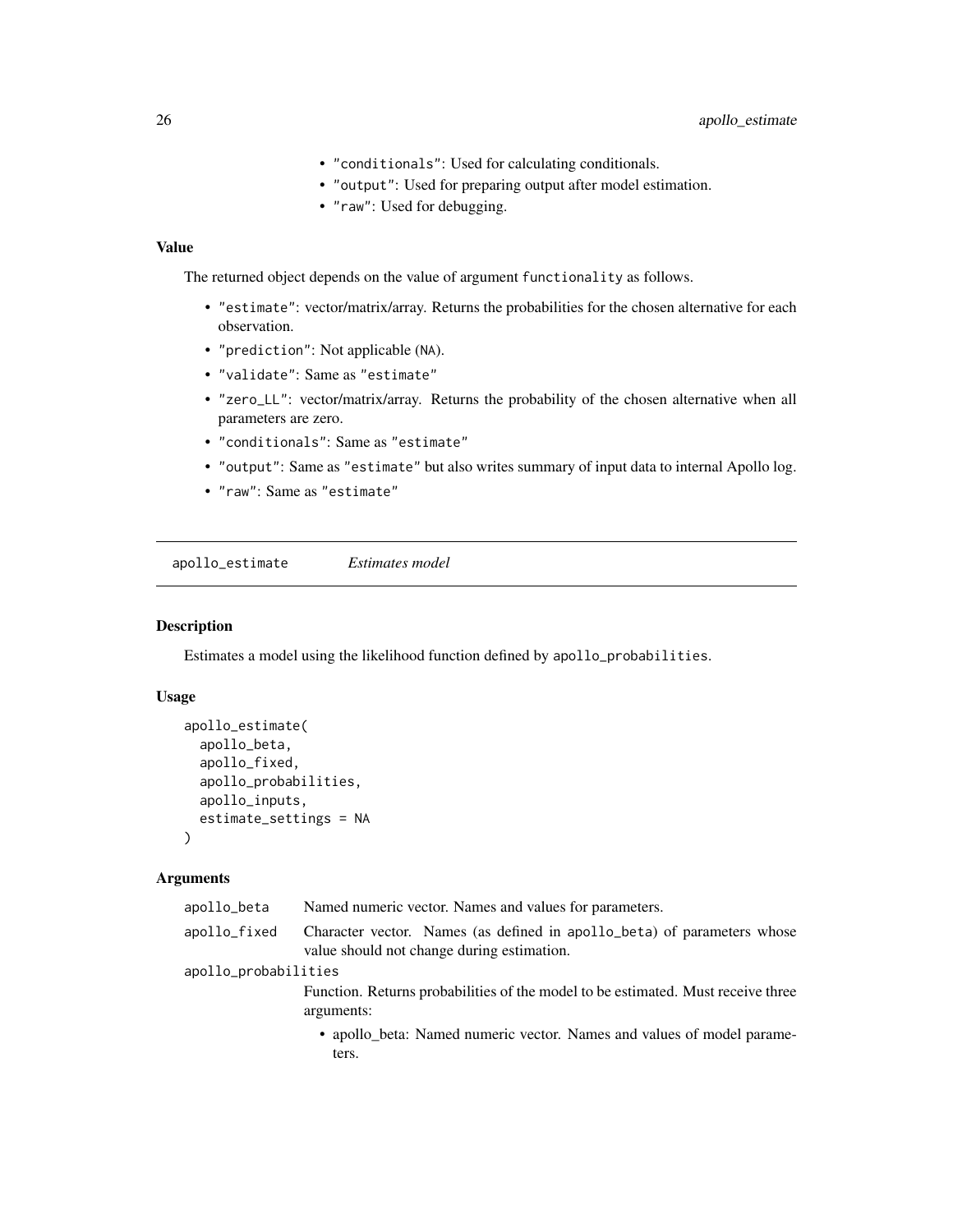- apollo\_inputs: List containing options of the model. See [apollo\\_validateInputs.](#page-80-1)
- functionality: Character. Can be either "estimate" (default), "prediction", "validate", "conditionals", "zero\_LL", or "raw".

apollo\_inputs List grouping most common inputs. Created by function [apollo\\_validateInputs.](#page-80-1) estimate\_settings

List. Options controlling the estimation process.

- estimationRoutine: Character. Estimation method. Can take values "bfgs", "bhhh", or "nr". Used only if apollo\_control\$HB is FALSE. Default is "bfgs".
- maxIterations: Numeric. Maximum number of iterations of the estimation routine before stopping. Used only if apollo\_control\$HB is FALSE. Default is 200.
- writeIter: Logical. Writes value of the parameters in each iteration to a csv file. Works only if estimation\_routine="bfgs". Default is TRUE.
- hessianRoutine: Character. Name of routine used to calculate the Hessian of the loglikelihood function after estimation. Valid values are "analytic" (default), "numDeriv" (to use the numeric routine in package numDeric), "maxLik" (to use the numeric routine in packahe maxLik), and "none" to avoid estimating the Hessian and the covariance matrix. Only used if apollo\_control\$HB=FALSE.
- printLevel: Higher values render more verbous outputs. Can take values 0, 1, 2 or 3. Ignored if apollo\_control\$HB is TRUE. Default is 3.
- constraints: Constraints on parameters to estimate. Should ignore fixed parameters. See argument constraints in [maxBFGS](#page-0-0) for more details.
- scaling: Named vector. Names of elements should match those in apollo\_beta. Optional scaling for parameters. If provided, for each parameter i, (apollo\_beta[i]/scaling[i]) is optimised, but scaling[i]\*(apollo\_beta[i]/scaling[i]) is used during estimation. For example, if parameter b3=10, while b1 and b2 are close to 1, then setting scaling  $= c(b3=10)$  can help estimation, specially the calculation of the Hessian. Reports will still be based on the non-scaled parameters.
- maxLik\_settings: List. Additional settings for maxLik. See argument control in [maxBFGS,](#page-0-0) [maxBHHH](#page-0-0) and [maxNM](#page-0-0) for more details. Only used for maximum likelihood estimation.
- numDeriv\_settings: List. Additional arguments to the Richardson method used by numDeriv to calculate the Hessian. See argument method.args in [grad](#page-0-0) for more details.
- bootstrapSE: Numeric. Number of bootstrap samples to calculate standard errors. Default is 0, meaning no bootstrap s.e. will be calculated. Number must zero or a positive integer. Only used if apollo\_control\$HB is FALSE.
- bootstrapSeed: Numeric scalar (integer). Random number generator seed to generate the bootstrap samples. Only used if bootstrapSE>0. Default is 24.
- silent: Logical. If TRUE, no information is printed to the console during estimation. Default is FALSE.
- scaleHessian: Logical. If TRUE, parameters are scaled to 1 for Hessian estimation. Default is TRUE.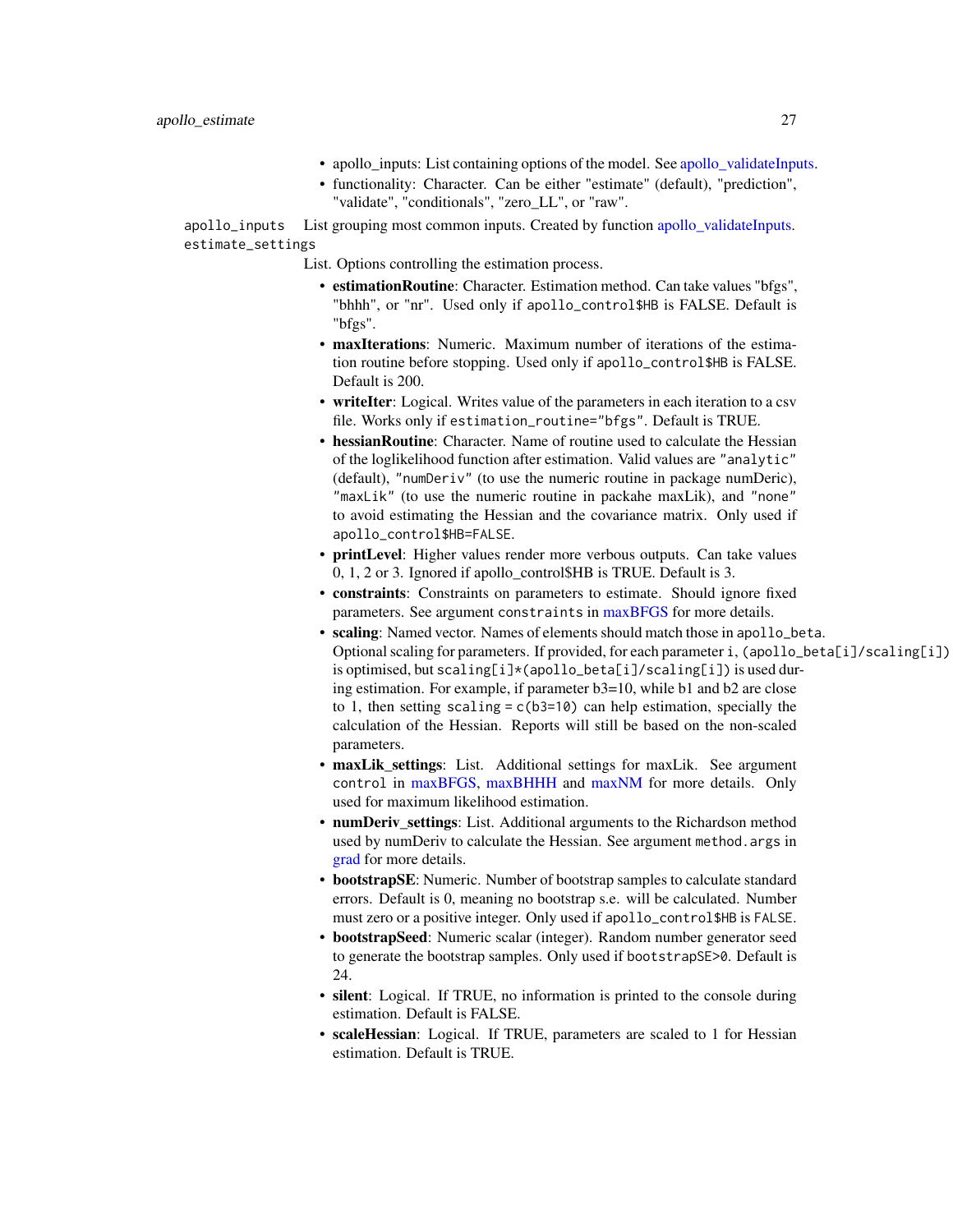# <span id="page-27-0"></span>Details

This is the main function of the Apollo package. The estimation process begins by running a number of checks on the apollo\_probabilities function provided by the user. If all checks are passed, estimation begins. There is no limit to estimation time other than reaching the maximum number of iterations. If bayesian estimation is used, estimation will finish once the predefined number of iterations are completed. By default, this functions writes the estimated parameter values in each iteration to a file in the working directory. Writing can be turned off by setting estimate\_settings\$writeIter to FALSE, of by using any estimation algorithm other than BFGS. By default, final results are not written into a file nor printed into the console, so users must make sure to call function apollo\_modelOutput and/or apollo\_saveOutput afterwards. Users are strongly encouraged to visit www.apolloChoiceModelling.com to download examples on how to use the Apollo package. The webpage also provides a detailed manual for the package, as well as a user-group to get further help.

#### Value

model object

apollo\_estimateHB *Estimates model*

#### **Description**

Estimates a model using the likelihood function defined by apollo\_probabilities.

#### Usage

```
apollo_estimateHB(
  apollo_beta,
  apollo_fixed,
  apollo_probabilities,
  apollo_inputs,
  estimate_settings = NA
)
```

| apollo_beta          | Named numeric vector. Names and values for parameters.                                                                                                               |
|----------------------|----------------------------------------------------------------------------------------------------------------------------------------------------------------------|
| apollo_fixed         | Character vector. Names (as defined in apollo_beta) of parameters whose<br>value should not change during estimation.                                                |
| apollo_probabilities |                                                                                                                                                                      |
|                      | Function. Returns probabilities of the model to be estimated. Must receive three<br>arguments:                                                                       |
|                      | • apollo_beta: Named numeric vector. Names and values of model parame-<br>ters.<br>• apollo_inputs: List containing options of the model. See apollo_validateInputs. |
|                      |                                                                                                                                                                      |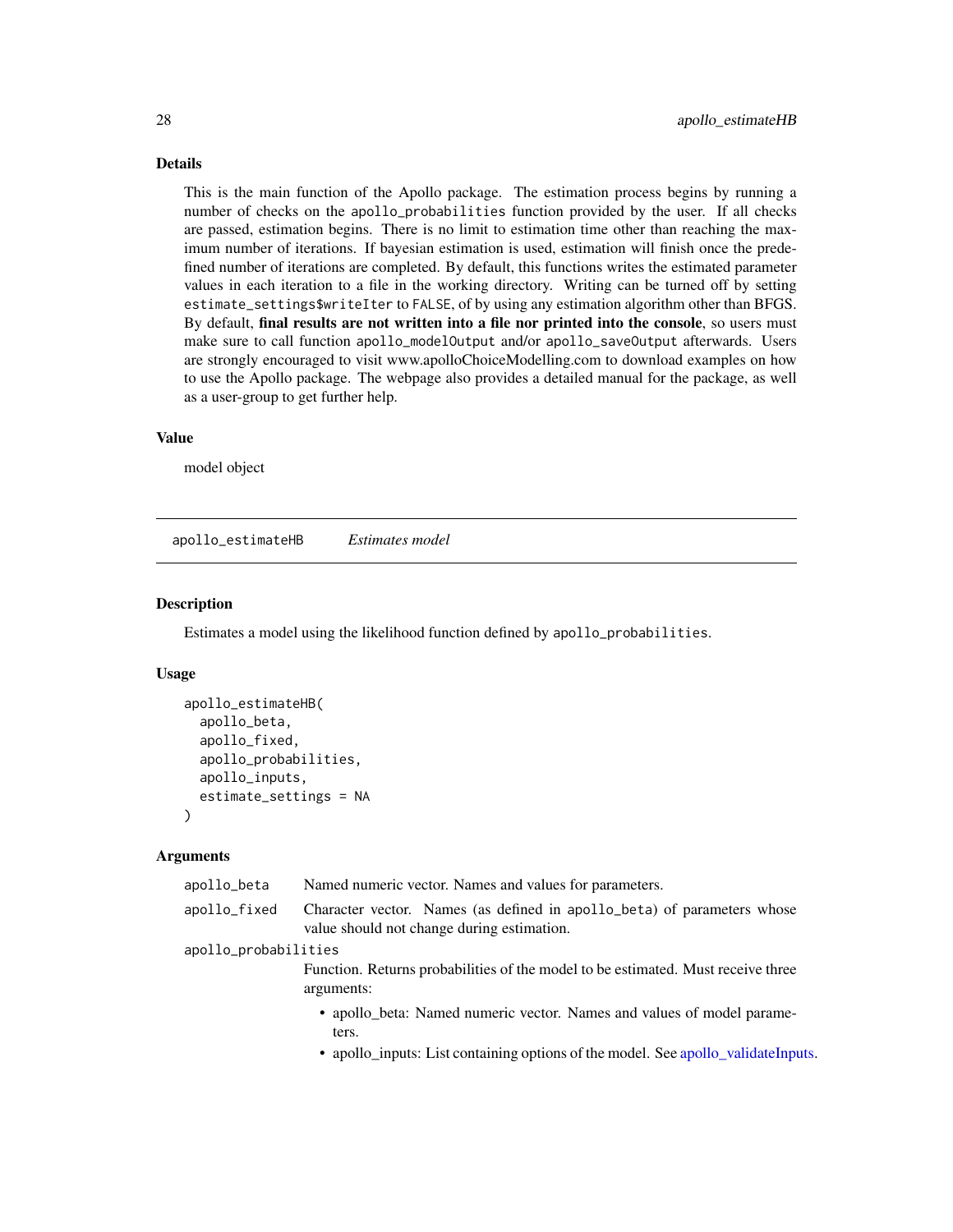• functionality: Character. Can be either "estimate" (default), "prediction", "validate", "conditionals", "zero\_LL", or "raw".

apollo\_inputs List grouping most common inputs. Created by function apollo validateInputs. estimate\_settings

- List. Options controlling the estimation process.
	- estimationRoutine: Character. Estimation method. Can take values "bfgs", "bhhh", or "nr". Used only if apollo\_control\$HB is FALSE. Default is "bfgs".
	- maxIterations: Numeric. Maximum number of iterations of the estimation routine before stopping. Used only if apollo\_control\$HB is FALSE. Default is 200.
	- writeIter: Boolean. Writes value of the parameters in each iteration to a csv file. Works only if estimation\_routine="bfgs". Default is TRUE.
	- hessianRoutine: Character. Name of routine used to calculate the Hessian of the loglikelihood function after estimation. Valid values are "numDeriv" (default) and "maxLik" to use the routines in those packages, and "none" to avoid estimating the Hessian (and the covariance matrix). Only used if apollo\_control\$HB=FALSE.
	- printLevel: Higher values render more verbous outputs. Can take values 0, 1, 2 or 3. Ignored if apollo\_control\$HB is TRUE. Default is 3.
	- constraints: Constraints on parameters to estimate. Should ignore fixed parameters. See argument constraints in [maxBFGS](#page-0-0) for more details.
	- scaling: Named vector. Names of elements should match those in apollo\_beta. Optional scaling for parameters. If provided, for each parameter i, (apollo\_beta[i]/scaling[i]) is optimised, but scaling[i]\*(apollo\_beta[i]/scaling[i]) is used during estimation. For example, if parameter b3=10, while b1 and b2 are close to 1, then setting scaling  $= c(b3=10)$  can help estimation, specially the calculation of the Hessian. Reports will still be based on the non-scaled parameters.
	- numDeriv settings: List. Additional arguments to the Richardson method used by numDeriv to calculate the Hessian. See argument method.args in [grad](#page-0-0) for more details.
	- bootstrapSE: Numeric. Number of bootstrap samples to calculate standard errors. Default is 0, meaning no bootstrap s.e. will be calculated. Number must zero or a positive integer. Only used if apollo\_control\$HB is FALSE.
	- bootstrapSeed: Numeric scalar (integer). Random number generator seed to generate the bootstrap samples. Only used if bootstrapSE>0. Default is 24.
	- silent: Boolean. If TRUE, no information is printed to the console during estimation. Default is FALSE.

# Details

This is the main function of the Apollo package. The estimation process begins by checking the definition of apollo\_probabilities by estimating it at the starting values. Then it runs the function with argument functionality="validate". If the user requested more than one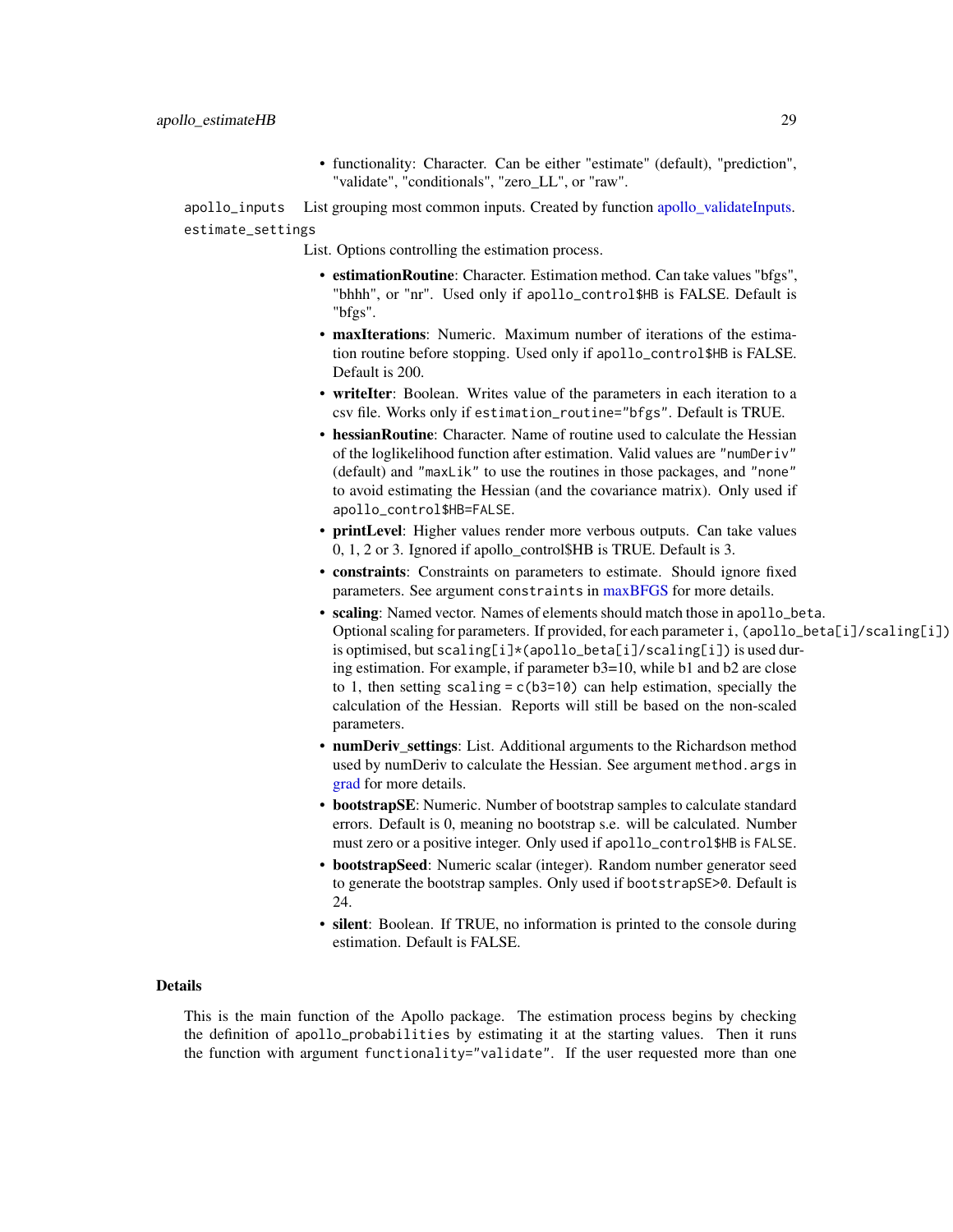core for estimation (i.e. apollo\_control\$nCores>1), and no bayesian estimation is used (i.e. apollo\_control\$HB=FALSE), then a cluster is created. Using a cluster at least doubles the requires RAM, as the database must be copied into the cluster. If all checks are passed, estimation begins. There is no limit to estimation time other than reaching the maximum number of iterations. If bayesian estimation is used, estimation will finish once the predefined number of iterations are completed. This functions does not save results into a file nor prints them into the console, so if users want to see and store estimation the results, they must make sure to call function apollo\_modelOutput and/or apollo\_saveOutput afterwards.

#### Value

model object

apollo\_firstRow *Keeps only the first row for each individual*

#### **Description**

Given a multi-row input, keeps only the first row for each individual.

#### Usage

apollo\_firstRow(P, apollo\_inputs)

# **Arguments**

| List of vectors, matrices or 3-dim arrays. Likelihood of the model components              |
|--------------------------------------------------------------------------------------------|
| (or other object).                                                                         |
| apollo_inputs List grouping most common inputs. Created by function apollo validateInputs. |

#### Details

This a function to keep only the first row of an object per indidividual. It can handle multiple components, scalars, vectors and three-dimensional arrays (cubes). The argument database MUST contain a column called 'apollo\_sequence', which is created by [apollo\\_validateData.](#page-78-1)

#### Value

If P is a list, then it returns a list where each element has only the first row of each individual. If P is a single element, then it returns a single element with only the first row of each individual. The size of the element is changed only in the first dimension. If input is a scalar, then it returns a vector with the element repeated as many times as individuals in database. If the element is a vector, its length will be changed to the number of individuals. If the element is a matrix, then its first dimension will be changed to the number of individuals, while keeping the size of the second dimension. If the element is a cube, then only the first dimension's length is changed, preserving the others.

<span id="page-29-0"></span>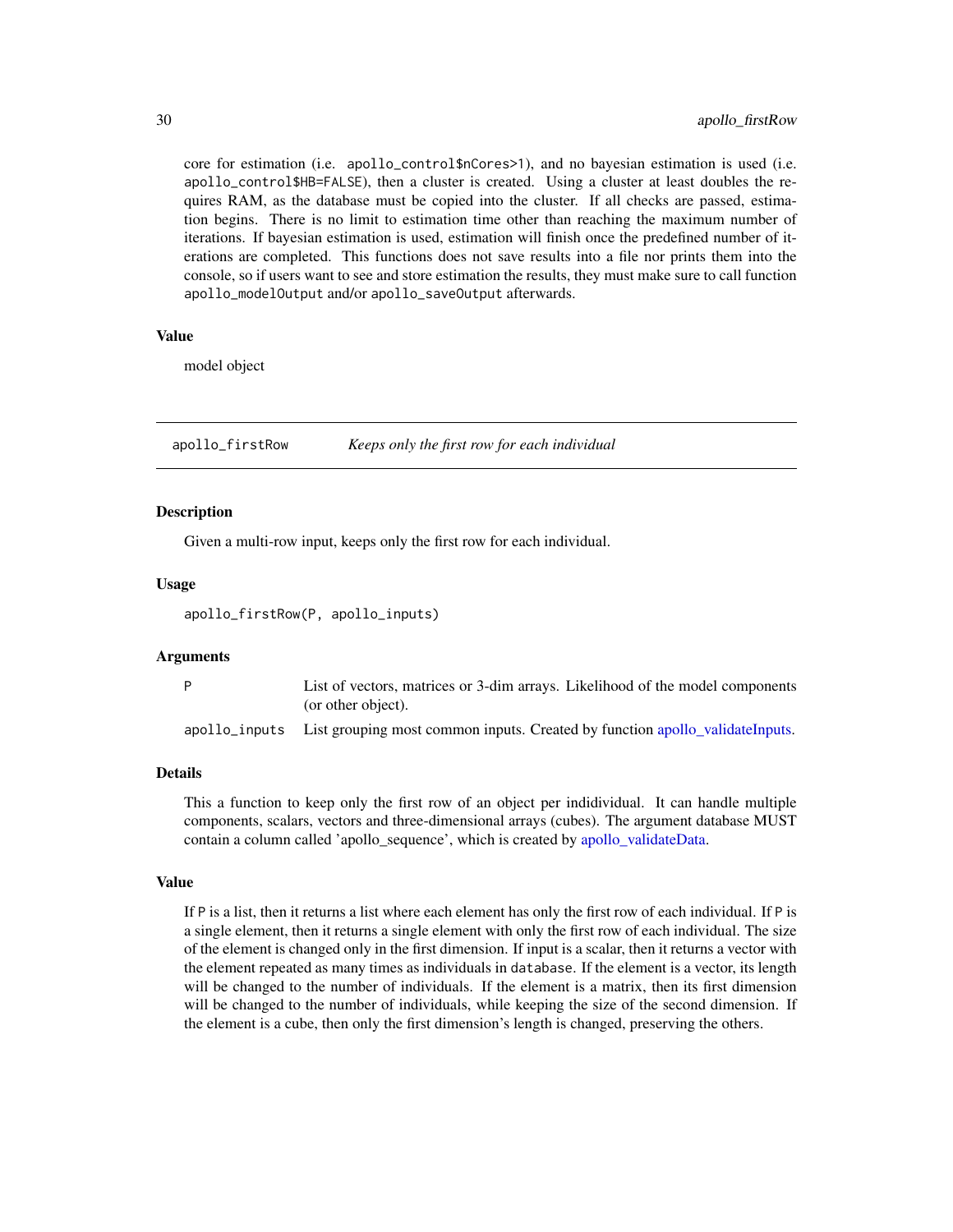<span id="page-30-0"></span>apollo\_fitsTest *Compares log-likelihood of model across categories*

#### Description

Given the estimates of a model, it compares the log-likelihood at the observation level across categories of observations.

#### Usage

```
apollo_fitsTest(model, apollo_probabilities, apollo_inputs, fitsTest_settings)
```
#### Arguments

model Model object. Estimated model object as returned by function [apollo\\_estimate.](#page-25-1)

apollo\_probabilities

Function. Returns probabilities of the model to be estimated. Must receive three arguments:

- apollo\_beta: Named numeric vector. Names and values of model parameters.
- apollo\_inputs: List containing options of the model. See [apollo\\_validateInputs.](#page-80-1)
- functionality: Character. Can be either "estimate" (default), "prediction", "validate", "conditionals", "zero\_LL", or "raw".
- apollo\_inputs List grouping most common inputs. Created by function [apollo\\_validateInputs.](#page-80-1)

## fitsTest\_settings

List of arguments. It must contain the following elements.

- subsamples: Named list of boolean vectors. Each element of the list defines whether a given observation belongs to a given subsample (e.g. by sociodemographics).
- modelComponent: Name of model component. Set to model by default.

#### Details

Prints a table comparing the average log-likelihood at the observation level for each category.

# Value

Matrix with average log-likelihood at observation level per category (invisibly).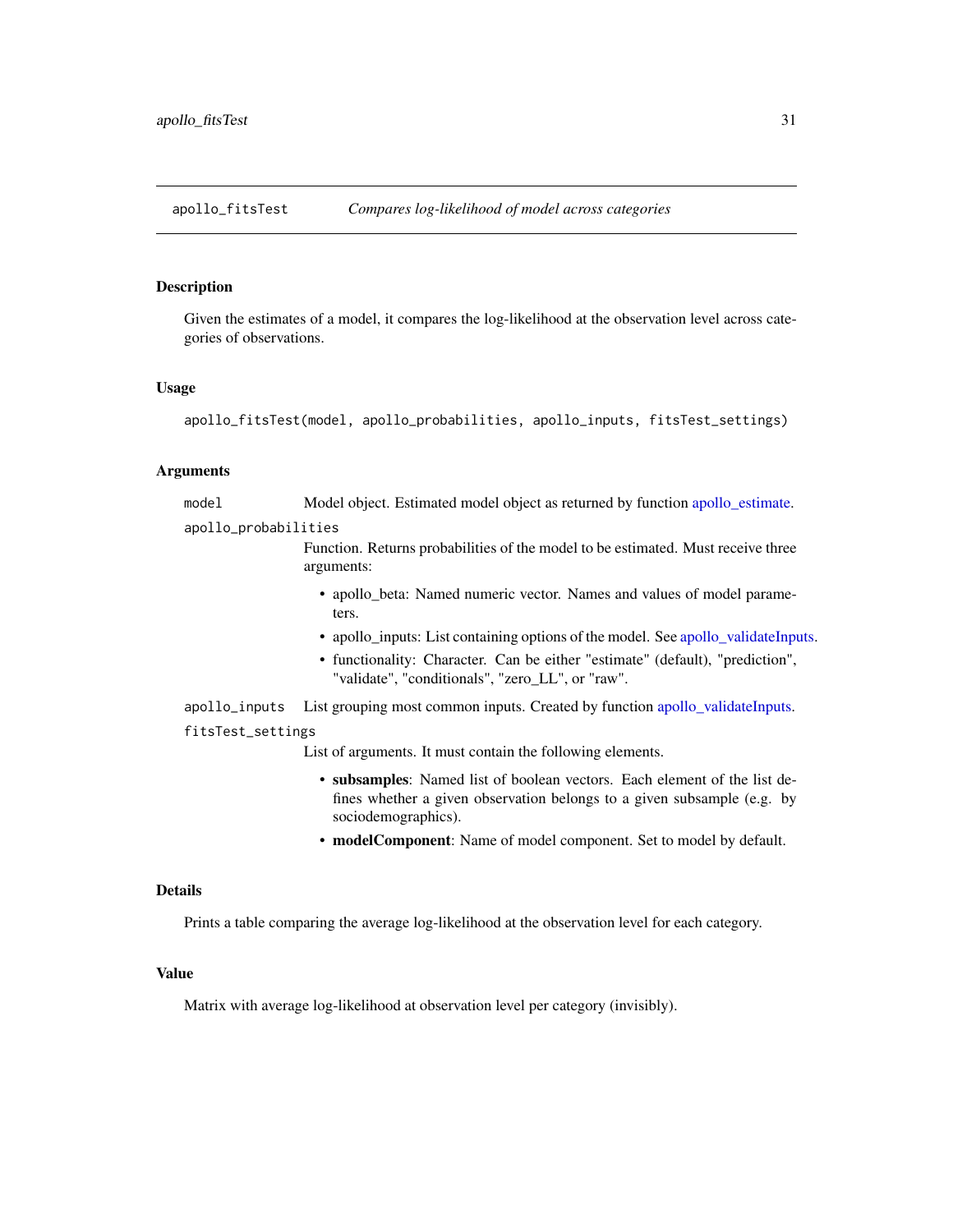<span id="page-31-0"></span>Prepares environment (the global environment if called by the user) for model definition and estimation.

#### Usage

```
apollo_initialise()
```
# Details

This function detaches variables and makes sure that output is directed to console. It does not delete variables from the working environment.

## Value

Nothing.

apollo\_insertComponentName

*Adds componentName2 to model calls*

# Description

Adds componentName2 to model calls

#### Usage

```
apollo_insertComponentName(e)
```
#### Arguments

e An expression or a function. It will usually be apollo\_probabilities.

# Value

The original argument 'e' but modified to incorporate a new setting called 'componentName2' to every call to apollo\_<model> (e.g. apollo\_mnl, apollo\_nl, etc.).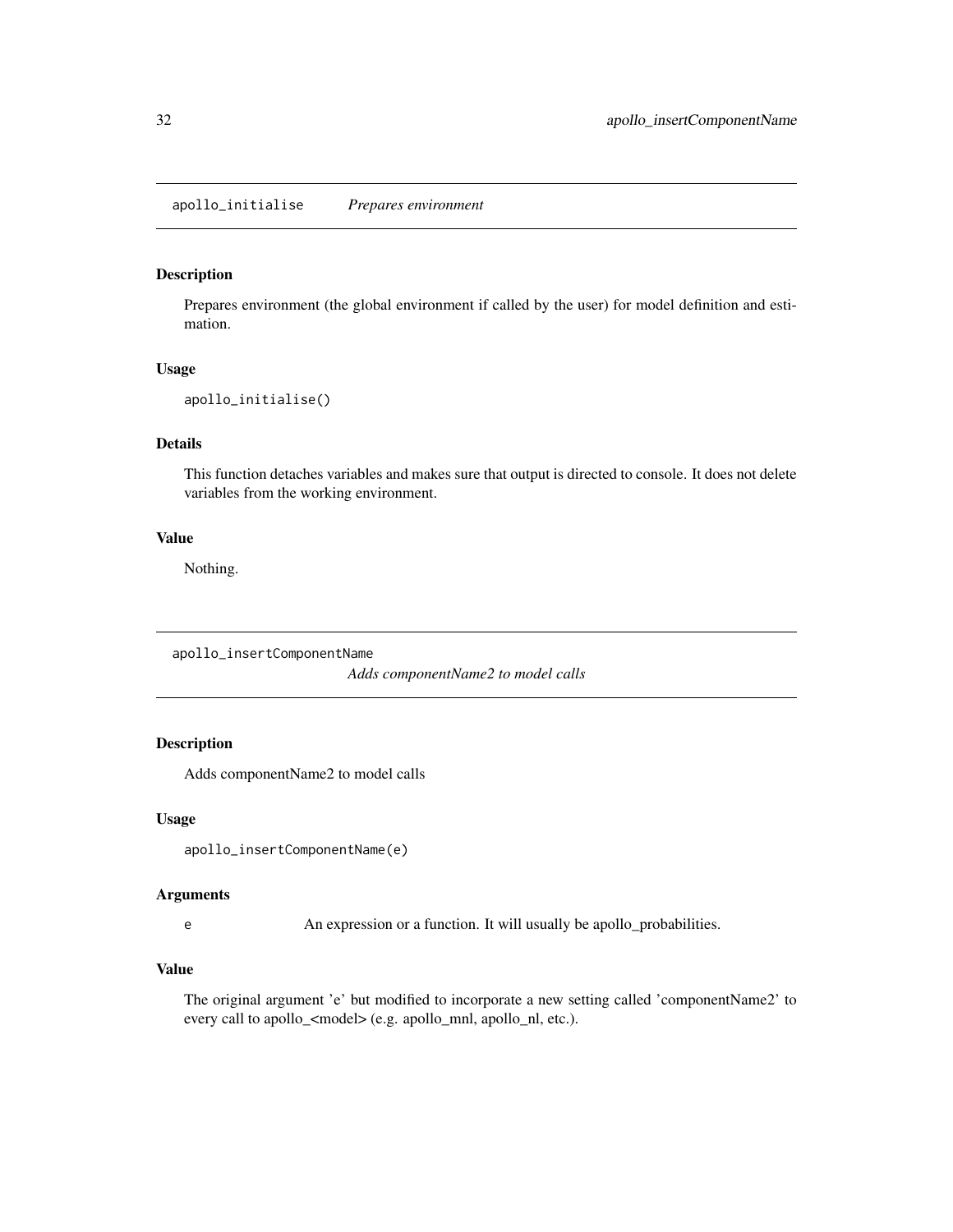<span id="page-32-0"></span>apollo\_insertFunc *Modifies function to make it compatible with analytic gradients*

#### Description

Takes a likelihood function and inserts function () before key elements to allow for analytic gradient calculation

#### Usage

```
apollo_insertFunc(f, like = TRUE, randCoeff = FALSE)
```
# **Arguments**

| $\mathbf{f}$ | Function. Expressions inside it will be turned into functions. Usually apollo probabilities<br>or apollo_randCoeff. |
|--------------|---------------------------------------------------------------------------------------------------------------------|
| like         | Logical. Must be TRUE if f is apollo_probabilities. FALSE otherwise.                                                |
| randCoeff    | Logical. Must be TRUE if f is apollo_randCoeff. FALSE otherwise.                                                    |

#### Details

It modifies the definition of the following models.

- apollo\_mnl: Turns all elements inside mnl\_settings\$V into functions.
- apollo\_ol: Turns ol\_settings\$V and all elements inside ol\_settings\$tau into functions.
- apollo\_op: Turns op\_settings\$V and all elements inside op\_settings\$tau into functions.
- apollo\_normalDensity: Turns normalDensity\_settings\$xNormal, normalDensity\_settings\$mu and normalDensity\_settings\$sigma into functions.

It can only track a maximum of 3 levels of depth in definitions. For example: V <-list() V[["A"]] <-b1\*x1A + b2\*x2A V[["B"]] <-b1\*x1B + b2\*x2B mnl\_settings1 <-list(alternatives=c("A","B"),V = V,choiceVar= Y,avail = 1,componentName="MNL1") P[["MNL1"]] <-apollo\_mnl(mnl\_settings1,functionality) But it may not be able to deal with the following:  $VA < -b1*x1A + b2*x2A V < -l1st() V[[T'A'']]$ <-VA V[["B"]] <-b1\*x1B + b2\*x2B mnl\_settings1 <-list(alternatives=c("A","B"),V = V,choiceVar= Y,avail = 1,componentName="MNL1") P[["MNL1"]] <-apollo\_mnl(mnl\_settings1,functionality) But that might be enough given how apollo\_dVdB works.

# Value

Function f but with relevant expressions turned into function definitions.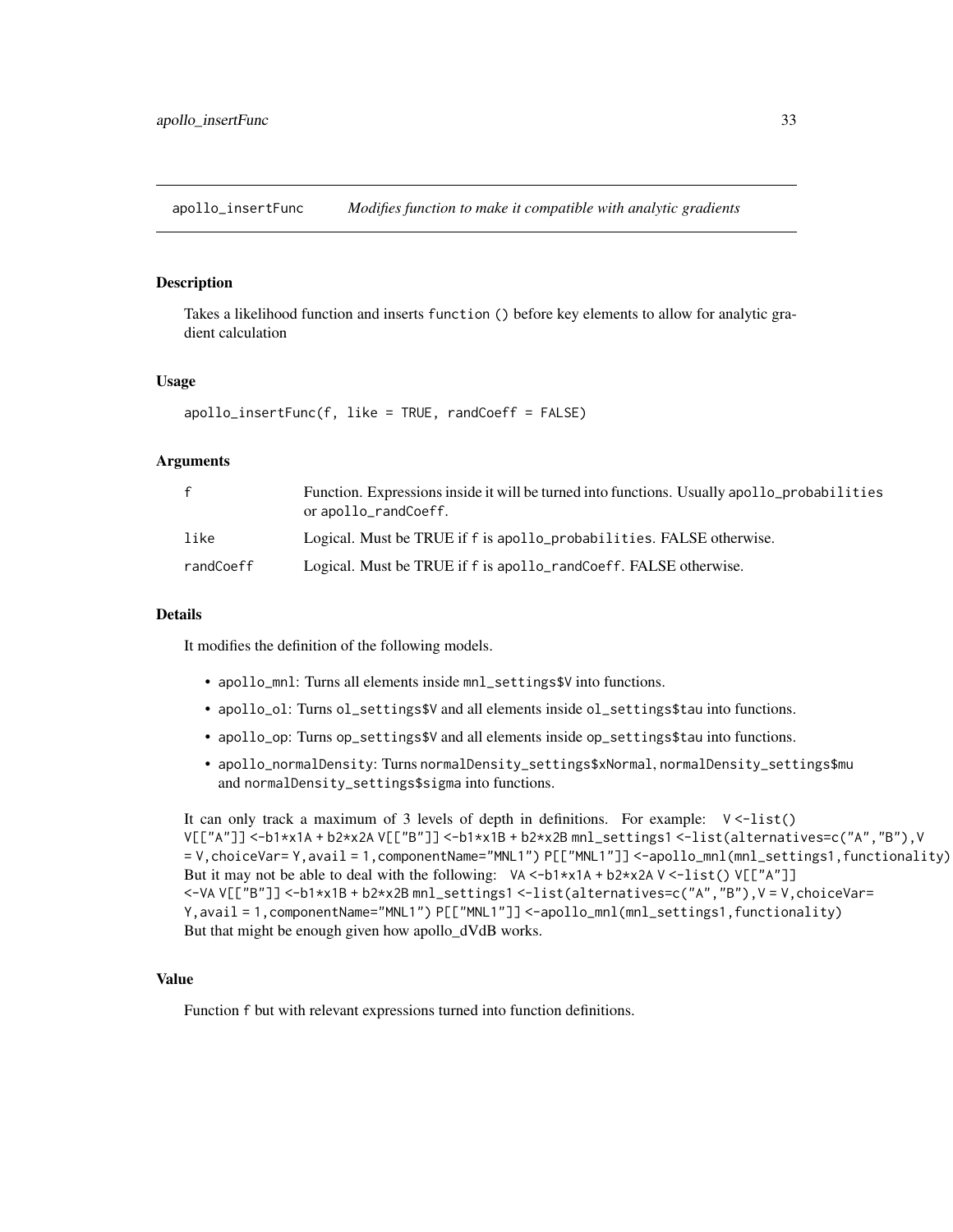<span id="page-33-0"></span>apollo\_insertRows *Inserts rows*

#### Description

Given a numeric object (scalar, vector, matrix or 3-dim array) inserts rows in the specified places.

#### Usage

```
apollo_insertRows(v, r, val)
```
#### Arguments

|     | Numeric scalar, vector, matrix or 3-dim array.                                                |
|-----|-----------------------------------------------------------------------------------------------|
|     | Boolean vector. TRUE for inserting a row from v, FALSE to insert a new row<br>with value val. |
| val | Numeric scalar. Value that will fill new rows.                                                |

# Details

In general, r should be longer than the number of rows in v, and  $sum(r)=nrow(v)$ . If not, then a new object with as many rows as r will be returned. Old rows will be taken from v from the top down.

# Value

The same argument v but with the rows where r==FALSE removed.

apollo\_insertScaling *Scales variables inside a function*

# **Description**

It changes the syntax of the function by replacing variable names for their scaled form, e.g.  $x \rightarrow$ x\*apollo\_inputs\$apollo\_scale[["x"]]. In assignments, it only scales the right side of the assignment.

#### Usage

apollo\_insertScaling(e, sca)

| e   | Function, expression, call or symbol to alter.                                                                  |
|-----|-----------------------------------------------------------------------------------------------------------------|
| sca | Named numeric vector with the scales. The names in these vectors determine<br>which variables should be scaled. |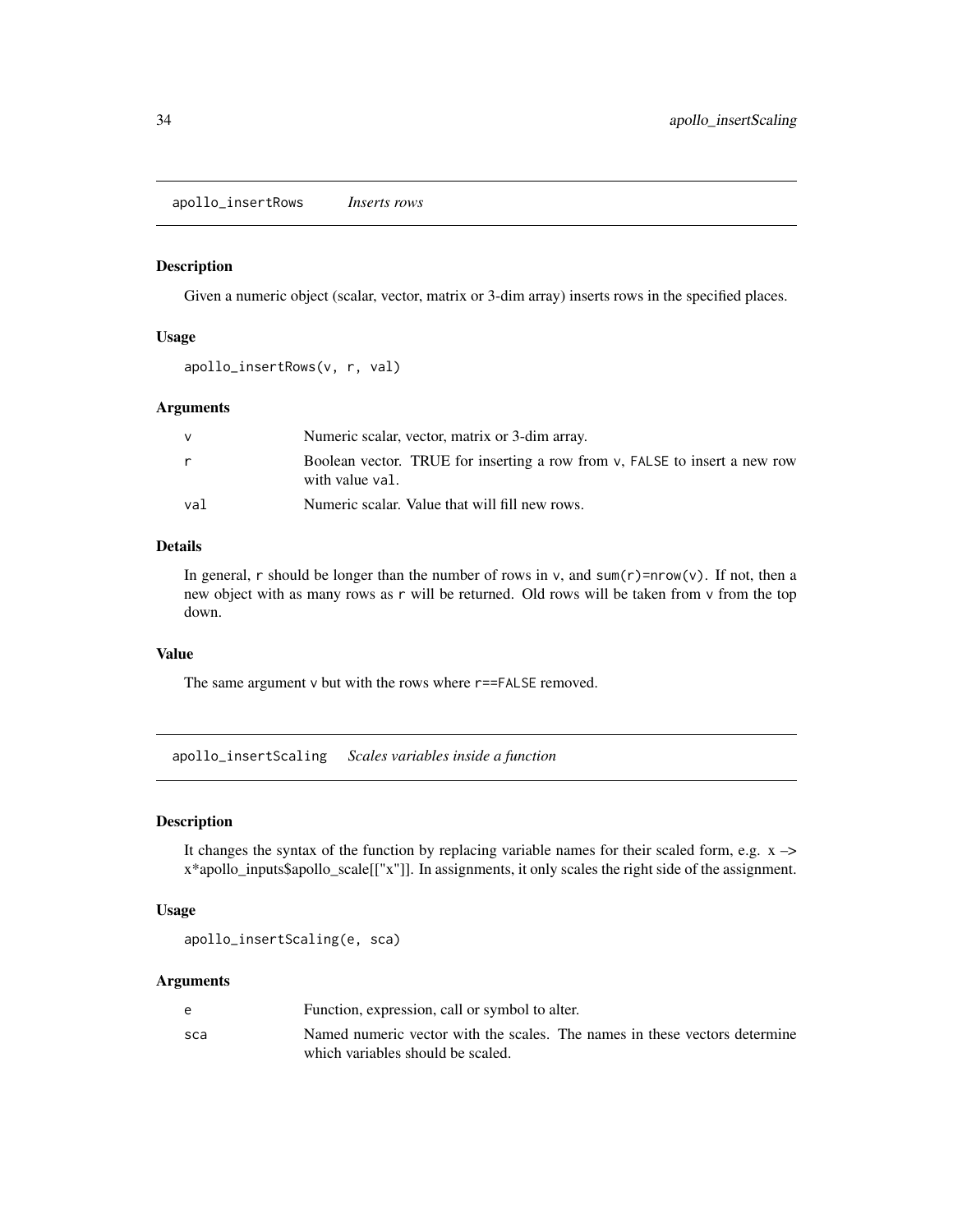# <span id="page-34-0"></span>apollo\_keepRows 35

# Value

A function, expression, call or symbol with the corresponding variables scaled.

apollo\_keepRows *Keeps only some rows*

# Description

Given a numeric object (scalar, vector, matrix or 3-dim array) keeps only the specified rows.

# Usage

```
apollo_keepRows(v, r)
```
# Arguments

| Numeric scalar, vector, matrix or 3-dim array.                                                   |
|--------------------------------------------------------------------------------------------------|
| Boolean vector. As many elements as rows in $v$ . TRUE for keeping the row.<br>FALSE to drop it. |

#### Value

The same argument  $v$  but with the rows where  $r$ ==FALSE removed.

apollo\_lc *Calculates the likelihood of a latent class model*

# Description

Using the conditional likelihoods of each latent class, as well as teir classification probabilities, calculate the weighted likelihood of the whole model.

# Usage

apollo\_lc(lc\_settings, apollo\_inputs, functionality)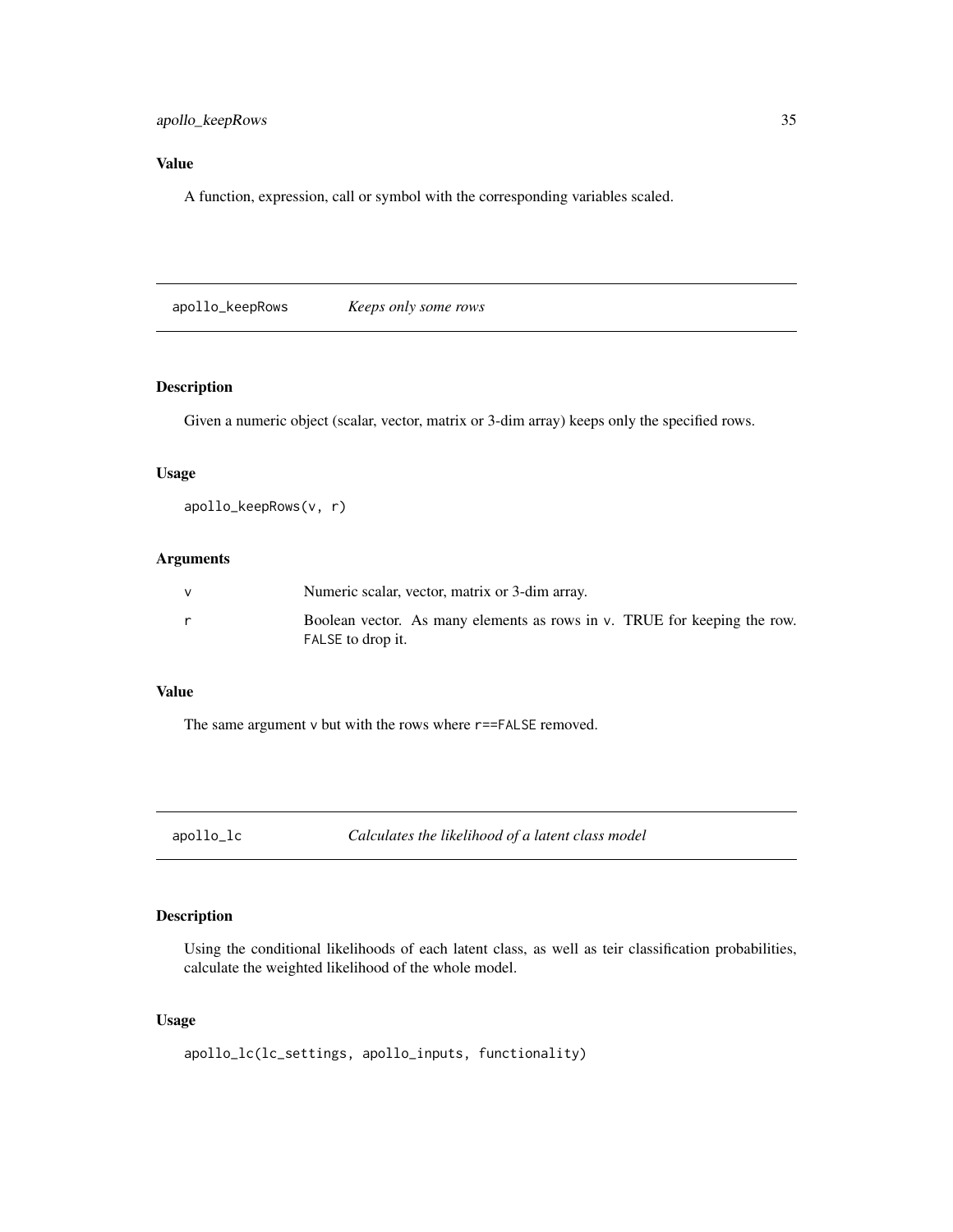# <span id="page-35-0"></span>Arguments

| lc_settings   | List of arguments used by apollo_1c. It must include the following.                                                                    |
|---------------|----------------------------------------------------------------------------------------------------------------------------------------|
|               | • inClassProb: List of probabilities. Conditional likelihood for each class.<br>One element per class, in the same order as classProb. |
|               | • classProb: List of probabilities. Allocation probability for each class. One<br>element per class, in the same order as inClassProb. |
|               | • componentName: Character. Name given to model component.                                                                             |
| apollo_inputs | List grouping most common inputs. Created by function apollo_validateInputs.                                                           |
| functionality | Character. Can take different values depending on desired output.                                                                      |
|               | • "estimate" Used for model estimation.                                                                                                |
|               | • "prediction" Used for model predictions.                                                                                             |
|               | • "validate" Used for validating input.                                                                                                |
|               | • "zero_LL" Used for calculating null likelihood.                                                                                      |
|               | • "conditionals" Used for calculating conditionals.                                                                                    |
|               | • "output" Used for preparing output after model estimation.                                                                           |
|               | • "raw" Used for debugging.                                                                                                            |
|               | • "components" Returns P without changes.                                                                                              |
|               |                                                                                                                                        |
| ıρ            |                                                                                                                                        |

# Value

The returned object depends on the value of argument functionality as follows.

- "estimate": vector/matrix/array. Returns the probabilities for the chosen alternative for each observation.
- "prediction": List of vectors/matrices/arrays. Returns a list with the probabilities for all models components, for each class.
- "validate": Same as "estimate", but also runs a set of tests on the given arguments.
- "zero\_LL": Same as "estimate"
- "conditionals": Same as "estimate"
- "output": Same as "estimate" but also writes summary of input data to internal Apollo log.
- "raw": Same as "prediction"

apollo\_lcConditionals *Calculates conditionals of a latent class model.*

# Description

Calculates posterior expected values (conditionals) of class allocation probabilities for each individual.

# Usage

```
apollo_lcConditionals(model, apollo_probabilities, apollo_inputs)
```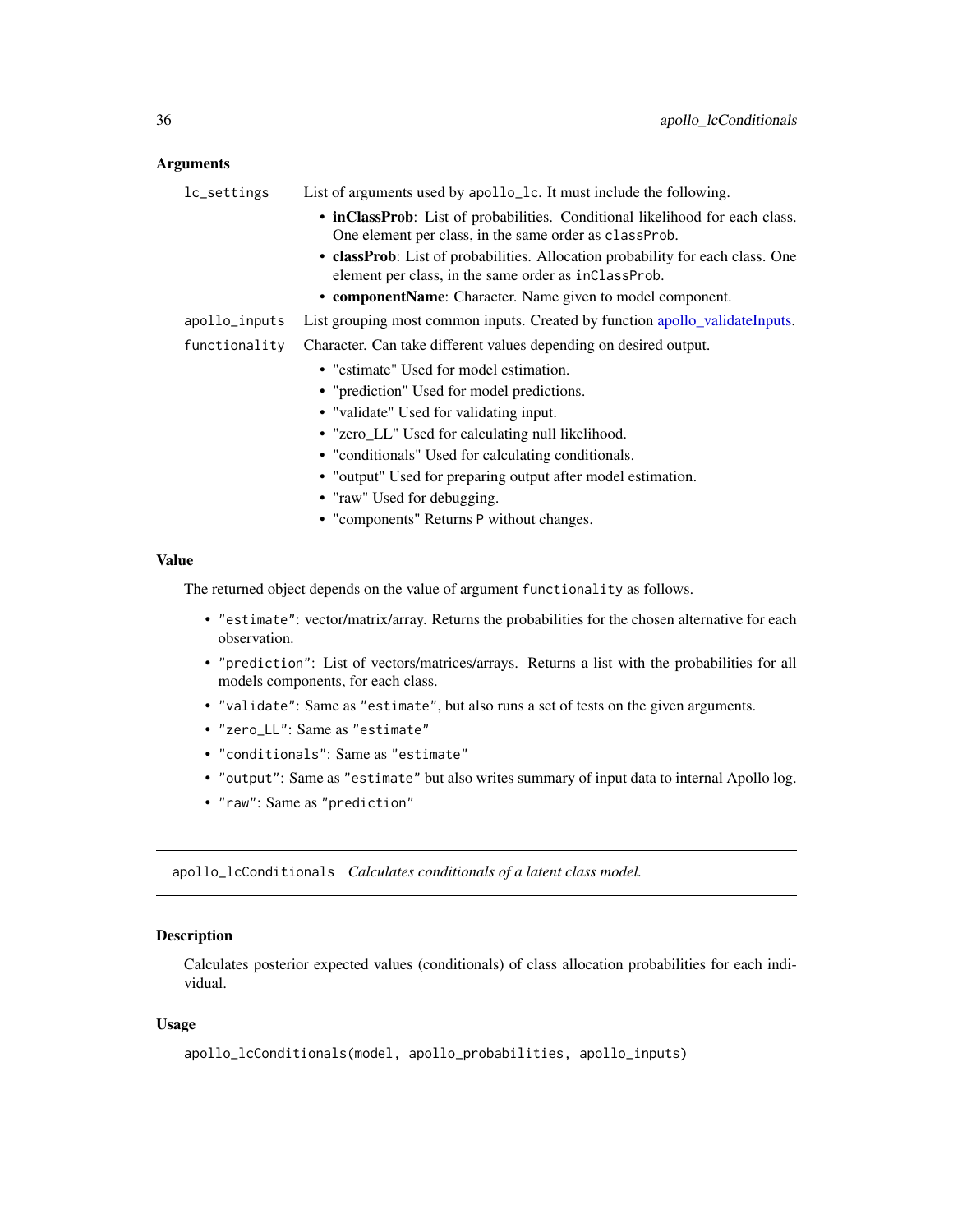## apollo\_lcEM 37

## Arguments

| model                | Model object. Estimated model object as returned by function apollo_estimate.                                                     |
|----------------------|-----------------------------------------------------------------------------------------------------------------------------------|
| apollo_probabilities |                                                                                                                                   |
|                      | Function. Returns probabilities of the model to be estimated. Must receive three<br>arguments:                                    |
|                      | • apollo_beta: Named numeric vector. Names and values of model parame-<br>ters.                                                   |
|                      | • apollo_inputs: List containing options of the model. See apollo_validateInputs.                                                 |
|                      | • functionality: Character. Can be either "estimate" (default), "prediction",<br>"validate", "conditionals", "zero LL", or "raw". |
| apollo inputs        | List grouping most common inputs. Created by function apollo_validateInputs.                                                      |
|                      |                                                                                                                                   |

# Details

This function can only be used with latent class models without continuous heterogeneity.

# Value

A matrix with the posterior class allocation probabilities for each individual.

apollo\_lcEM *Uses EM for latent class model*

# Description

Uses the EM algorithm for estimating a latent class model.

# Usage

```
apollo_lcEM(
  apollo_beta,
  apollo_fixed,
  apollo_probabilities,
  apollo_inputs,
 lcEM_settings = NA,
  estimate_settings = NA
)
```

| apollo_beta          | Named numeric vector. Names and values for parameters.                                                                |
|----------------------|-----------------------------------------------------------------------------------------------------------------------|
| apollo_fixed         | Character vector. Names (as defined in apollo_beta) of parameters whose<br>value should not change during estimation. |
| apollo_probabilities |                                                                                                                       |
|                      | Function. Returns probabilities of the model to be estimated. Must receive three                                      |
|                      | arguments:                                                                                                            |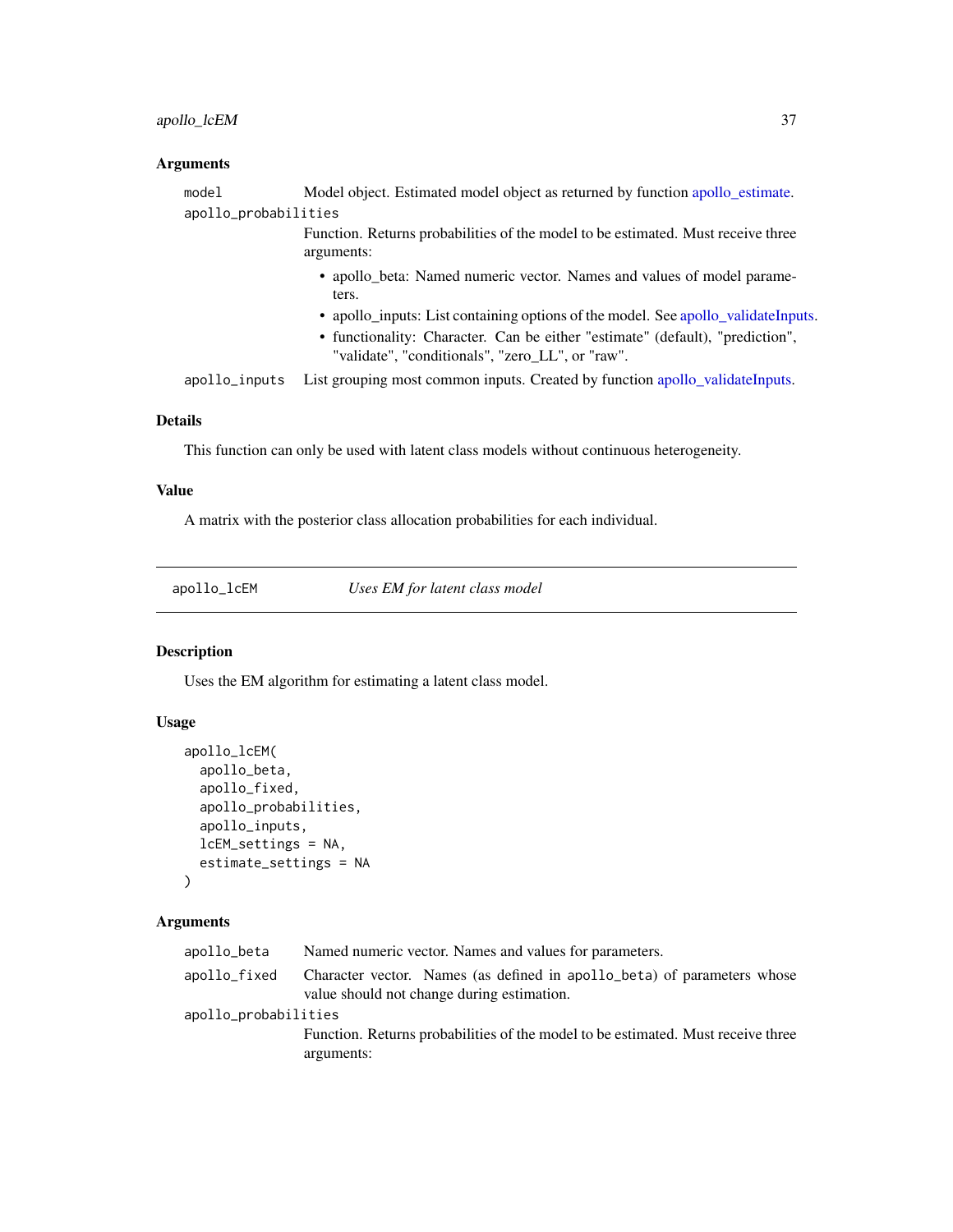- apollo\_beta: Named numeric vector. Names and values of model parameters.
- apollo\_inputs: List containing options of the model. See [apollo\\_validateInputs.](#page-80-0)
- functionality: Character. Can be either "estimate" (default), "prediction", "validate", "conditionals", "zero\_LL", or "raw".
- apollo\_inputs List grouping most common inputs. Created by function [apollo\\_validateInputs.](#page-80-0)
- lcEM\_settings List. Options controlling the EM process.
	- stoppingCriterion: Numeric. Convergence criterion. The EM process will stop when improvements in the log-likelihood fall below this value. Default is 10^-5.
	- EMmaxIterations: Numeric. Maximum number of iterations of the EM algorithm before stopping. Default is 100. Used only if apollo\_control\$HB is FALSE. Default is 200.
	- postEM: Numeric scalar. Determines the number of tasks performed by this function after the EM algorithm has converged. Can take values 0, 1 or 2 only. If value is 0, only the EM algorithm will be performed, and the results will be a model object without a covariance matrix (i.e. estimates only.). If value is 1, after the EM algorithm the covariance matrix of the model will be calculated as well, and the result will be a model object with a covariance matrix. If value is 2, after the EM algorithm, the estimated parameter values will be used as starting value for a maximum likelihood estimation process, which will render a model object with a covariance matrix. Performing maximum likelihood estimation after the EM algorithm is useful, as there may be room for further improvement. Default is 2.
	- silent: Boolean. If TRUE, no information is printed to the console during estimation. Default is FALSE.

### estimate\_settings

List. Options controlling the estimation process within each EM iteration. See [apollo\\_estimate](#page-25-0) for details.

### Details

This function uses the EM algorithm for estimating a Latent Class model. It is only suitable for models without continuous mixing. All parameters that vary across classes need to be included in the apollo\_lcPars function which is used by apollo\_lcEM.

### Value

model object

apollo\_lcUnconditionals

*Returns draws for random parameters in a latent class model model*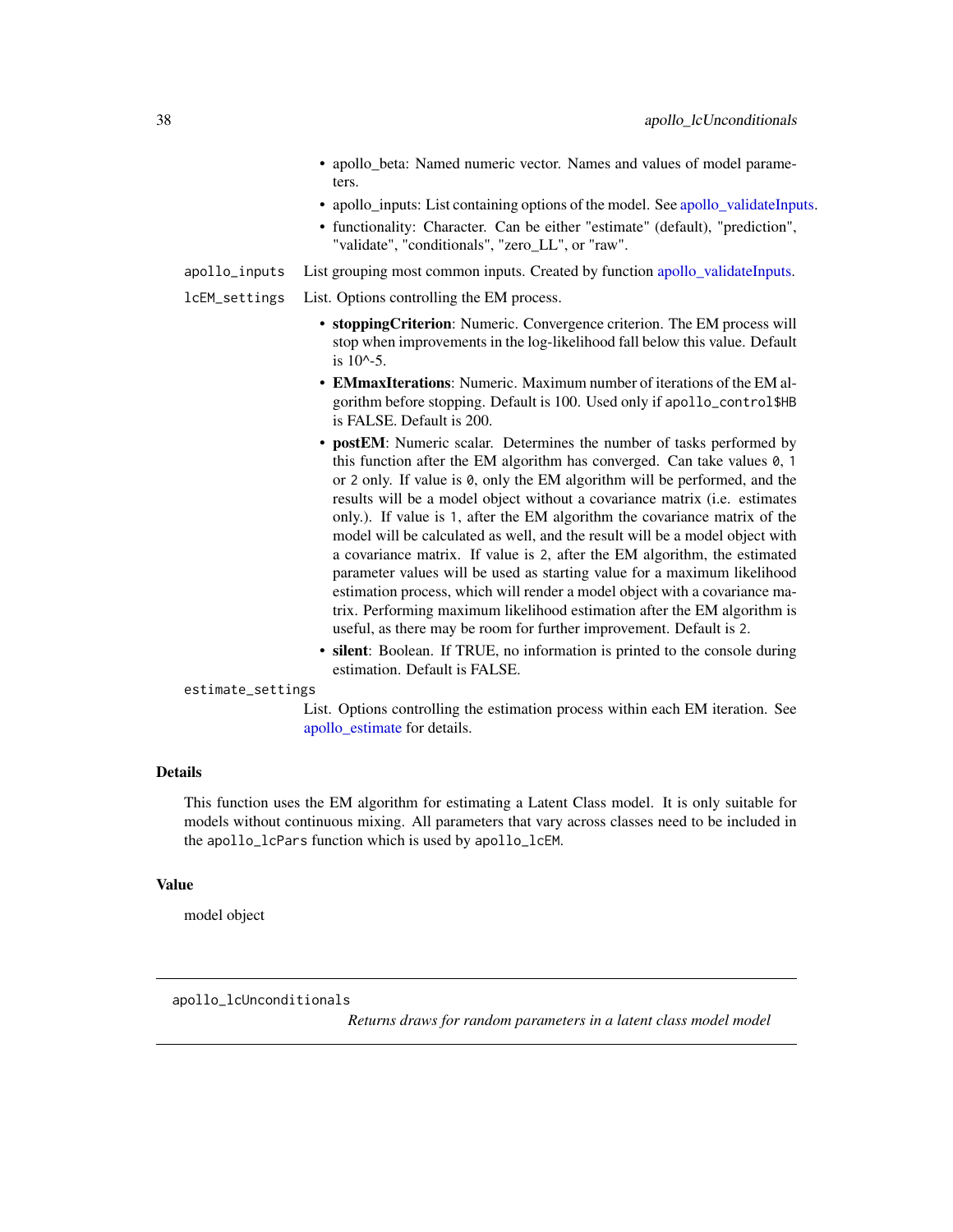## Description

Returns draws (unconditionals) for random parameters in model, including interactions with deterministic covariates

### Usage

```
apollo_lcUnconditionals(model, apollo_probabilities, apollo_inputs)
```
## Arguments

| model                | Model object. Estimated model object as returned by function apollo_estimate.                                                     |
|----------------------|-----------------------------------------------------------------------------------------------------------------------------------|
| apollo_probabilities |                                                                                                                                   |
|                      | Function. Returns probabilities of the model to be estimated. Must receive three<br>arguments:                                    |
|                      | • apollo_beta: Named numeric vector. Names and values of model parame-<br>ters.                                                   |
|                      | • apollo_inputs: List containing options of the model. See apollo_validateInputs.                                                 |
|                      | • functionality: Character. Can be either "estimate" (default), "prediction",<br>"validate", "conditionals", "zero LL", or "raw". |
| apollo_inputs        | List grouping most common inputs. Created by function apollo_validateInputs.                                                      |
|                      |                                                                                                                                   |

## Details

This functions is only meant for use with continuous distributions

### Value

List of object, one per random component and one for the class allocation probabilities.

apollo\_llCalc *Calculates log-likelihood of all model components*

## Description

Calculates the log-likelihood of each model component as well as the whole model.

## Usage

apollo\_llCalc(apollo\_beta, apollo\_probabilities, apollo\_inputs, silent = FALSE)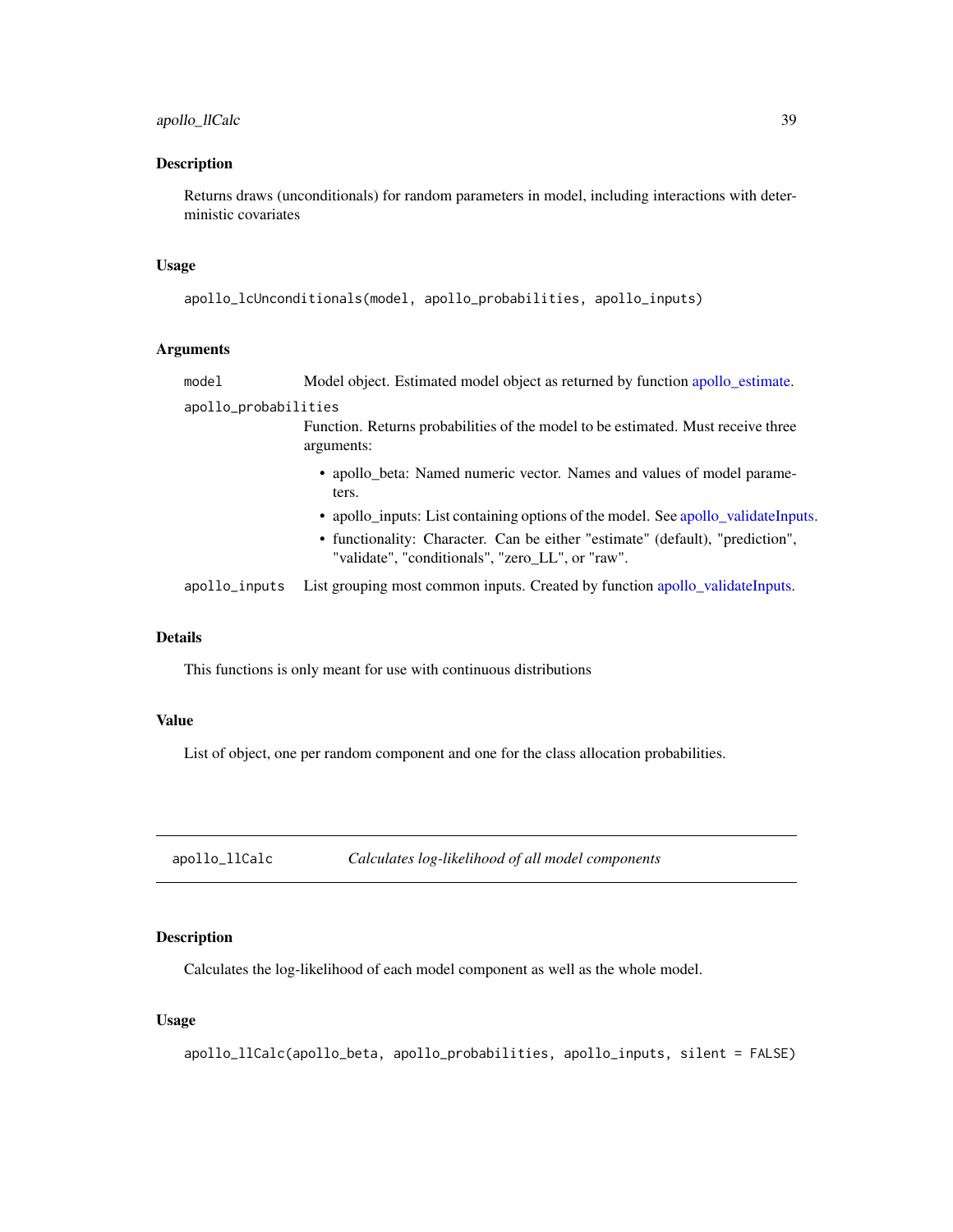## Arguments

| apollo_beta          | Named numeric vector. Names and values for parameters.                                                                                                                                                                                                                                                    |  |  |
|----------------------|-----------------------------------------------------------------------------------------------------------------------------------------------------------------------------------------------------------------------------------------------------------------------------------------------------------|--|--|
| apollo_probabilities |                                                                                                                                                                                                                                                                                                           |  |  |
|                      | Function. Returns probabilities of the model to be estimated. Must receive three<br>arguments:                                                                                                                                                                                                            |  |  |
|                      | • apollo_beta: Named numeric vector. Names and values of model parame-<br>ters.<br>• apollo_inputs: List containing options of the model. See apollo_validateInputs.<br>• functionality: Character. Can be either "estimate" (default), "prediction",<br>"validate", "conditionals", "zero_LL", or "raw". |  |  |
| apollo_inputs        | List grouping most common inputs. Created by function apollo_validateInputs.                                                                                                                                                                                                                              |  |  |
| silent               | Boolean. If TRUE, no information is printed to the console by the function.<br>Default is FALSE.                                                                                                                                                                                                          |  |  |

### Details

This function calls apollo\_probabilities with functionality="output". Then, it reorders the list of likelihoods so that "model" goes first.

### Value

A list of vectors. Each vector corresponds to the log-likelihood of the whole model (first element) or a model component.

<span id="page-39-0"></span>apollo\_loadModel *Loads model from file*

## Description

Loads an estimated model object from a file in the current working directory.

### Usage

apollo\_loadModel(modelName)

## Arguments

modelName Character. Name of the model to load.

## Details

This function looks for a file named modelName\_model.rds in the working directory, loads the object contained in it, and returns it.

## Value

A model object.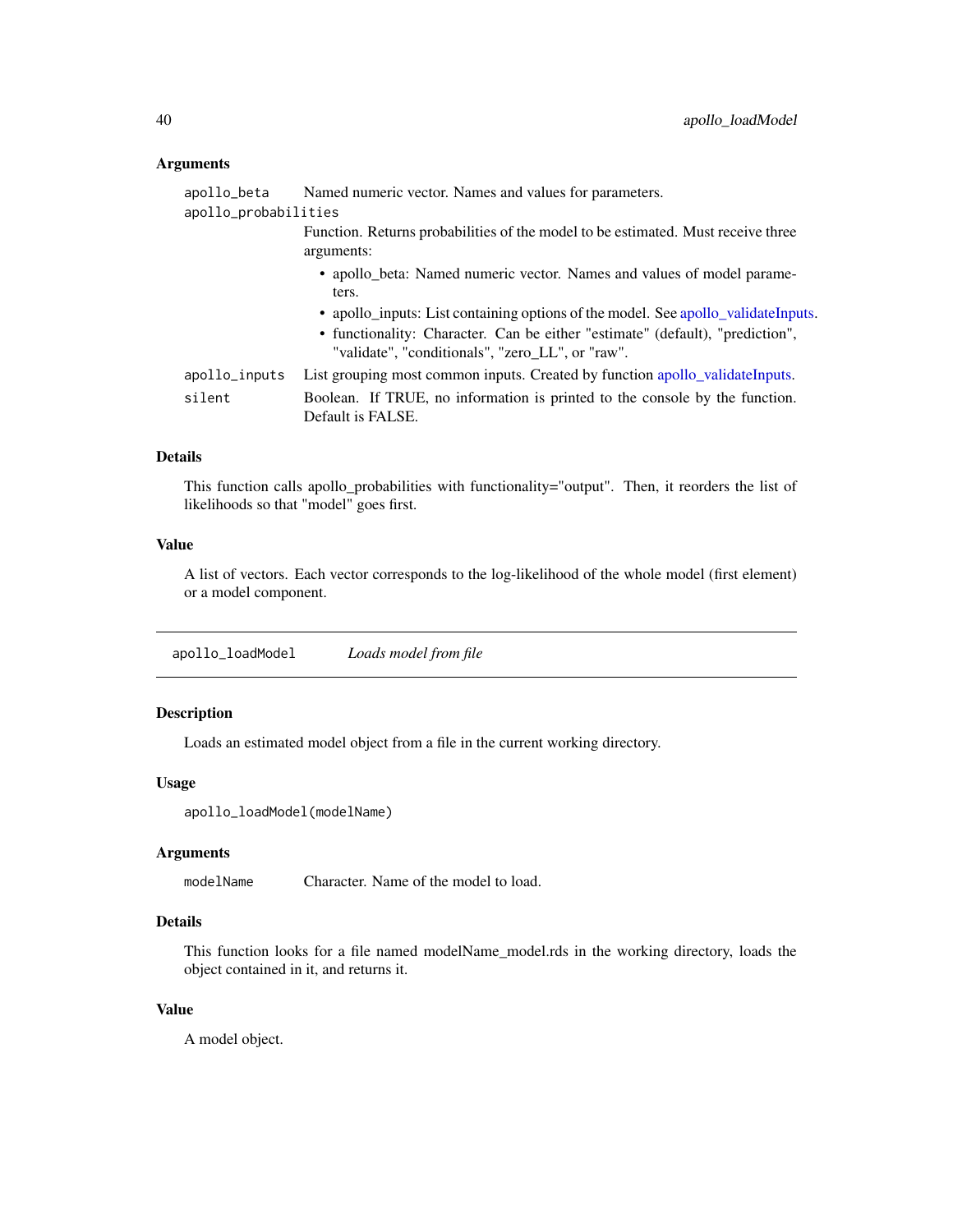### Description

Calculates the likelihood ratio test value between two models and reports the corresponding p-value. The two models need to have been estimated on the same data, and one model needs to be nested within the other model.

## Usage

apollo\_lrTest(model1, model2)

# Arguments

| model1 | Either a character variable with the name of a previously estimated model, or an<br>estimated model in memory, as returned by apollo_estimate. |
|--------|------------------------------------------------------------------------------------------------------------------------------------------------|
| model2 | Either a character variable with the name of a previously estimated model, or an<br>estimated model in memory, as returned by apollo_estimate. |

## Value

LR-test p-value (invisibly)

apollo\_makeCluster *Creates cluster for estimation.*

## Description

Splits data, creates cluster and loads different pieces of the database on each worker.

### Usage

```
apollo_makeCluster(
  apollo_probabilities,
  apollo_inputs,
  silent = FALSE,
  cleanMemory = FALSE
)
```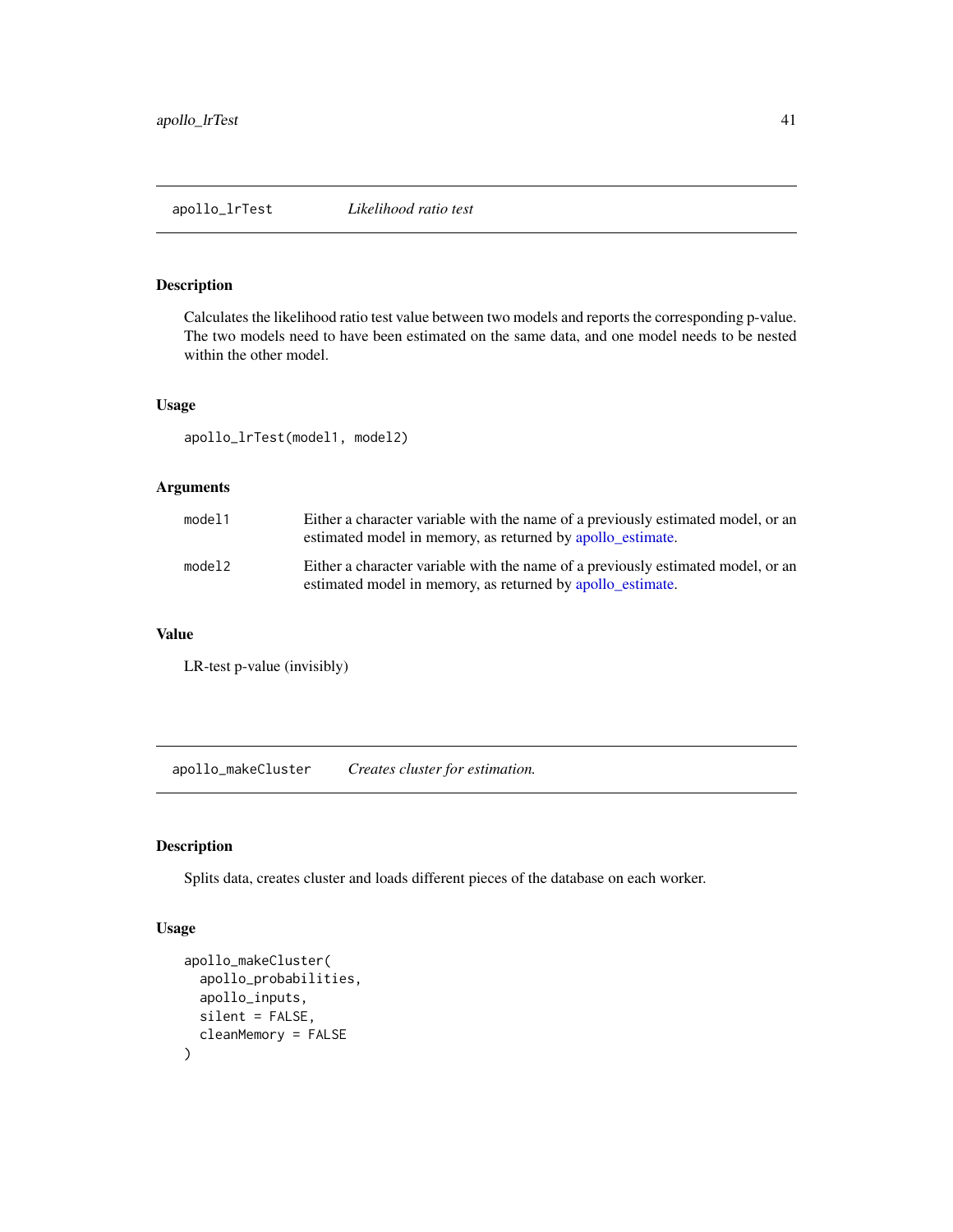## Arguments

| apollo_probabilities |               |                                                                                                                                                     |
|----------------------|---------------|-----------------------------------------------------------------------------------------------------------------------------------------------------|
|                      |               | Function. Returns probabilities of the model to be estimated. Must receive three<br>arguments:                                                      |
|                      |               | • apollo_beta: Named numeric vector. Names and values of model parame-<br>ters.                                                                     |
|                      |               | • apollo_inputs: List containing options of the model. See apollo_validateInputs.                                                                   |
|                      |               | • functionality: Character. Can be either "estimate" (default), "prediction",<br>"validate", "conditionals", "zero_LL", or "raw".                   |
|                      | apollo_inputs | List grouping most common inputs. Created by function apollo_validateInputs.                                                                        |
|                      | silent        | Boolean. If TRUE, no messages are printed to the terminal. FALSE by default.<br>It overrides apollo_inputs\$silent.                                 |
|                      | cleanMemory   | Boolean. If TRUE, it saves apollo_inputs to disc, and removes database and<br>draws from the apollo inputs in GlobalEnv and the parent environment. |

### Details

Internal use only. Called by apollo\_estimate before estimation. Using multiple cores greatly increases memory consumption.

# Value

Cluster (i.e. an object of class cluster from package parallel)

apollo\_makeDraws *Creates draws for models with mixing*

# Description

Creates a list containing all draws necessary to estimate a model with mixing.

## Usage

```
apollo_makeDraws(apollo_inputs, silent = FALSE)
```

|        | apollo_inputs List grouping most common inputs. Created by function apollo_validateInputs.          |
|--------|-----------------------------------------------------------------------------------------------------|
| silent | Boolean. If true, then no information is printed to console or default output.<br>FALSE by default. |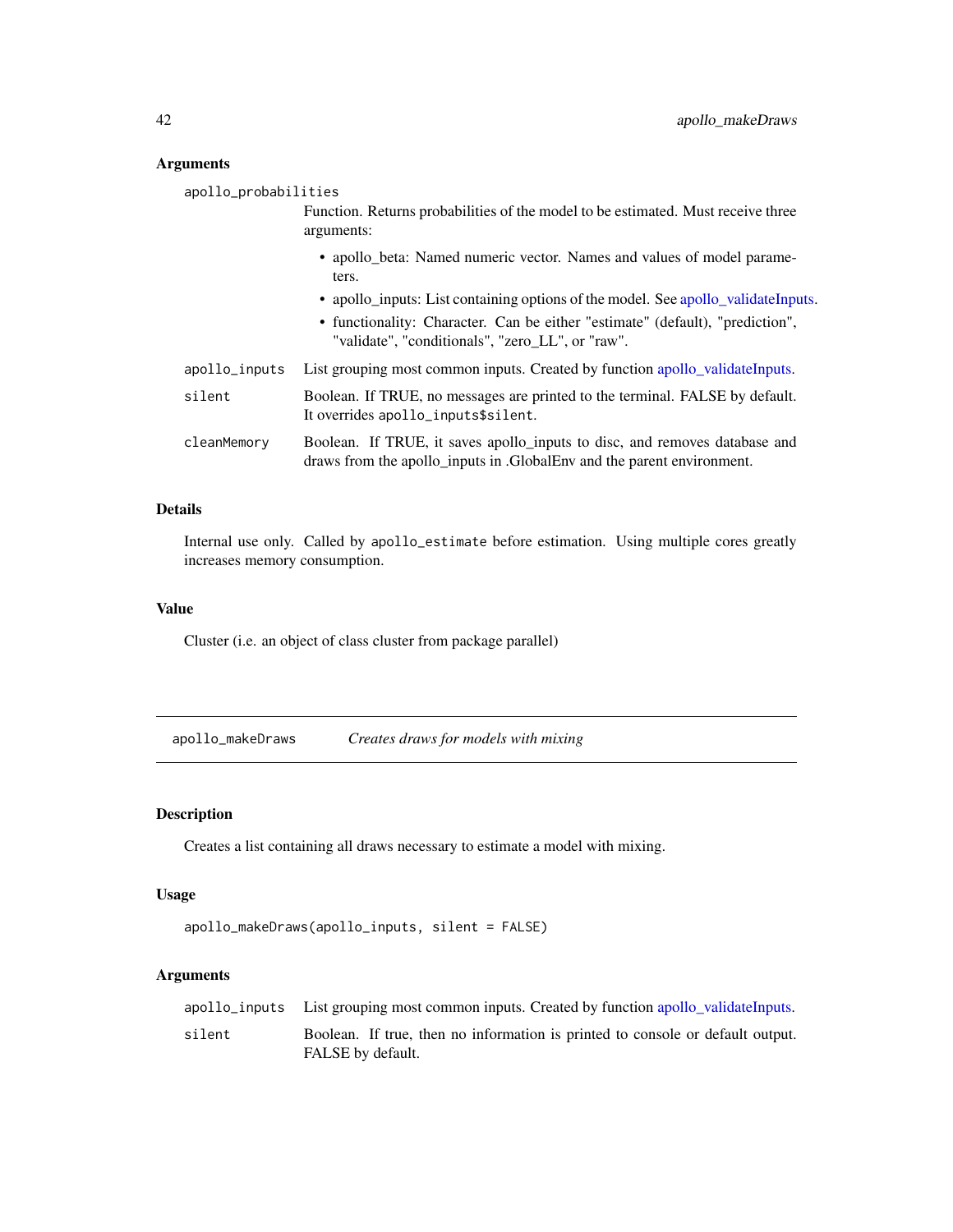#### Details

Internal use only. Called by apollo\_validateInputs. #' This function creates a list whose elements are the sets of draws requested by the user for use in a model with mixing. If the model does not include mixing, then it is not necessary to run this function. The number of draws have a massive impact on memory usage and estimation time. Memory usage and number of computations scale geometrically as  $N^*$ interNDraws\*intraNDraws (where N is the number of observations). Special care should be taken when using both inter and intra draws, as memory usage can easily reach the GB order of magnitude. Also, keep in mind that using several threads (i.e. multicore) at least doubles the memory usage. This function returns a list, with each element representing a random component of the mixing model. The dimensions of the array depend on the type of draws used.

- 1. If only inter-individual draws are used, then draws are stored as 2-dimensional arrays (i.e. matrices).
- 2. If intra-individual draws are used, then draws are stored as 3-dimensional arrays.
- 3. The first dimension of the arrays (rows) correspond with the observations in the database.
- 4. The second dimension of the arrays (columns) correspond to the number of inter-individual draws.
- 5. The third dimension of the arrays correspond to the number of intra-individual draws.

#### Value

List. Each element is an array of draws representing a random component of the mixing model.

apollo\_makeGrad *Creates gradient function.*

### Description

Creates gradient function from the likelihood function apollo\_probabilities provided by the user. Returns NULL if the creation of gradient function fails.

#### Usage

```
apollo_makeGrad(
  apollo_beta,
  apollo_fixed,
  apollo_logLike,
  validateGrad = FALSE
)
```

| apollo_beta  | Named numeric vector. Names and values for parameters.                  |
|--------------|-------------------------------------------------------------------------|
| apollo_fixed | Character vector. Names (as defined in apollo beta) of parameters whose |
|              | value should not change during estimation.                              |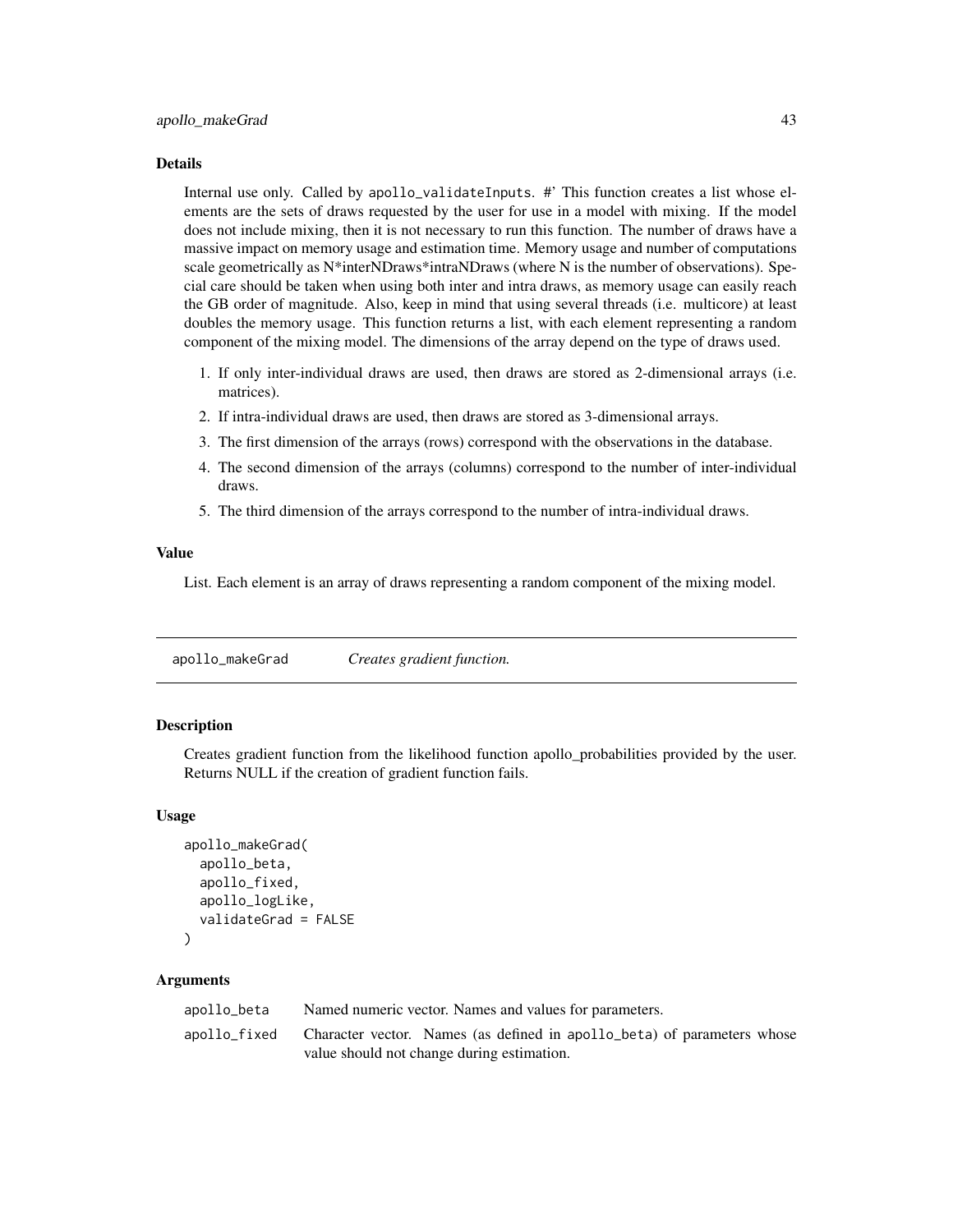|              | apollo_logLike Function to calculate the loglikelihood of the model, as created by apollo_makeLogLike                                                                                                              |
|--------------|--------------------------------------------------------------------------------------------------------------------------------------------------------------------------------------------------------------------|
|              | If provided, the value of the analytical gradient will be compared to the value                                                                                                                                    |
|              | of the numerical gradient as calculated using apollo_logLike and the numDeriv                                                                                                                                      |
|              | package. If the difference between the two is bigger than 1 that the analytical<br>gradient is wrong and NULL will be returned.                                                                                    |
| validateGrad | Logical. If TRUE, it compares the value of the analytical gradient evaluated at<br>apollo beta against the numeric gradient (using numDeriv) at the same value. If<br>the difference is bigger than 1 return NULL. |

## Details

Internal use only. Called by apollo\_estimate before estimation. The returned function can be single-threaded or multi-threaded based on the model options.

## Value

apollo\_gradient function. It receives the following arguments

- b Numeric vector of \_variable\_ parameters (i.e. must not include fixed parameters).
- countIter Not used. Included only to mirror inputs of apollo\_logLike.
- writeIter Not used. Included only to mirror inputs of apollo\_logLike.
- sumLL Not used. Included only to mirror inputs of apollo\_logLike.
- getNIter Not used. Included only to mirror inputs of apollo\_logLike.

If the creation of the gradient function fails, then it returns NULL.

<span id="page-43-0"></span>apollo\_makeLogLike *Creates log-likelihood function.*

## Description

Creates log-likelihood function from the likelihood function apollo\_probabilities provided by the user.

## Usage

```
apollo_makeLogLike(
  apollo_beta,
  apollo_fixed,
  apollo_probabilities,
  apollo_inputs,
  apollo_estSet,
  cleanMemory = FALSE
)
```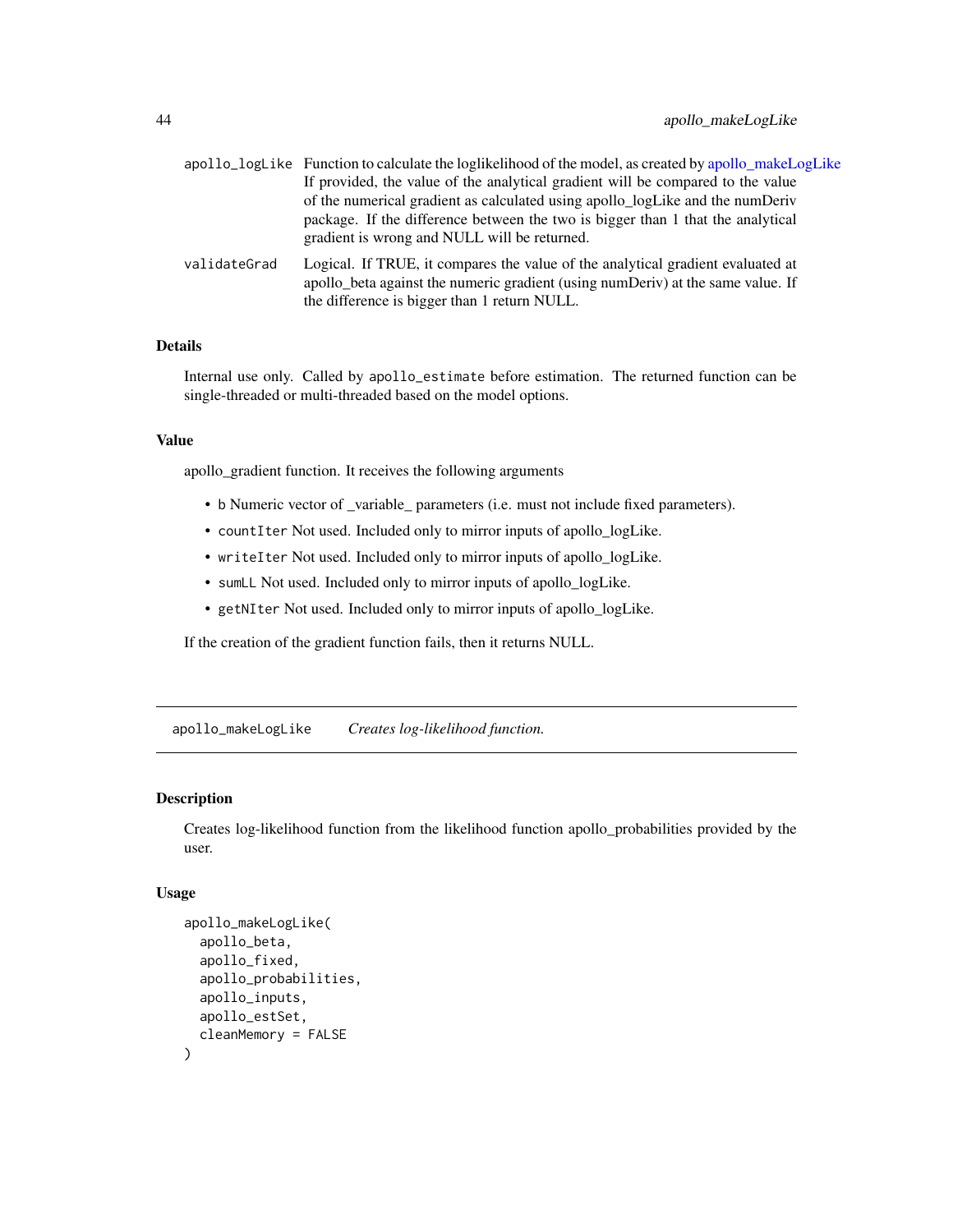## apollo\_mdcev 45

# Arguments

| Named numeric vector. Names and values for parameters.                                                                                                                                                               |  |  |
|----------------------------------------------------------------------------------------------------------------------------------------------------------------------------------------------------------------------|--|--|
| Character vector. Names (as defined in apollo_beta) of parameters whose<br>value should not change during estimation.                                                                                                |  |  |
| apollo_probabilities                                                                                                                                                                                                 |  |  |
| Function. Returns probabilities of the model to be estimated. Must receive three<br>arguments:                                                                                                                       |  |  |
| • apollo_beta: Named numeric vector. Names and values of model parame-<br>ters.                                                                                                                                      |  |  |
| • apollo_inputs: List containing options of the model. See apollo_validateInputs.                                                                                                                                    |  |  |
| • functionality: Character. Can be either "estimate" (default), "prediction",<br>"validate", "conditionals", "zero_LL", or "raw".                                                                                    |  |  |
| List grouping most common inputs. Created by function apollo_validateInputs.                                                                                                                                         |  |  |
| List of estimation options. It must contain at least one element called estima-<br>tionRoutine defining the estimation algorithm. See apollo_estimate.                                                               |  |  |
| Logical. If TRUE, then apollo_inputs\$draws and apollo_inputs\$database<br>are erased throughout the calling stack. Used to reduce memory usage in case<br>of multithreading and a large database or number o draws. |  |  |
|                                                                                                                                                                                                                      |  |  |

## Details

Internal use only. Called by apollo\_estimate before estimation. The returned function can be single-threaded or multi-threaded based on the model options.

## Value

apollo\_logLike function.

apollo\_mdcev *Calculates MDCEV likelihoods.*

# Description

Calculates the likelihood of a Multiple Discrete Continuous Extreme Value (MDCEV) model.

## Usage

apollo\_mdcev(mdcev\_settings, functionality)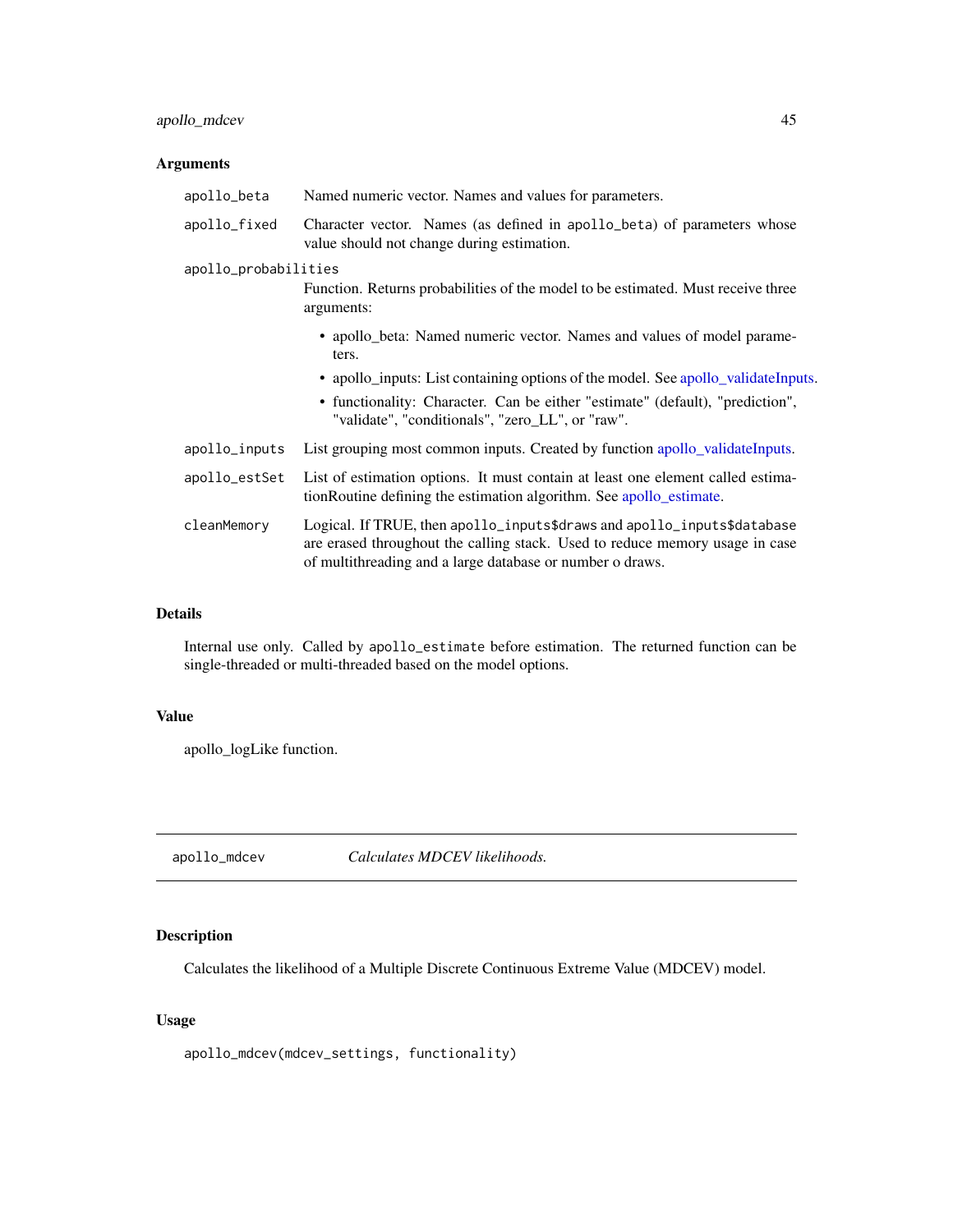### Arguments

mdcev\_settings List of settings for the MDCEV model. It must include the following.

- V: Named list. Utilities of the alternatives. Names of elements must match those in argument 'alternatives'.
- alternatives: Character vector. Names of alternatives, elements must match the names in list 'V'.
- alpha: Named list. Alpha parameters for each alternative, including for any outside good. As many elements as alternatives.
- gamma: Named list. Gamma parameters for each alternative, excluding any outside good. As many elements as inside good alternatives.
- sigma: Numeric scalar. Scale parameter of the model extreme value type I error.
- cost: Named list of numeric vectors. Price of each alternative. One element per alternative, each one as long as the number of observations or a scalar. Names must match those in alternatives.
- avail: Named list. Availabilities of alternatives, one element per alternative. Names of elements must match those in argument 'alternatives'. Value for each element can be 1 (scalar if always available) or a vector with values 0 or 1 for each observation.
- continuousChoice: Named list of numeric vectors. Amount of consumption of each alternative. One element per alternative, as long as the number of observations or a scalar. Names must match those in alternatives.
- budget: Numeric vector. Budget for each observation.
- minConsumption: Named list of scalars or numeric vectors. Minimum consumption of the alternatives, if consumed. As many elements as alternatives. Names must match those in alternatives.
- outside: Character. Optional name of the outside good.
- rows: Boolean vector. Consideration of rows in the likelihood calculation, FALSE to exclude. Length equal to the number of observations (nObs). Default is "all", equivalent to rep(TRUE, n0bs).
- componentName: Character. Name given to model component.
- nRep: Numeric scalar. Number of simulations of the whole dataset used for forecasting. The forecast is the average of these simulations. Default is 100.
- functionality Character. Can take different values depending on desired output.
	- "estimate" Used for model estimation.
	- "prediction" Used for model predictions.
	- "validate" Used for validating input.
	- "zero\_LL" Used for calculating null likelihood.
	- "conditionals" Used for calculating conditionals.
	- "output" Used for preparing output after model estimation.
	- "raw" Used for debugging.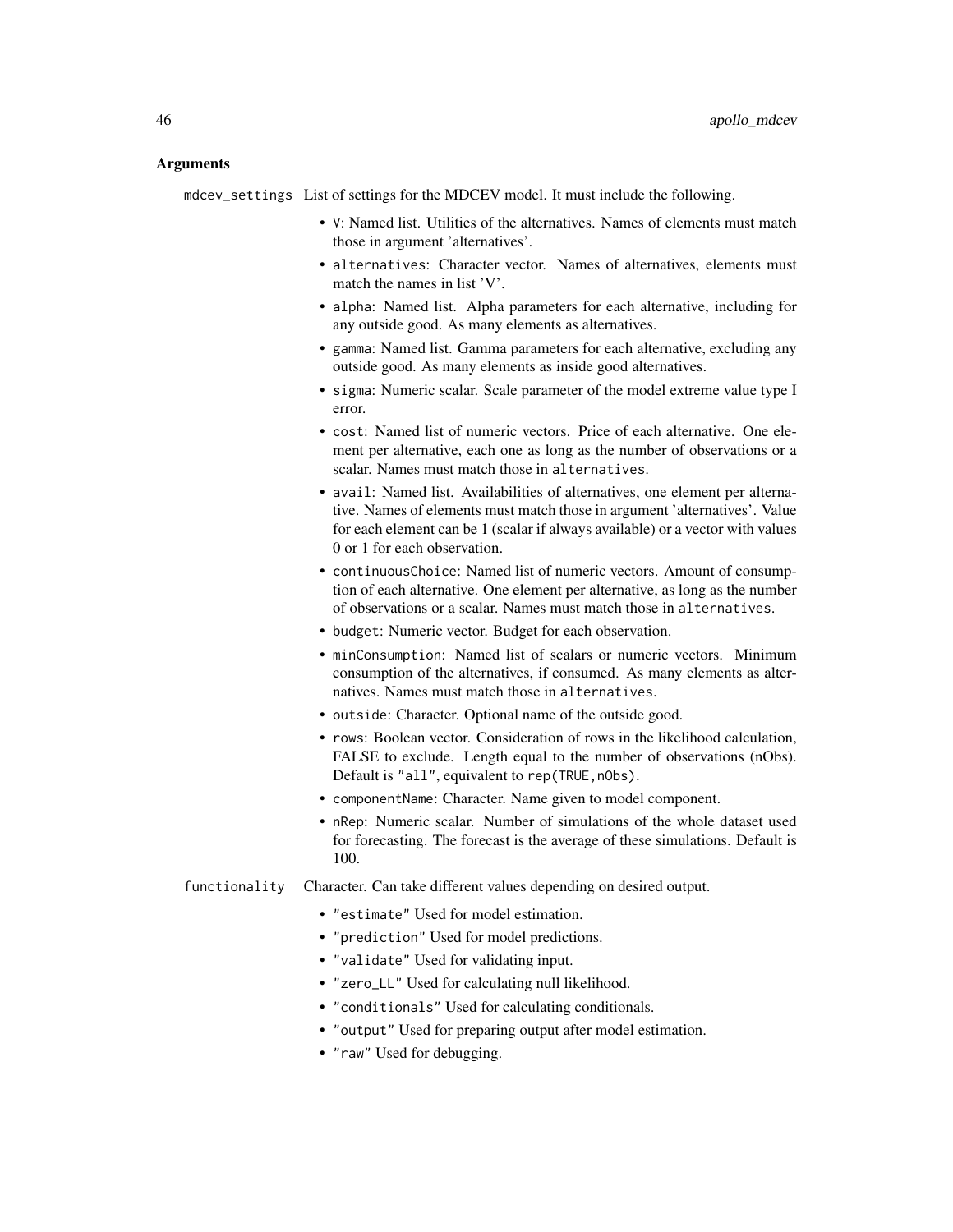## apollo\_mdcnev 47

### Value

The returned object depends on the value of argument functionality as follows.

- "estimate": vector/matrix/array. Returns the probabilities for the observed consumption for each observation.
- "prediction": A matrix with one row per observation, and columns indicating means and s.d. of continuous and discrete predicted consumptions.
- "validate": Same as "estimate", but it also runs a set of tests to validate the function inputs.
- "zero\_LL": Not implemented. Returns a vector of NA with as many elements as observations.
- "conditionals": Same as "estimate"
- "output": Same as "estimate" but also writes summary of input data to internal Apollo log.
- "raw": Same as "estimate"

apollo\_mdcnev *Calculates MDCNEV likelihoods with an outside good.*

### Description

Calculates the likelihood of a Multiple Discrete Continuous Nested Extreme Value (MDCNEV) model with an outside good.

### Usage

apollo\_mdcnev(mdcnev\_settings, functionality)

### Arguments

mdcnev\_settings

List of settings for the MDCEV model. It must include the following.

- V: Named list. Utilities of the alternatives. Names of elements must match those in argument 'alternatives'.
- alternatives: Character vector. Names of alternatives, elements must match the names in list 'V'.
- alpha: Named list. Alpha parameters for each alternative, including for the outside good. As many elements as alternatives.
- gamma: Named list. Gamma parameters for each alternative, including for the outside good. As many elements as alternatives.
- mdcnevNests: Named list. Lambda parameters for each nest. Elements must be named with the nest name. The lambda at the root is fixed to 1, and therefore must be no be defined. The value of the estimated mdcnevNests parameters should be between 0 and 1 to ensure consistency with random utility maximization.
- mdcnevStructure: Numeric matrix. One row per nest and one column per alternative. Each element of the matrix is 1 if an alternative belongs to the corresponding nest.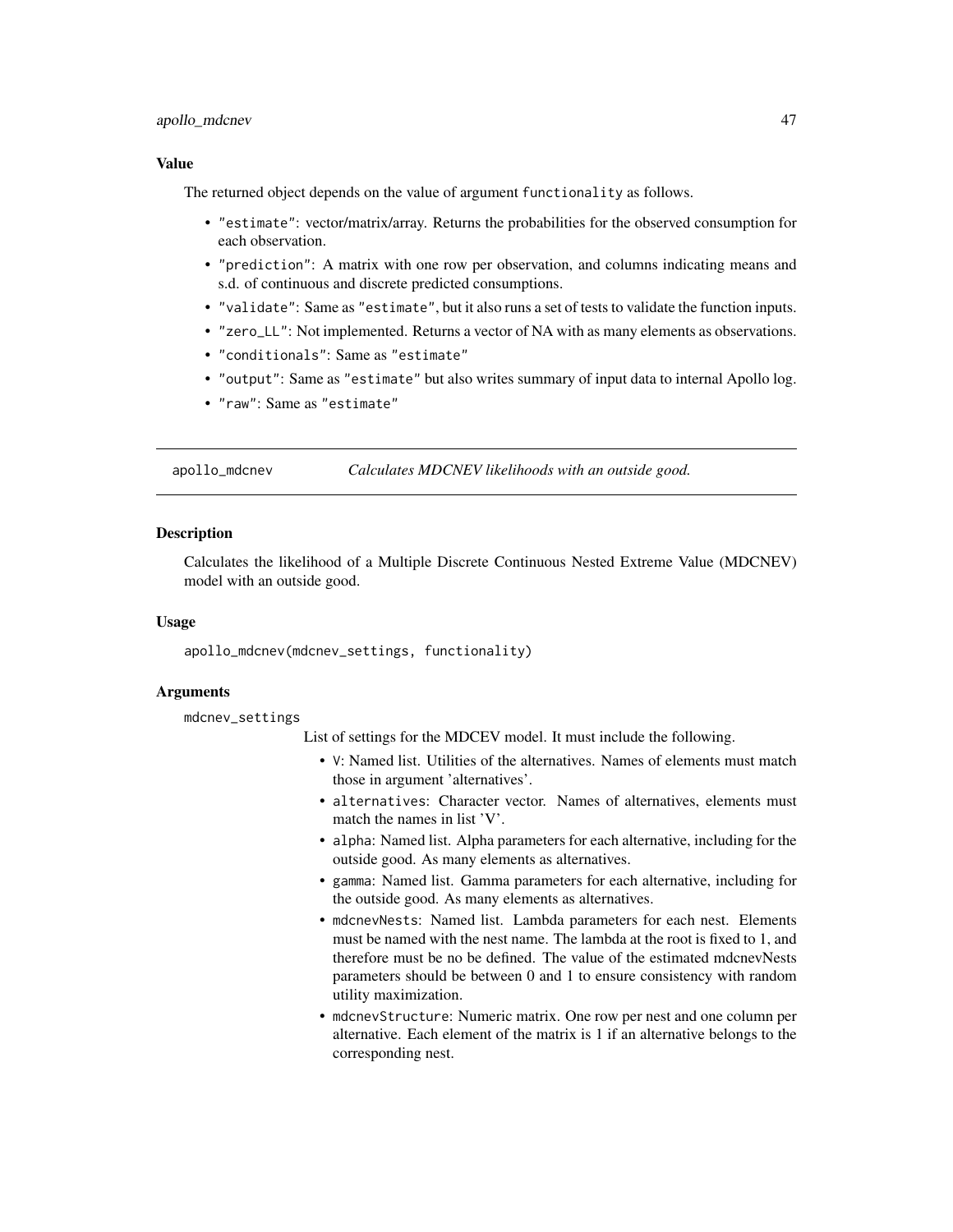- cost: Named list of numeric vectors. Price of each alternative. One element per alternative, each one as long as the number of observations or a scalar. Names must match those in alternatives.
- avail: Named list. Availabilities of alternatives, one element per alternative. Names of elements must match those in argument 'alternatives'. Value for each element can be 1 (scalar if always available) or a vector with values 0 or 1 for each observation. If all alternatives are always available, then user can just omit this argument.
- continuousChoice: Named list of numeric vectors. Amount of consumption of each alternative. One element per alternative, as long as the number of observations or a scalar. Names must match those in alternatives.
- budget: Numeric vector. Budget for each observation.
- minConsumption: Named list of scalars or numeric vectors. Minimum consumption of the alternatives, if consumed. As many elements as alternatives. Names must match those in alternatives.
- outside: Character. Alternative name for the outside good. Default is "outside"
- rows: Boolean vector. Consideration of rows in the likelihood calculation, FALSE to exclude. Length equal to the number of observations (nObs). Default is "all", equivalent to rep(TRUE, n0bs).
- componentName: Character. Name given to model component.
- functionality Character. Can take different values depending on desired output.
	- "estimate" Used for model estimation.
	- "prediction" Used for model predictions.
	- "validate" Used for validating input.
	- "zero\_LL" Used for calculating null likelihood.
	- "conditionals" Used for calculating conditionals.
	- "output" Used for preparing output after model estimation.
	- "raw" Used for debugging.

### Value

The returned object depends on the value of argument functionality as follows.

- "estimate": vector/matrix/array. Returns the probabilities for the observed consumption for each observation.
- "prediction": A matrix with one row per observation, and columns indicating means and s.d. of continuous and discrete predicted consumptions.
- "validate": Same as "estimate", but it also runs a set of tests to validate the function inputs.
- "zero\_LL": Not implemented. Returns a vector of NA with as many elements as observations.
- "conditionals": Same as "estimate"
- "output": Same as "estimate" but also writes summary of input data to internal Apollo log.
- "raw": Same as "estimate"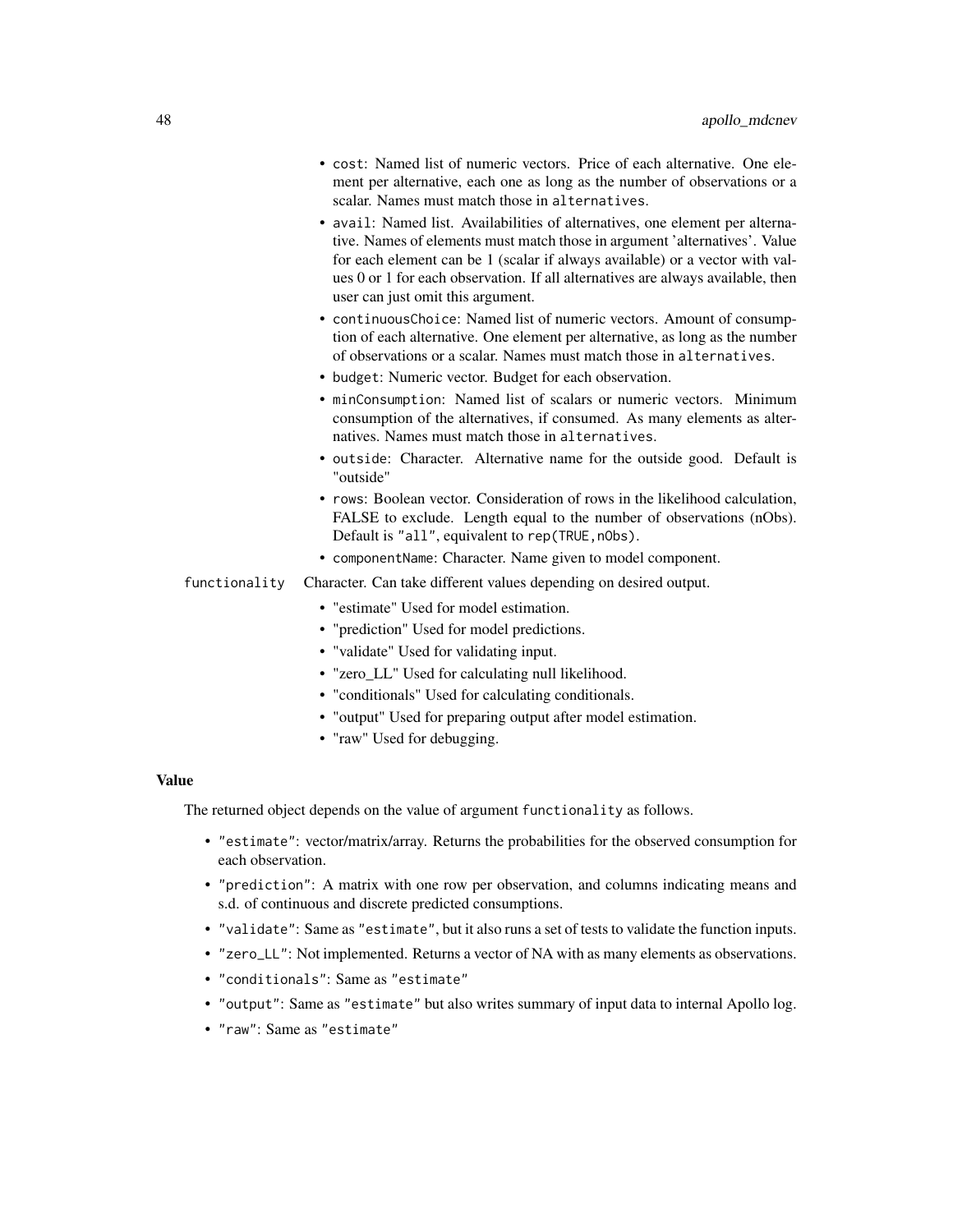## Description

Uses the EM algorithm for estimating a model with continuous random coefficients.

# Usage

```
apollo_mixEM(
  apollo_beta,
  apollo_fixed,
  apollo_probabilities,
  apollo_inputs,
 mixEM_settings = NA,
 estimate_settings = NA
)
```

| apollo_beta          | Named numeric vector. Names and values for parameters. These need to be pro-<br>vided in the following order. With K random parameters, K means for the under-<br>lying Normals, followed by the elements of the lower triangle of the Cholesky<br>matrix, by row. |
|----------------------|--------------------------------------------------------------------------------------------------------------------------------------------------------------------------------------------------------------------------------------------------------------------|
| apollo_fixed         | Character vector. Names (as defined in apollo_beta) of parameters whose<br>value should not change during estimation.                                                                                                                                              |
| apollo_probabilities |                                                                                                                                                                                                                                                                    |
|                      | Function. Returns probabilities of the model to be estimated. Must receive three<br>arguments:                                                                                                                                                                     |
|                      | • apollo_beta: Named numeric vector. Names and values of model parame-<br>ters.                                                                                                                                                                                    |
|                      | • apollo_inputs: List containing options of the model. See apollo_validateInputs.<br>• functionality: Character. Can be either "estimate" (default), "prediction",<br>"validate", "conditionals", "zero_LL", or "raw".                                             |
| apollo_inputs        | List grouping most common inputs. Created by function apollo_validateInputs.                                                                                                                                                                                       |
|                      | mixEM_settings List. Options controlling the EM process.                                                                                                                                                                                                           |
|                      | • stopping Criterion: Numeric. Convergence criterion. The EM process will<br>stop when improvements in the log-likelihood fall below this value. Default<br>is $10^{\circ} - 5$ .                                                                                  |
|                      | • EMmaxIterations: Numeric. Maximum number of iterations of the EM al-<br>gorithm before stopping. Default is 100. Used only if apollo_control\$HB<br>is FALSE. Default is 200.                                                                                    |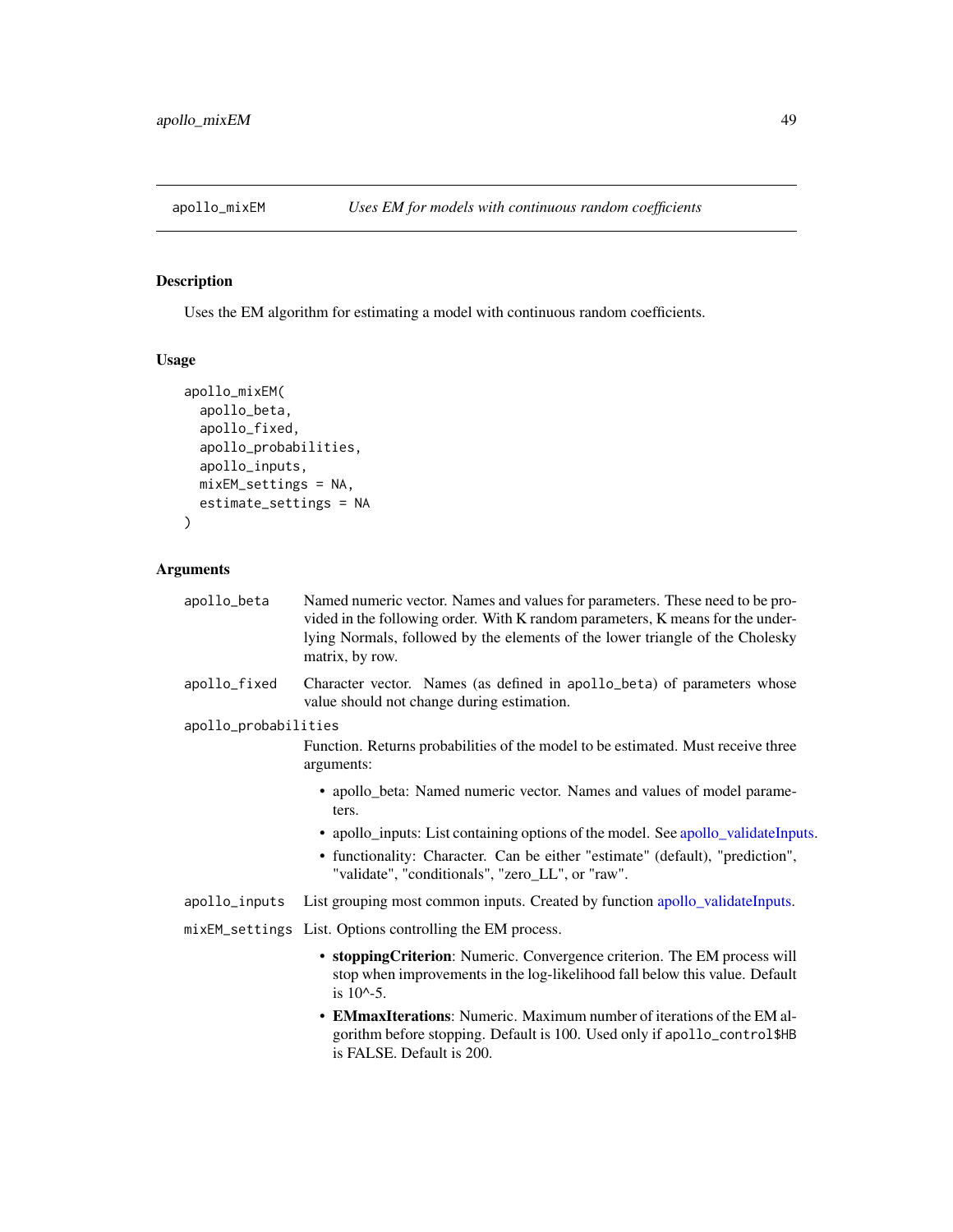- postEM: Numeric scalar. Determines the number of tasks performed by this function after the EM algorithm has converged. Can take values 0, 1 or 2 only. If value is 0, only the EM algorithm will be performed, and the results will be a model object without a covariance matrix (i.e. estimates only.). If value is 1, after the EM algorithm the covariance matrix of the model will be calculated as well, and the result will be a model object with a covariance matrix. If value is 2, after the EM algorithm, the estimated parameter values will be used as starting value for a maximum likelihood estimation process, which will render a model object with a covariance matrix. Performing maximum likelihood estimation after the EM algorithm is useful, as there may be room for further improvement. Default is 2.
- silent: Boolean. If TRUE, no information is printed to the console during estimation. Default is FALSE.
- transforms: List. Optional argument, with one entry per parameter, showing the inverse transform to return from beta to the underlying Normal. E.g. if the first parameter is specified as negative logormal inside apollo\_randCoeff, then the entry in transforms should be transforms[[1]]=function(x)  $log(-x)$

### estimate\_settings

List. Options controlling the estimation process within each EM iteration. See [apollo\\_estimate](#page-25-0) for details.

## Details

This function uses the EM algorithm for estimating a model with continuous random coefficients. It is only suitable for models where all parameters are random, with a full covariance matrix. All random parameters need to be based on underlying Normals with a full covariance matrix, but any transform thereof can be used.

#### Value

model object

apollo\_mlhs *Generate random draws using MLHS algorithm*

### **Description**

Generate random draws using the Modified Latin Hypercube Sampling algorithm.

### Usage

apollo\_mlhs(N, d, i)

| Ν  | The number of draws to generate in each dimension |
|----|---------------------------------------------------|
| d. | The number of dimensions to generate draws in     |
|    | The number of individuals to generate draws for   |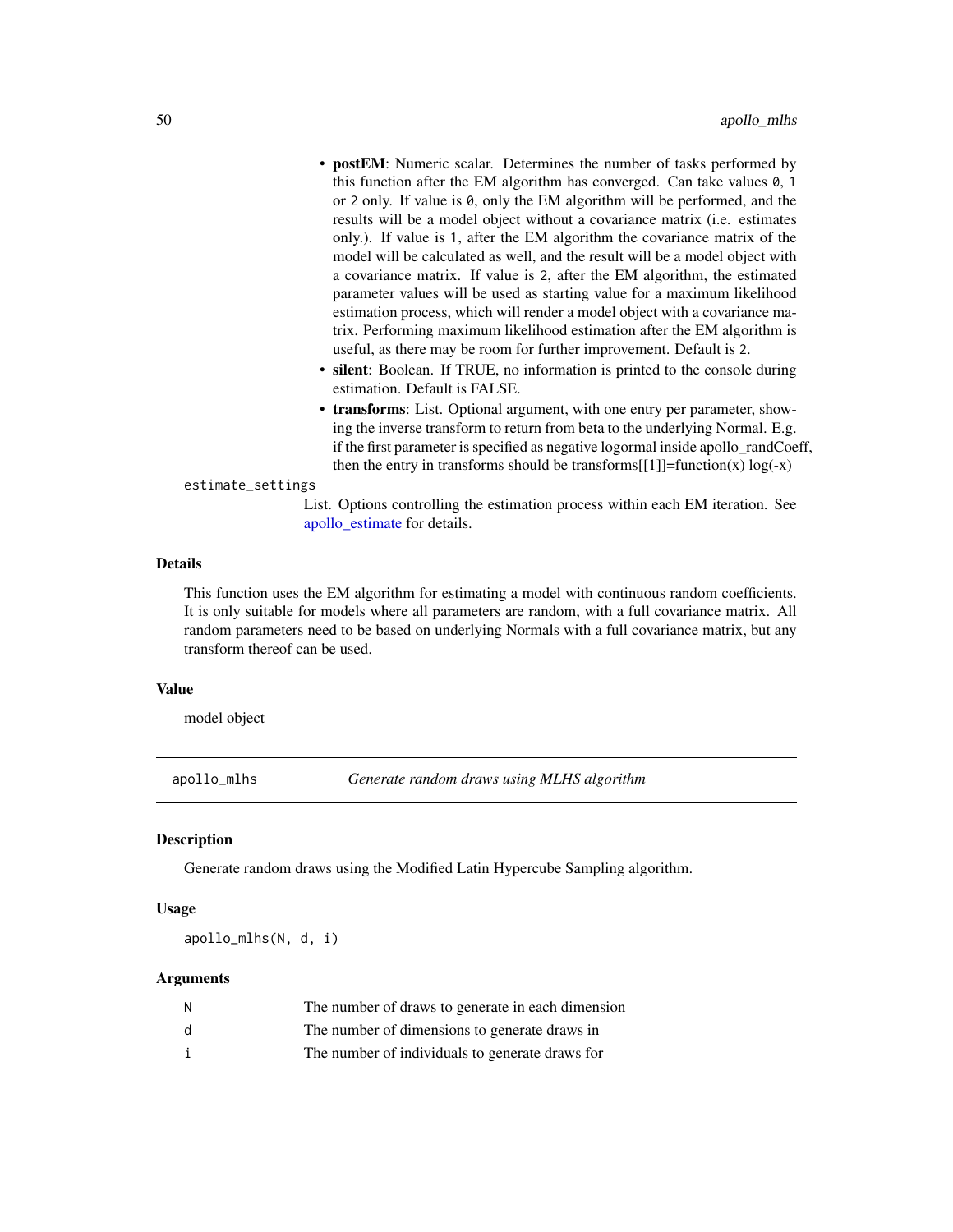## apollo\_mnl 51

# Details

Internal use only. Algorithm described in Hess, S., Train, K., and Polak, J. (2006) Transportation Research 40B, 147 - 163.

### Value

A  $(N^*i)$  x d matrix with random draws

apollo\_mnl *Calculates Multinomial Logit probabilities*

# Description

Calculates probabilities of a Multinomial Logit model.

## Usage

apollo\_mnl(mnl\_settings, functionality)

| $mnl$ settings | List of inputs of the MNL model. It should contain the following.                                                                                                                                        |
|----------------|----------------------------------------------------------------------------------------------------------------------------------------------------------------------------------------------------------|
|                | • alternatives: Named numeric vector. Names of alternatives and their<br>corresponding value in choiceVar.                                                                                               |
|                | • avail: Named list of numeric vectors or scalars. Availabilities of alterna-<br>tives, one element per alternative. Names of elements must match those in<br>alternatives. Values can be 0 or 1.        |
|                | • choiceVar: Numeric vector. Contains choices for all observations. It will<br>usually be a column from the database. Values are defined in alternatives.                                                |
|                | • V: Named list of deterministic utilities . Utilities of the alternatives. Names<br>of elements must match those in alternatives.                                                                       |
|                | • rows: Boolean vector. Consideration of rows in the likelihood calculation,<br>FALSE to exclude. Length equal to the number of observations (nObs).<br>Default is "all", equivalent to rep(TRUE, n0bs). |
|                | • componentName: Character. Name given to model component.                                                                                                                                               |
| functionality  | Character. Can take different values depending on desired output.                                                                                                                                        |
|                | • "estimate": Used for model estimation.                                                                                                                                                                 |
|                | • "prediction": Used for model predictions.                                                                                                                                                              |
|                | • "validate": Used for validating input.                                                                                                                                                                 |
|                | • "zero_LL": Used for calculating null likelihood.                                                                                                                                                       |
|                | • "conditionals": Used for calculating conditionals.                                                                                                                                                     |
|                | • "output": Used for preparing output after model estimation.                                                                                                                                            |
|                | • "raw": Used for debugging.                                                                                                                                                                             |
|                |                                                                                                                                                                                                          |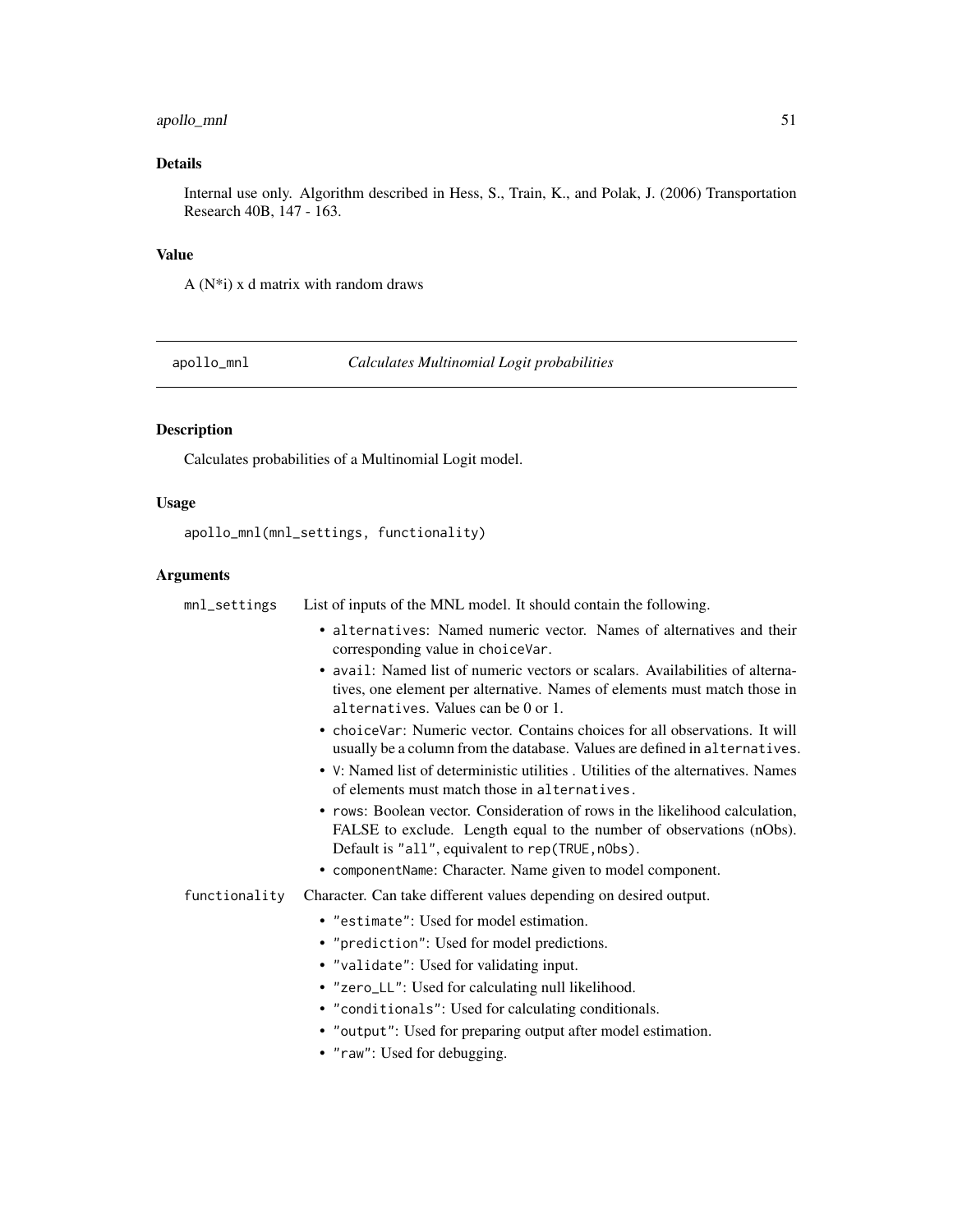The returned object depends on the value of argument functionality as follows.

- "estimate": vector/matrix/array. Returns the probabilities for the chosen alternative for each observation.
- "prediction": List of vectors/matrices/arrays. Returns a list with the probabilities for all alternatives, with an extra element for the probability of the chosen alternative.
- "validate": Same as "estimate", but it also runs a set of tests to validate the function inputs.
- "zero\_LL": vector/matrix/array. Returns the probability of the chosen alternative when all parameters are zero.
- "conditionals": Same as "estimate"
- "output": Same as "estimate" but also writes summary of input data to internal Apollo log.
- "raw": Same as "prediction"

apollo\_modeChoiceData *Simulated dataset of mode choice.*

#### **Description**

A simulated dataset containing 8000 mode choices among four alternatives.

### Usage

apollo\_modeChoiceData

## Format

A data frame with 8000 rows and 25 variables:

ID Numeric. Identification number of the individual.

RP Numeric. 1 if the row corresponds to a revealed preference (RP) observation. 0 otherwise.

RP\_journey Numeric. Consecutive ID of RP observation.

SP Numeric. 1 if the row corresponds to a stated preference (SP) observation. 0 otherwise.

SP task Numeric. Consecutive ID of SP choice task.

access\_air Numeric. Access time (in minutes) of mode air.

access\_bus Numeric. Access time (in minutes) of mode bus.

access\_rail Numeric. Access time (in minutes) of mode rail.

av\_air Numeric. 1 if the mode air (plane) is available. 0 otherwise.

av bus Numeric. 1 if the mode bus is available. 0 otherwise.

av car Numeric. 1 if the mode car is available. 0 otherwise.

av rail Numeric. 1 if the mode rail (train) is available. 0 otherwise.

business Numeric. Purpose of the trip. 1 for business, 0 for other.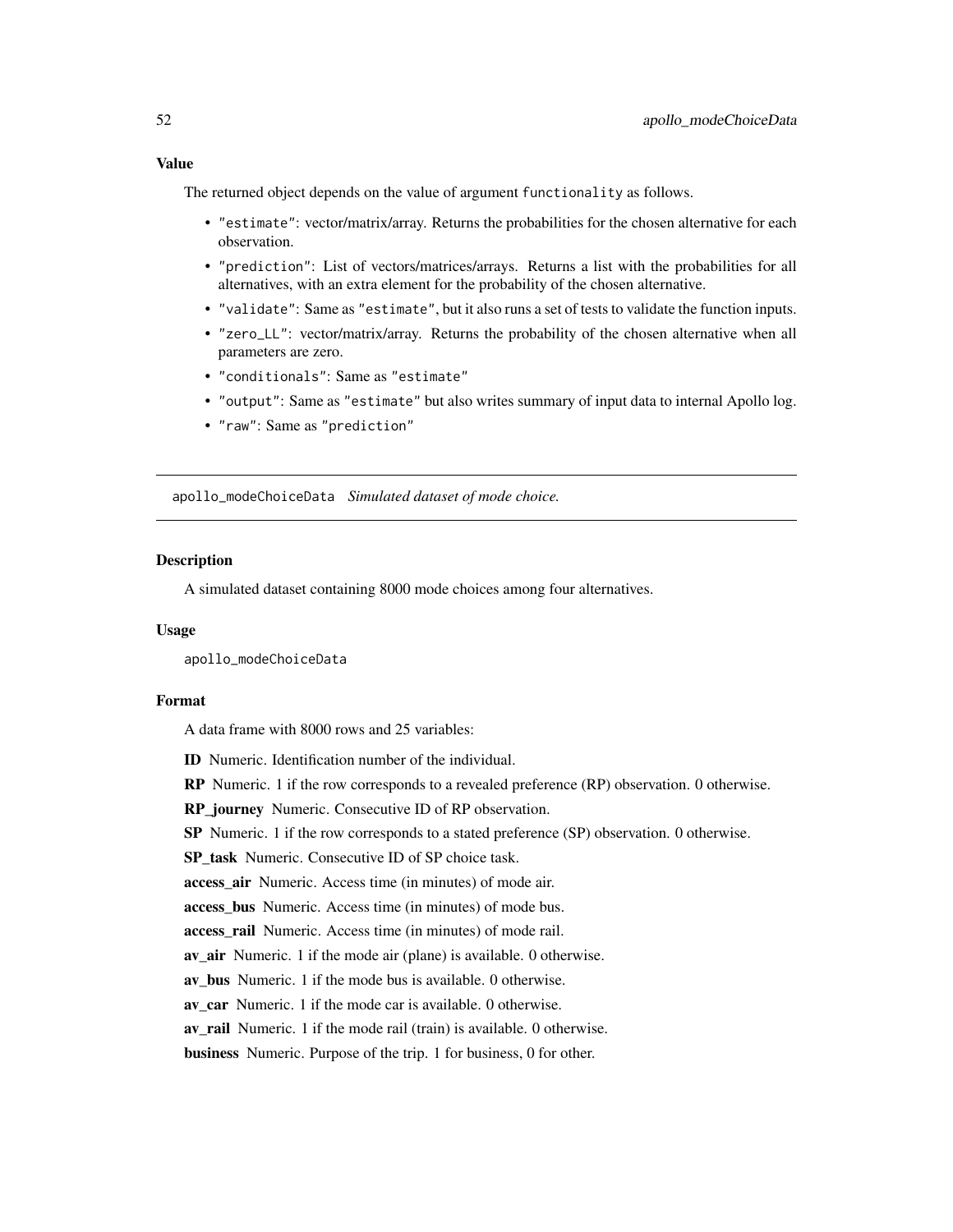choice Numeric. Choice indicator, 1=car, 2=bus, 3=air, 4=rail.

cost air Numeric. Cost (in GBP) of mode air.

cost\_bus Numeric. Cost (in GBP) of mode bus.

cost car Numeric. Cost (in GBP) of mode car.

cost\_rail Numeric. Cost (in GBP) of mode rail.

female Numeric. Sex of individual. 1 for female, 0 for male.

income Numeric. Income (in GBP per annum) of the individual.

- service air Numeric. Additional services in the air mode. 0 for none, 1 for a meal, 2 for wifi, 3 for meal and wifi.
- service\_rail Numeric. Additional services in the rail mode. 0 for none, 1 for a meal, 2 for wifi, 3 for meal and wifi.

time\_air Numeric. Travel time (in minutes) of mode air.

time\_bus Numeric. Travel time (in minutes) of mode bus.

time\_car Numeric. Travel time (in minutes) of mode car.

time\_rail Numeric. Travel time (in minutes) of mode rail.

## Details

This dataset is to be used for discrete choice modelling. Data comes from 500 individuals, each with one revealed preferences (RP) observation, and 15 stated preferences (SP) observations. There are 8000 choices in total. Data is simulated. Each observation contains attributes of the alternatives, availability of alternatives, and characteristics of the individuals.

### Source

<http://www.apollochoicemodelling.com/>

apollo\_modelOutput *Prints estimation results to console*

### Description

Prints estimation results to console. Amount of information presented can be adjusted through arguments.

#### Usage

```
apollo_modelOutput(model, modelOutput_settings = NA)
```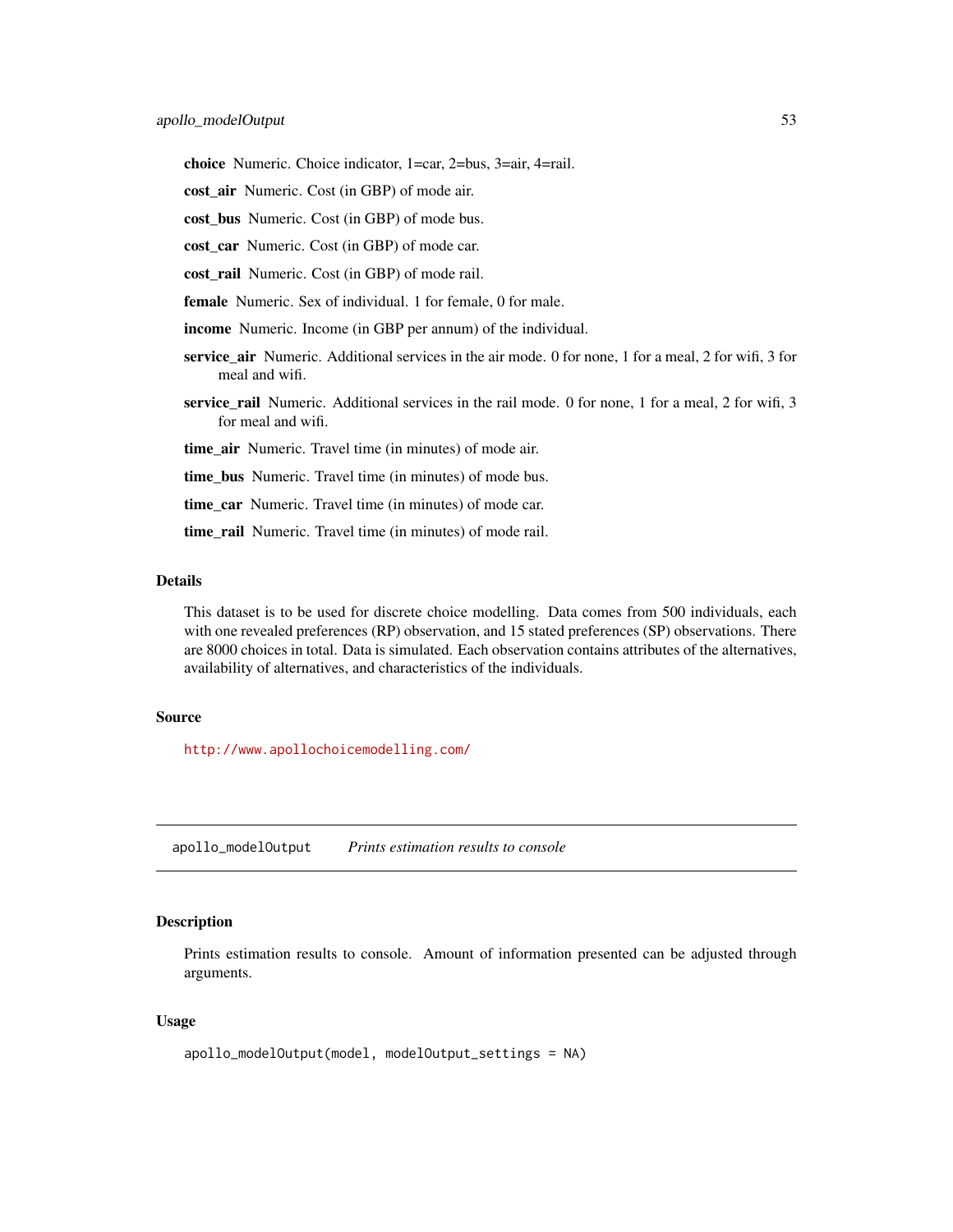### Arguments

model Model object. Estimated model object as returned by function [apollo\\_estimate.](#page-25-0) modelOutput\_settings

List of options. It can include the following.

- printClassical: Boolean. TRUE for printing classical standard errors. TRUE by default.
- printPVal: Boolean or Scalar. TRUE or 1 for printing p-values for onesided test, 2 for printing p-values for two-sided test, FALSE for not printing p-values. FALSE by default.
- printT1: Boolean. If TRUE, t-test for H0: apollo\_beta=1 are printed. FALSE by default.
- printDataReport: Boolean. TRUE for printing summary of choices in database and other diagnostics. FALSE by default.
- printModelStructure: Boolean. TRUE for printing model structure. TRUE by default.
- printCovar: Boolean. TRUE for printing parameters covariance matrix. If printClassical=TRUE, both classical and robust matrices are printed. FALSE by default.
- printCorr: Boolean. TRUE for printing parameters correlation matrix. If printClassical=TRUE, both classical and robust matrices are printed. FALSE by default.
- printOutliers: Boolean or Scalar. TRUE for printing 20 individuals with worst average fit across observations. FALSE by default. If Scalar is given, this replaces the default of 20.
- printChange: Boolean. TRUE for printing difference between starting values and estimates. FALSE by default.
- printFunctions: Boolean. TRUE for printing apollo control, apollo randCoeff (when available), apollo\_lcPars (when available) and apollo\_probabilities. FALSE by default.

### Details

Prints to screen the output of a model previously estimated by apollo estimate()

#### Value

A matrix of coefficients, s.d. and t-tests (invisible)

apollo\_nl *Calculates probabilities of a Nested Logit*

## **Description**

Calculates probabilities of a Nested Logit model.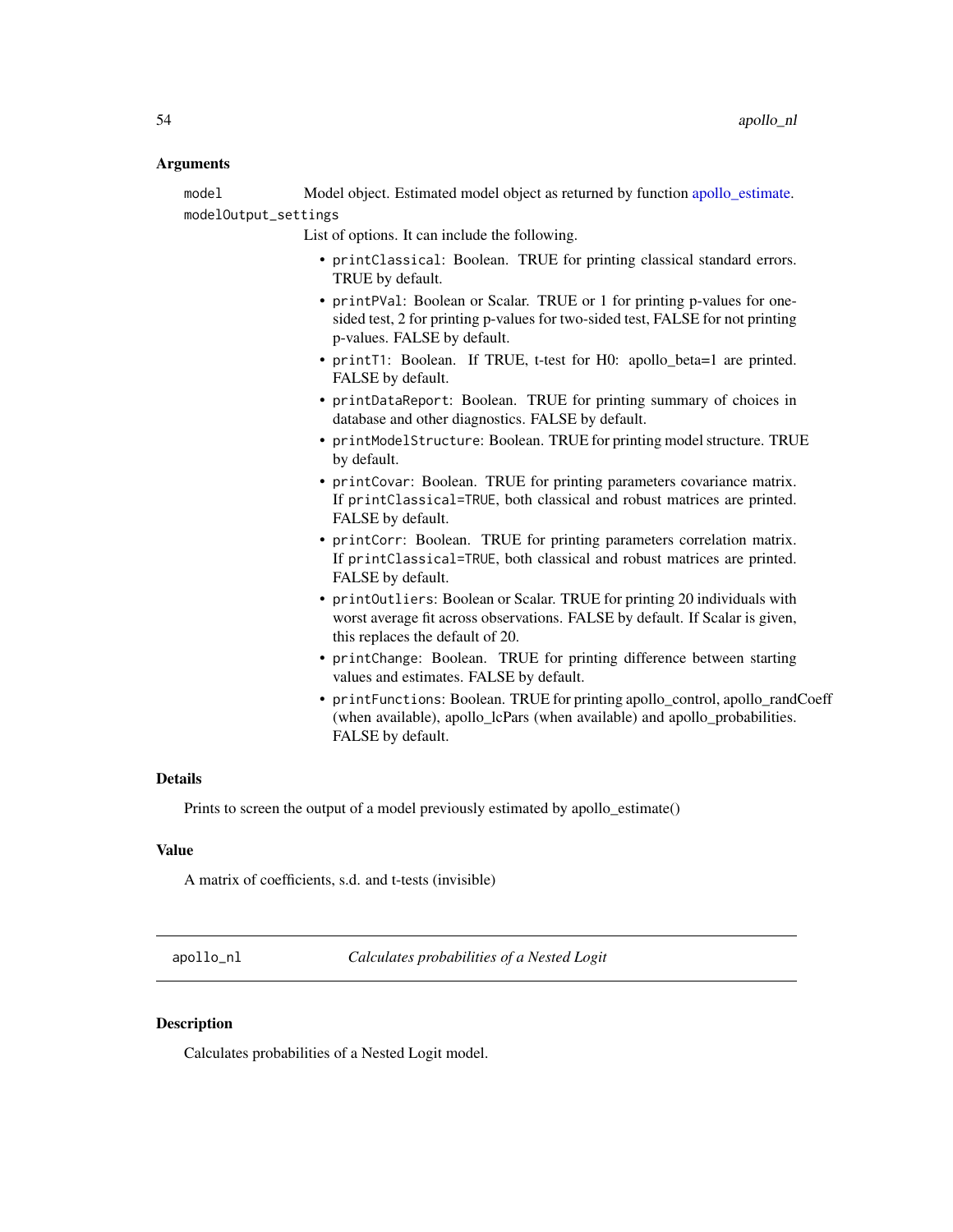#### apollo\_nl 55

### Usage

apollo\_nl(nl\_settings, functionality)

## Arguments

nl\_settings List of inputs of the NL model. It shoud contain the following.

- alternatives: Named numeric vector. Names of alternatives and their corresponding value in choiceVar.
- avail: Named list of numeric vectors or scalars. Availabilities of alternatives, one element per alternative. Names of elements must match those in alternatives. Values can be 0 or 1.
- choiceVar: Numeric vector. Contains choices for all observations. It will usually be a column from the database. Values are defined in alternatives.
- V: Named list of deterministic utilities . Utilities of the alternatives. Names of elements must match those in alternatives.
- nlNests: List of numeric scalars or vectors. Lambda parameters for each nest. Elements must be named with the nest name. The lambda at the root is fixed to 1 if excluded (recommended).
- nlStructure: Named list of character vectors. As many elements as nests, it must include the "root". Each element contains the names of the nests or alternatives that belong to it. Element names must match those in nlNests.
- rows: Boolean vector. Consideration of rows in the likelihood calculation, FALSE to exclude. Length equal to the number of observations (nObs). Default is "all", equivalent to rep(TRUE, n0bs).
- componentName: Character. Name given to model component.
- functionality Character. Can take different values depending on desired output.
	- "estimate": Used for model estimation.
	- "prediction": Used for model predictions.
	- "validate": Used for validating input.
	- "zero\_LL": Used for calculating null likelihood.
	- "conditionals": Used for calculating conditionals.
	- "output": Used for preparing output after model estimation.
	- "raw": Used for debugging.

#### Details

In this implementation of the Nested Logit model, each nest must have a lambda parameter associated to it. For the model to be consistent with utility maximisation, the estimated value of the Lambda parameter of all nests should be between 0 and 1. Lambda parameters are inversely proportional to the correlation between the error terms of alternatives in a nest. If lambda=1, then there is no relevant correlation between the unobserved utility of alternatives in that nest. The tree must contain an upper nest called "root". The lambda parameter of the root is automatically set to 1 if not specified in nlNests. And while setting it to another value is possible, it is not recommended.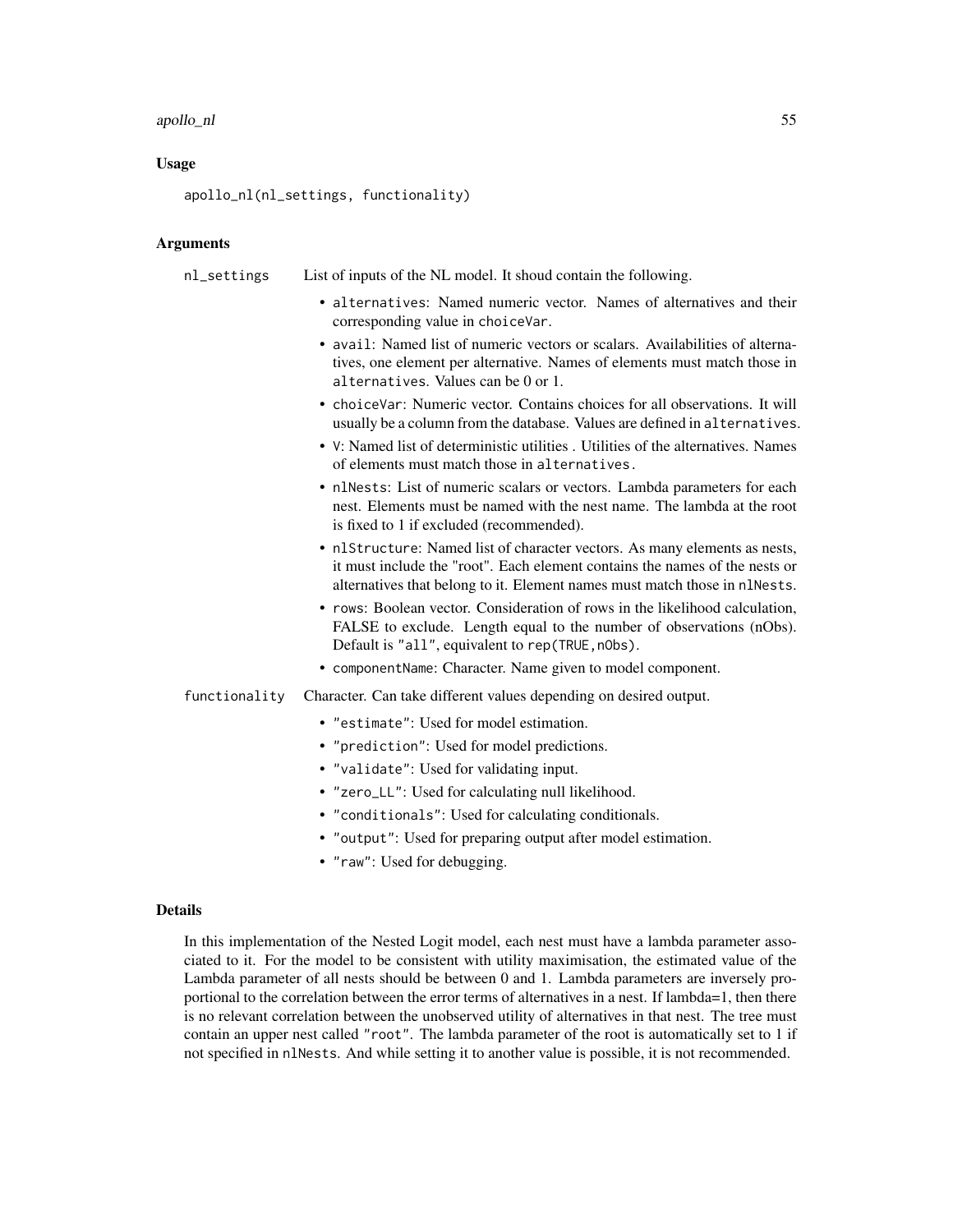Value

The returned object depends on the value of argument functionality as follows.

- "estimate": vector/matrix/array. Returns the probabilities for the chosen alternative for each observation.
- "prediction": List of vectors/matrices/arrays. Returns a list with the probabilities for all alternatives, with an extra element for the probability of the chosen alternative.
- "validate": Same as "estimate", but it also runs a set of tests to validate the function inputs.
- "zero\_LL": vector/matrix/array. Returns the probability of the chosen alternative when all parameters are zero.
- "conditionals": Same as "estimate"
- "output": Same as "estimate" but also writes summary of input data to internal Apollo log.
- "raw": Same as "prediction"

apollo\_normalDensity *Calculates density from a Normal distribution*

### **Description**

Calculates density from a Normal distribution at a specific value with a specified mean and standard deviation.

## Usage

apollo\_normalDensity(normalDensity\_settings, functionality)

## Arguments

normalDensity\_settings

List of arguments to the functions. It must contain the following.

- outcomeNormal: Numeric vector. Dependant variable.
- xNormal: Numeric vector. Single explanatory variable.
- mu: Numeric scalar. Intercept of the linear model.
- sigma: Numeric scalar. Variance of error component of linear model to be estimated.
- rows: Boolean vector. Consideration of rows in the likelihood calculation, FALSE to exclude. Length equal to the number of observations (nObs). Default is "all", equivalent to rep(TRUE, n0bs).
- componentName: Character. Name given to model component.
- functionality Character. Can take different values depending on desired output.
	- "estimate": Used for model estimation.
	- "prediction": Used for model predictions.
	- "validate": Used for validating input.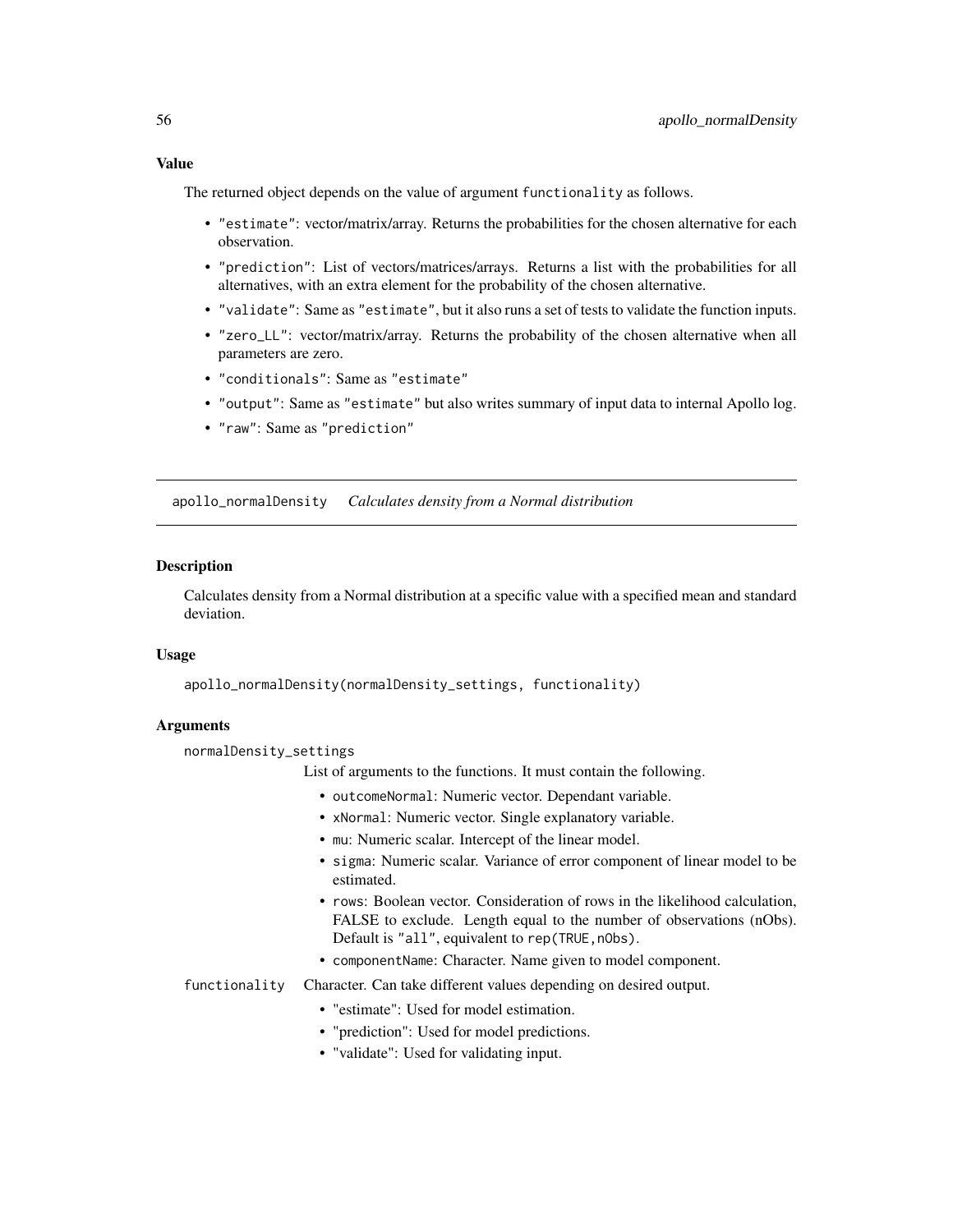- "zero\_LL": Used for calculating null likelihood.
- "conditionals": Used for calculating conditionals.
- "output": Used for preparing output after model estimation.
- "raw": Used for debugging.

#### Details

This function estimates the linear model outcomeNormal  $= \mu + x$ Normal  $+$  epsilon, where epsilon is a random error distributed Normal(0,sigma). If using this function in the context of an Integrated Choice and Latent Variable (ICLV) model with continuous indicators, then outcomeNormal would be the value of the indicator, xNormal would be the value of the latent variable (possibly multiplied by a parameter to measure its correlation with the indicator, e.g. xNormal=lambda\*LV), and mu would be an additional parameter to be estimated (the mean of the indicator, which should be fixed to zero if the indicator is centered around its mean beforehand).

#### Value

The returned object depends on the value of argument functionality as follows.

- "estimate": vector/matrix/array. Returns the likelihood for each observation.
- "prediction": Not implemented. Returns NA.
- "validate": Same as "estimate", but it also runs a set of tests to validate the function inputs.
- "zero\_LL": Not implemented. Returns NA.
- "conditionals": Same as "estimate"
- "output": Same as "estimate" but also writes summary of input data to internal Apollo log.
- "raw": Same as "estimate"

apollo\_ol *Calculates the probability of an Ordered Logit model*

### Description

Calculates the probabilities of an Ordered Logit model and can also perform other operations based on the value of the functionality argument.

### Usage

apollo\_ol(ol\_settings, functionality)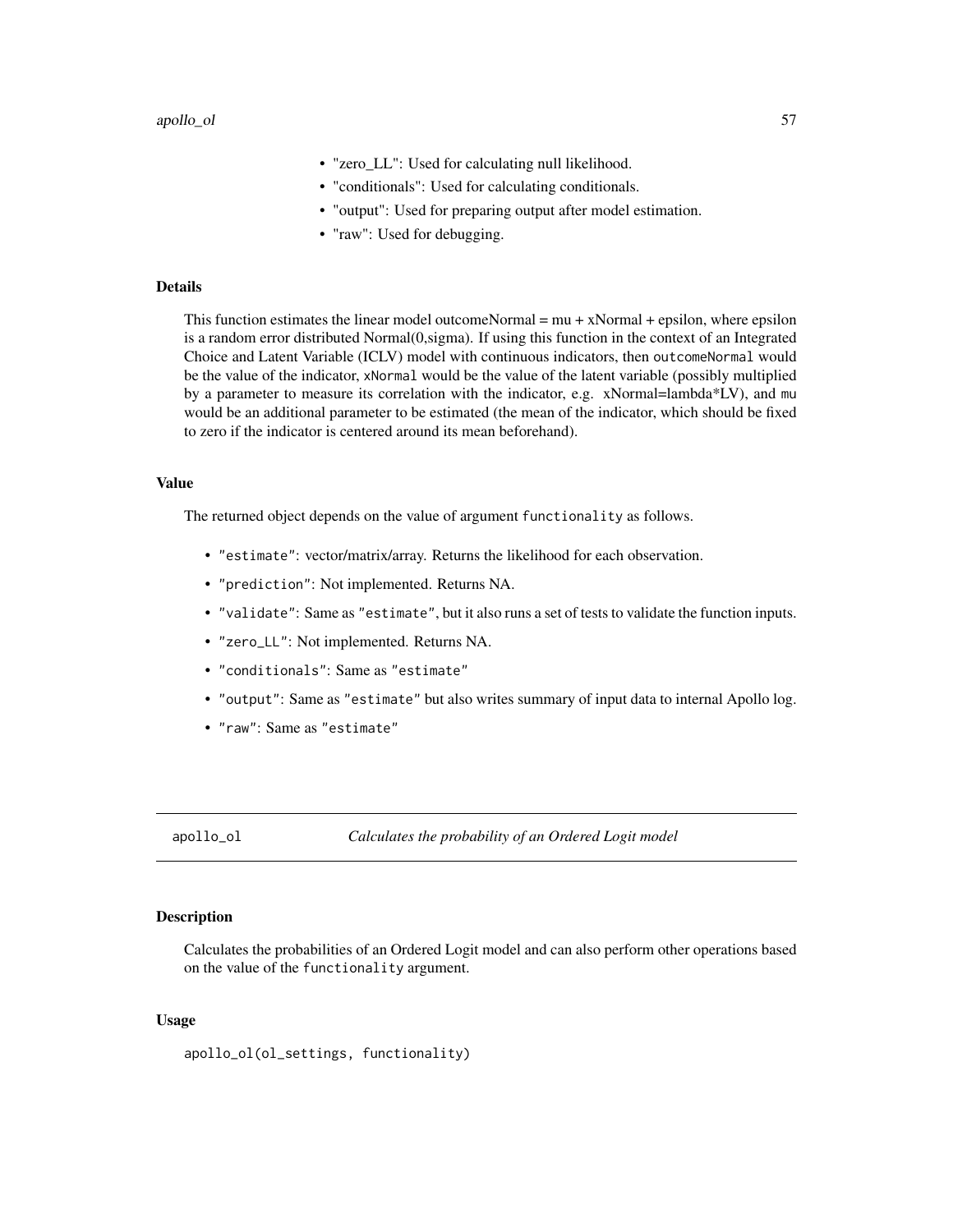## Arguments

| ol_settings    | List of settings for the OL model. It should include the following.                                                                                                                                                                                                                                                                                                                                                                                                   |
|----------------|-----------------------------------------------------------------------------------------------------------------------------------------------------------------------------------------------------------------------------------------------------------------------------------------------------------------------------------------------------------------------------------------------------------------------------------------------------------------------|
|                | • outcomeOrdered Numeric vector. Dependant variable. The coding of this<br>variable is assumed to be from 1 to the maximum number of different lev-<br>els. For example, if the ordered response has three possible values: "never",<br>"sometimes" and "always", then it is assumed that outcomeOrdered con-<br>tains "1" for "never", "2" for "sometimes", and 3 for "always". If another<br>coding is used, then it should be specified using the coding argument. |
|                | • V Numeric vector. A single explanatory variable (usually a latent variable).<br>Must have the same number of rows as outcomeOrdered.                                                                                                                                                                                                                                                                                                                                |
|                | • tau List of numeric vector/matrix/3-dim arrays. Thresholds. As many ele-<br>ments as number of different levels in the dependent variable - 1. Extreme<br>thresholds are fixed at -inf and +inf. Mixing is allowed in thresholds.                                                                                                                                                                                                                                   |
|                | • coding Numeric or character vector. Optional argument. Defines the order<br>of the levels in outcome Ordered. The first value is associated with the<br>lowest level of outcomeOrdered, and the last one with the highest value. If<br>not provided, is assumed to be 1: (length(tau) + 1).                                                                                                                                                                         |
|                | • rows Boolean vector. TRUE if a row must be considered in the calculations,<br>FALSE if it must be excluded. It must have length equal to the length of<br>argument outcomeOrdered. Default value is "all", meaning all rows are<br>considered in the calculation.                                                                                                                                                                                                   |
|                | • componentName Character. Name given to model component.                                                                                                                                                                                                                                                                                                                                                                                                             |
| functionality  | Character. Can take different values depending on desired output.                                                                                                                                                                                                                                                                                                                                                                                                     |
|                | • "estimate" Used for model estimation.                                                                                                                                                                                                                                                                                                                                                                                                                               |
|                | • "prediction" Used for model predictions.                                                                                                                                                                                                                                                                                                                                                                                                                            |
|                | • "validate" Used for validating input.                                                                                                                                                                                                                                                                                                                                                                                                                               |
|                | • "zero_LL" Used for calculating null likelihood.                                                                                                                                                                                                                                                                                                                                                                                                                     |
|                | • "conditionals" Used for calculating conditionals.                                                                                                                                                                                                                                                                                                                                                                                                                   |
|                | • "output" Used for preparing output after model estimation.                                                                                                                                                                                                                                                                                                                                                                                                          |
|                | • "raw" Used for debugging.                                                                                                                                                                                                                                                                                                                                                                                                                                           |
| <b>Details</b> |                                                                                                                                                                                                                                                                                                                                                                                                                                                                       |
|                | This function estimates an Ordered Logit model of the type: $y^* = V + e$ epsilon outcomeOrdered =                                                                                                                                                                                                                                                                                                                                                                    |

1 if  $-\text{Inf} < y^* < \tan[1] 2$  if  $\tan[1] < y^* < \tan[2]$  ... maxLvl if  $\tan[length(tau)] < y^* < +\text{Inf}$  Where epsilon is distributed standard logistic, and the values 1, 2, ..., maxLvl can be replaces by coding[1], coding[2], ..., coding[maxLvl]. The behaviour of the function changes depending on the value of the functionality argument.

## Value

The returned object depends on the value of argument functionality as follows.

• "estimate": vector/matrix/array. Returns the probabilities for the chosen alternative for each observation.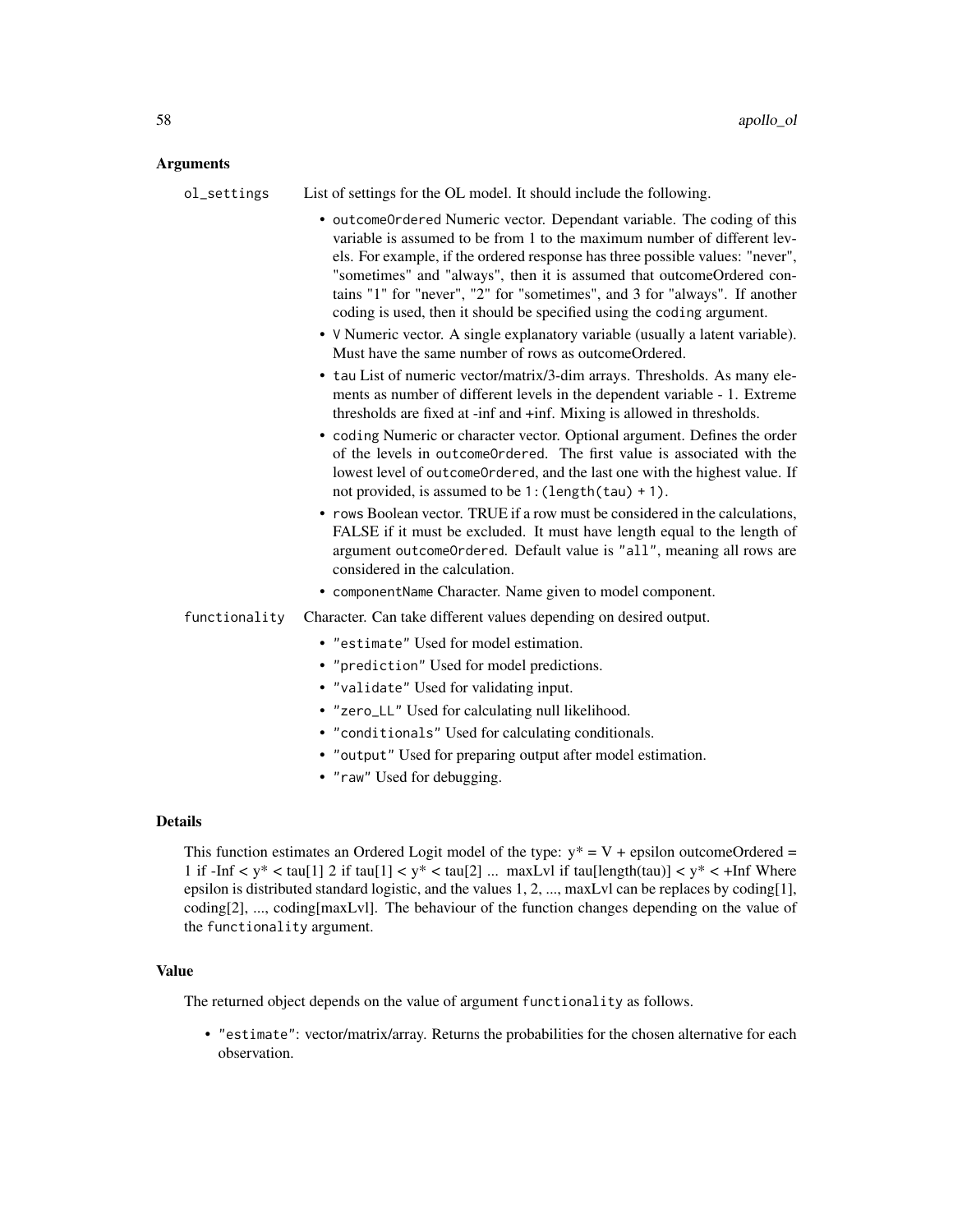#### apollo\_op 59

- "prediction": List of vectors/matrices/arrays. Returns a list with the probabilities for all possible levels, with an extra element for the probability of the chosen alternative.
- "validate": Same as "estimate", but it also runs a set of tests to validate the function inputs.
- "zero\_LL": Not implemented. Returns a vector of NA with as many elements as observations.
- "conditionals": Same as "estimate"
- "output": Same as "estimate" but also writes summary of input data to internal Apollo log.
- "raw": Same as "prediction"

apollo\_op *Calculates the probability of an ordered probit model*

### **Description**

Calculates the probabilities of an ordered probit model and can also perform other operations based on the value of the functionality argument.

#### Usage

apollo\_op(op\_settings, functionality)

### Arguments

op\_settings List of settings for the OP model. It should include the following.

- outcomeOrdered Numeric vector. Dependant variable. The coding of this variable is assumed to be from 1 to the maximum number of different levels. For example, if the ordered response has three possible values: "never", "sometimes" and "always", then it is assumed that outcomeOrdered contains "1" for "never", "2" for "sometimes", and 3 for "always". If another coding is used, then it should be specified using the coding argument.
- V Numeric vector/matrix/3-sim array. A single explanatory variable (usually a latent variable). Must have the same number of rows as outcome-Ordered.
- tau List of numeric vectors/matrices/3-dim arrays. Thresholds. As many as number of different levels in the dependent variable - 1. Extreme thresholds are fixed at -inf and +inf. Mixing is allowed in thresholds. Can also be a matrix with as many rows as observations and as many columns as thresholds.
- coding Numeric or character vector. Optional argument. Defines the order of the levels in outcomeOrdered. The first value is associated with the lowest level of outcomeOrdered, and the last one with the highest value. If not provided, is assumed to be  $1$ : (length(tau) + 1).
- rows Boolean vector. TRUE if a row must be considered in the calculations, FALSE if it must be excluded. It must have length equal to the length of argument outcomeOrdered. Default value is "all", meaning all rows are considered in the calculation.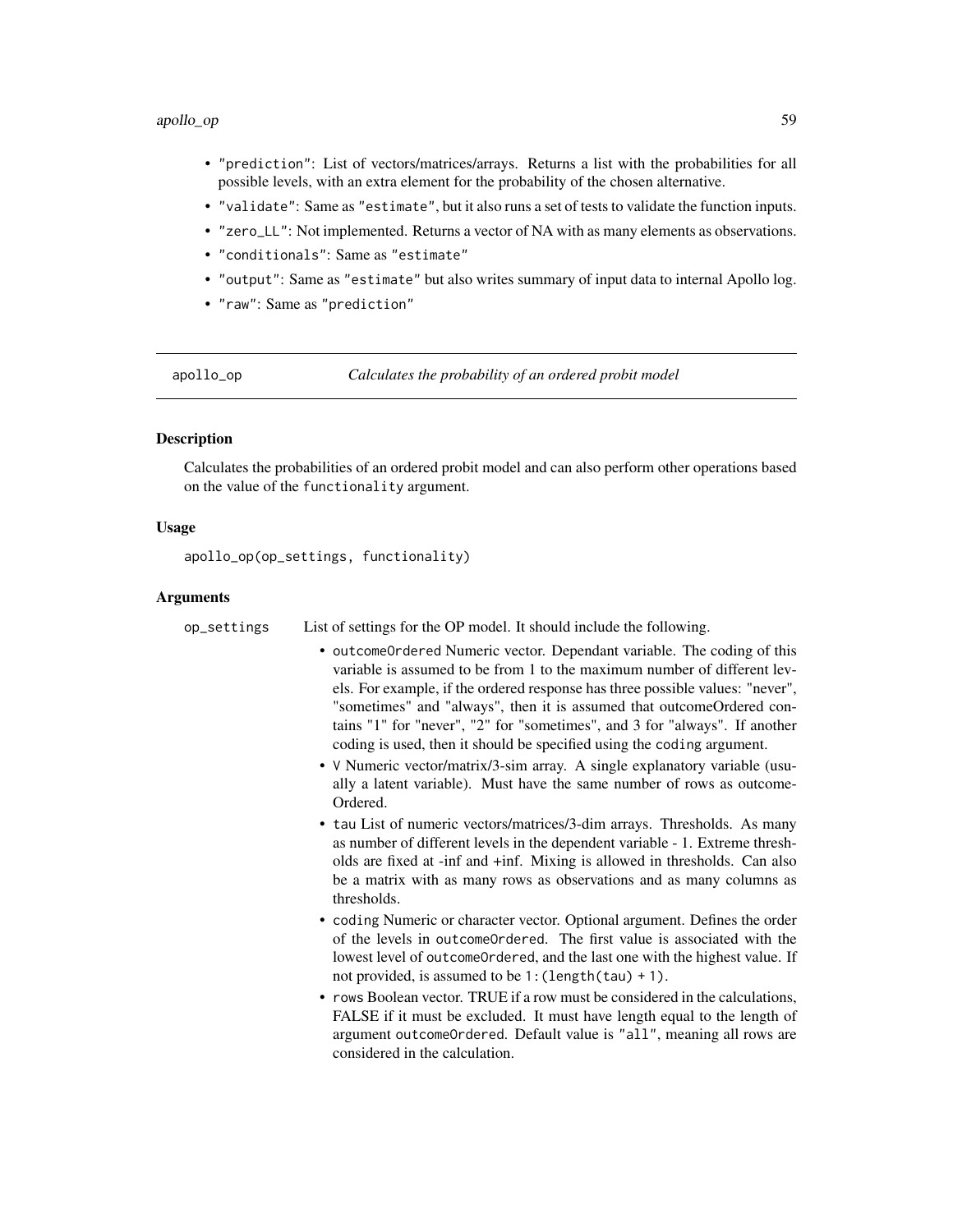• componentName Character. Name given to model component.

functionality Character. Can take different values depending on desired output.

- "estimate" Used for model estimation.
- "prediction" Used for model predictions.
- "validate" Used for validating input.
- "zero LL" Used for calculating null likelihood.n Not implemented for ordered probit.
- "conditionals" Used for calculating conditionals.
- "output" Used for preparing output after model estimation.
- "raw" Used for debugging.

### Details

This function estimates an ordered probit model of the type:

$$
y^* = V + \epsilon y = 1 \text{ if } -\infty < y^* < \tau_1, 2 \text{ if } \tau_1 < y^* < \tau_2, \dots, \max(y) \text{ if } \tau_{\max(y)-1} < y^* < \infty
$$

Where  $\epsilon$  is distributed standard normal, and the values 1, 2, ...,  $max(y)$  can be replaced by coding[1], coding[2], ...,coding The behaviour of the function changes depending on the value of the functionality argument.

#### Value

The returned object depends on the value of argument functionality as follows.

- "estimate": vector/matrix/array. Returns the probabilities for the chosen alternative for each observation.
- "prediction": List of vectors/matrices/arrays. Returns a list with the probabilities for all possible levels, with an extra element for the probability of the chosen alternative.
- "validate": Same as "estimate", but it also runs a set of tests to validate the function inputs.
- "zero\_LL": Not implemented. Returns a vector of NA with as many elements as observations.
- "conditionals": Same as "estimate"
- "output": Same as "estimate" but also writes summary of input data to internal Apollo log.
- "raw": Same as "prediction"

apollo\_outOfSample *Cross-validation of fit (LL)*

### **Description**

Randomly generates estimation and validation samples, estimates the model on the first and calculates the likelihood for the second, then repeats.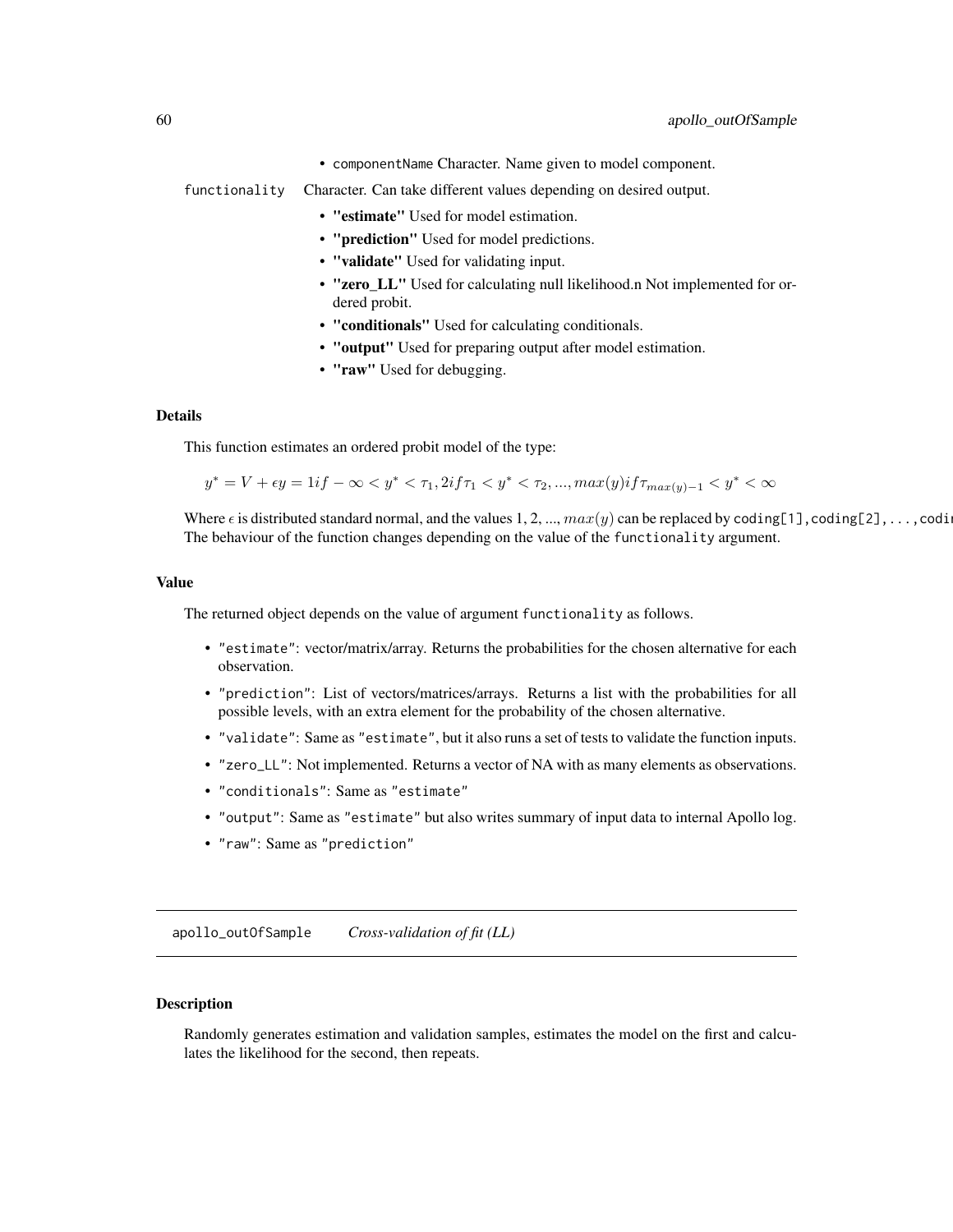## apollo\_outOfSample 61

## Usage

```
apollo_outOfSample(
  apollo_beta,
  apollo_fixed,
  apollo_probabilities,
  apollo_inputs,
 estimate_settings = list(estimationRoutine = "bfgs", maxIterations = 200, writeIter =
    FALSE, hessianRoutine = "none", printLevel = 3L, silent = TRUE),
 outOfSample_settings = list(nRep = 10, validationSize = 0.1, samples = NA)
)
```
## Arguments

| apollo_beta          | Named numeric vector. Names and values for parameters.                                                                                                                                                                                                                                                                                                                                                                                                                  |
|----------------------|-------------------------------------------------------------------------------------------------------------------------------------------------------------------------------------------------------------------------------------------------------------------------------------------------------------------------------------------------------------------------------------------------------------------------------------------------------------------------|
| apollo_fixed         | Character vector. Names (as defined in apollo_beta) of parameters whose<br>value should not change during estimation.                                                                                                                                                                                                                                                                                                                                                   |
| apollo_probabilities |                                                                                                                                                                                                                                                                                                                                                                                                                                                                         |
|                      | Function. Returns probabilities of the model to be estimated. Must receive three<br>arguments:                                                                                                                                                                                                                                                                                                                                                                          |
|                      | • apollo_beta: Named numeric vector. Names and values of model parame-<br>ters.                                                                                                                                                                                                                                                                                                                                                                                         |
|                      | • apollo_inputs: List containing options of the model. See apollo_validateInputs.                                                                                                                                                                                                                                                                                                                                                                                       |
|                      | • functionality: Character. Can be either "estimate" (default), "prediction",<br>"validate", "conditionals", "zero_LL", or "raw".                                                                                                                                                                                                                                                                                                                                       |
| apollo_inputs        | List grouping most common inputs. Created by function apollo_validateInputs.                                                                                                                                                                                                                                                                                                                                                                                            |
| estimate_settings    |                                                                                                                                                                                                                                                                                                                                                                                                                                                                         |
|                      | List. Options controlling the estimation process. See apollo_estimate.                                                                                                                                                                                                                                                                                                                                                                                                  |
| outOfSample_settings |                                                                                                                                                                                                                                                                                                                                                                                                                                                                         |
|                      | List. Options defining the sampling procedure. The following are valid options.                                                                                                                                                                                                                                                                                                                                                                                         |
|                      | nRep Numeric scalar. Number of times a different pair of estimation and vali-<br>dation sets are to be extracted from the full database. Default is 30.                                                                                                                                                                                                                                                                                                                 |
|                      | validationSize Numeric scalar. Size of the validation sample. Can be a per-<br>centage of the sample $(0-1)$ or the number of individuals in the validation<br>sample $(>1)$ . Default is 0.1.                                                                                                                                                                                                                                                                          |
|                      | samples Numeric matrix or data.frame. Optional argument. Must have as many<br>rows as observations in the database, and as many columns as number of<br>repetitions wanted. Each column represents a re-sample, and each element<br>must be a 0 if the observation should be assigned to the estimation sample,<br>or 1 if the observation should be assigned to the prediction sample. If this<br>argument is provided, then nRep and validationSize are ignored. Note |
|                      | that this allows sampling at the observation rather than the individual level.                                                                                                                                                                                                                                                                                                                                                                                          |

### Details

A common way to test for overfitting of a model is to measure its fit on a sample not used during estimation that is, measuring its out-of-sample fit. A simple way to do this is splitting the complete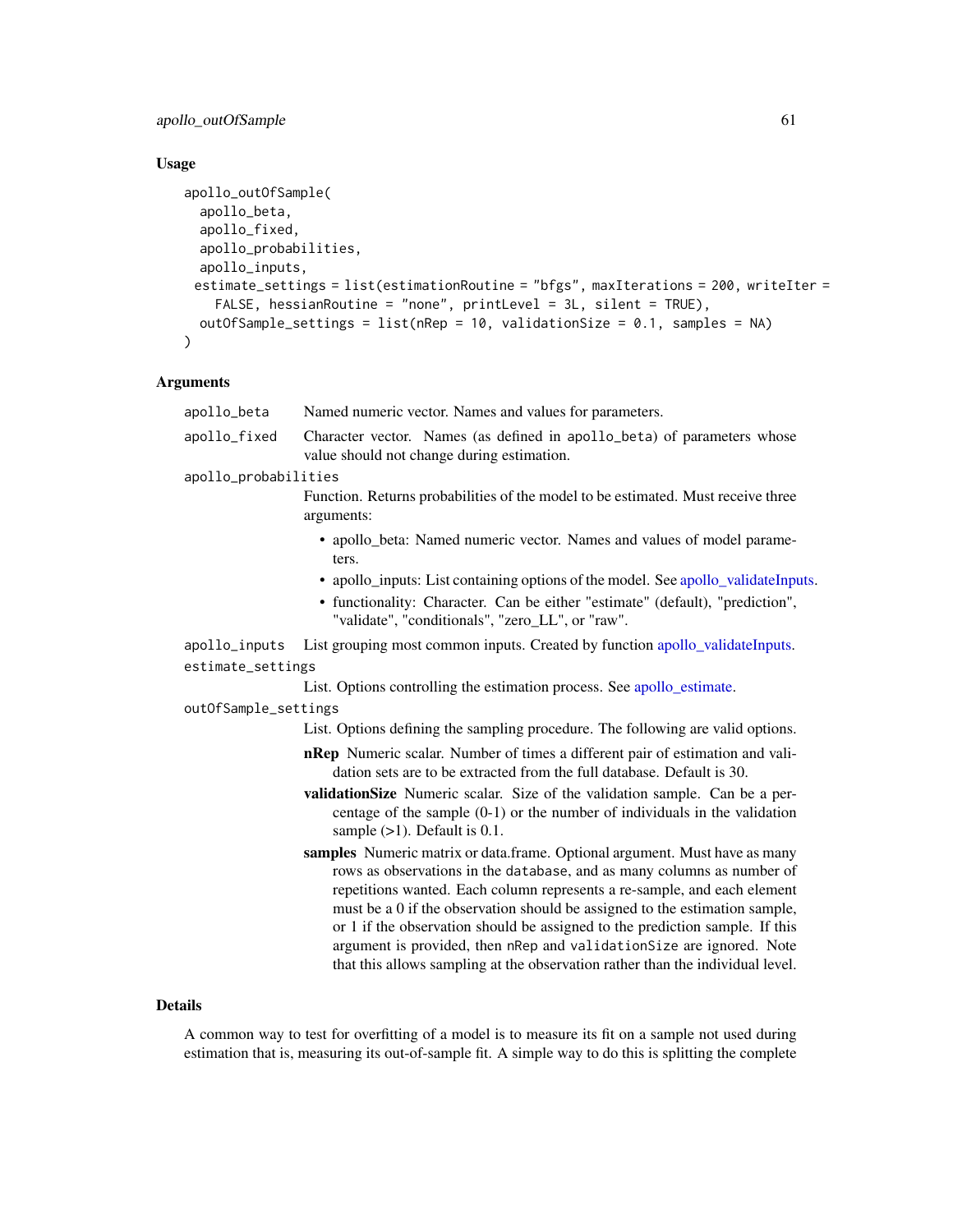available dataset in two parts: an estimation sample, and a validation sample. The model of interest is estimated using only the estimation sample, and then those estimated parameters are used to measure the fit of the model (e.g. the log-likelihood of the model) on the validation sample. Doing this with only one validation sample, however, may lead to biased results, as a particular validation sample need not be representative of the population. One way to minimise this issue is to randomly draw several pairs of estimation and validation samples from the complete dataset, and apply the procedure to each pair.

The splitting of the database into estimation and validation samples is done at the individual level, not at the observation level. If the sampling wants to be done at the individual level (not recommended on panel data), then the optional outOfSample\_settings\$samples argument should be provided.

This function writes two different files to the working directory:

- modelName\_outOfSample\_params.csv: Records the estimated parameters, final loglikelihood, and number of observations on each repetition.
- modelName\_outOfSample\_samples.csv: Records the sample composition of each repetition.

The first two files are updated throughout the run of this function, while the last one is only written once the function finishes.

When run, this function will look for the two files above in the working directory. If they are found, the function will attempt to pick up re-sampling from where those files left off. This is useful in cases where the original bootstrapping was interrupted, or when additional re-sampling wants to be performed.

### Value

A matrix with the average log-likelihood per observation for both the estimation and validation samples, for each repetition. Two additional files with further details are written to the working directory.

apollo\_panelProd *Calculates product across observations from same individual.*

### Description

Multiplies likelihood of observations from the same individual, or adds the log of them.

### Usage

```
apollo_panelProd(P, apollo_inputs, functionality)
```

| D | List of vectors, matrices or 3-dim arrays. Likelihood of the model components.             |
|---|--------------------------------------------------------------------------------------------|
|   | apollo_inputs List grouping most common inputs. Created by function apollo_validateInputs. |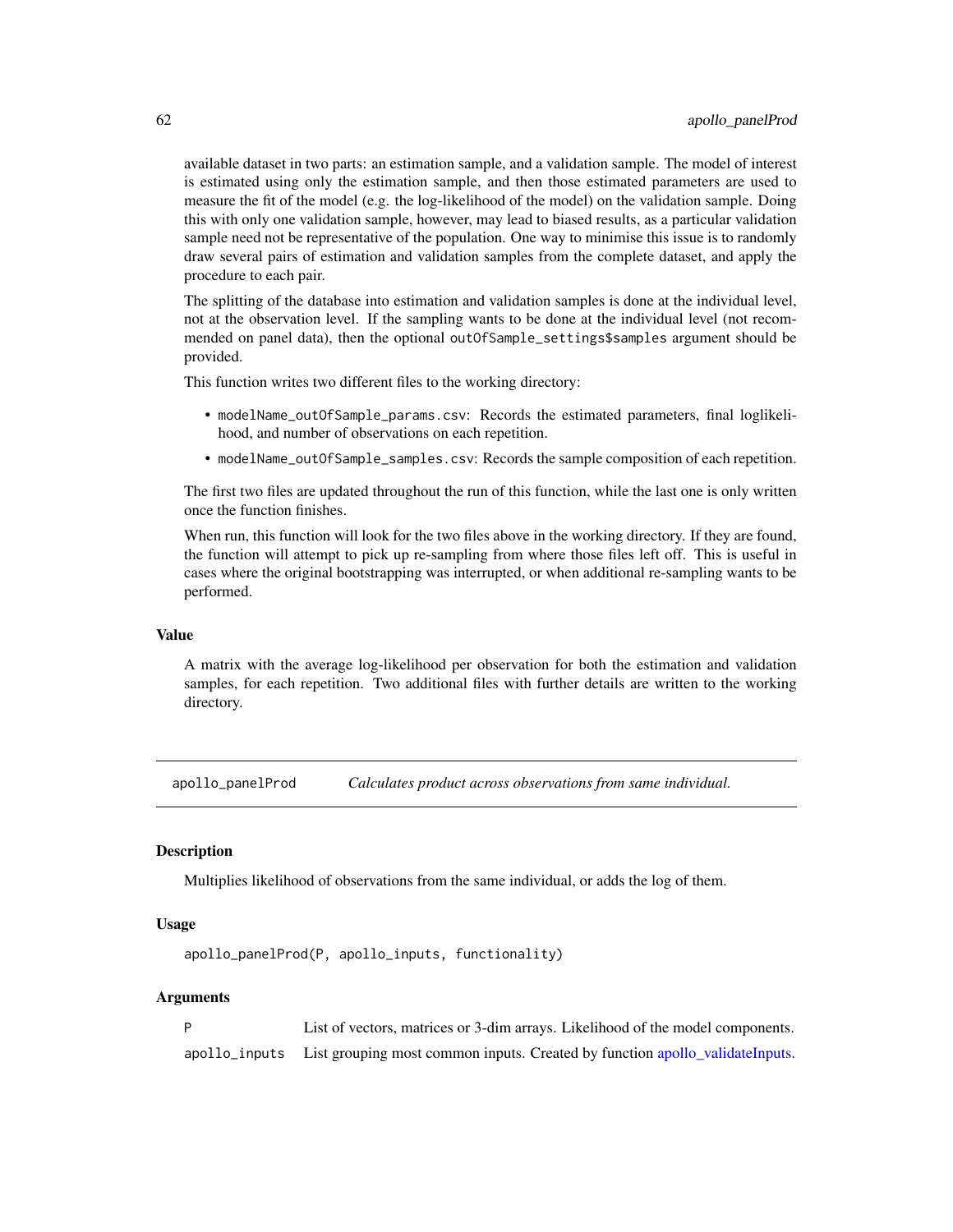functionality Character. Setting instructing Apollo what processing to apply to the likelihood function. This is in general controlled by the functions that call apollo probabilities, though the user can also call apollo probabilities manually with a given functionality for testing/debugging. Possible values are:

- "components": For further processing/debugging, produces likelihood for each model component (if multiple components are present), at the level of individual draws and observations.
- "conditionals": For conditionals, produces likelihood of the full model, at the level of individual inter-individual draws.
- "estimate": For model estimation, produces likelihood of the full model, at the level of individual decision-makers, after averaging across draws.
- "gradient": For model estimation, produces analytical gradients of the likelihood, where possible.
- "output": Prepares output for post-estimation reporting.
- "prediction": For model prediction, produces probabilities for individual alternatives and individual model components (if multiple components are present) at the level of an observation, after averaging across draws.
- "preprocess": Prepares likelihood functions for use in estimation.
- "raw": For debugging, produces probabilities of all alternatives and individual model components at the level of an observation, at the level of individual draws.
- "validate": Validates model specification, produces likelihood of the full model, at the level of individual decision-makers, after averaging across draws.
- "zero\_LL": Produces overall model likelihood with all parameters at zero.

## Details

This function should be called inside apollo\_probabilities only if the data has a panel structure. It should be called after apollo\_avgIntraDraws if intra-individual draws are used.

### Value

Argument P with (for most functionalities) the original contents averaged over inter-individual draws. Shape depends on argument functionality.

- "components": Returns P without changes.
- "conditionals": Returns P without averaging across draws. Drops all components except "model".
- "estimate": Returns P containing the likelihood of the model averaged across inter-individual draws. Drops all components except "model".
- "gradient": Returns P containing the gradient of the likelihood after applying the product rule across observations for the same individual.
- "output": Returns P containing the likelihood of all model components averaged across interindividual draws.
- "prediction": Returns P containing the probabilities/likelihoods of all alternatives for all model components averaged across inter-individual draws.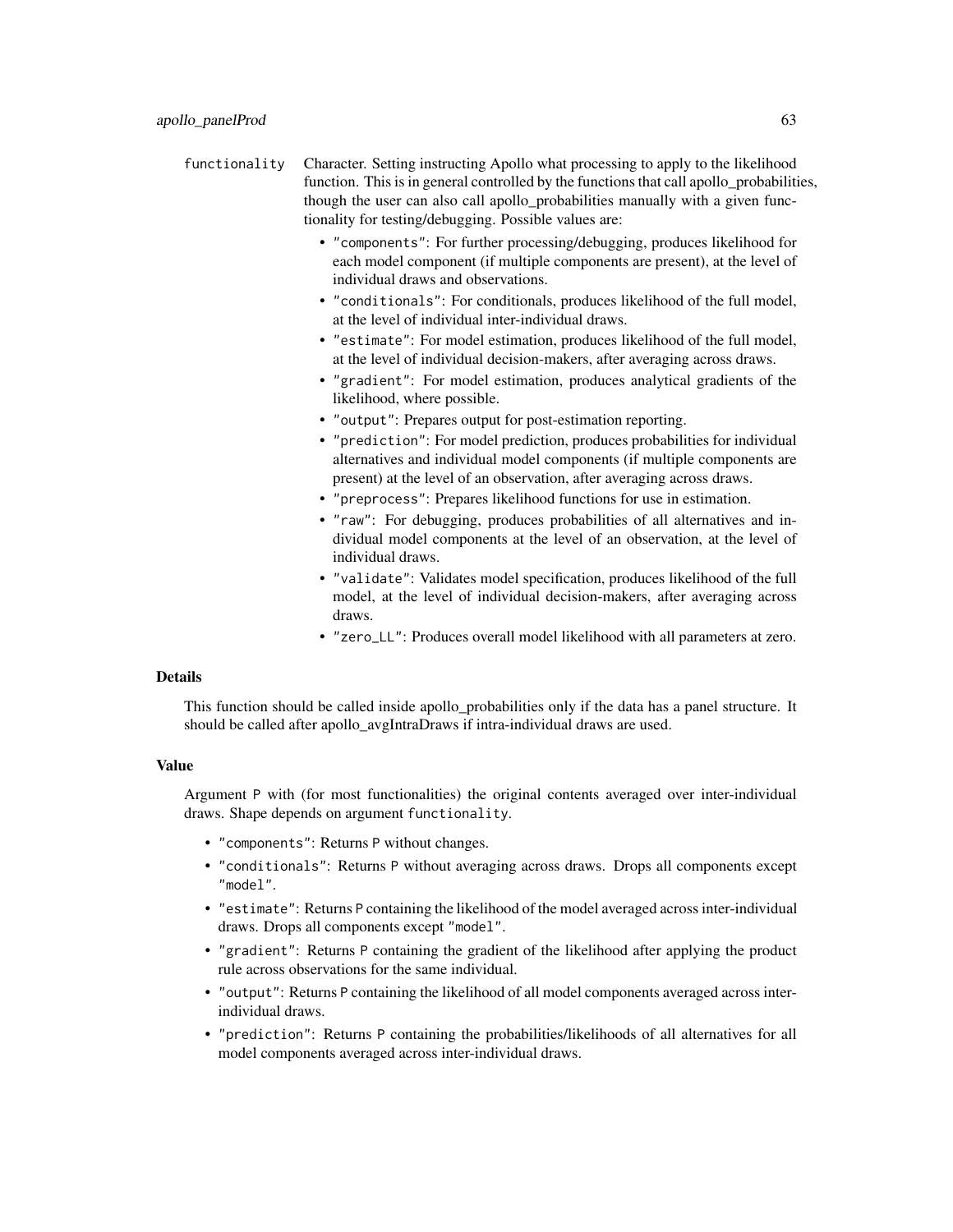- "preprocess": Returns P without changes.
- "raw": Returns P without changes.
- "validate": Returns P containing the likelihood of the model averaged across inter-individual draws. Drops all components except "model".
- "zero\_LL": Returns P without changes.

apollo\_prediction *Predicts using an estimated model*

### Description

Calculates apollo\_probabilities with functionality="prediction" and extracts one element from the returned list.

### Usage

```
apollo_prediction(
  model,
  apollo_probabilities,
  apollo_inputs,
  prediction_settings = list(),
 modelComponent = NA
)
```
#### Arguments

model Model object. Estimated model object as returned by function [apollo\\_estimate.](#page-25-0) apollo\_probabilities

> Function. Returns probabilities of the model to be estimated. Must receive three arguments:

- apollo\_beta: Named numeric vector. Names and values of model parameters.
- apollo\_inputs: List containing options of the model. See [apollo\\_validateInputs.](#page-80-0)
- functionality: Character. Can be either "estimate" (default), "prediction", "validate", "conditionals", "zero\_LL", or "raw".

apollo\_inputs List grouping most common inputs. Created by function [apollo\\_validateInputs.](#page-80-0) prediction\_settings

List of settings. It can have the following elements.

- modelComponent Character. Name of component of apollo probabilities output to calculate predictions for. Default is "model", i.e. the whole model.
- runs Numeric. Number of runs to use for computing confidence intervals of predictions.
- silent Boolean. If TRUE, this function won't print any output to screen.

modelComponent Deprecated. Same as modelComponent inside prediction\_settings.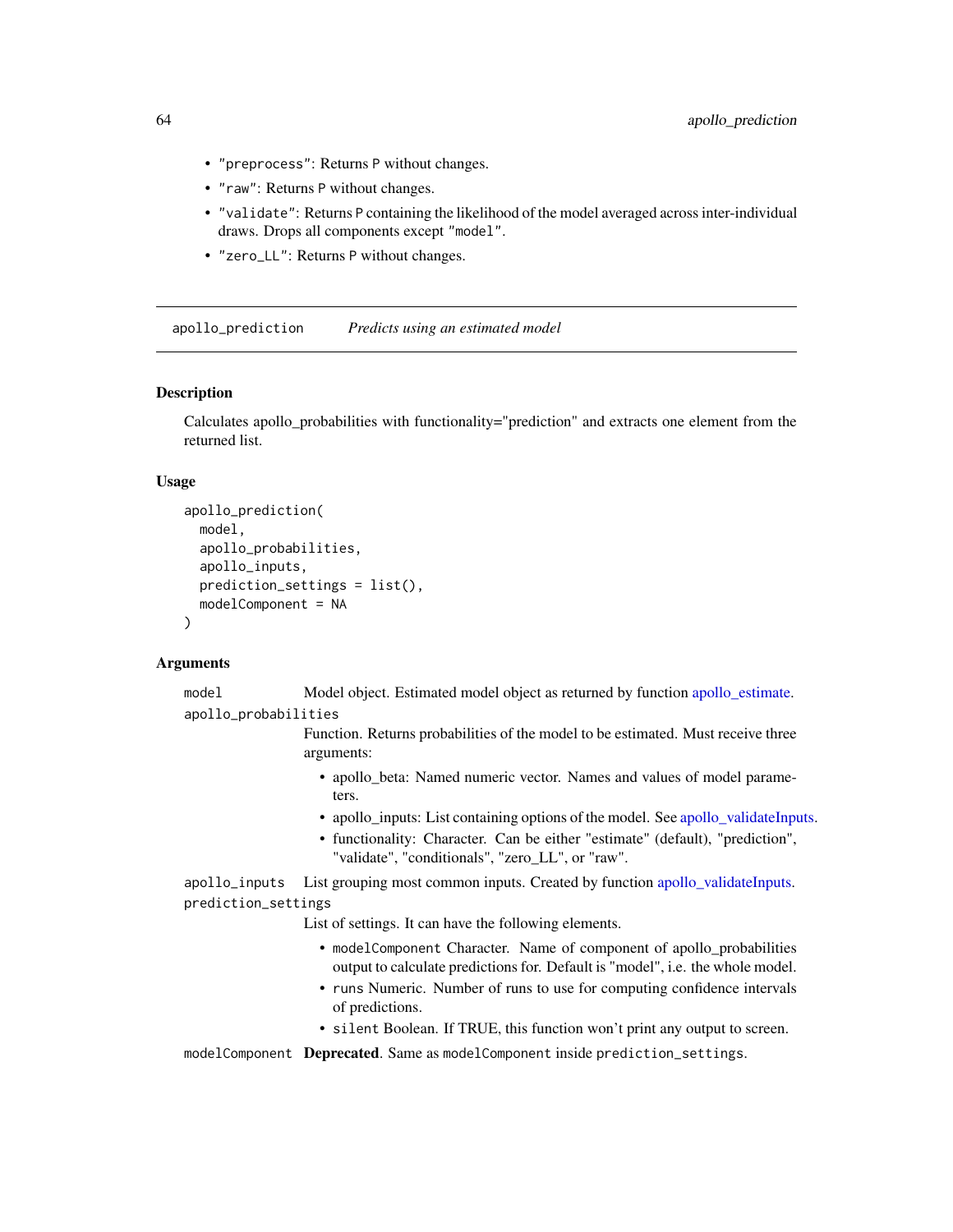## apollo\_prepareProb 65

# Details

Structure of predictions are simplified before returning, e.g. list of vectors are turned into a matrix.

## Value

A list containing predictions for component modelComponent of the model described in apollo\_probabilities. The particular shape of the prediction will depend on the model component.

apollo\_prepareProb *Checks likelihood function*

# Description

Checks that the likelihood function for the mode is in the appropriate format to be returned.

## Usage

```
apollo_prepareProb(P, apollo_inputs, functionality)
```

|  | P             | List of vectors, matrices or 3-dim arrays. Likelihood of the model components.                                                                                                                                                                                                                                          |
|--|---------------|-------------------------------------------------------------------------------------------------------------------------------------------------------------------------------------------------------------------------------------------------------------------------------------------------------------------------|
|  | apollo_inputs | List grouping most common inputs. Created by function apollo_validateInputs.                                                                                                                                                                                                                                            |
|  | functionality | Character. Setting instructing Apollo what processing to apply to the likelihood<br>function. This is in general controlled by the functions that call apollo_probabilities,<br>though the user can also call apollo_probabilities manually with a given func-<br>tionality for testing/debugging. Possible values are: |
|  |               | • "components": For further processing/debugging, produces likelihood for<br>each model component (if multiple components are present), at the level of<br>individual draws and observations.                                                                                                                           |
|  |               | • "conditionals": For conditionals, produces likelihood of the full model,<br>at the level of individual inter-individual draws.                                                                                                                                                                                        |
|  |               | • "estimate": For model estimation, produces likelihood of the full model,<br>at the level of individual decision-makers, after averaging across draws.                                                                                                                                                                 |
|  |               | • "gradient": For model estimation, produces analytical gradients of the<br>likelihood, where possible.                                                                                                                                                                                                                 |
|  |               | • "output": Prepares output for post-estimation reporting.                                                                                                                                                                                                                                                              |
|  |               | • "prediction": For model prediction, produces probabilities for individual<br>alternatives and individual model components (if multiple components are<br>present) at the level of an observation, after averaging across draws.                                                                                       |
|  |               | • "preprocess": Prepares likelihood functions for use in estimation.                                                                                                                                                                                                                                                    |
|  |               | • "raw": For debugging, produces probabilities of all alternatives and in-<br>dividual model components at the level of an observation, at the level of<br>individual draws.                                                                                                                                            |
|  |               |                                                                                                                                                                                                                                                                                                                         |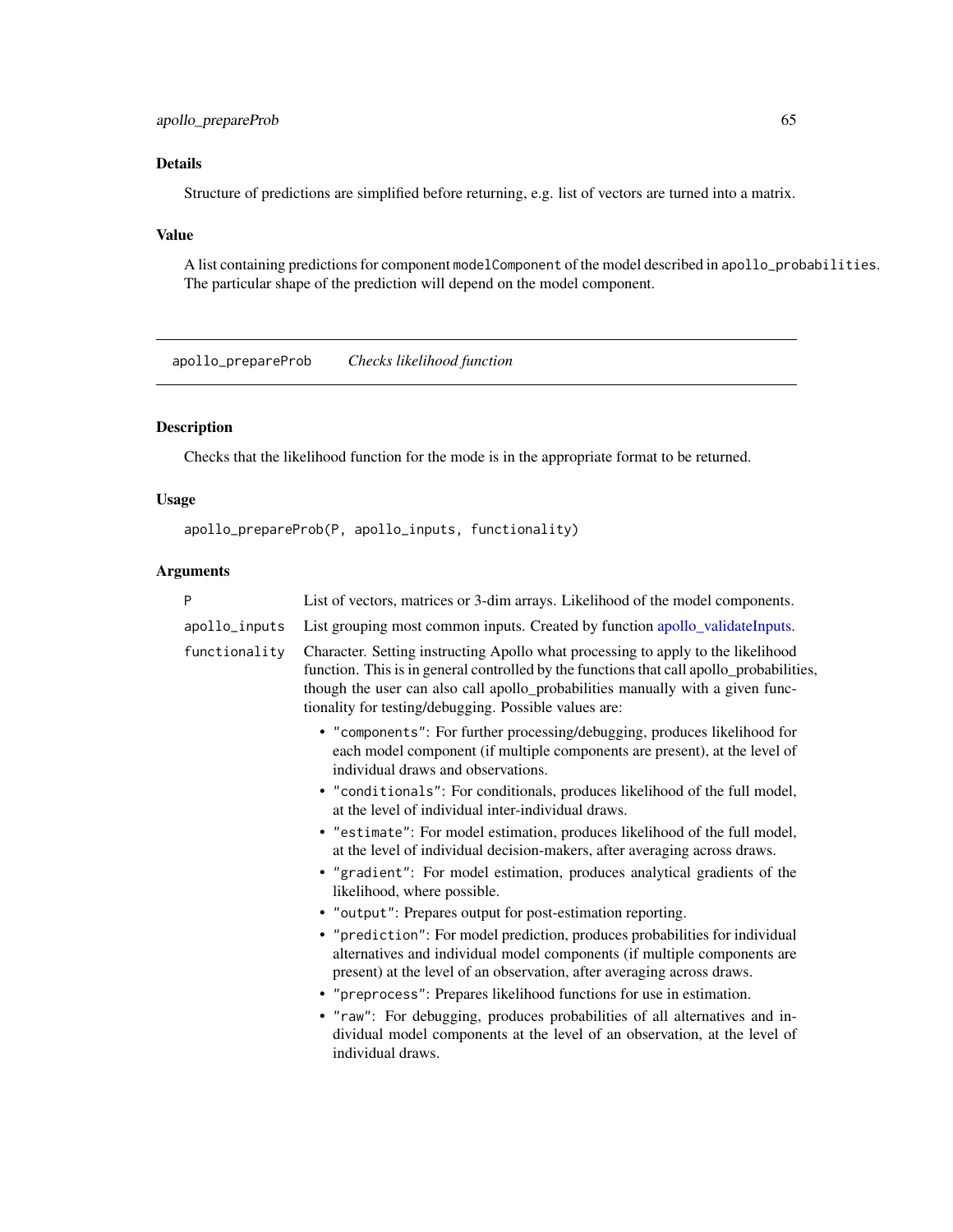- "validate": Validates model specification, produces likelihood of the full model, at the level of individual decision-makers, after averaging across draws.
- "zero\_LL": Produces overall model likelihood with all parameters at zero.

## **Details**

This function should be called inside apollo\_probabilities, near the end of it, just before return(P). This function only performs checks on the shape of P, but does not change its values.

## Value

Argument P with (for most functionalities) the original contents. Output depends on argument functionality.

- "components": Returns P without changes.
- "conditionals": Returns only the "model" component of argument P.
- "estimate": Returns only the "model" component of argument P.
- "gradient": Returns only the "model" component of argument P.
- "output": Returns argument P without any changes to its content, but gives names to unnamed elements.
- "prediction": Returns argument P without any changes.
- "preprocess": Returns argument P without any changes to its content, but gives names to elements corresponding to componentNames.
- "raw": Returns argument P without any changes.
- "validate": Returns argument P without any changes.
- "zero\_LL": Returns argument P without any changes to its content, but gives names to unnamed elements.

apollo\_preprocess *Pre-process input for multiple models return*

### **Description**

Pre-process input for multiple models return

### Usage

```
apollo_preprocess(inputs, modelType, functionality, apollo_inputs)
```

| inputs        | List of settings                                                                                                                                                                     |
|---------------|--------------------------------------------------------------------------------------------------------------------------------------------------------------------------------------|
| modelType     | Character. Type of model, e.g. "mnl", "nl", "cnl", etc.                                                                                                                              |
| functionality | Character. Either "estimate","prediction","validate","zero_LL","conditionals","output","raw",<br>or "preprocess". Only used for validation, it does not influence the return values. |
| apollo_inputs | List of main inputs to the model estimation process. See apollo validate Inputs.                                                                                                     |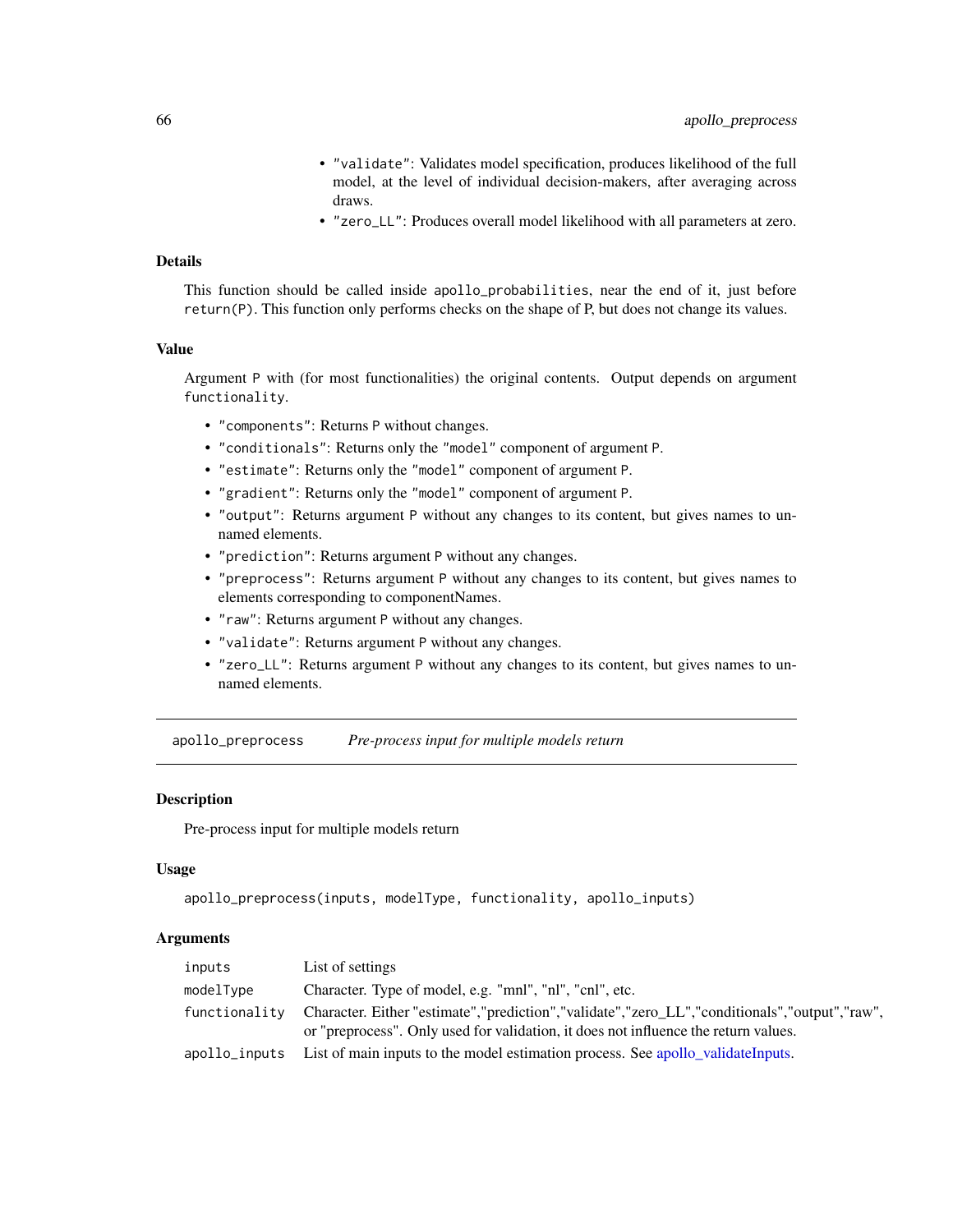## apollo\_print 67

# Value

The returned object depends on the value of argument operation

apollo\_print *Prints message to terminal*

## Description

Prints message to terminal if apollo\_inputs\$silent is FALSE

## Usage

```
apollo_print(txt, nSignifD = 4, widthLim = 11, highlight = FALSE)
```
## Arguments

| txt       | Character, what to print.                                                                                               |
|-----------|-------------------------------------------------------------------------------------------------------------------------|
| nSignifD  | Optional numeric integer. Minimum number of significant digits when printing<br>numeric matrices. Default is 4.         |
| widthLim  | Optional numeric integer. Minimum width (in characters) of each column when<br>printing numeric matrices. Default is 11 |
| highlight | Optional logical. If TRUE, the message will be highlighted and will pause ex-<br>cecution for 5 seconds.                |

## Value

Nothing

apollo\_readBeta *Reads parameters from file*

## Description

Reads in parameters from a previously estimated model and copies the values to the given apollo\_beta vector, only for those parameters whose name matches.

## Usage

```
apollo_readBeta(
  apollo_beta,
  apollo_fixed,
  inputModelName,
  overwriteFixed = FALSE
\mathcal{E}
```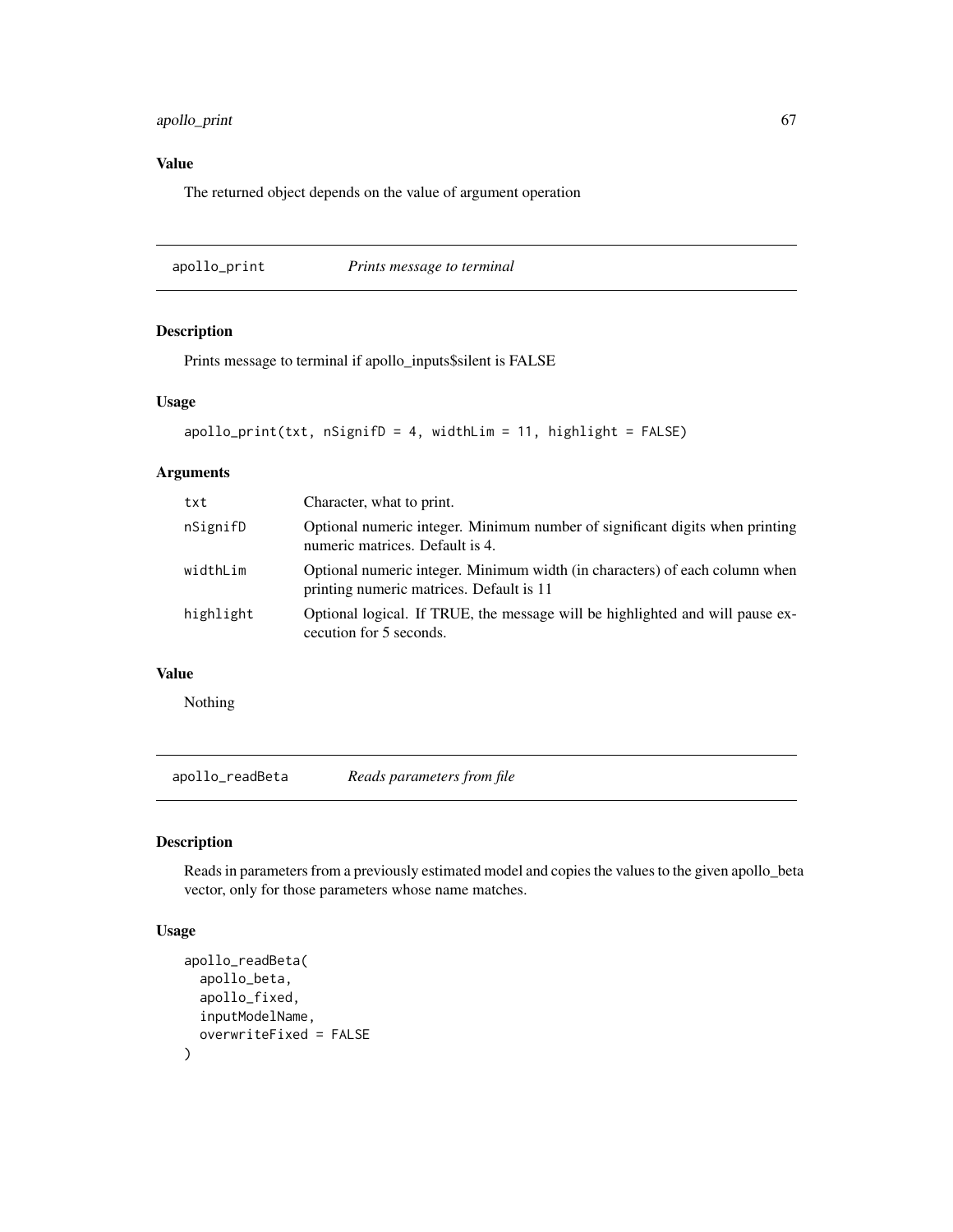### Arguments

| apollo_beta  | Named numeric vector. Names and values for parameters.                                                                |
|--------------|-----------------------------------------------------------------------------------------------------------------------|
| apollo_fixed | Character vector. Names (as defined in apollo beta) of parameters whose<br>value should not change during estimation. |
|              | inputModelName Character, modelName for model from which results are used as starting values.                         |
|              | overwrite Fixed Boolean. TRUE if starting values for fixed parameters should also be updated<br>from input file.      |

## Details

This function will update the values of the parameters in its argument apollo\_beta with the matching values in the file (inputModelName)\_estimates.csv. If there is no match for a given parameter in apollo\_beta, its value will not be updated.

## Value

Named numeric vector. Names and updated starting values for parameters.

apollo\_saveOutput *Saves estimation results to files.*

### **Description**

Writes files in the working directory with the estimation results.

#### Usage

```
apollo_saveOutput(model, saveOutput_settings = NA)
```
## Arguments

model Model object. Estimated model object as returned by function [apollo\\_estimate.](#page-25-0) saveOutput\_settings

List of options. Valid options are the following.

- printClassical: Boolean. TRUE for printing classical standard errors. TRUE by default.
- printPVal: Boolean or Scalar. TRUE or 1 for printing p-values for onesided test, 2 for printing p-values for two-sided test, FALSE for not printing p-values. FALSE by default.
- printT1: Boolean. If TRUE, t-test for H0: apollo\_beta=1 are printed. FALSE by default.
- printDataReport: Boolean. TRUE for printing summary of choices in database and other diagnostics. FALSE by default.
- printModelStructure: Boolean. TRUE for printing model structure. TRUE by default.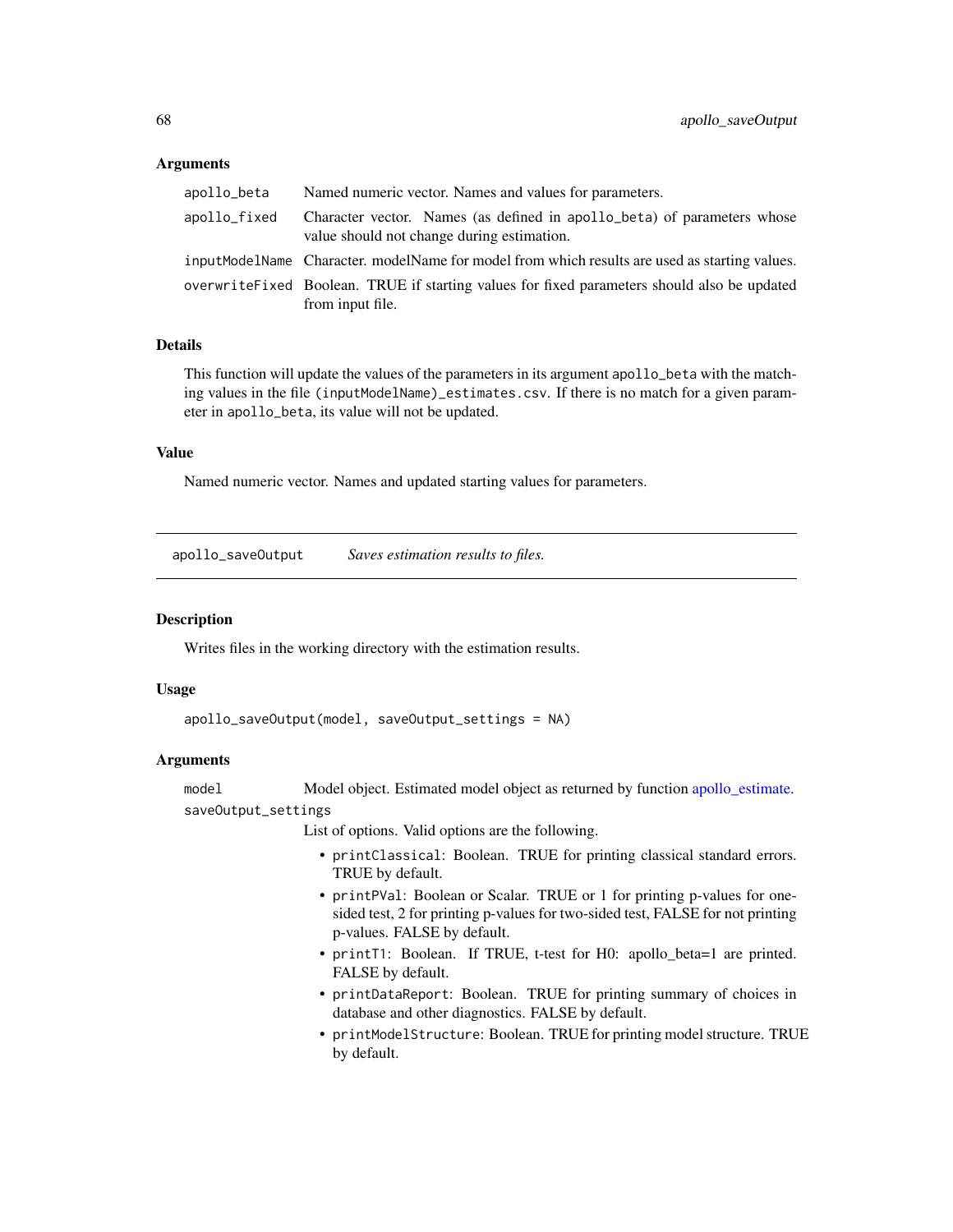- printCovar: Boolean. TRUE for printing parameters covariance matrix. If printClassical=TRUE, both classical and robust matrices are printed. TRUE by default.
- printCorr: Boolean. TRUE for printing parameters correlation matrix. If printClassical=TRUE, both classical and robust matrices are printed. TRUE by default.
- printOutliers: Boolean or Scalar. TRUE for printing 20 individuals with worst average fit across observations. FALSE by default. If Scalar is given, this replaces the default of 20.
- printChange: Boolean. TRUE for printing difference between starting values and estimates. TRUE by default.
- printFunctions: Boolean. TRUE for printing apollo control, apollo randCoeff (when available), apollo\_lcPars (when available) and apollo\_probabilities. TRUE by default.
- saveEst: Boolean. TRUE for saving estimated parameters and standard errors to a CSV file. TRUE by default.
- saveCov: Boolean. TRUE for saving estimated correlation matrix to a CSV file. TRUE by default.
- saveCorr: Boolean. TRUE for saving estimated correlation matrix to a CSV file. TRUE by default.
- saveModelObject: Boolean. TRUE to save the R model object to a file (use [apollo\\_loadModel](#page-39-0) to load it to memory). TRUE by default.
- writeF12: Boolean. TRUE for writing results into an F12 file (ALOGIT format). FALSE by default.

## Details

Estimation results are printed to different files in the working directory:

- (modelName)\_output.txt Text file with the output produced by function apollo\_modelOutput.
- (modelName)\_estimates.csv CSV file with the estimated parameter values, their standars errors, and t-ratios.
- (modelName)\_covar.csv CSV file with the estimated classical covariance matrix. Only when bayesian estimation was not used.
- (modelName)\_robcovar.csv CSV file with the estimated robust covariance matrix. Only when bayesian estimation was not used.
- (modelName)\_corr.csv CSV file with the estimated classical correlation matrix. Only when bayesian estimation was not used.
- (modelName)\_robcorr.csv CSV file with the estimated robust correlation matrix. Only when bayesian estimation was not used.
- (modelName).F12 F12 file with model results. Compatible with ALOGIT.

### Value

nothing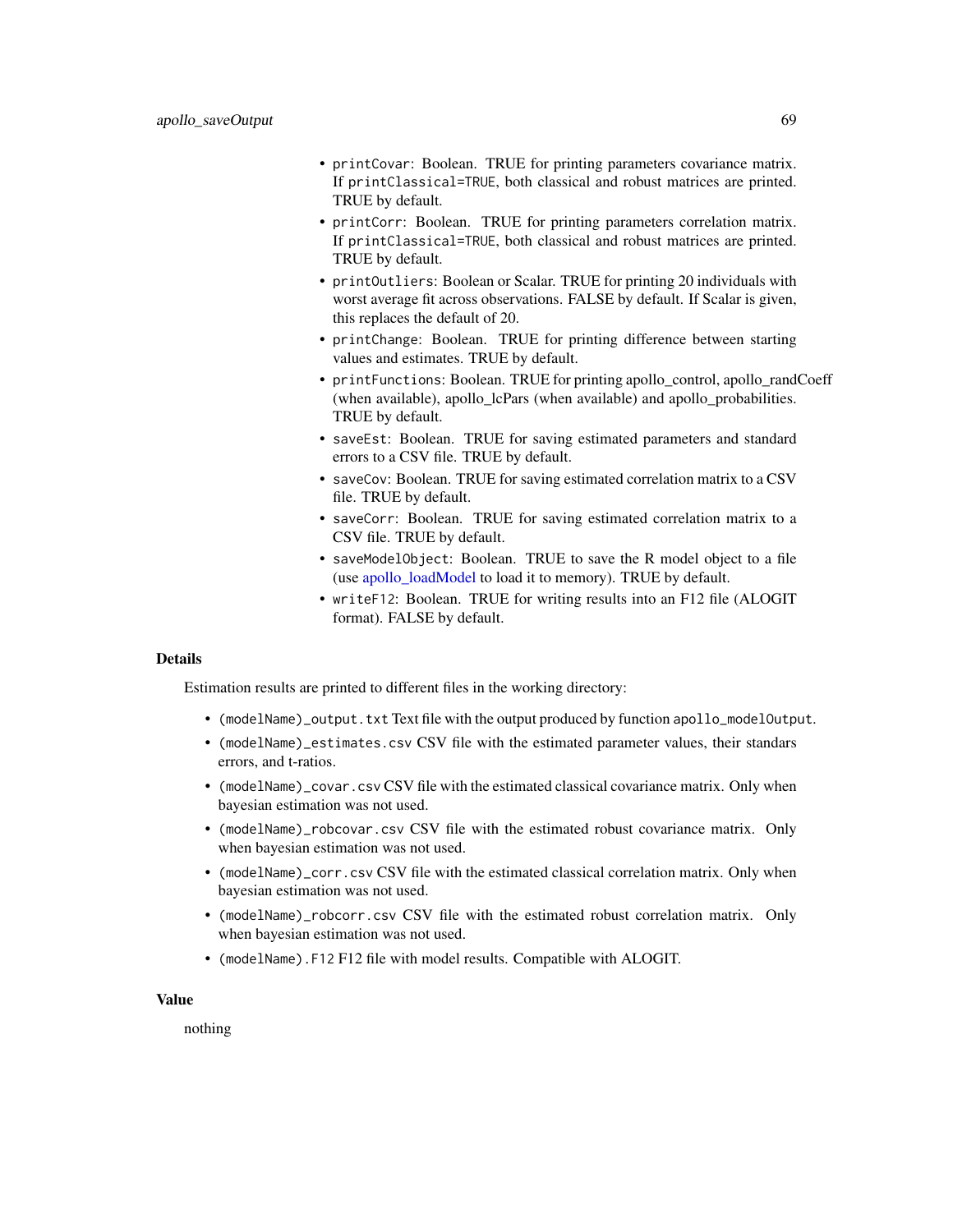apollo\_searchStart *Searches for better starting values.*

## Description

Given a set of starting values and a range for them, searches for points with a better likelihood.

## Usage

```
apollo_searchStart(
  apollo_beta,
  apollo_fixed,
  apollo_probabilities,
  apollo_inputs,
  searchStart_settings = NA
)
```
## Arguments

| apollo_beta          | Named numeric vector. Names and values for parameters.                                                                                                                              |
|----------------------|-------------------------------------------------------------------------------------------------------------------------------------------------------------------------------------|
| apollo_fixed         | Character vector. Names (as defined in apollo_beta) of parameters whose<br>value should not change during estimation.                                                               |
| apollo_probabilities |                                                                                                                                                                                     |
|                      | Function. Returns probabilities of the model to be estimated. Must receive three<br>arguments:                                                                                      |
|                      | • apollo_beta: Named numeric vector. Names and values of model parame-<br>ters.                                                                                                     |
|                      | • apollo_inputs: List containing options of the model. See apollo_validateInputs.                                                                                                   |
|                      | • functionality: Character. Can be either "estimate" (default), "prediction",<br>"validate", "conditionals", "zero_LL", or "raw".                                                   |
| apollo_inputs        | List grouping most common inputs. Created by function apollo_validateInputs.                                                                                                        |
| searchStart_settings |                                                                                                                                                                                     |
|                      | List containing options for the search of starting values. The following are valid<br>options.                                                                                      |
|                      | • nCandidates: Numeric scalar. Number of candidate sets of parameters to<br>be used at the start. Should be an integer bigger than 1. Default is 100.                               |
|                      | • smartStart: Boolean. If TRUE, candidates are randomly generated with<br>more chances in the directions the Hessian indicates improvement of the<br>LL function. Default is FALSE. |
|                      | • apolloBetaMin: Vector. Minimum possible value of parameters when gen-<br>erating candidates. Ignored if smartStart is TRUE. Default is apollo_beta<br>$-0.1$ .                    |
|                      | • apolloBetaMax: Vector. Maximum possible value of parameters when                                                                                                                  |

generating candidates. Ignored if smartStart is TRUE. Default is apollo\_beta  $+ 0.1.$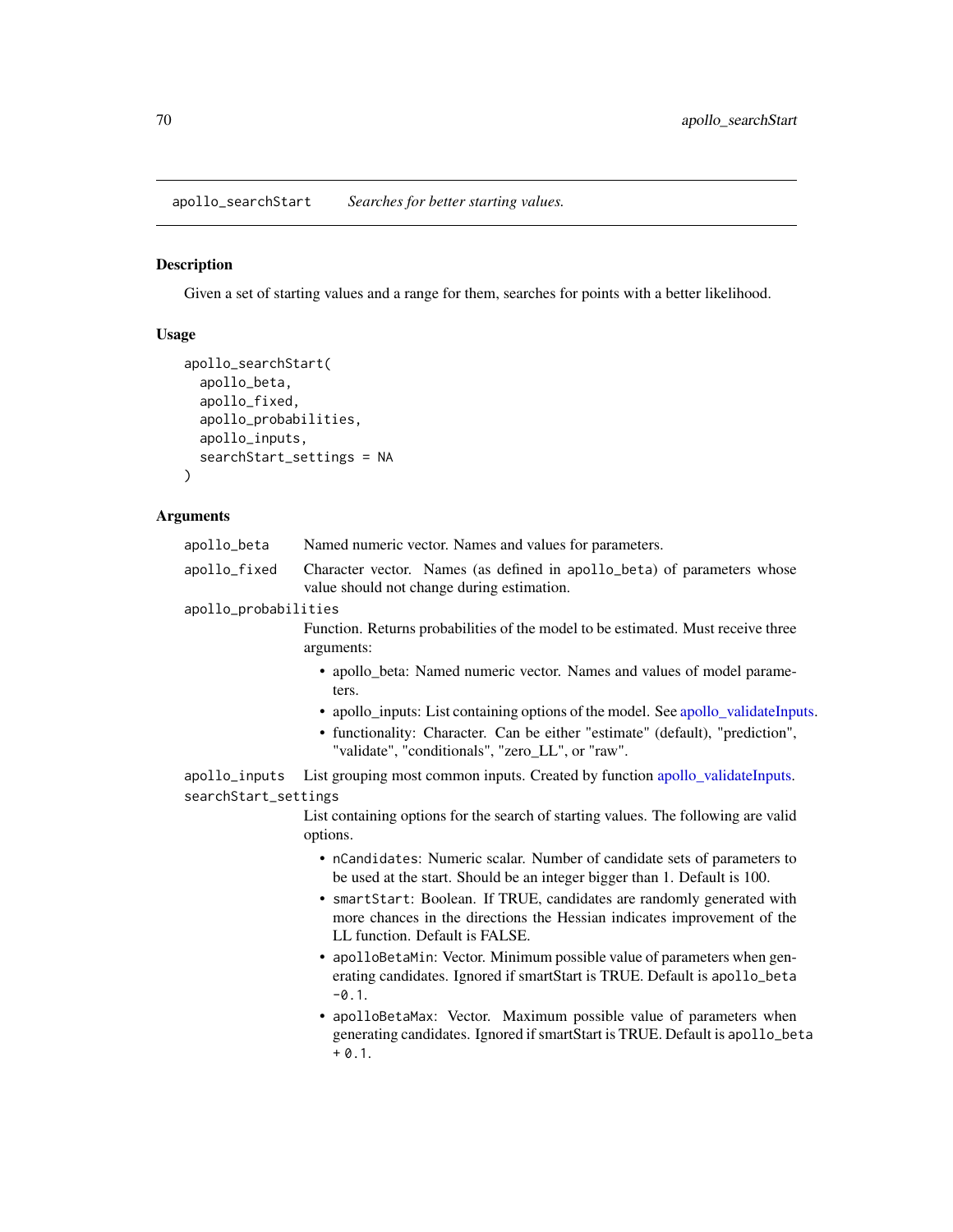- maxStages: Numeric scalar. Maximum number of search stages. The algorithm will stop when there is only one candidate left, or if it reaches this number of stages. Default is 5.
- dTest: Numeric scalar. Tolerance for test 1. A candidate is discarded if its distance in parameter space to a better one is smaller than dTest. Default is 1.
- gTest: Numeric scalar. Tolerance for test 2. A candidate is discarded if the norm of its gradient is smaller than gTest AND its LL is further than llTest from a better candidate. Default is 10^(-3).
- llTest: Numeric scalar. Tolerance for test 2. A candidate is discarded if the norm of its gradient is smaller than gTest AND its LL is further than llTest from a better candidate. Default is 3.
- bfgsIter: Numeric scalar. Number od BFGS iterations to perform at each stage to each remaining candidate. Default is 20.

#### Details

This function implements a simplified version of the algorithm proposed by Bierlaire, Themans, & Zufferey (2010). The main difference lies in it implementing only two out of three tests on the candidates described by the authors. The implemented algorithm has the following steps.

- 1. Randomly draw nCandidates candidates from an interval given by the user.
- 2. Label all candidates with a valid log-likelihood (LL) as active.
- 3. Apply bfgsIter iterations of the BFGS algorithm to each active candidate.
- 4. Apply the following tests to each active candidate:
	- (a) Has the BGFS search converged?
	- (b) Are the candidate parameters after BFGS closer than dTest from any other candidate with higher LL?
	- (c) Is the LL of the candidate after BFGS further than distLL from a candidate with better LL, and its gradient smaller than gTest?
- 5. Mark any candidates for which at least one test results in yes as inactive.
- 6. Go back to step 3, unless only one candidate is active, or the maximum number of iterations (maxStages) has been reached.

This function will write a CSV file to the working directory summarising progress. This file is called modelName\_searchStart.csv.

#### Value

named vector of model parameters. These are the best values found.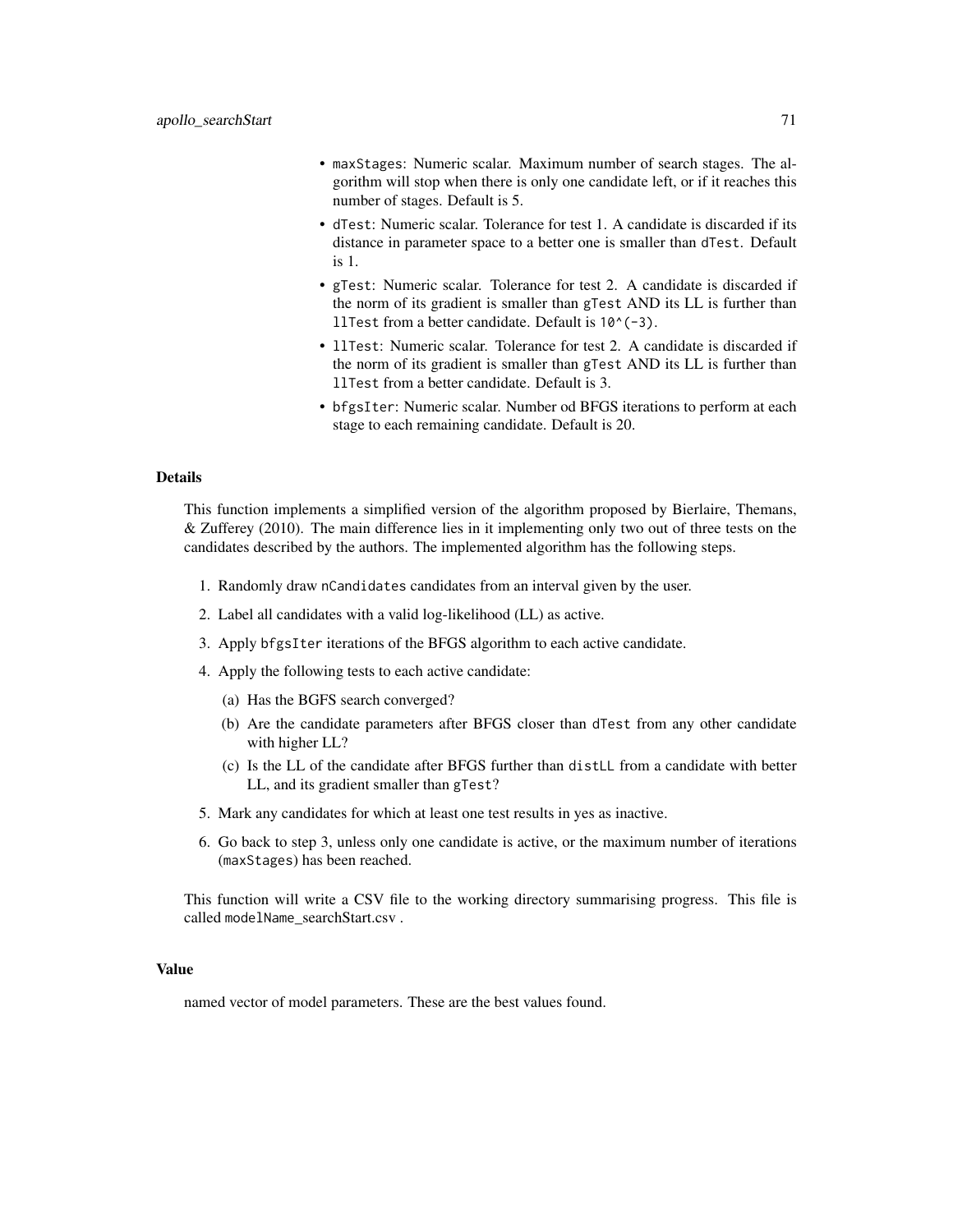## Description

Given a numeric object (scalar, vector, matrix or 3-dim array) sets a subset of rows to a given value.

### Usage

```
apollo_setRows(v, r, val)
```
# Arguments

| $\vee$       | Numeric scalar, vector, matrix or 3-dim array. Rows of this object will be re-<br>placed by val and       |
|--------------|-----------------------------------------------------------------------------------------------------------|
| $\mathsf{r}$ | Boolean vector. As many elements as rows in v. TRUE for replacing that row,<br>FALSE for not changing it. |
| val          | Numeric scalar. Value to which the specified rows must be set to.                                         |

### Value

The same argument v but with the rows where  $r$ ==TRUE set to val.

apollo\_sharesTest *Compares predicted and observed shares*

## Description

Prints tables comparing the shares predicted by the model with the shares observed in the data.

## Usage

```
apollo_sharesTest(
  model,
  apollo_probabilities,
  apollo_inputs,
  sharesTest_settings
\mathcal{E}
```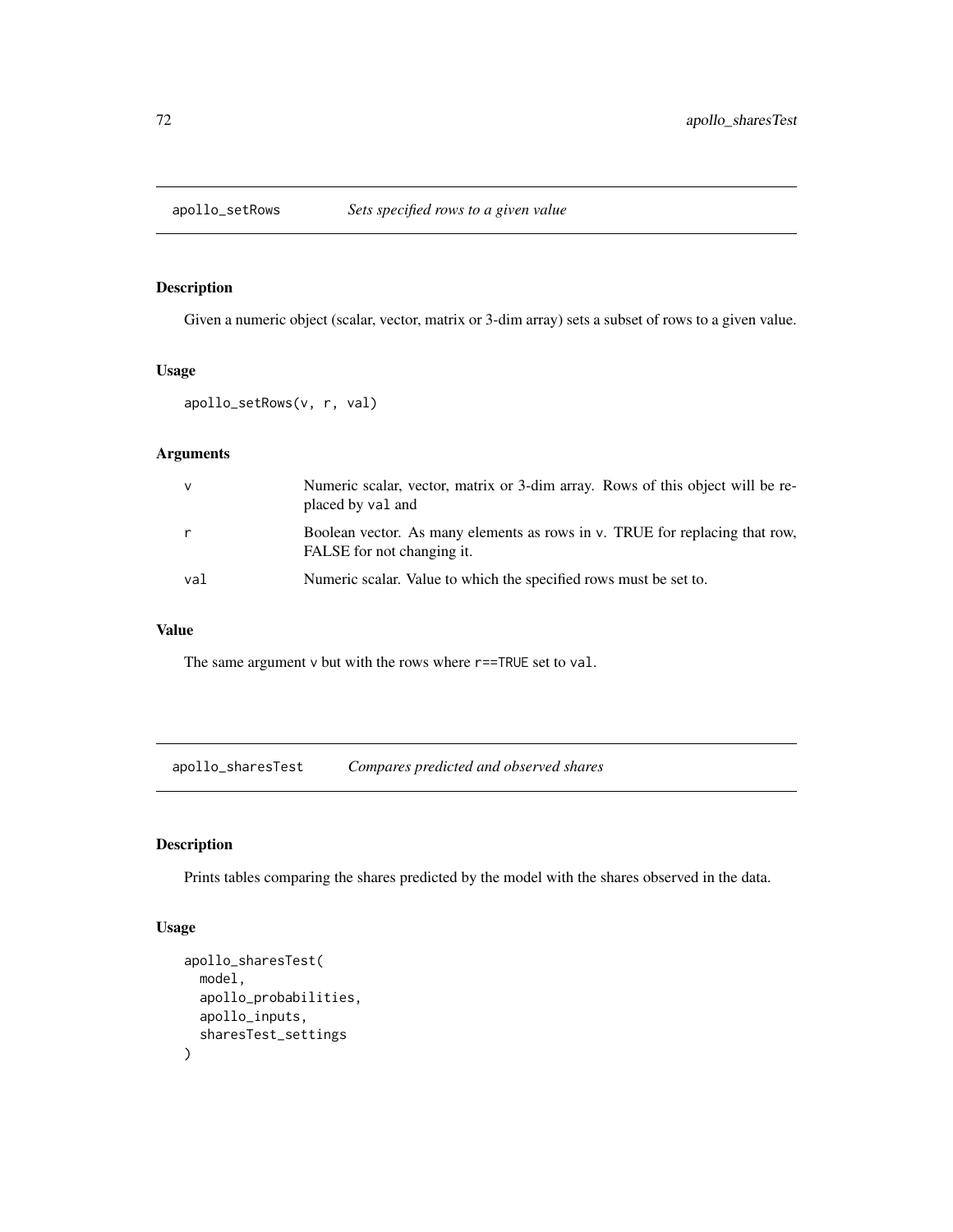#### <span id="page-72-0"></span>Arguments

model Model object. Estimated model object as returned by function [apollo\\_estimate.](#page-25-0)

# apollo\_probabilities

Function. Returns probabilities of the model to be estimated. Must receive three arguments:

- apollo\_beta: Named numeric vector. Names and values of model parameters.
- apollo\_inputs: List containing options of the model. See [apollo\\_validateInputs.](#page-80-0)
- functionality: Character. Can be either "estimate" (default), "prediction", "validate", "conditionals", "zero\_LL", or "raw".

apollo\_inputs List grouping most common inputs. Created by function [apollo\\_validateInputs.](#page-80-0)

#### sharesTest\_settings

List of arguments. It must include the following.

- alternatives: Named numeric vector. Names of alternatives and their corresponding value in choiceVar.
- choiceVar: Numeric vector. Contains choices for all observations. It will usually be a column from the database. Values are defined in alternatives.
- subsamples: Named list of boolean vectors. Each element of the list defines whether a given observation belongs to a given subsample (e.g. by sociodemographics).
- modelComponent: Name of model component. Set to model by default.

## Details

This is an auxiliary function to help guide the definition of utility functions in a choice model. By comparing the predicted and observed shares of alternatives for different categories of the data, it is possible to identify what additional explanatory variables could improve the fit of the model.

#### Value

Nothing

apollo\_speedTest *Measures evaluation time of a model*

#### Description

Measures the evaluation time of a model for different number of cores and draws.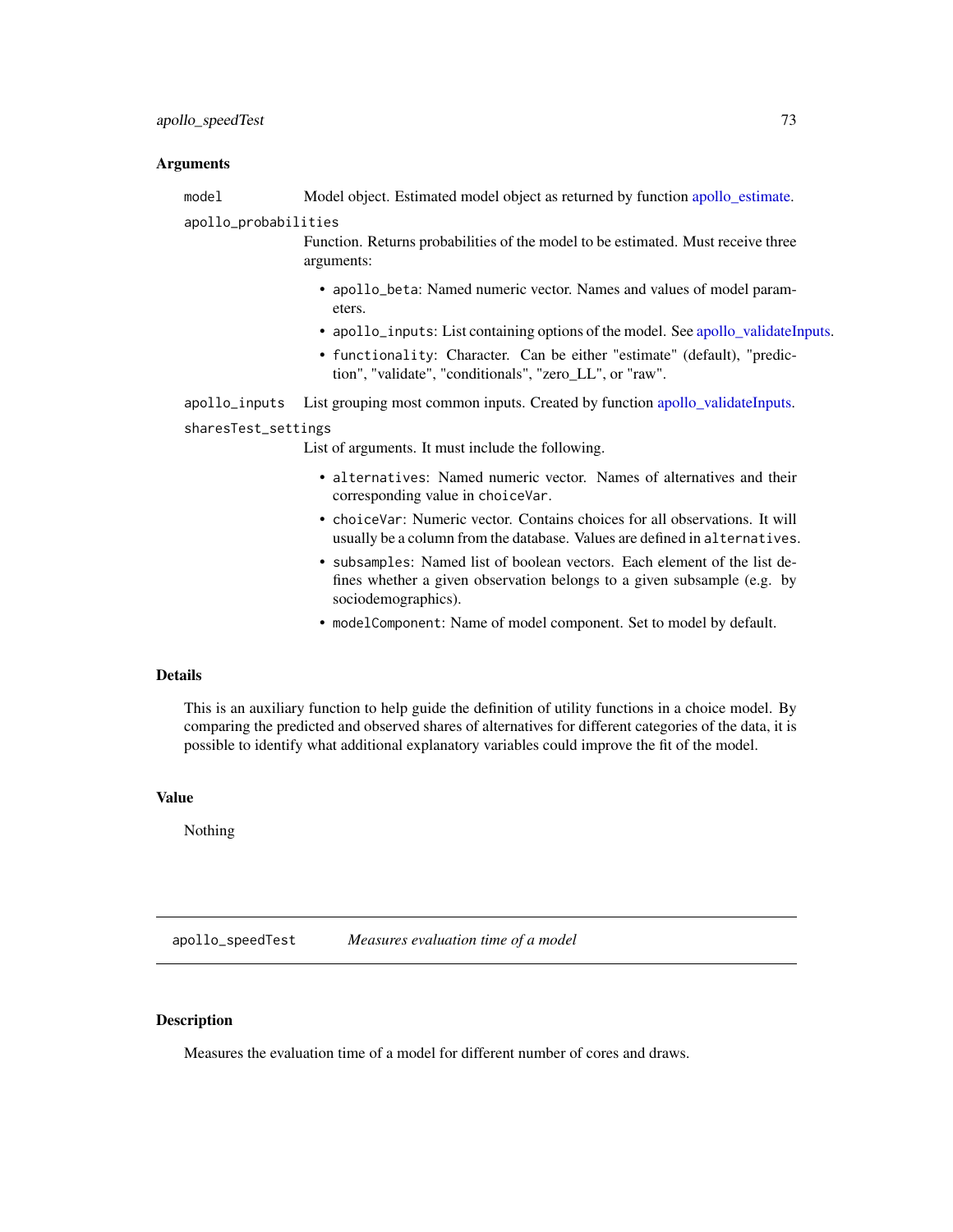#### Usage

```
apollo_speedTest(
  apollo_beta,
  apollo_fixed,
  apollo_probabilities,
  apollo_inputs,
  speedTest_settings = NA
)
```
## Arguments

| apollo_beta          | Named numeric vector. Names and values for parameters.                                                                              |
|----------------------|-------------------------------------------------------------------------------------------------------------------------------------|
| apollo_fixed         | Character vector. Names (as defined in apollo_beta) of parameters whose<br>value should not change during estimation.               |
| apollo_probabilities |                                                                                                                                     |
|                      | Function. Returns probabilities of the model to be estimated. Must receive three<br>arguments:                                      |
|                      | • apollo_beta: Named numeric vector. Names and values of model param-<br>eters.                                                     |
|                      | • apollo_inputs: List containing options of the model. See apollo_validateInputs.                                                   |
|                      | • functionality: Character. Can be either "estimate" (default), "predic-<br>tion", "validate", "conditionals", "zero_LL", or "raw". |
| apollo_inputs        | List grouping most common inputs. Created by function apollo_validateInputs.                                                        |
| speedTest_settings   |                                                                                                                                     |
|                      | List containing options for the speed test. The following are valid options.                                                        |
|                      | • nDrawsTry: Numeric vector. Number of inter and intra-person draws to try.<br>Default value is $c(50, 100, 200)$ .                 |
|                      | • nCoresTry: Numeric vector. Number of threads to try. Default is from 1 to                                                         |

- the detected number of cores. • nRep: Numeric scalar. Number of times the likelihood is evaluated for each
- combination of threads and draws. Default is 10.

## Details

This function evaluates the function apollo\_probabilities several times using different number of threads (a.k.a. processor cores), and draws (if the model uses mixing). Then it plots the estimation time for each combination. Estimation time grows at least linearly with number of draws, while time savings are decreasing with the number of threads. This function can help decide what number of draws and cores to use for estimation, though a high number of draws is always recommended. If the computer will be used for additional activities during estimation, no more than (machine number of cores - 1) should be used. Using more threads than cores available in the machine will lead to reduce performance. The use of additional cores come at the expense of additional memory usage. If R uses more memory than the physical RAM available, then significant slow-downs in processing time can be expected. This function can help avoiding such pitfalls.

<span id="page-73-0"></span>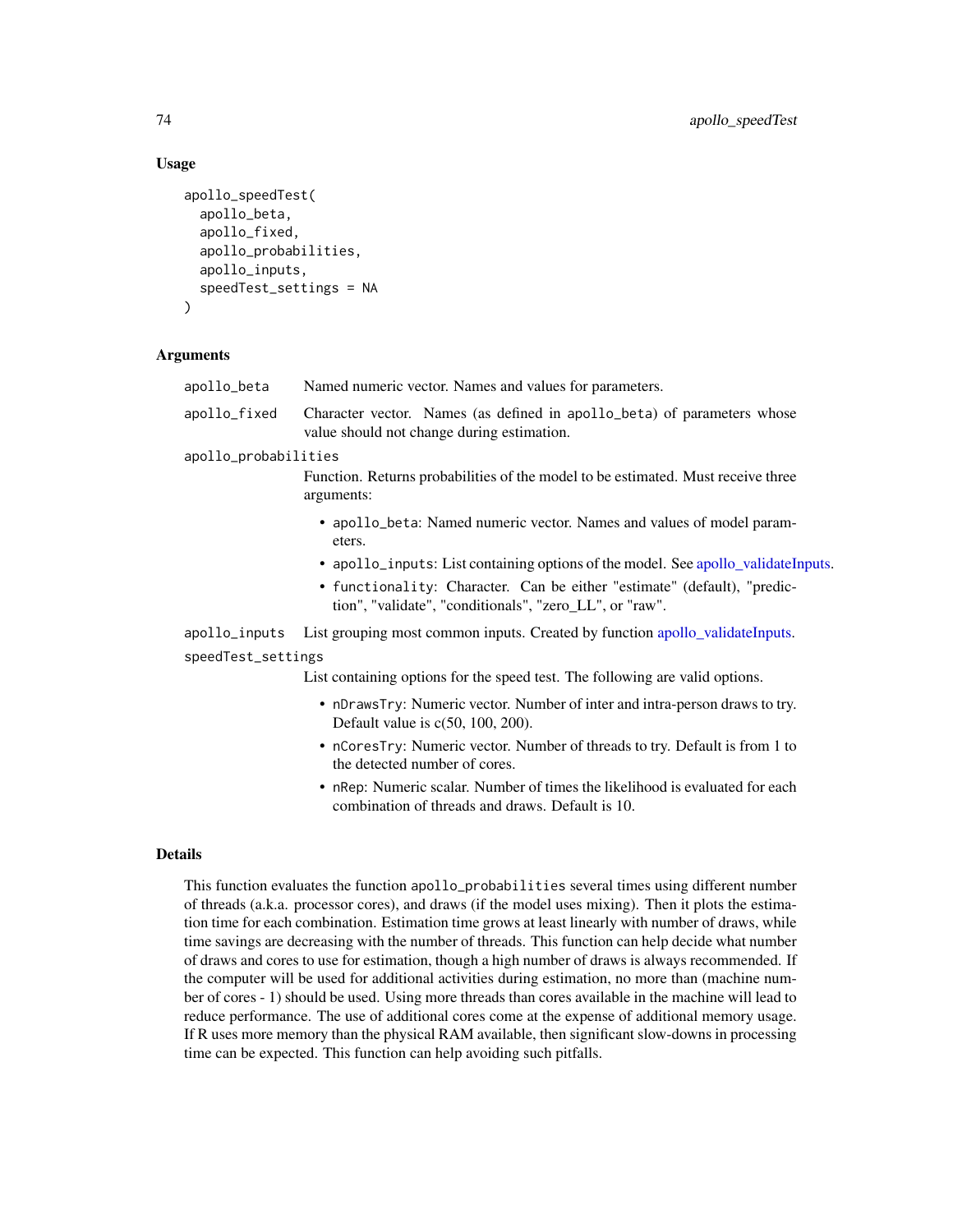#### <span id="page-74-0"></span>Value

A matrix with the average time per evaluation for each number of threads and draws combination. A graph is also plotted.

apollo\_swissRouteChoiceData

*Dataset of route choice.*

### **Description**

A Stated Preference dataset containing 3,492 route choices among two alternatives.

#### Usage

apollo\_swissRouteChoiceData

#### Format

A data frame with 3,492 rows and 16 variables:

ID Numeric. Identification number of the individual.

choice Numeric. 1 for alternative 1, and 2 for alternative 2.

tt1 Numeric. Travel time (in minutes) for alternative 1.

tc1 Numeric. Travel cost (in CHF) for alternative 1.

hw1 Numeric. Headway time (in minutes) for alternative 1.

ch1 Numeric. Number of interchanges for alternative 1.

tt2 Numeric. Travel time (in minutes) for alternative 2.

tc2 Numeric. Travel cost (in CHF) for alternative 2.

hw2 Numeric. Headway time (in minutes) for alternative 2.

ch2 Numeric. Number of interchanges for alternative 2.

hh\_inc\_abs Numeric. Household income (in CHF per annum).

car availability Numeric. 1 if respondent has a car available, 0 otherwise.

commute Numeric. 1 if the purpose of the trip is commuting. 0 otherwise.

shopping Numeric. 1 if the purpose of the trip is shopping. 0 otherwise.

business Numeric. 1 if the purpose of the trip is business. 0 otherwise.

leisure Numeric. 1 if the purpose of the trip is leisure. 0 otherwise.

#### Details

This dataset is to be used for discrete choice modelling. Data comes from 388 individuals who participated on a Stated Choice experiment (SC), providing a total of 3,492 observations. Each choice scenario includes two alternatives described in terms of travel time, cost, headway and interchanges. Additional information on respondents is available. This dataset comes from the following publication. Vrtic, Axhausen 2003, The impact of tilting trains in Switzerland: A route choice model of regional and long distance public transport trips. 82nd annual meeting of the transportation research board, Washington, DC.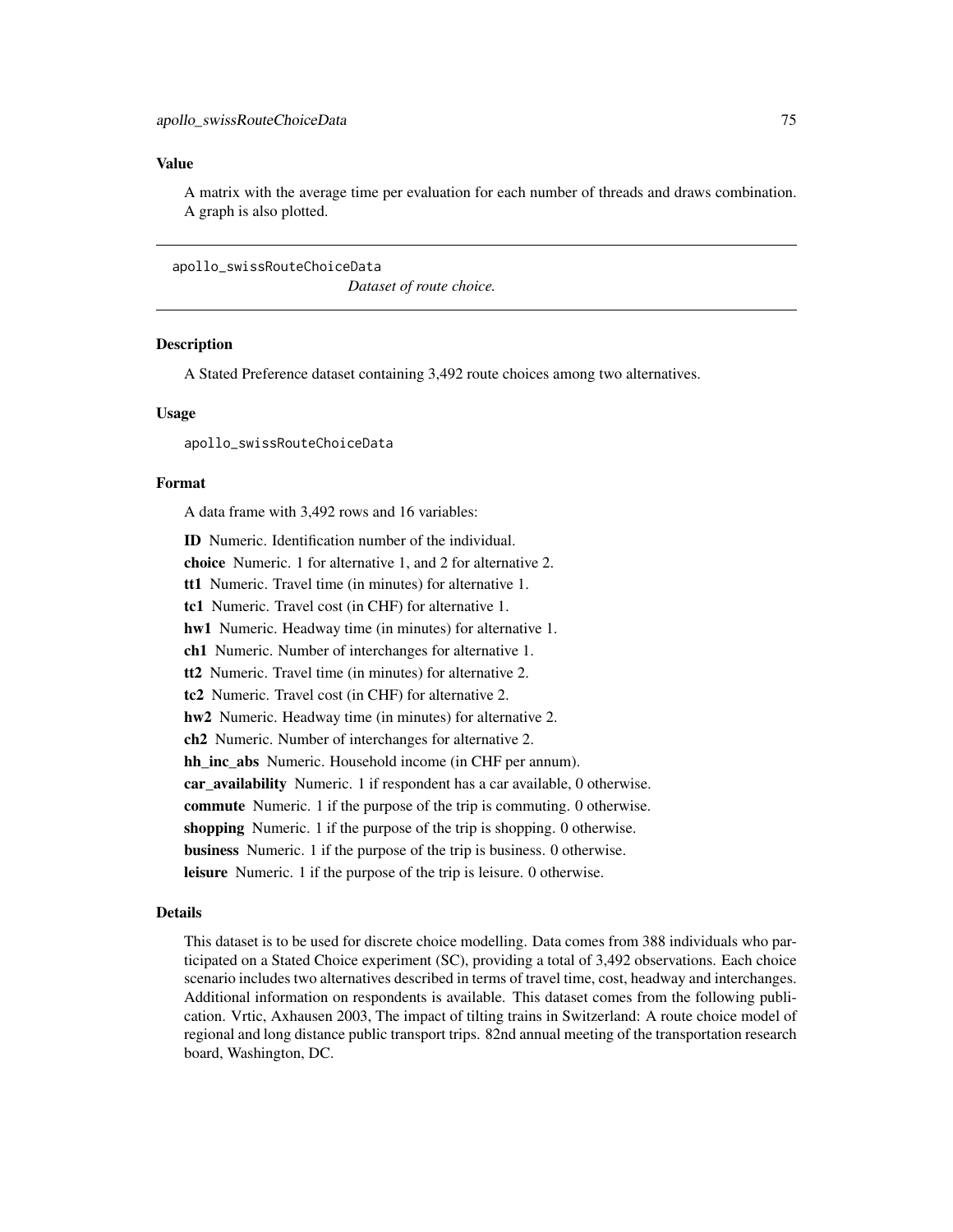<span id="page-75-0"></span><http://www.apollochoicemodelling.com/>

apollo\_timeUseData *Dataset of time use.*

#### **Description**

A Revealed Preference dataset containing 2,826 full-day observations.

#### Usage

apollo\_timeUseData

#### Format

An object of class data. frame with 2826 rows and 20 columns.

#### Details

This dataset is to be used for Multiple Discrete Continuous (MDC) modelling. Data comes from 447 individuals who provided activitry diaries for a total of 2,826 days. Each observation summarizes the amount of time spent in each of twelve different activities. The dataset also incluides characteristics of the participants. This dataset comes from the following publication. Calastri, Crastes dit Sourd and Hess (2018) We want it all: experiences from a survey seeking to capture social network structures, lifetime events and short-term travel and activity planning. Transportation 2018 1-27.

indivID Numeric. Identification number of the individual.

day Numeric. Index of the day for each individual (day 1 was excluded).

date Numeric. Date in format yyyymmdd.

budget Numeric. Total amount of time registered during the day (in minutes).

t\_a01 Numeric. Time spent dropping-of or picking up other people (in minutes).

t\_a02 Numeric. Time spent working (in minutes).

t\_a03 Numeric. Time spent on educational activities (in minutes).

t\_a04 Numeric. Time spent shopping (in minutes).

t a05 Numeric. Time spent on private business (in minutes).

t\_a06 Numeric. Time spent getting petrol (in minutes).

t\_a07 Numeric. Time spent on social or leasure activities (in minutes).

t\_a08 Numeric. Time spent on vacation or long (inter-city) travel (in minutes).

t\_a09 Numeric. Time spent doing exercise (in minutes).

t\_a10 Numeric. Time spent at home (in minutes).

t\_a11 Numeric. Time spent travelling (everyday travelling) (in minutes).

t\_a12 Numeric. Non-allocated time (in minutes).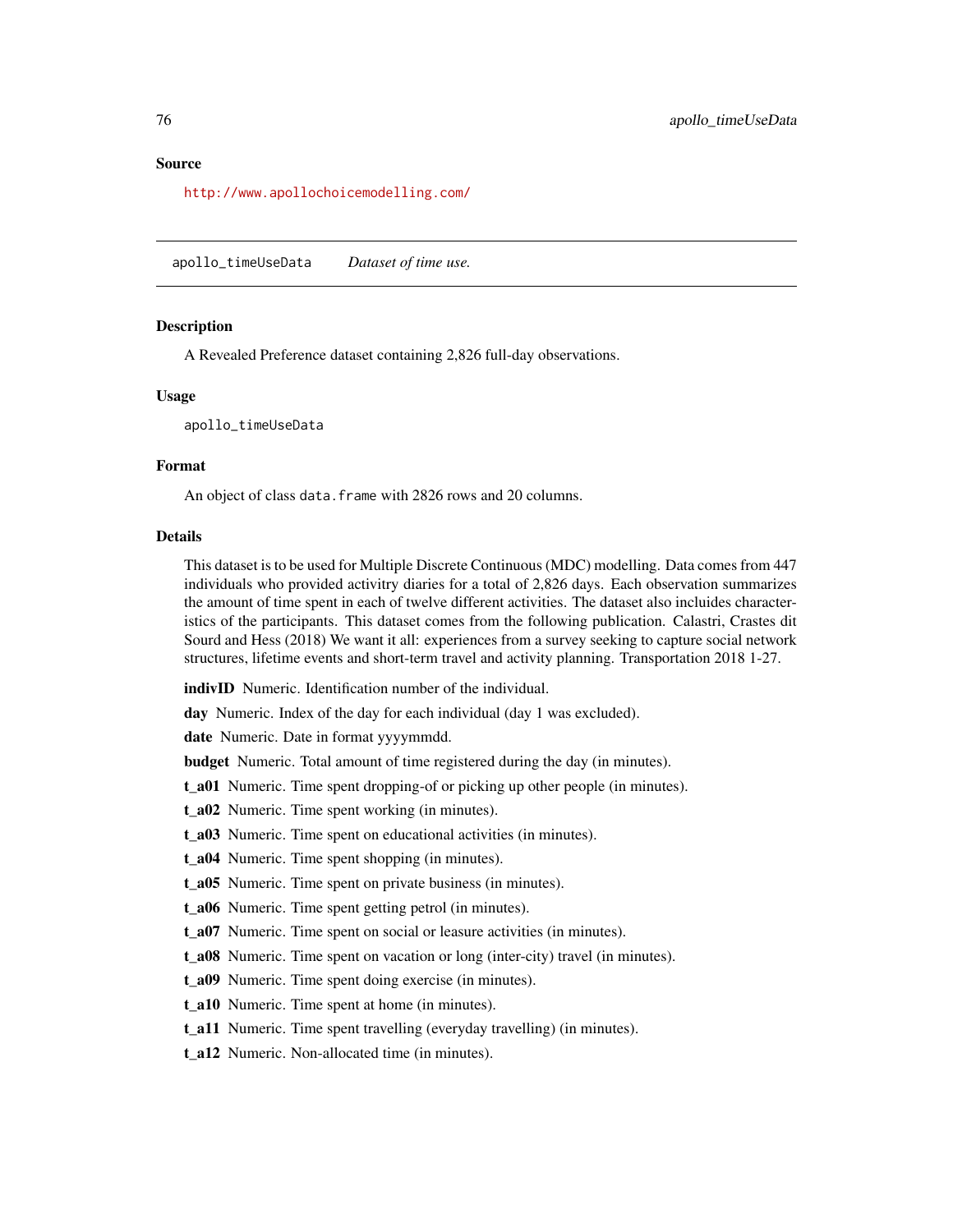<span id="page-76-0"></span>female Numeric. 1 if respondent is female. 0 otherwise. age Numeric. Age of respondent (in years, approximate). occ full time Numeric. 1 if the respondent works full time. weekend Numeric. 1 if the current date is a weekend.

#### Source

<http://www.apollochoicemodelling.com/>

apollo\_unconditionals *Returns draws for random parameters in a latent class model model*

#### Description

Returns draws (unconditionals) for random parameters in model, including interactions with deterministic covariates

## Usage

```
apollo_unconditionals(model, apollo_probabilities, apollo_inputs)
```
#### Arguments

model Model object. Estimated model object as returned by function [apollo\\_estimate.](#page-25-0) apollo\_probabilities

> Function. Returns probabilities of the model to be estimated. Must receive three arguments:

- apollo\_beta: Named numeric vector. Names and values of model parameters.
- apollo\_inputs: List containing options of the model. See [apollo\\_validateInputs.](#page-80-0)
- functionality: Character. Can be either "estimate" (default), "prediction", "validate", "conditionals", "zero\_LL", or "raw".

apollo\_inputs List grouping most common inputs. Created by function [apollo\\_validateInputs.](#page-80-0)

## Details

This functions is only meant for use with continuous distributions

#### Value

List of object, one per random coefficient. With inter-individual draws only, this will be a matrix, with one row per individual, and one column per draw. With intra-individual draws, this will be a three-dimensional array, with one row per observation, inter-individual draws in the second dimension, and intra-individual draws in the third dimension.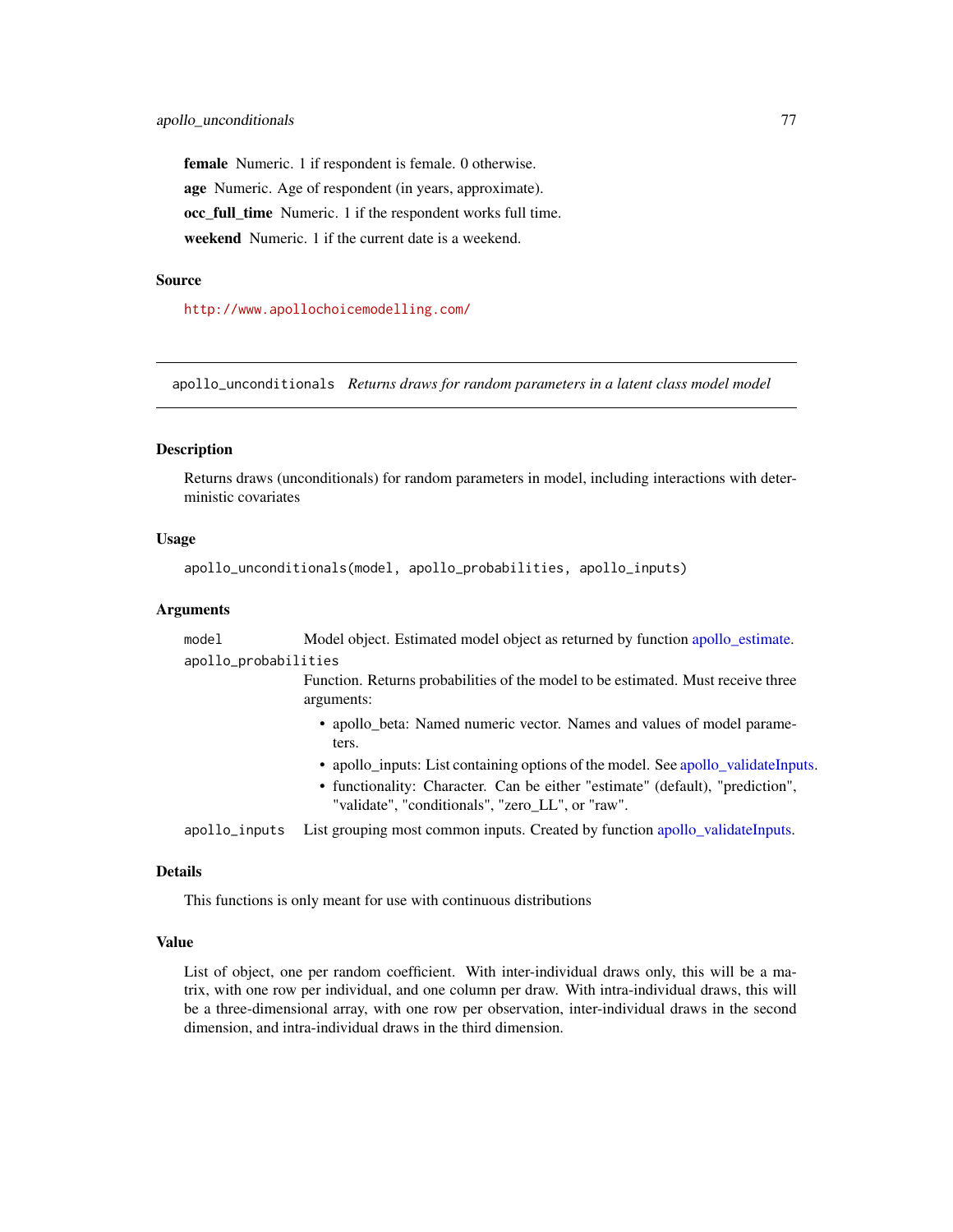<span id="page-77-0"></span>

## Description

Pre-process input for multiple models return

## Usage

```
apollo_validate(inputs, modelType, functionality, apollo_inputs)
```
## Arguments

| inputs        | List of settings                                                                                                                                                                     |
|---------------|--------------------------------------------------------------------------------------------------------------------------------------------------------------------------------------|
| modelType     | Character. Type of model, e.g. "mnl", "nl", "cnl", etc.                                                                                                                              |
| functionality | Character. Either "estimate","prediction","validate","zero_LL","conditionals","output","raw",<br>or "preprocess". Only used for validation, it does not influence the return values. |
|               | apollo_inputs List of main inputs to the model estimation process. See apollo_validateInputs.                                                                                        |

#### Value

The returned object depends on the value of argument operation

```
apollo_validateControl
```
*Validates apollo\_control*

## Description

Validates the options controlling the running of the code apollo\_control and sets default values for the omitted ones.

## Usage

```
apollo_validateControl(database, apollo_control, silent = FALSE)
```
## Arguments

| database | data.frame. Data used by model.                                                     |
|----------|-------------------------------------------------------------------------------------|
|          | apollo_control List. Options controlling the running of the code.                   |
|          | • modelName: Character. Name of the model. Used when saving the output<br>to files. |

• modelDescr: Character. Description of the model. Used in output files.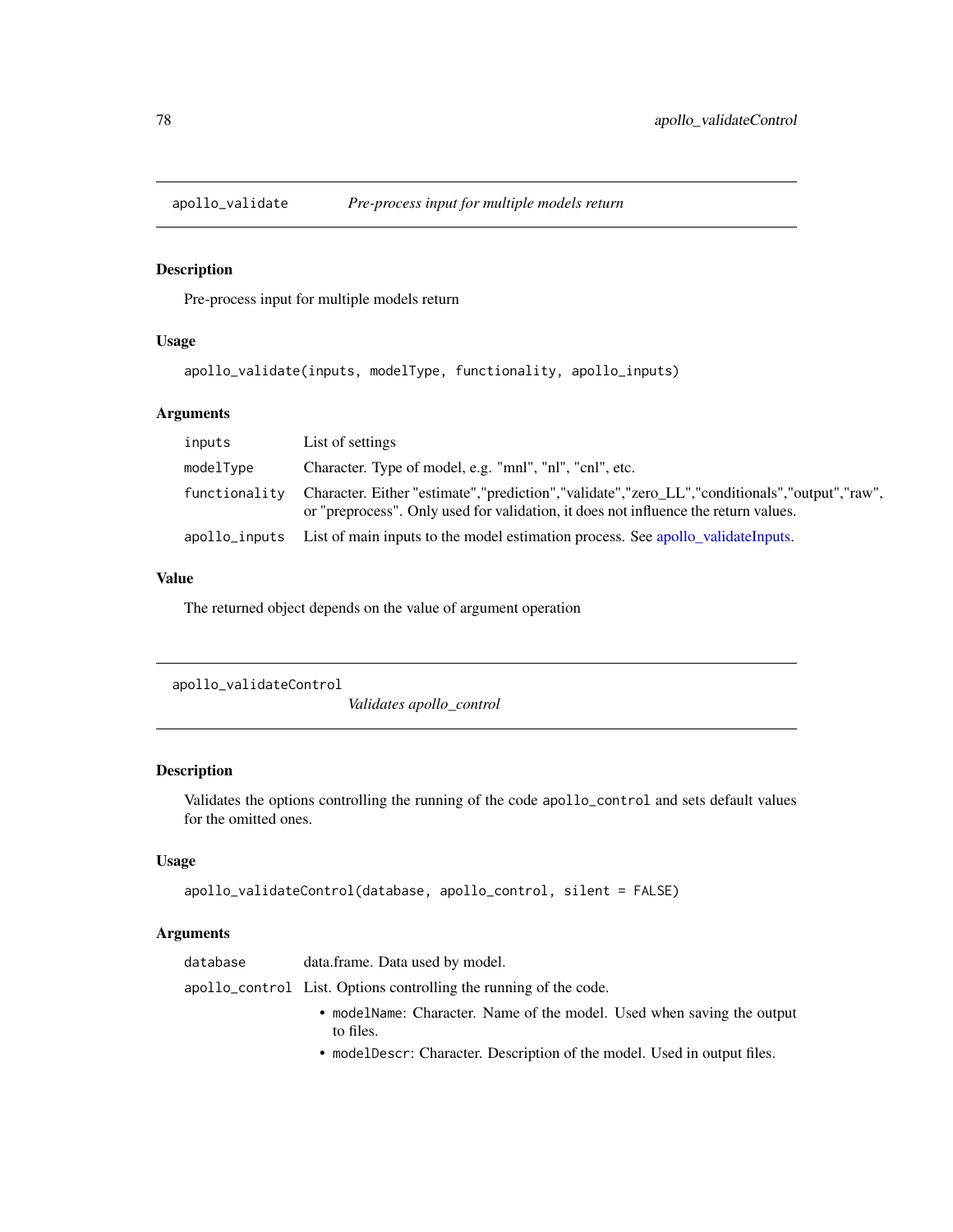<span id="page-78-0"></span>

|        | • indivID: Character. Name of column in the database with each decision<br>maker's ID.                                                               |
|--------|------------------------------------------------------------------------------------------------------------------------------------------------------|
|        | • mixing: Boolean. TRUE for models that include random parameters.                                                                                   |
|        | • nCores: Numeric>0. Number of cores to use in calculations of the model<br>likelihood.                                                              |
|        | • seed: Numeric. Seed for random number generation.                                                                                                  |
|        | • HB: Boolean. TRUE if using RSGHB for Bayesian estimation of model.                                                                                 |
|        | • noValidation: Boolean. TRUE if user does not wish model input to be<br>validated before estimation - FALSE by default.                             |
|        | • noDiagnostics: Boolean. TRUE if user does not wish model diagnostics<br>to be printed - FALSE by default.                                          |
|        | • weights: Character. Name of column in database containing weights for<br>estimation.                                                               |
|        | • workInLogs: Boolean. TRUE for increased numeric precision in models<br>with panel data - FALSE by default.                                         |
|        | • panelData: Boolean. TRUE if there are multiple obsrvations (i.e. rows)<br>for each decision maker - Automatically set based on indivID by default. |
| silent | Boolean. If TRUE, no messages are printed to screen.                                                                                                 |

This function should be run before running apollo\_validateData.

#### Value

Validated version of apollo\_control, with additional element called panelData set to TRUE for repeated choice data.

apollo\_validateData *Validates data*

## Description

Checks consistency of the database with apollo\_control, sorts it by indivID, and adds an internal ID variable (apollo\_sequence)

# Usage

```
apollo_validateData(database, apollo_control, silent)
```
## Arguments

| database | data.frame. Data used by model.                                                                               |
|----------|---------------------------------------------------------------------------------------------------------------|
|          | apollo_control List. Options controlling the running of the code. See ?apollo_validateControl<br>for details. |
| silent   | Boolean. TRUE to keep the function from printing to the console. Default is<br>FALSE.                         |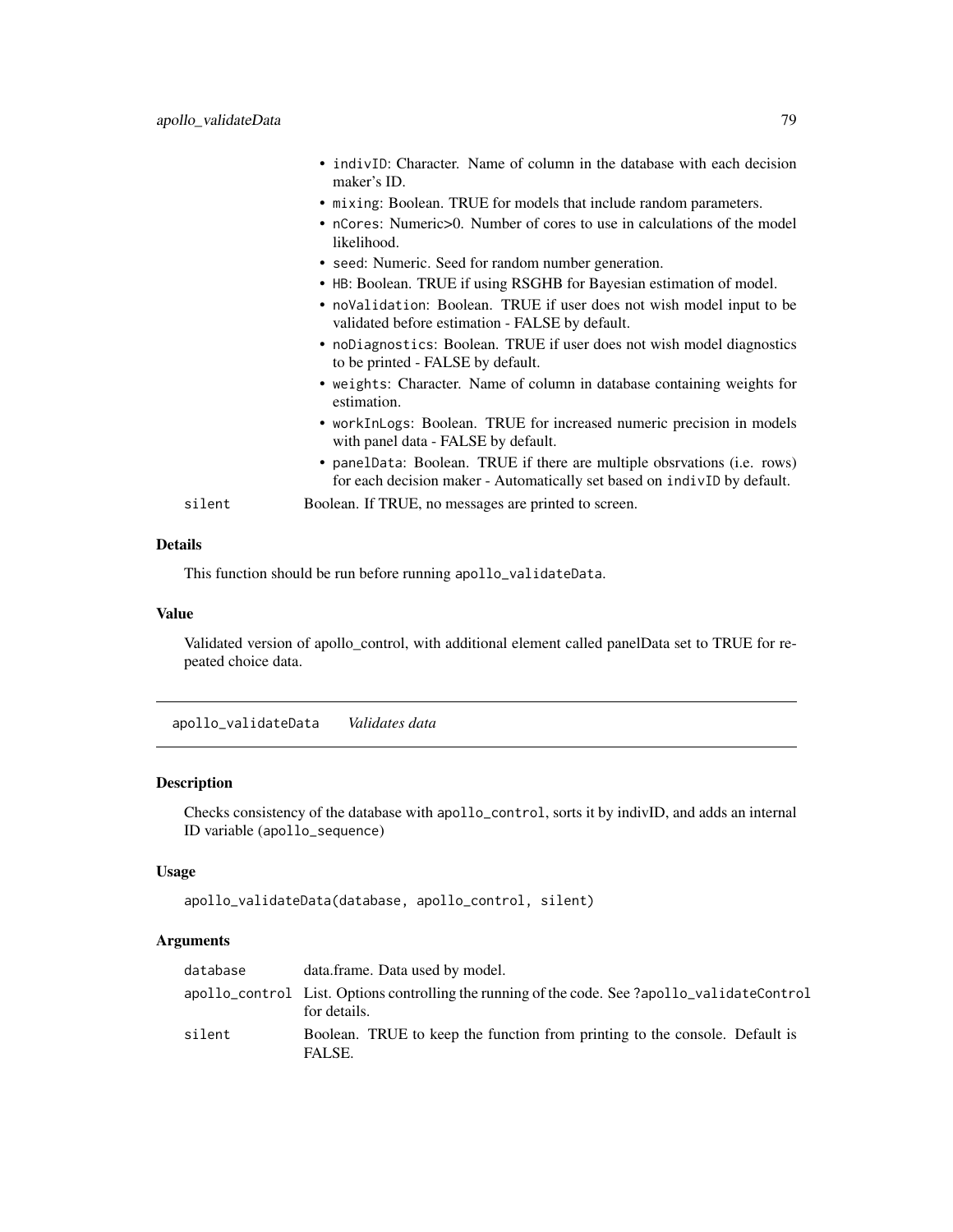<span id="page-79-0"></span>This function should be called after calling apollo\_validateControl. Observations are sorted only if apollo\_control\$panelData=TRUE.

## Value

Data.frame. Validated version of database.

```
apollo_validateHBControl
```
*Validates the apollo\_HB list of parameters*

# Description

Validates the apollo\_HB list of parameters and sets default values for the omitted ones.

# Usage

```
apollo_validateHBControl(
  apollo_HB,
  apollo_beta,
  apollo_fixed,
  apollo_control,
  silent = FALSE
)
```
## Arguments

| apollo_HB    | List. Contains options for bayesian estimation. See doHB for details. Param-<br>eters modelname, gVarNamesFixed, gVarNamesNormal, gDIST, svN and FC are<br>automatically set based on the other arguments of this function. It should also<br>include a named character vector called hbDist identifying the distribution of<br>each parameter to be estimated. Possible values are as follows. |
|--------------|-------------------------------------------------------------------------------------------------------------------------------------------------------------------------------------------------------------------------------------------------------------------------------------------------------------------------------------------------------------------------------------------------|
|              | • "F": Fixed - parameter kept at its starting value (not estimated).                                                                                                                                                                                                                                                                                                                            |
|              | • "NR": Non-random parameter, i.e. with a generic value across individuals.                                                                                                                                                                                                                                                                                                                     |
|              | • "N": Normal.                                                                                                                                                                                                                                                                                                                                                                                  |
|              | • "LN+": Positive log-normal.                                                                                                                                                                                                                                                                                                                                                                   |
|              | • "LN-": Negative log-normal.                                                                                                                                                                                                                                                                                                                                                                   |
|              | • " $CN+$ ": Positive censored normal.                                                                                                                                                                                                                                                                                                                                                          |
|              | • "CN-": Negative censored normal.                                                                                                                                                                                                                                                                                                                                                              |
|              | $\bullet$ "JSB": Johnson SB.                                                                                                                                                                                                                                                                                                                                                                    |
| apollo_beta  | Named numeric vector. Names and values for parameters.                                                                                                                                                                                                                                                                                                                                          |
| apollo_fixed | Character vector. Names (as defined in apollo_beta) of parameters whose<br>value should not change during estimation, value is constant throughout estima-<br>tion).                                                                                                                                                                                                                            |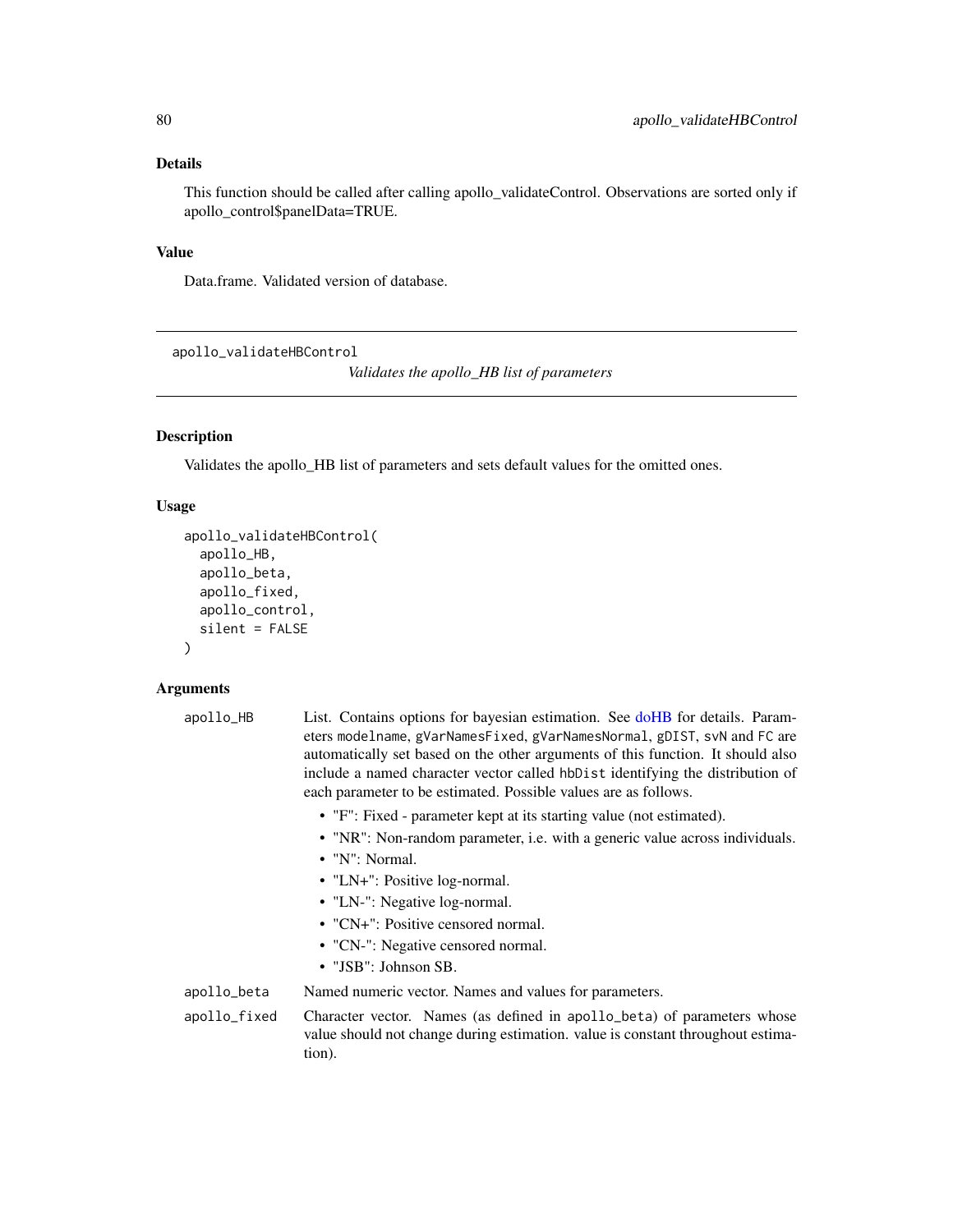<span id="page-80-1"></span>

|        | apollo_control List. Options controlling the running of the code. See apollo validateInputs. |  |
|--------|----------------------------------------------------------------------------------------------|--|
| silent | Boolean. TRUE to keep the function from printing to the console. Default is<br>FALSE.        |  |

This function is only necessary when using bayesian estimation.

## Value

Validated apollo\_HB

<span id="page-80-0"></span>apollo\_validateInputs *Prepares input for* apollo\_estimate

## Description

Searches the user work space (.GlobalEnv) for all necessary input to run apollo\_estimate, and packs it in a single list.

#### Usage

```
apollo_validateInputs(
  apollo_beta = NA,
  apollo_fixed = NA,
  database = NA,
  apollo_control = NA,
  apollo_HB = NA,
  apollo_draws = NA,
  apollo_randCoeff = NA,
  apollo_lcPars = NA,
  recycle = FALSE,
  silent = FALSE
)
```
## Arguments

| apollo_beta  | Named numeric vector. Names and values for parameters.                                                                                                                                                                                                                         |
|--------------|--------------------------------------------------------------------------------------------------------------------------------------------------------------------------------------------------------------------------------------------------------------------------------|
| apollo_fixed | Character vector. Names (as defined in apollo_beta) of parameters whose<br>value should not change during estimation.                                                                                                                                                          |
| database     | data.frame. Data used by model.                                                                                                                                                                                                                                                |
|              | apollo_control List. Options controlling the running of the code.                                                                                                                                                                                                              |
|              | • modelName: Character. Name of the model. Used when saving the output<br>to files. Avoid characters not allowed in file names, such as $\lambda$ , $\star$ , $\div$ , $\star$ , $\div$ , etc.<br>$\blacksquare$ . The case of $\blacksquare$ . The contract of $\blacksquare$ |
|              |                                                                                                                                                                                                                                                                                |

• modelDescr: Character. Description of the model. Used in output files.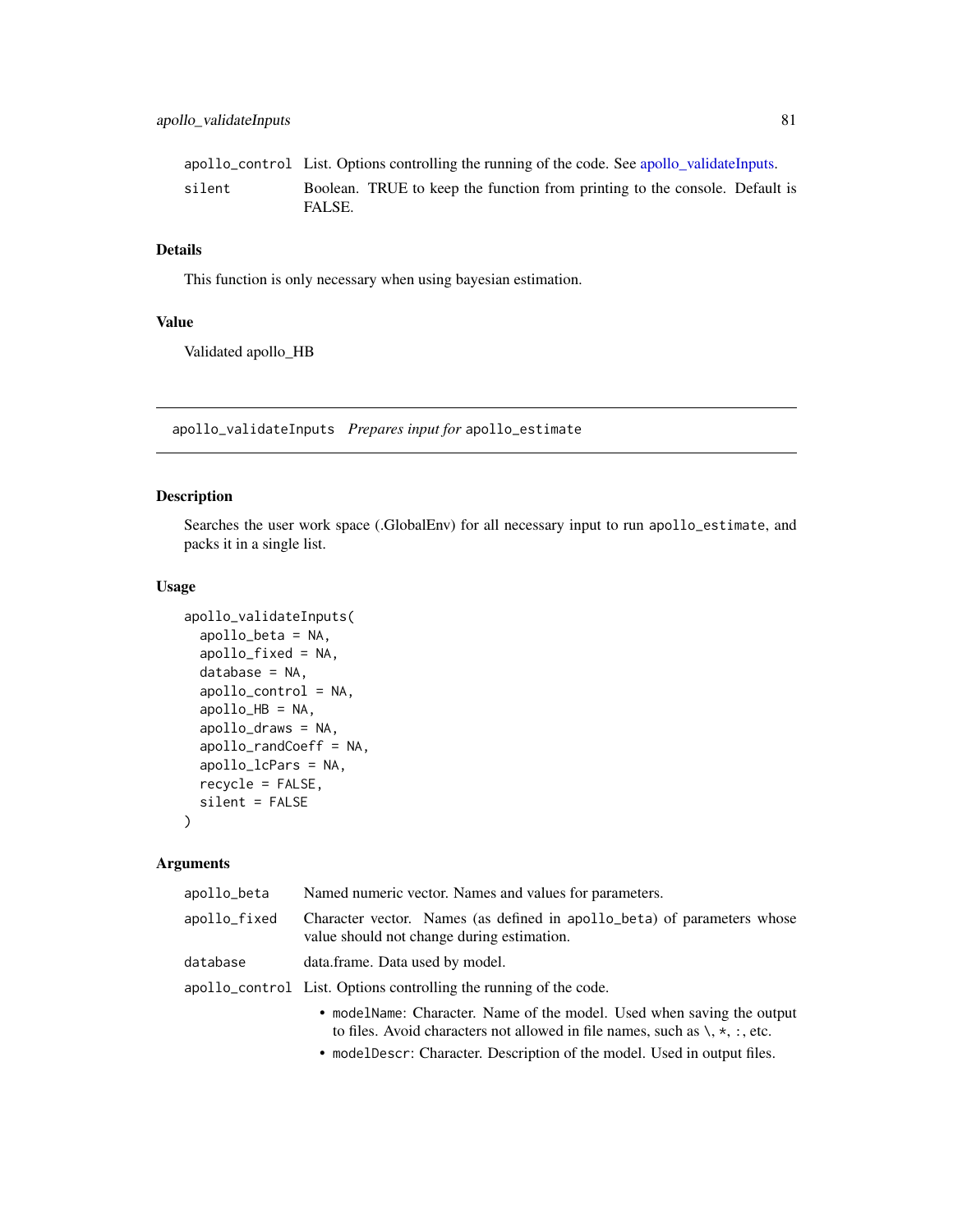- indivID: Character. Name of column in the database with each decision maker's ID.
- mixing: Boolean. TRUE for models that include random parameters.
- nCores: Numeric>0. Number of threads (processors) to use in estimation of the model.
- workInLogs: Boolean. TRUE for higher numeric stability at the expense of computational time. Useful for panel models only. Default is FALSE.
- seed: Numeric. Seed for random number generation.
- HB: Boolean. TRUE if using RSGHB for Bayesian estimation of model.
- noValidation: Boolean. TRUE if user does not wish model input to be validated before estimation - FALSE by default.
- noDiagnostics: Boolean. TRUE if user does not wish model diagnostics to be printed - FALSE by default.
- panelData: Boolean. TRUE if using panelData data (created automatically by apollo\_validateControl).
- weights: Character. Name of column in database containing weights for estimation.
- apollo\_HB List. Contains options for bayesian estimation. See ?RSGHB::doHB for details. Parameters modelname, gVarNamesFixed, gVarNamesNormal, gDIST, svN and FC are automatically set based on the other arguments of this function. Other settings to include are the following.
	- hbDist *Mandatory* setting. A named character vector determining the distribution of each parameter to be estimated. Possible values are as follows.
		- "DNE": Parameter kept at its starting value (not estimated).
		- "F": Fixed (as in non-random) parameter.
		- "N": Normal.
		- "LN+": Positive log-normal.
		- "LN-": Negative log-normal.
		- "CN+": Positive censored normal.
		- "CN-": Negative censored normal.
		- "JSB": Johnson SB.
	- constraintNorm Character vector. Constraints for *random* coefficients in bayesian estimation. Constraints can be written as "b1>b2", "b1<br/>b2", "b1>0", or "b1<0".
	- fixedA Named numeric vector. Contains the names and fixed mean values of random parameters. For example,  $c(b1=0)$  fixes the mean of b1 to zero.
	- fixedD Named numeric vector. Contains the names and fixed variance of random parameters. For example,  $c(b1=1)$  fixes the variance of b1 to zero.
- apollo\_draws List of arguments describing the inter and intra individual draws. Required only if apollo\_control\$mixing = TRUE. Unused elements can be ommited.
	- interDrawsType: Character. Type of inter-individual draws ('halton','mlhs','pmc','sobol','sobolOw 'sobolFaureTezuka', 'sobolOwenFaureTezuka' or the name of an object loaded in memory, see manual in www.ApolloChoiceModelling.com for details).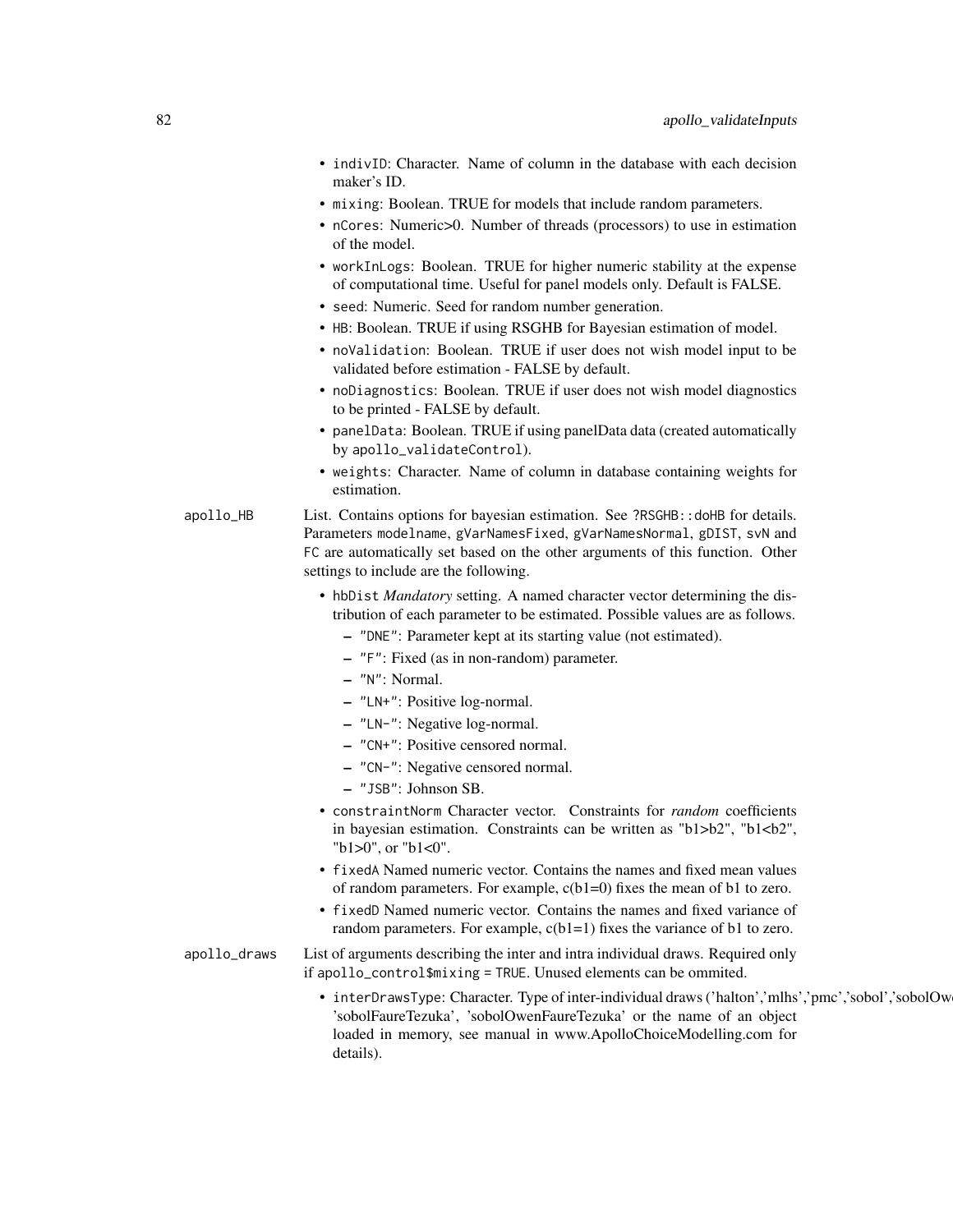|                  | • interNDraws: Numeric scalar (>=0). Number of inter-individual draws per<br>individual. Should be set to 0 if not using them.                                                                                                                                                                                                                                                                                                             |
|------------------|--------------------------------------------------------------------------------------------------------------------------------------------------------------------------------------------------------------------------------------------------------------------------------------------------------------------------------------------------------------------------------------------------------------------------------------------|
|                  | • interUnifDraws: Character vector. Names of uniform-distributed inter-<br>individual draws.                                                                                                                                                                                                                                                                                                                                               |
|                  | • interNormDraws: Character vector. Names of normaly distributed inter-<br>individual draws.                                                                                                                                                                                                                                                                                                                                               |
|                  | • intraDrawsType: Character. Type of intra-individual draws ('halton','mlhs','pmc','sobol','sobolOw<br>'sobolOwenFaureTezuka' or the name of an object loaded in memory).                                                                                                                                                                                                                                                                  |
|                  | • intraNDraws: Numeric scalar (>=0). Number of intra-individual draws per<br>individual. Should be set to 0 if not using them.                                                                                                                                                                                                                                                                                                             |
|                  | • intraUnifDraws: Character vector. Names of uniform-distributed intra-<br>individual draws.                                                                                                                                                                                                                                                                                                                                               |
|                  | • intraNormDraws: Character vector. Names of normaly distributed intra-<br>individual draws.                                                                                                                                                                                                                                                                                                                                               |
| apollo_randCoeff |                                                                                                                                                                                                                                                                                                                                                                                                                                            |
|                  | Function. Used with mixing models. Constructs the random parameters of a<br>mixing model. Receives two arguments:                                                                                                                                                                                                                                                                                                                          |
|                  | • apollo_beta: Named numeric vector. Names and values of model param-<br>eters.                                                                                                                                                                                                                                                                                                                                                            |
|                  | • apollo_inputs: The output of this function (apollo_validateInputs).                                                                                                                                                                                                                                                                                                                                                                      |
| apollo_lcPars    | Function. Used with latent class models. Constructs a list of parameters for each<br>latent class. Receives two arguments:                                                                                                                                                                                                                                                                                                                 |
|                  | • apollo_beta: Named numeric vector. Names and values of model param-<br>eters.                                                                                                                                                                                                                                                                                                                                                            |
|                  | • apollo_inputs: The output of this function (apollo_validateInputs).                                                                                                                                                                                                                                                                                                                                                                      |
| recycle          | Logical. If TRUE, an older version of apollo_inputs is looked for in the call-<br>ing environment (parent frame), and any element in that old version created<br>by the user is copied into the new apollo_inputs returned by this function. For<br>recycle=TRUE to work, the old version of apollo_inputs must be named "apollo_inputs".<br>If FALSE, nothing is copied from any older version of apollo_inputs. FALSE is<br>the default. |
| silent           | Logical. TRUE to keep the function from printing to the console. Default is<br>FALSE.                                                                                                                                                                                                                                                                                                                                                      |

All arguments to this function are optional. If the function is called without arguments, then it it will look in the user workspace (i.e. the global environment) for variables with the same name as its ommited arguments. We strongly recommend users to visit www.ApolloChoiceModelling.com for examples on how to use Apollo. In the website, users will also find a detailed manual and a user-group for help and further reference.

## Value

List grouping several required input for model estimation.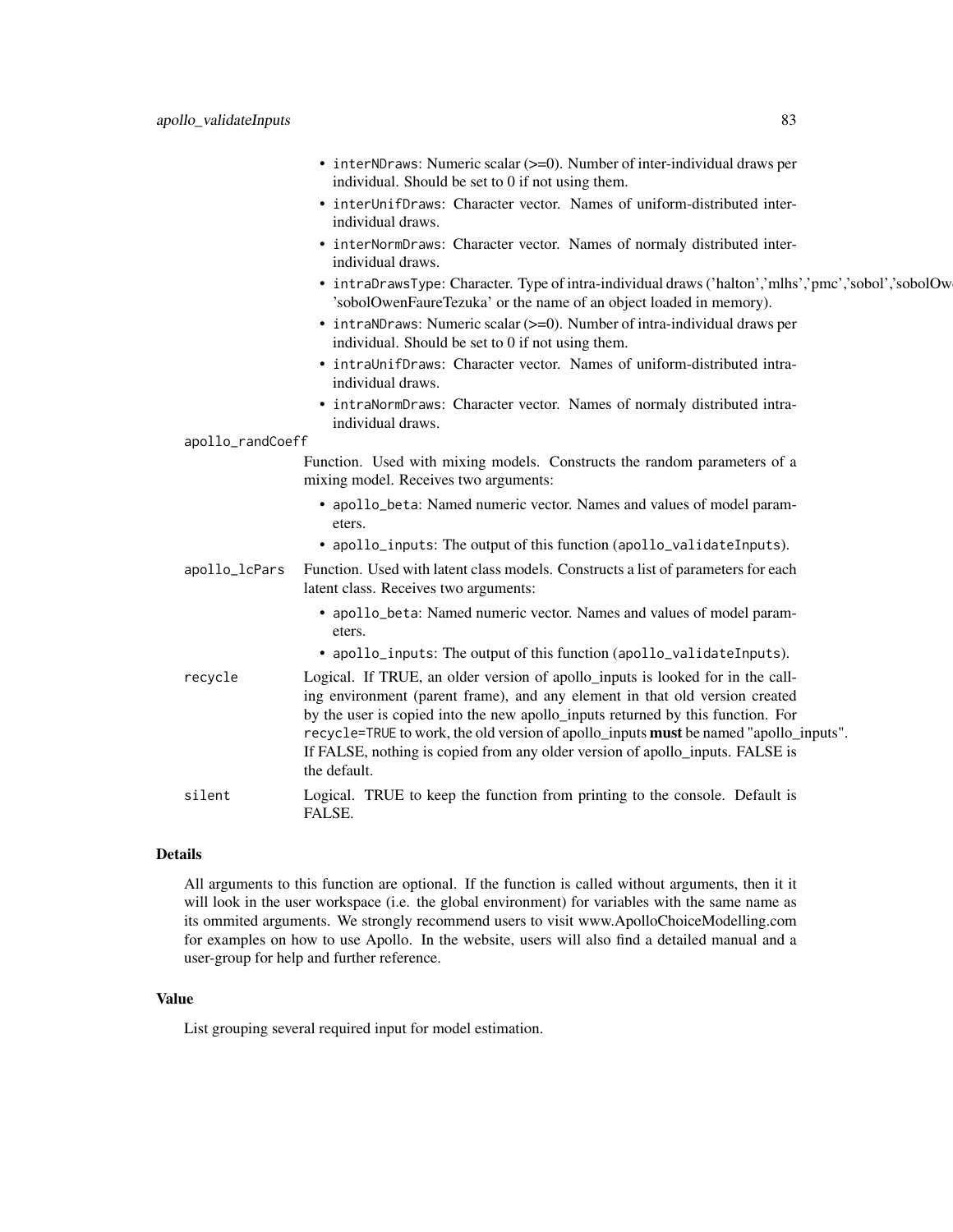## <span id="page-83-0"></span>Description

Calculates the Hessian, varcov matrix and s.e. of an Apollo model as defined buy its likelihood function and apollo\_inputs list of settings. Performs automatic scaling for increased numeric stability.

#### Usage

apollo\_varcov(apollo\_beta, apollo\_fixed, varcov\_settings)

#### Arguments

- apollo\_beta Named numeric vector. Names and values of parameters at which to calculate the covariance matrix. Values \_must not be scaled\_, and they must include any fixed parameter.
- apollo\_fixed Character vector. Names of fixed parameters.

varcov\_settings

List of settings defining the behaviour of this function. It must contain at least one of teh following: apollo\_logLike, apollo\_grad or apollo\_inputs.

- hessianRoutine: Character. Name of routine used to calculate the Hessian. Valid values are "analytic", "numDeriv", "maxLik" or "none" to avoid estimating the Hessian and covariance matrix.
- scaleBeta: Logical. If TRUE (default), parameters are scaled by their own value before calculating the Hessian to increase numerical stability. However, the output is de-scaled, so they are in the same scale as the apollo\_beta argument.
- numDeriv settings: List. Additional arguments to the Richardson method used by numDeriv to calculate the Hessian. See argument method.args in [grad](#page-0-0) for more details.
- apollo\_logLike: Function to calculate the loglikelihood of the model, as returned by [apollo\\_makeLogLike.](#page-43-0)
- apollo\_grad: Function to calculate the gradient of the model, as returned by [apollo\\_makeGrad.](#page-42-0)
- apollo\_probabilities: Function. Likelihood function of the model. Must receive three arguments:
	- apollo\_beta: Named numeric vector.
	- apollo\_inputs: List of settings.
	- functionality: Character.
- apollo\_inputs: List of inputs to estimate a model, as returned by [apollo\\_validateInputs.](#page-80-0)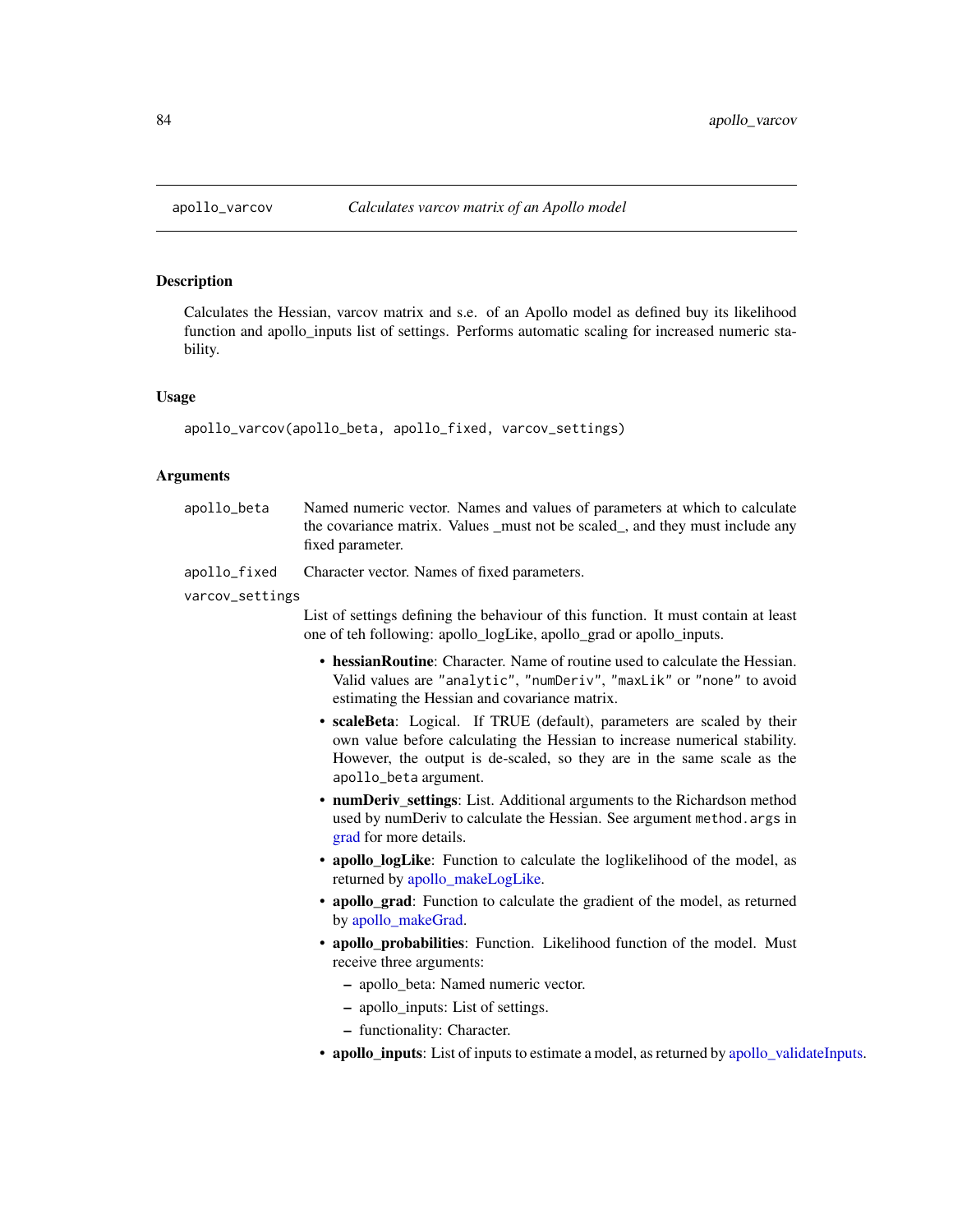<span id="page-84-0"></span>It calculates the Hessian, variance-covariance, and standard errors at apollo\_beta values of an estimated model. At least one of the following settings must be provided (ordered by speed): apollo\_grad, apollo\_logLike, or (apollo\_probabilities and apollo\_inputs). If more than one is provided, then the priority is: apollo\_inputs, apollo\_logLike, (apollo\_probabilities and apollo\_inputs).

#### Value

List with the following elements

- hessian: Numerical matrix. Hessian of the model at parameter estimates (model\$estimate).
- varcov: Numerical matrix. Variance-covariance matrix.
- se: Named numerical vector. Standard errors of parameter estimates.
- corrmat: Numerical matrix. Correlation between parameter estimates.
- robvarcov: Numerical matrix. Robust variance-covariance matrix.
- robse: Named numerical vector. Robust standard errors of parameter estimates.
- robcorrmat: Numerical matrix. Robust correlation between parameter estimates.
- apollo\_beta: Named numerical vector. Parameter estimates (model\$estimate, not scaled).
- methodUsed: Character. Name of method used to calculate the Hessian.
- methodsAttempted: Character vector. Name of methods attempted to calculate the Hessian.
- hessianScaling: Named numeric vector. Scales used on the paramaters to calculate the Hessian (non-fixed only).

apollo\_varList *Lists variables names and definitions used in V*

## **Description**

Returns a list containing the names and definitions of variables used in V

#### Usage

```
apollo_varList(
  apollo_probabilities,
  apollo_beta,
  apollo_inputs,
  V,
  cpp = FALSE)
```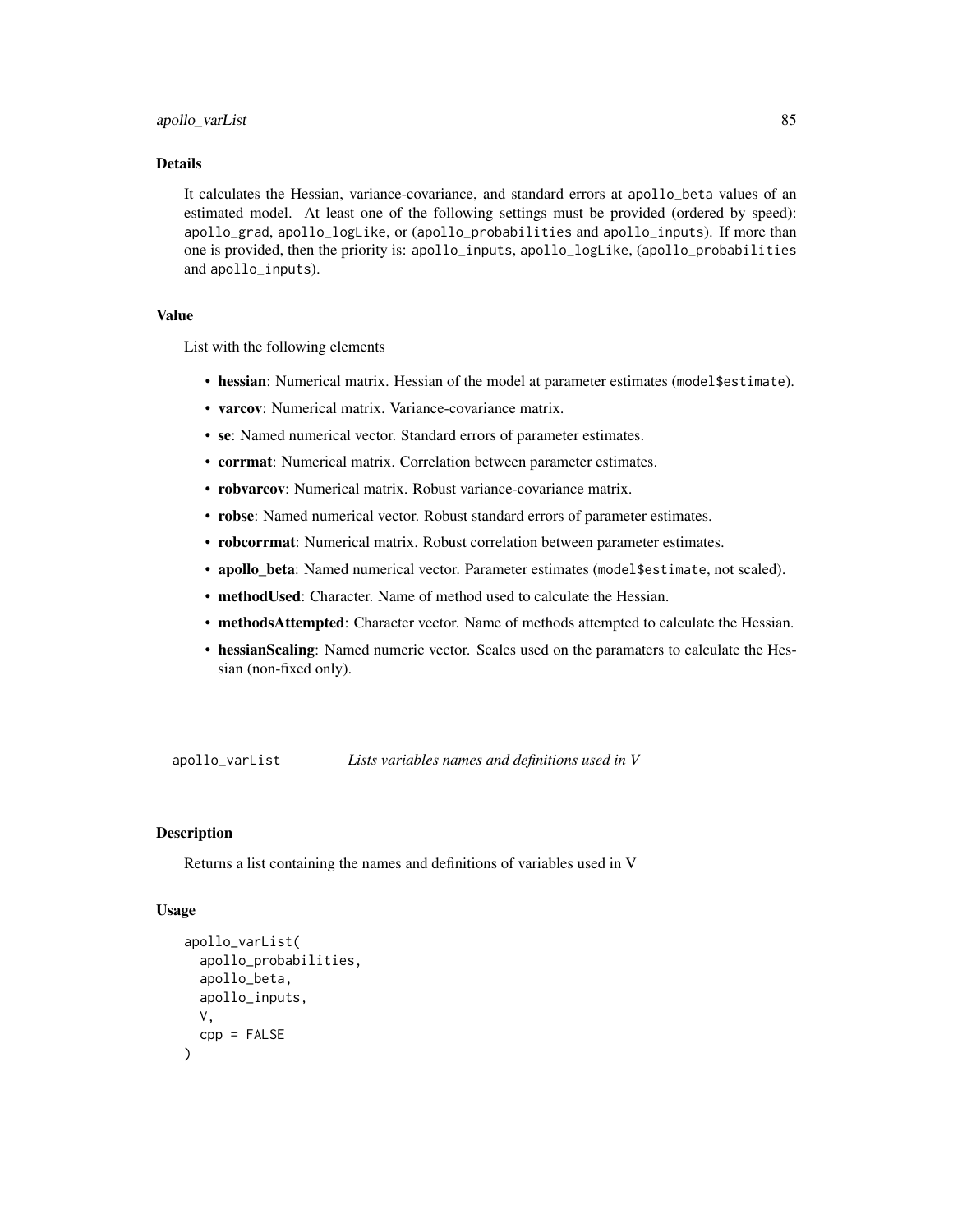### **Arguments**

| apollo_probabilities |                                                                                                                      |
|----------------------|----------------------------------------------------------------------------------------------------------------------|
|                      | Likelihood function of the whole model.                                                                              |
| apollo_beta          | Named numeric vector of parameters to be estimated.                                                                  |
| apollo_inputs        | List of arguments and settings generated by apollo_validateInputs.                                                   |
| V                    | Named list of functions.                                                                                             |
| cpp                  | Scalar logical. If TRUE, expressions are modified to match C++ syntax (e.g.<br>$x^y$ -> pow(x,y)). FALSE by default. |

## Details

It looks for variables in apollo\_beta, apollo\_randCoeff, draws, and apollo\_probabilities. It returns them in a list ordered by origin.

## Value

A list containing the following elements (all of type character):

- b: Vector with the names of variables contained in apollo\_beta.
- x: Vector with the names of variables contained in database.
- d: Vector with the names of variables contained in draws.
- r: Matrix with the names (first column) and definitions (second column) of variables contained in apollo\_randCoeff.
- p: Matrix with the names (first column) and definitions (second column) of variables contained in apollo\_probabilities.
- v: Matrix with the names (first column) and definitions (second column) of utilities contained in V.

apollo\_weighting *Applies weights*

#### Description

Applies weights to individual observations in likelihood function.

## Usage

```
apollo_weighting(P, apollo_inputs, functionality)
```
<span id="page-85-0"></span>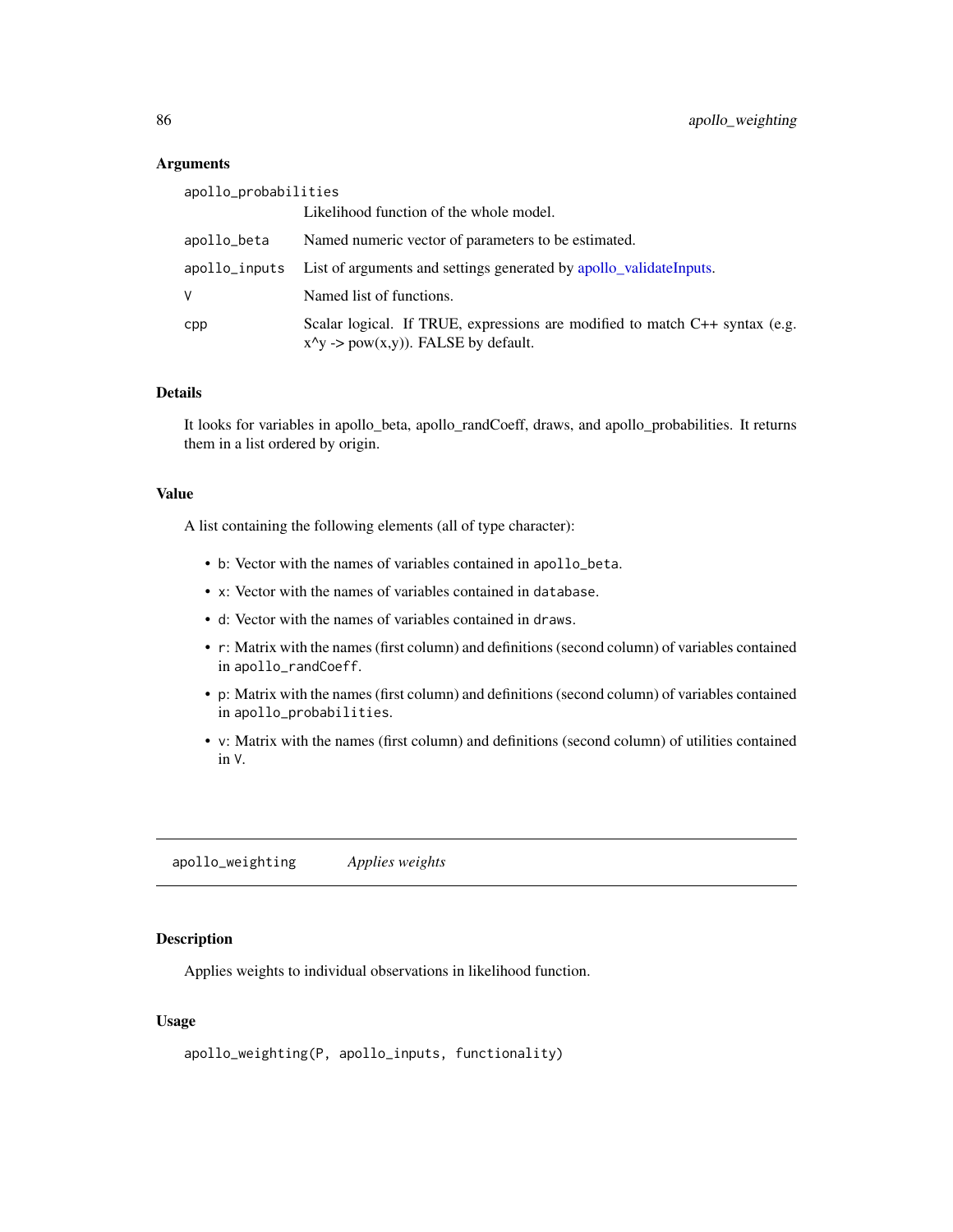## <span id="page-86-0"></span>Arguments

| P             | List of vectors, matrices or 3-dim arrays. Likelihood of the model components.            |
|---------------|-------------------------------------------------------------------------------------------|
| apollo_inputs | List grouping most common inputs. Created by function apollo_validateInputs.              |
| functionality | Character. Can take different values depending on desired output of apollo_probabilities. |
|               | • "estimate" For model estimation, returns probabilities of chosen alterna-<br>tives.     |
|               | • "prediction" For model predictions, returns probabilities of all alterna-<br>tives.     |
|               | • "validate" Validates input.                                                             |
|               | • "zero_LL" Return probabilities with all parameters at zero.                             |
|               | • "conditionals" For conditionals, returns probabilities of chosen alterna-<br>tives.     |
|               | • "output" Checks that the model is well defined.                                         |
|               | • "raw" For debugging, returns probabilities of all alternatives                          |
|               |                                                                                           |

# Value

The likelihood (i.e. probability in the case of choice models) of the model in the appropriate form for the given functionality, multiplied by individual-specific weights.

apollo\_writeF12 *Writes an F12 file with the results of a model estimation.*

## Description

Writes an F12 file with the results of a model estimation.

#### Usage

```
apollo_writeF12(model, truncateCoeffNames = TRUE)
```
## Arguments

```
apollo_estimate.
```
#### truncateCoeffNames

Boolean. TRUE to truncate parameter names to 10 characters. FALSE by default.

#### Value

Nothing.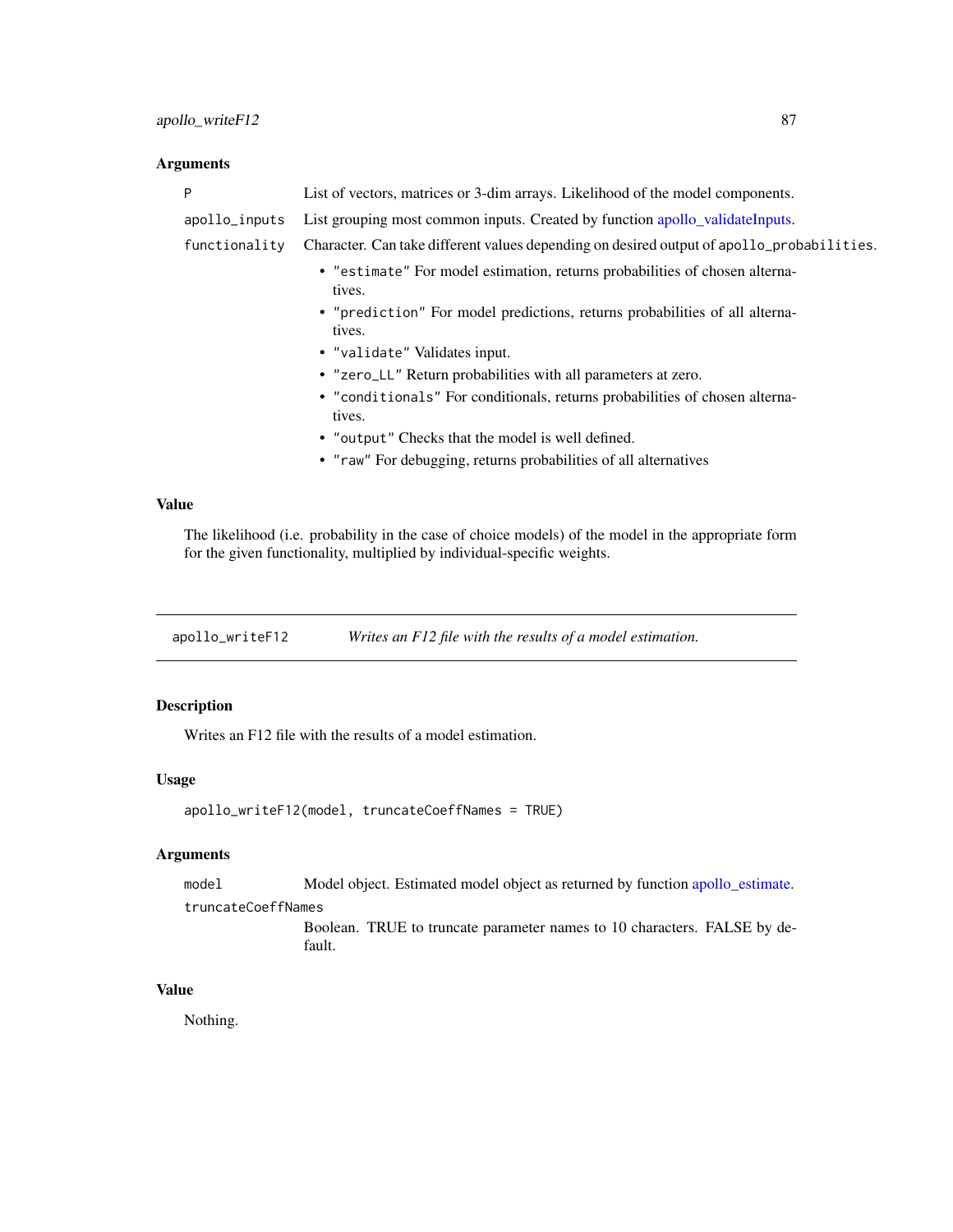<span id="page-87-0"></span>apollo\_writeTheta *Writes the vector [beta,ll] to a file called modelname\_iterations.csv*

# Description

Writes the vector [beta,ll] to a file called modelname\_iterations.csv

## Usage

apollo\_writeTheta(beta, ll, modelName)

# Arguments

| beta      | vector of parameters to be written.                       |
|-----------|-----------------------------------------------------------|
| 11        | scalar representing the loglikelihood of the whole model. |
| modelName | Character. Name of the model.                             |

# Value

Nothing.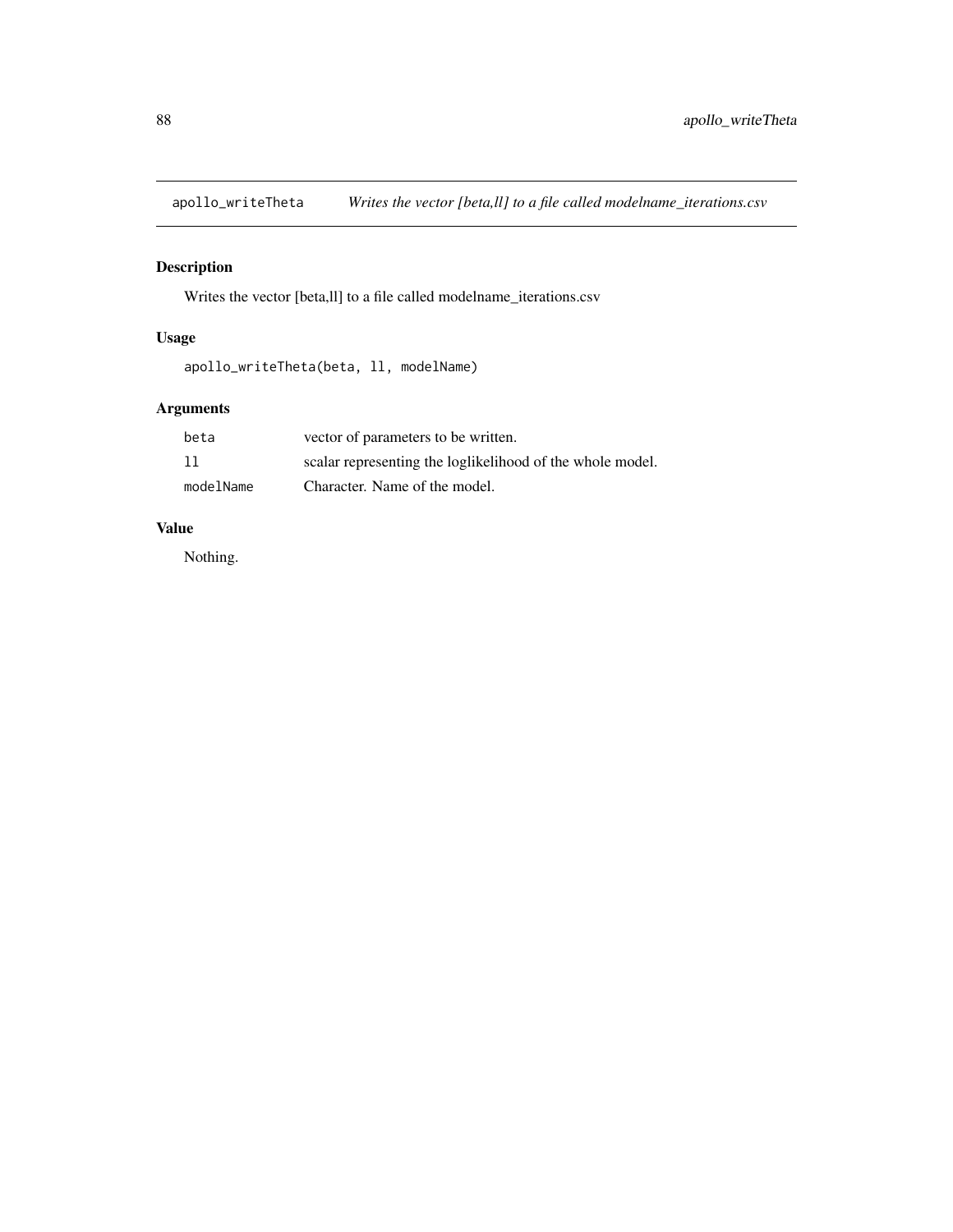# **Index**

∗ datasets apollo\_drugChoiceData, [23](#page-22-0) apollo\_modeChoiceData, [52](#page-51-0) apollo\_swissRouteChoiceData, [75](#page-74-0) apollo\_timeUseData, [76](#page-75-0) .onAttach, [4](#page-3-0) apollo\_addCovariance, [4](#page-3-0) apollo\_attach, [5,](#page-4-0) *[20](#page-19-0)* apollo\_avgInterDraws, [5](#page-4-0) apollo\_avgIntraDraws, [7](#page-6-0) apollo\_basTest, [8](#page-7-0) apollo\_bootstrap, [9](#page-8-0) apollo\_checkArguments, [11](#page-10-0) apollo\_choiceAnalysis, [12](#page-11-0) apollo\_cnl, [13](#page-12-0) apollo\_combineModels, [14](#page-13-0) apollo\_combineResults, [16](#page-15-0) apollo\_compareInputs, [17](#page-16-0) apollo\_conditionals, [17](#page-16-0) apollo\_cppScript, [18](#page-17-0) apollo\_deltaMethod, [19](#page-18-0) apollo\_detach, *[5](#page-4-0)*, [20](#page-19-0) apollo\_dft, [20](#page-19-0) apollo\_diagnostics, [22](#page-21-0) apollo\_drugChoiceData, [23](#page-22-0) apollo\_dVdB, [24](#page-23-0) apollo\_el, [25](#page-24-0) apollo\_estimate, *[4](#page-3-0)*, *[8,](#page-7-0) [9](#page-8-0)*, *[17](#page-16-0)*, *[19](#page-18-0)*, [26,](#page-25-1) *[31](#page-30-0)*, *[37](#page-36-0)[–39](#page-38-0)*, *[41](#page-40-0)*, *[45](#page-44-0)*, *[50](#page-49-0)*, *[54](#page-53-0)*, *[61](#page-60-0)*, *[64](#page-63-0)*, *[68](#page-67-0)*, *[73](#page-72-0)*, *[77](#page-76-0)*, *[87](#page-86-0)* apollo\_estimateHB, [28](#page-27-0) apollo\_firstRow, [30](#page-29-0) apollo\_fitsTest, [31](#page-30-0) apollo\_initialise, [32](#page-31-0) apollo\_insertComponentName, [32](#page-31-0) apollo\_insertFunc, [33](#page-32-0) apollo\_insertRows, [34](#page-33-0) apollo\_insertScaling, [34](#page-33-0) apollo\_keepRows, [35](#page-34-0)

apollo\_lc, [35](#page-34-0) apollo\_lcConditionals, [36](#page-35-0) apollo\_lcEM, [37](#page-36-0) apollo\_lcUnconditionals, [38](#page-37-0) apollo\_llCalc, [39](#page-38-0) apollo\_loadModel, [40,](#page-39-0) *[69](#page-68-0)* apollo\_lrTest, [41](#page-40-0) apollo\_makeCluster, [41](#page-40-0) apollo\_makeDraws, [42](#page-41-0) apollo\_makeGrad, [43,](#page-42-1) *[84](#page-83-0)* apollo\_makeLogLike, *[44](#page-43-1)*, [44,](#page-43-1) *[84](#page-83-0)* apollo\_mdcev, [45](#page-44-0) apollo\_mdcnev, [47](#page-46-0) apollo\_mixEM, [49](#page-48-0) apollo\_mlhs, [50](#page-49-0) apollo\_mnl, [51](#page-50-0) apollo\_modeChoiceData, [52](#page-51-0) apollo\_modelOutput, [53](#page-52-0) apollo\_nl, [54](#page-53-0) apollo\_normalDensity, [56](#page-55-0) apollo\_ol, [57](#page-56-0) apollo\_op, [59](#page-58-0) apollo\_outOfSample, [60](#page-59-0) apollo\_panelProd, [62](#page-61-0) apollo\_prediction, [64](#page-63-0) apollo\_prepareProb, [65](#page-64-0) apollo\_preprocess, [66](#page-65-0) apollo\_print, [67](#page-66-0) apollo\_readBeta, [67](#page-66-0) apollo\_saveOutput, [68](#page-67-0) apollo\_searchStart, [70](#page-69-0) apollo\_setRows, [72](#page-71-0) apollo\_sharesTest, [72](#page-71-0) apollo\_speedTest, [73](#page-72-0) apollo\_swissRouteChoiceData, [75](#page-74-0) apollo\_timeUseData, [76](#page-75-0) apollo\_unconditionals, [77](#page-76-0) apollo\_validate, [78](#page-77-0) apollo\_validateControl, [78](#page-77-0)